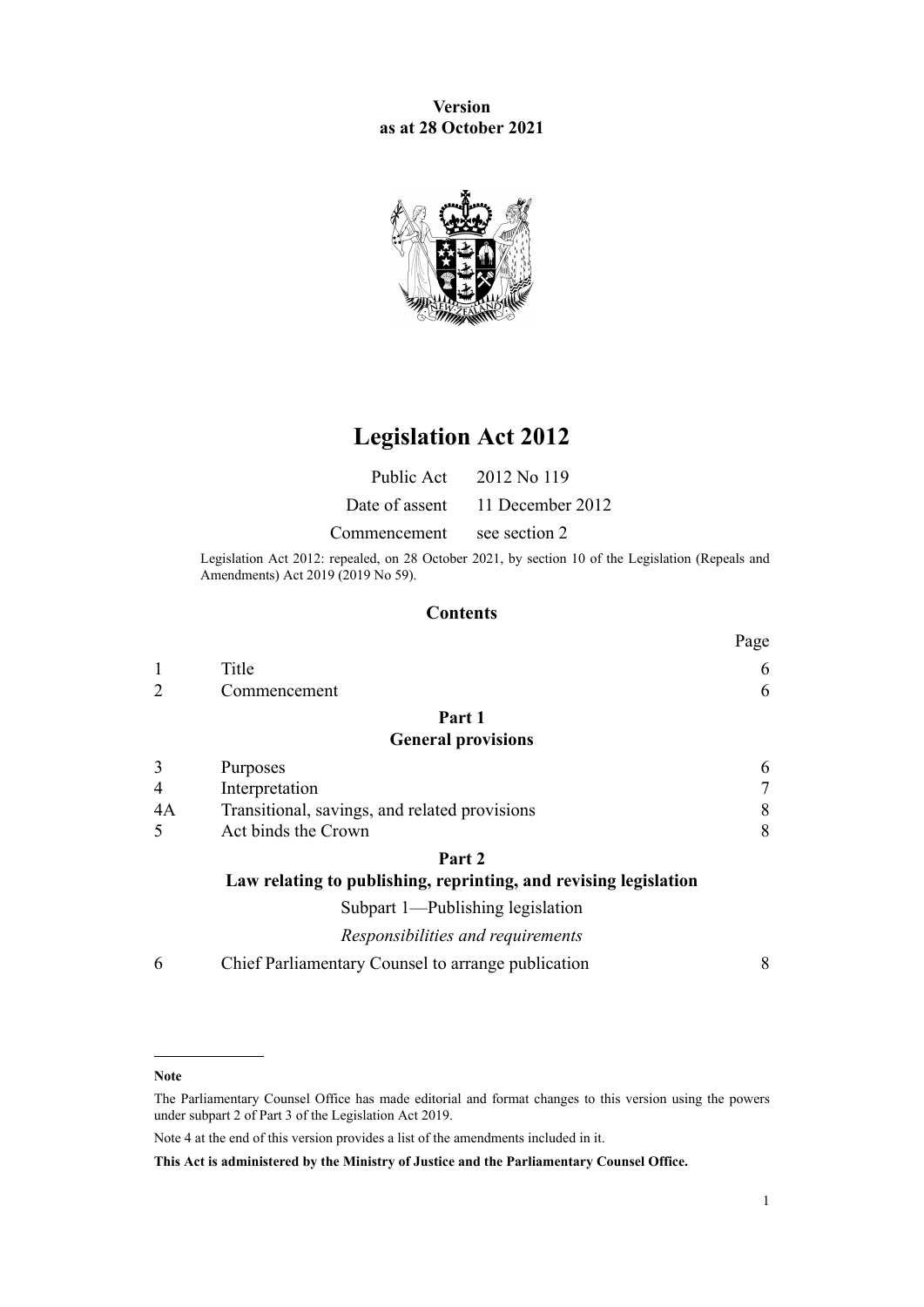|    | <b>Legislation Act 2012</b>                                                                               | Version as at<br>28 October 2021 |
|----|-----------------------------------------------------------------------------------------------------------|----------------------------------|
|    | Availability                                                                                              |                                  |
| 7  | Designation of places where printed copies of legislation may be<br>purchased [Repealed]                  | 9                                |
| 8  | Sale of copies of legislation [Repealed]                                                                  | 10                               |
| 9  | Availability of electronic versions of legislation                                                        | 10                               |
|    | <b>Forwarding to Chief Parliamentary Counsel</b>                                                          |                                  |
| 10 | Copies of legislative instruments to be forwarded to Chief<br>Parliamentary Counsel                       | 10                               |
|    | Numbering and notification                                                                                |                                  |
| 11 | Numbering of legislative instruments                                                                      | 10                               |
| 12 | Notice of making of legislative instruments                                                               | 10                               |
| 13 | Complying with requirement to publish or notify in Gazette by<br>publishing and notifying under this Part | 11                               |
|    | Other instruments                                                                                         |                                  |
| 14 | Publication of instruments other than legislative instruments                                             | 11                               |
|    | Revocation of spent instruments                                                                           |                                  |
| 15 | Power to revoke spent instruments                                                                         | 12                               |
|    | Judicial notice of legislation                                                                            |                                  |
| 16 | Judicial notice of Acts, regulations, and legislative instruments                                         | 12                               |
|    | Official versions of legislation                                                                          |                                  |
| 17 | Electronic and printed official versions of legislation                                                   | 12                               |
| 18 | Legal status of official version                                                                          | 13                               |
|    | Evidence of parliamentary journals                                                                        |                                  |
| 19 | Copies of parliamentary journals to be evidence                                                           | 13                               |
|    | Form of copies and reprints of legislation                                                                |                                  |
| 20 | Directions as to form of copies and reprints of legislation                                               | 14                               |
| 21 | Special requirements for copies of legislative instruments                                                | 14                               |
|    | Regulations                                                                                               |                                  |
| 22 | Regulations                                                                                               | 14                               |
|    | Subpart 2-Reprints                                                                                        |                                  |
| 23 | Interpretation                                                                                            | 15                               |
| 24 | Power to make changes in reprints                                                                         | 15                               |
| 25 | <b>Editorial</b> changes                                                                                  | 15                               |
| 26 | Changes to format                                                                                         | 18                               |
| 27 | Changes to be noted in reprint                                                                            | 18                               |
|    | Subpart 3—Revision Bills                                                                                  |                                  |
|    | Preliminary provisions                                                                                    |                                  |
| 28 | Interpretation                                                                                            | 18                               |

2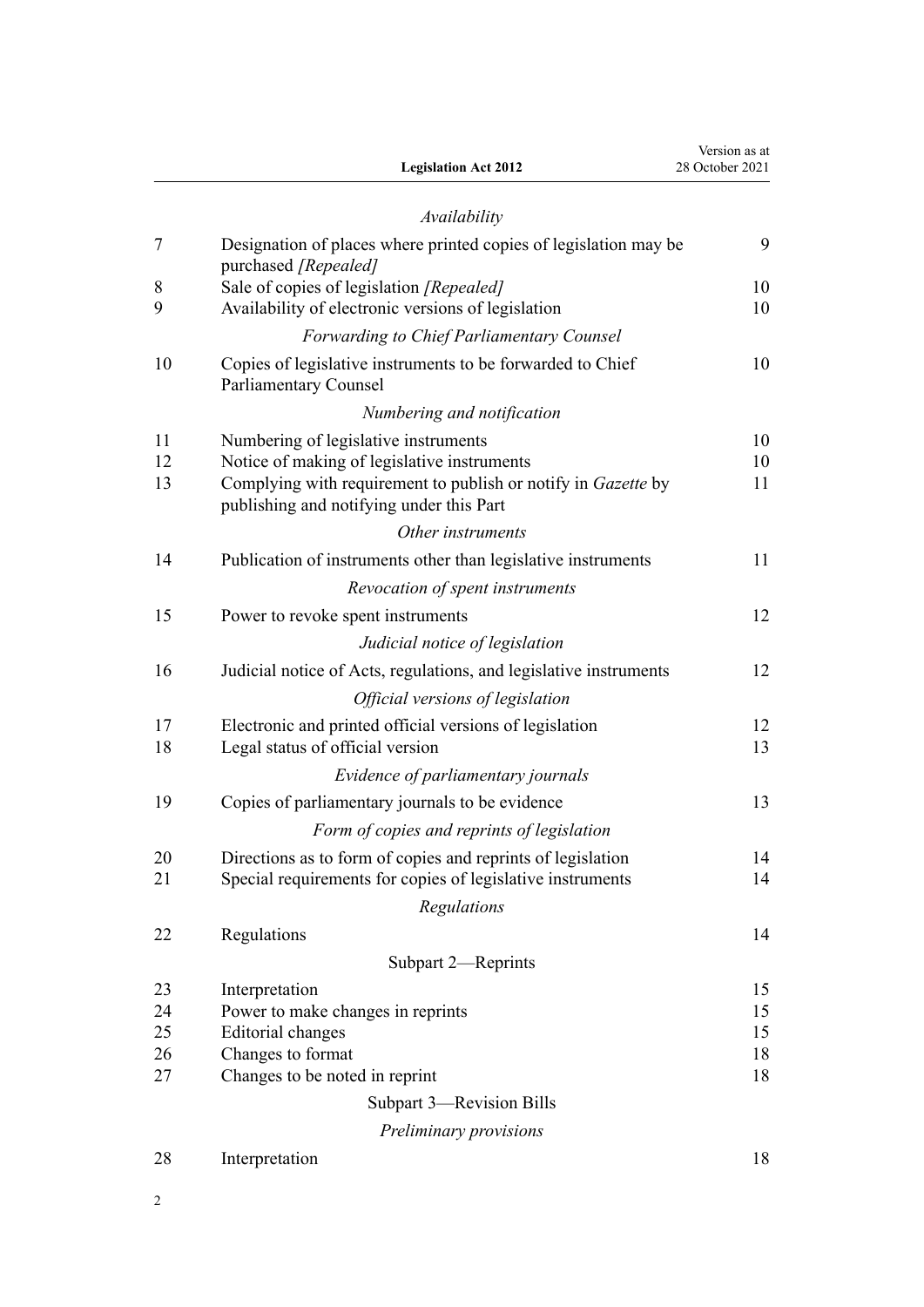| Version as at<br>28 October 2021 | <b>Legislation Act 2012</b>                                                                                               |    |
|----------------------------------|---------------------------------------------------------------------------------------------------------------------------|----|
| 29                               | Overview                                                                                                                  | 18 |
|                                  | Preparation of revisions                                                                                                  |    |
| 30                               | Three-yearly revision programme                                                                                           | 19 |
| 31                               | Revision powers                                                                                                           | 19 |
| 32                               | Format of revision Bill                                                                                                   | 21 |
| 33                               | Certification of revision Bill                                                                                            | 21 |
| 34                               | Amendments proposed by revision Bills                                                                                     | 22 |
|                                  | Interpretation of revision Acts                                                                                           |    |
| 35                               | Revision Acts not intended to change effect of law                                                                        | 22 |
|                                  | Review of this subpart                                                                                                    |    |
| 36                               | Review after 6 years                                                                                                      | 22 |
|                                  | Part 2A                                                                                                                   |    |
|                                  | Publishing, for international transparency, of copies of and<br>links to certain subordinate legislation                  |    |
|                                  | Purpose, overview, and definitions                                                                                        |    |
| 36A                              | Purpose of this Part                                                                                                      | 23 |
| 36B                              | Overview of this Part                                                                                                     | 23 |
| 36C                              | Instrument, and other terms, defined                                                                                      | 23 |
|                                  | Duty to publish and make available copies on maker's website                                                              |    |
| 36D                              | Maker must ensure instrument is published and made available                                                              | 25 |
|                                  | Duty to ensure details are in or with copies as on maker's website                                                        |    |
| 36E                              | Maker must ensure details are in or with instrument                                                                       | 25 |
|                                  | Links to be forwarded and made available on central website                                                               |    |
| 36F                              | Links to be forwarded as directed                                                                                         | 26 |
| 36G                              | Links forwarded and other instruments must be published and                                                               | 27 |
|                                  | made available                                                                                                            |    |
|                                  | Part 3                                                                                                                    |    |
|                                  | Subordinate legislation: Disallowable instruments, confirmable<br>instruments, and incorporation of material by reference |    |
|                                  | Subpart 1-Disallowable instruments                                                                                        |    |
|                                  | Interpretation                                                                                                            |    |
| 37                               | Interpretation                                                                                                            | 27 |
| 38                               | Disallowable instruments                                                                                                  | 28 |
| 39                               | Instruments that have significant legislative effect                                                                      | 28 |
| 40                               | Instruments that determine or alter temporal application                                                                  | 29 |
|                                  | Presentation to House of Representatives                                                                                  |    |
| 41                               | Legislative instruments and disallowable instruments to be<br>presented to House of Representatives                       | 29 |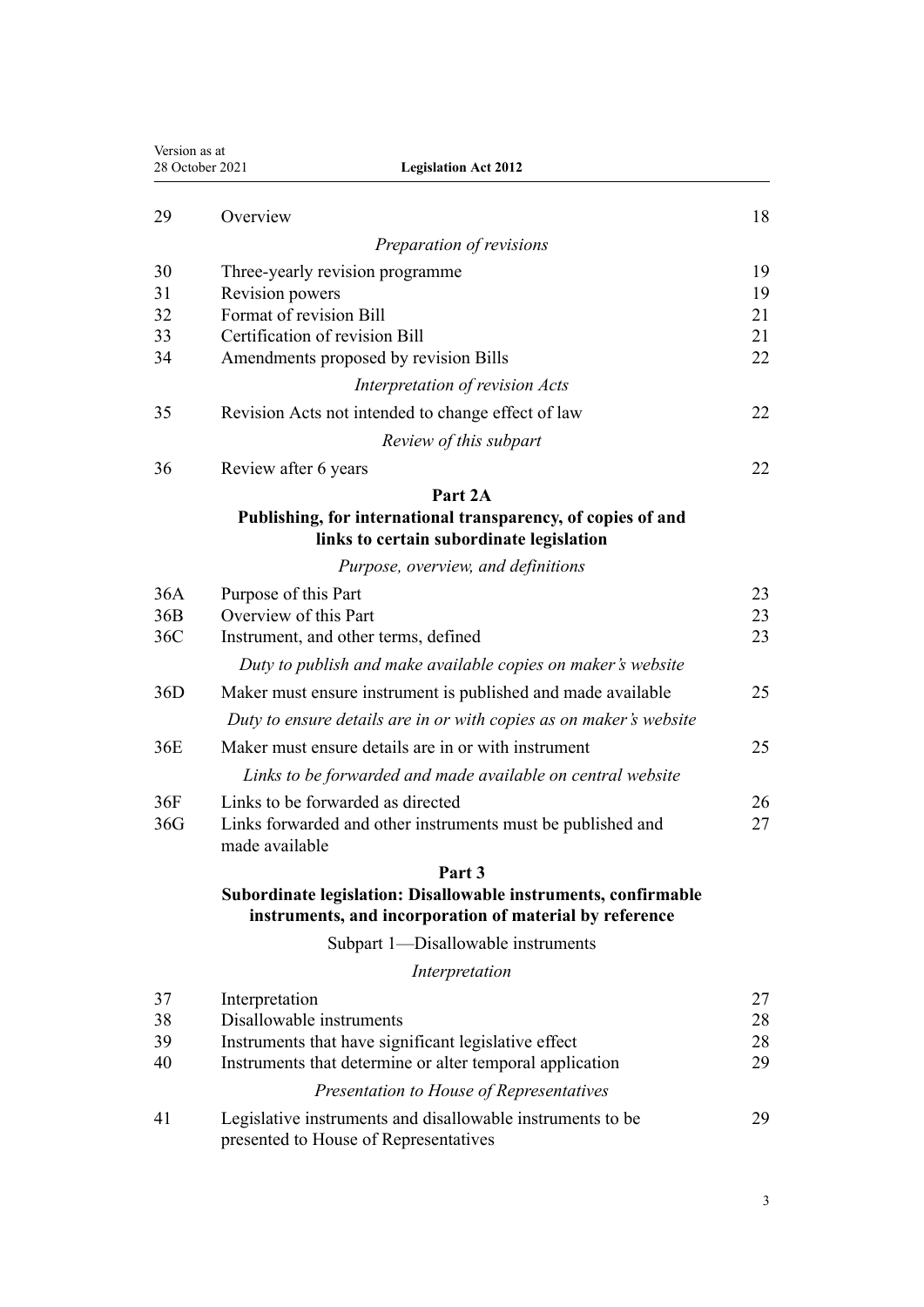|                 | <b>Legislation Act 2012</b>                                                                                                       | Version as at<br>28 October 2021 |
|-----------------|-----------------------------------------------------------------------------------------------------------------------------------|----------------------------------|
|                 | How instruments are disallowed                                                                                                    |                                  |
| 42              | Disallowance of instruments by resolution of House of<br>Representatives                                                          | 30                               |
| 43              | Disallowance of instrument if motion to disallow not disposed of                                                                  | 30                               |
|                 | Effect of disallowance                                                                                                            |                                  |
| 44              |                                                                                                                                   | 30                               |
| 45              | Effect of disallowance generally<br>Effect of disallowance on enactment amended, repealed, or<br>revoked by disallowed instrument | 31                               |
|                 | Amendment or substitution of instrument by House of<br>Representatives                                                            |                                  |
| 46              | Amendment or substitution of disallowable instrument by House<br>of Representatives                                               | 31                               |
|                 | Notification of disallowance, amendment, or substitution                                                                          |                                  |
| 47              | Notice of resolution or motion                                                                                                    | 31                               |
|                 | Subpart 1A—Confirmable instruments                                                                                                |                                  |
| 47A             | Overview                                                                                                                          | 32                               |
| 47B             | Confirmable instruments, etc, defined                                                                                             | 33                               |
| 47C             | Instruments revoked unless confirmed                                                                                              | 34                               |
| 47 <sub>D</sub> | Operation of annual instruments invalid if revoked before, and not<br>confirmed by, deadline                                      | 34                               |
| 47E             | How instrument is confirmed by Act                                                                                                | 35                               |
| 47F             | Effect of revocation: general                                                                                                     | 35                               |
| 47G             | Effect of revocation: amendments, etc                                                                                             | 35                               |
| 47H             | Effect of revocation: duties, levies, or charges                                                                                  | 35                               |
| 47I             | Effect of revocation: exceptions to section 47H                                                                                   | 36                               |
|                 | Subpart 2-Incorporation by reference in instruments                                                                               |                                  |
| 48              | Interpretation                                                                                                                    | 36                               |
| 49              | Instruments that may incorporate material by reference                                                                            | 37                               |
| 50              | Application of this subpart                                                                                                       | 38                               |
| 51              | Requirement to consult on proposal to incorporate material by<br>reference                                                        | 38                               |
| 52              | Access to material incorporated by reference                                                                                      | 39                               |
| 53              | Effect of amendments to material incorporated by reference                                                                        | 40                               |
| 54              | Proof of material incorporated by reference                                                                                       | 40                               |
| 55              | Application of subpart 1 of Part 2 to instrument and material<br>incorporated by reference                                        | 41                               |
| 56              | Application of subpart 1 of this Part to instrument incorporating<br>material by reference                                        | 41                               |
| 57              | Application of Standards and Accreditation Act 2015, other<br>enactments, and rules of law not affected                           | 41                               |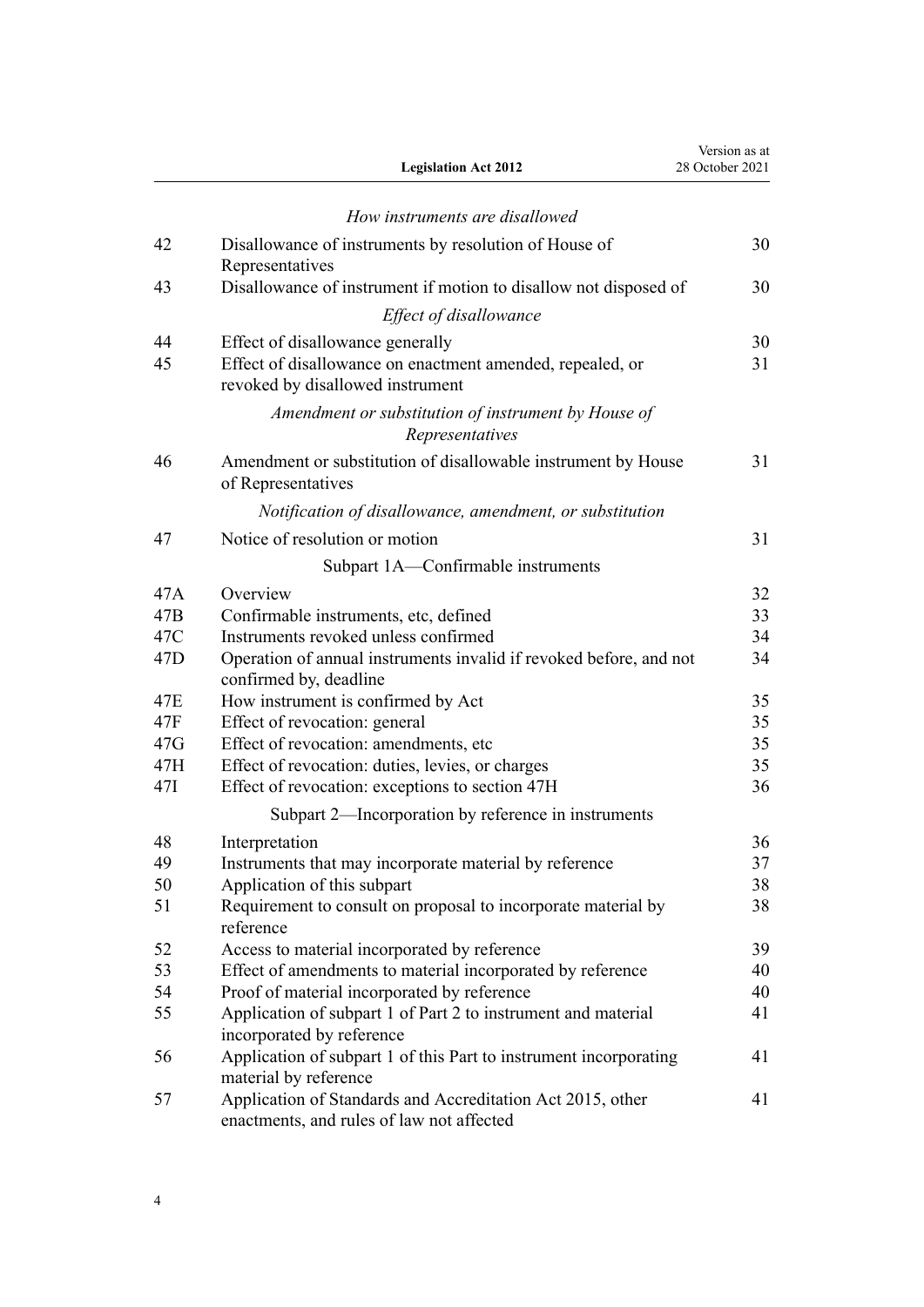# **[Part 4](#page-40-0)**

# **[Parliamentary Counsel Office](#page-40-0)**

*[Constitution and functions](#page-40-0)*

| 58  | Parliamentary Counsel Office continues as separate statutory office                                                        | 41  |  |
|-----|----------------------------------------------------------------------------------------------------------------------------|-----|--|
| 59  | Functions of PCO                                                                                                           | 42  |  |
| 60  | Power to authorise drafting and printing of Government Bills by                                                            |     |  |
|     | <b>Inland Revenue Department</b>                                                                                           |     |  |
| 61  | Confidentiality                                                                                                            | 43  |  |
|     | <b>Powers of Chief Parliamentary Counsel</b>                                                                               |     |  |
| 62  | Powers of Chief Parliamentary Counsel                                                                                      | 44  |  |
| 63  | Delegation of functions, responsibilities, duties, or powers                                                               | 44  |  |
| 64  | Absence or incapacity of Chief Parliamentary Counsel or vacancy                                                            | 45  |  |
| 65  | Revocation of delegations                                                                                                  | 45  |  |
|     | Chief Parliamentary Counsel and employees of PCO                                                                           |     |  |
| 66  | <b>Chief Parliamentary Counsel</b>                                                                                         | 45  |  |
| 67  | Parliamentary counsel                                                                                                      | 46  |  |
| 68  | Chief Parliamentary Counsel and parliamentary counsel to hold<br>legal qualification                                       | 46  |  |
| 69  | Other employees of PCO                                                                                                     | 47  |  |
| 70  | Remuneration and conditions of appointment of Chief                                                                        | 47  |  |
|     | <b>Parliamentary Counsel</b>                                                                                               |     |  |
| 71  | Chief Parliamentary Counsel acts as employer                                                                               | 47  |  |
| 72  | Collective agreements                                                                                                      | 47  |  |
| 73  | <b>Employment principles</b>                                                                                               | 47  |  |
| 74  | Appointments on merit                                                                                                      | 48  |  |
| 75  | Chief Parliamentary Counsel to establish procedure for notifying<br>vacancies and appointments, and reviewing appointments | 48  |  |
| 75A | Secondments from elsewhere in State services for developing<br>senior leadership and management capability                 | 48  |  |
| 76  | Protection from liability                                                                                                  | 48  |  |
|     | Repeals, consequential amendments, and savings                                                                             |     |  |
| 77  | Repeals, consequential amendments, and savings about legislative<br>matters                                                | 49  |  |
| 78  | Savings about former principal officers and other PCO staff                                                                | 49  |  |
| 79  | Continuation of annual regulations series                                                                                  | 50  |  |
|     | <b>Schedule 1AA</b>                                                                                                        | 52  |  |
|     | Transitional, savings, and related provisions                                                                              |     |  |
|     | <b>Schedule 1</b>                                                                                                          | 53  |  |
|     | <b>Consequential amendments to Acts</b>                                                                                    |     |  |
|     | <b>Schedule 2</b>                                                                                                          | 106 |  |
|     | <b>Confirmable instruments</b>                                                                                             |     |  |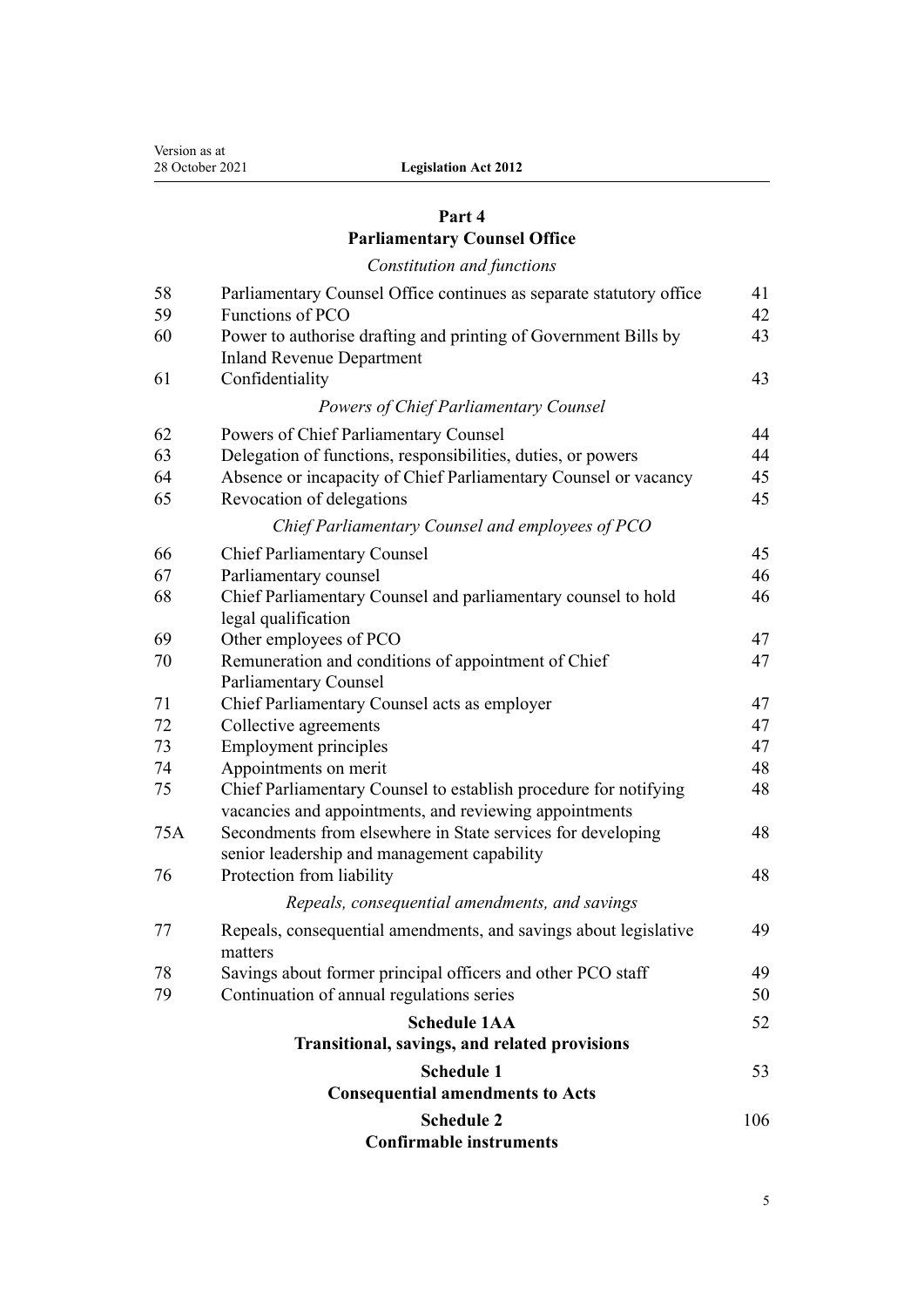### **The Parliament of New Zealand enacts as follows:**

#### **1 Title**

This Act is the Legislation Act 2012.

#### **2 Commencement**

- (1) Part 1, [subpart 3](#page-17-0) of Part 2, and [Part 4](#page-40-0) (except [section 77\(2\), \(3\), \(4\), \(6\), and](#page-48-0) [\(7\)\)](#page-48-0) come into force on the day after the date on which this Act receives the Royal assent.
- (2) [Subparts 1](#page-7-0) and [2](#page-14-0) of Part 2, [Part 3,](#page-26-0) [section 77\(2\), \(3\), \(4\), \(6\), and \(7\)](#page-48-0), and the [Schedule](#page-52-0) come into force on the earlier of—
	- (a) a date appointed by the Governor-General by Order in Council:
	- (b) 1 July 2014.
- (3) One or more Orders in Council may be made under subsection (2) appointing different dates for different provisions.

Section  $2(2)(a)$ : subparts 1 and 2 of Part 2, Part 3, section 77(2), (3), (4), (6), and (7), and Schedule 1 (except the item relating to the Biosecurity Act 1993) brought into force, on 5 August 2013, by [clause](http://legislation.govt.nz/pdflink.aspx?id=DLM5266021) [2](http://legislation.govt.nz/pdflink.aspx?id=DLM5266021) of the Legislation Act Commencement Order 2013 (SR 2013/242).

Section 2(2)(a): the item relating to the Biosecurity Act 1993 in Schedule 1 brought into force, on 1 February 2014, by [clause 2](http://legislation.govt.nz/pdflink.aspx?id=DLM5775514) of the Legislation Act Commencement Order (No 2) 2013 (SR 2013/479).

# **Part 1 General provisions**

#### **3 Purposes**

The purposes of this Act are—

- (a) to bring together in this Act the main provisions of New Zealand legis‐ lation that relate to the drafting, publication, and reprinting of legis‐ lation, and the disallowing and confirming of instruments:
- (b) to provide for electronic and printed copies of Acts and legislative instruments to be published:
- (c) to provide for official versions of Acts and legislative instruments to be published in electronic form:
- (d) to facilitate the production of up-to-date reprints that are modernised and made consistent with current drafting practice concerning their mode of expression, style, and format:
- (e) to make New Zealand statute law more accessible, readable, and easier to understand by facilitating the progressive and systematic revision of the New Zealand statute book so that—
	- (i) statute law is rationalised and arranged more logically:

<span id="page-5-0"></span>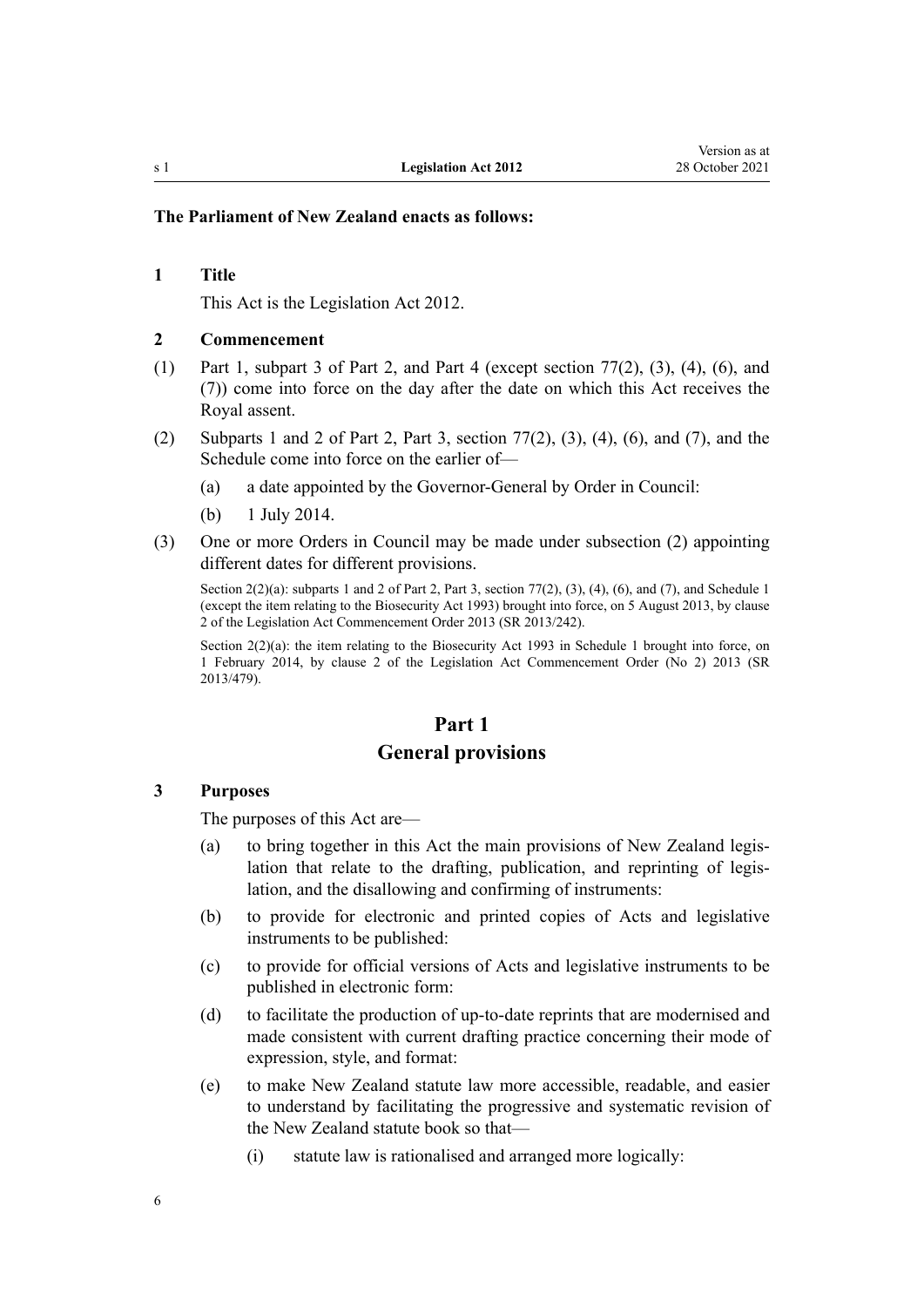- <span id="page-6-0"></span>(ii) inconsistencies and overlaps are removed:
- (iii) obsolete and redundant provisions are repealed:
- (iv) expression, style, and format are modernised and made consistent:
- (ea) to provide for the publishing, to help meet international transparency obligations, of copies of and links to certain subordinate legislation:
- (f) to enable certain kinds of subordinate legislation to incorporate material by reference in reliance on this Act, subject to compliance with consult‐ ation and other requirements:
- (g) to replace the [Statutes Drafting and Compilation Act 1920](http://legislation.govt.nz/pdflink.aspx?id=DLM191587) with modern legislation that continues the Parliamentary Counsel Office as a separate statutory office and facilitates the drafting and publishing of high-quality legislation.

Section 3(a): amended, on 1 January 2016, by [section 4](http://legislation.govt.nz/pdflink.aspx?id=DLM6681207) of the Legislation (Confirmable Instruments) Amendment Act 2015 (2015 No 120).

Section 3(ea): inserted, on 30 December 2018, by [section 60](http://legislation.govt.nz/pdflink.aspx?id=DLM6838298) of the Comprehensive and Progressive Agreement for Trans-Pacific Partnership Amendment Act 2018 (2016 No 90).

#### **4 Interpretation**

In this Act, unless the context otherwise requires,—

**Chief Parliamentary Counsel** means the person who for the time being holds that office under [section 66](#page-44-0)

**confirmable instrument** has the meaning given to it by [section 47B](#page-32-0)

**deadline**, for a confirmable instrument, means the time when (if no exception in section  $47C(2)$  applies) the instrument is revoked by section  $47C(1)(a)$  or (b)

**disallowable instrument** has the meaning given to it by [section 38](#page-27-0)

**Imperial enactment** means an Imperial enactment that has effect as part of the laws of New Zealand under the [Imperial Laws Application Act 1988](http://legislation.govt.nz/pdflink.aspx?id=DLM135073)

**Imperial subordinate legislation** means Imperial subordinate legislation that has effect as part of the laws of New Zealand under the Imperial Laws Applica[tion Act 1988](http://legislation.govt.nz/pdflink.aspx?id=DLM135073)

legislation means any Act, Imperial enactment, Imperial subordinate legislation, regulations, or legislative instrument

#### **legislative instrument** means—

- (a) an Order in Council other than—
	- (i) an Order in Council that the empowering Act requires to be pub‐ lished in the *Gazette*:
	- (ii) an Order in Council that relates exclusively to an individual:
- (b) an instrument made by a Minister of the Crown that amends an Act or defines the meaning of a term used in an Act:
- (c) an instrument that an Act requires to be published under Part 2: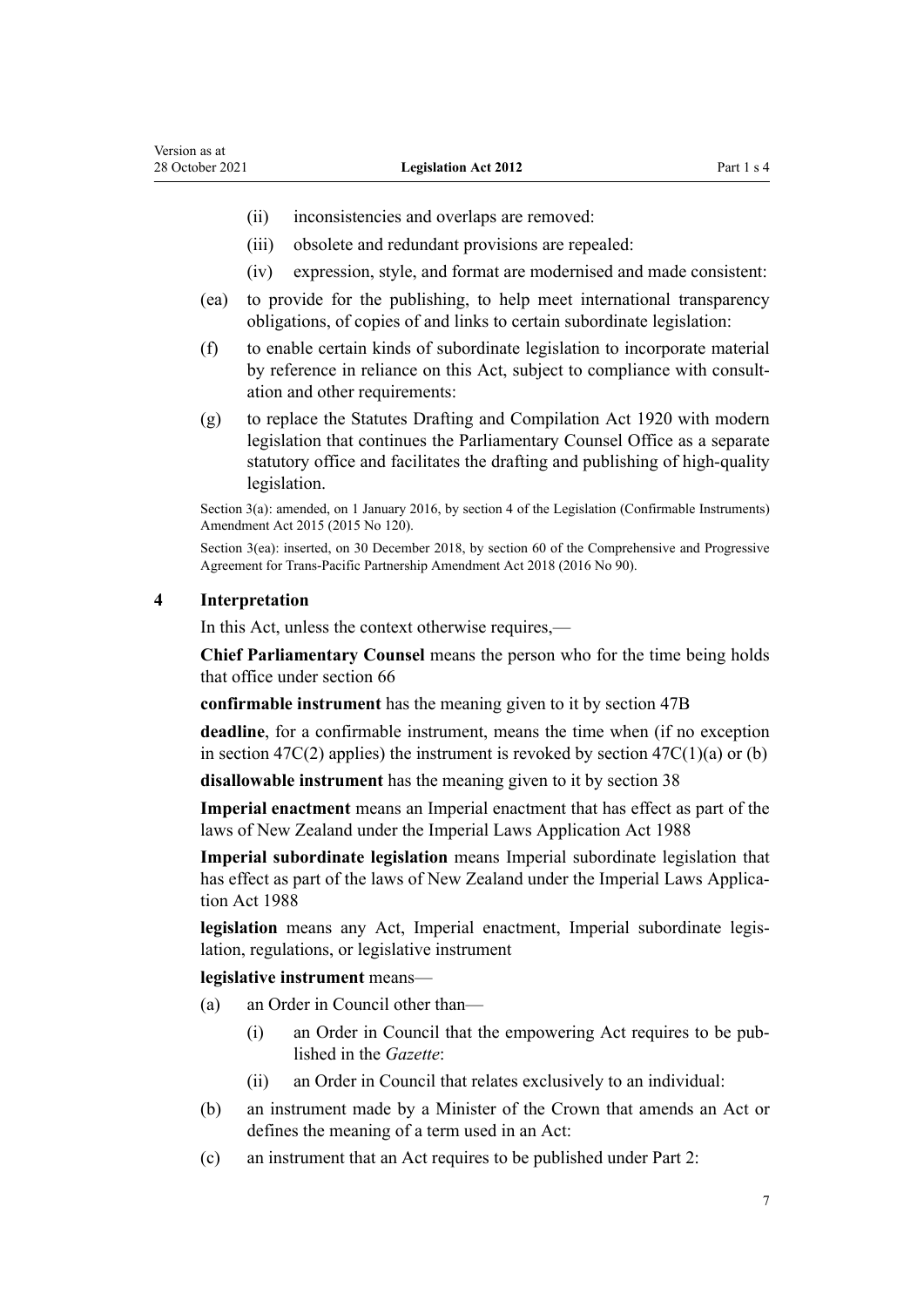- <span id="page-7-0"></span>(d) resolutions of the House of Representatives that—
	- (i) revoke a disallowable instrument in whole or in part; or
	- (ii) amend a disallowable instrument; or
	- (iii) revoke and substitute a disallowable instrument

**official version**, in relation to legislation, means a version of the legislation that has the status of an official version of the legislation under [section 17](#page-11-0)

**PCO** means the Parliamentary Counsel Office continued by [section 58](#page-40-0)

**reprint** means a version of legislation that—

- (a) states, as at the date at which it is stated to be reprinted, the law enacted or made by the legislation reprinted and by the amendments (if any) to that legislation; and
- (b) is published under Part 2.

Compare: 1989 No 142 [ss 2,](http://legislation.govt.nz/pdflink.aspx?id=DLM195403) [16B\(2\)](http://legislation.govt.nz/pdflink.aspx?id=DLM195434)

Section 4 **confirmable instrument**: inserted, on 1 January 2016, by [section 5](http://legislation.govt.nz/pdflink.aspx?id=DLM6681208) of the Legislation (Confirmable Instruments) Amendment Act 2015 (2015 No 120).

Section 4 **deadline**: inserted, on 1 January 2016, by [section 5](http://legislation.govt.nz/pdflink.aspx?id=DLM6681208) of the Legislation (Confirmable Instruments) Amendment Act 2015 (2015 No 120).

Section 4 **legislative instrument** paragraph (c): amended, on 30 December 2018, by [section 61\(1\)](http://legislation.govt.nz/pdflink.aspx?id=DLM6838299) of the Comprehensive and Progressive Agreement for Trans-Pacific Partnership Amendment Act 2018 (2016 No 90).

Section 4 **reprint** paragraph (b): amended, on 30 December 2018, by [section 61\(2\)](http://legislation.govt.nz/pdflink.aspx?id=DLM6838299) of the Comprehensive and Progressive Agreement for Trans-Pacific Partnership Amendment Act 2018 (2016 No 90).

### **4A Transitional, savings, and related provisions**

The transitional, savings, and related provisions set out in [Schedule 1AA](#page-51-0) have effect according to their terms.

Section 4A: inserted, on 1 January 2016, by [section 6](http://legislation.govt.nz/pdflink.aspx?id=DLM6681213) of the Legislation (Confirmable Instruments) Amendment Act 2015 (2015 No 120).

### **5 Act binds the Crown**

This Act binds the Crown.

### **Part 2**

### **Law relating to publishing, reprinting, and revising legislation**

Subpart 1—Publishing legislation

### *Responsibilities and requirements*

#### **6 Chief Parliamentary Counsel to arrange publication**

(1) The Chief Parliamentary Counsel must arrange for the publication of—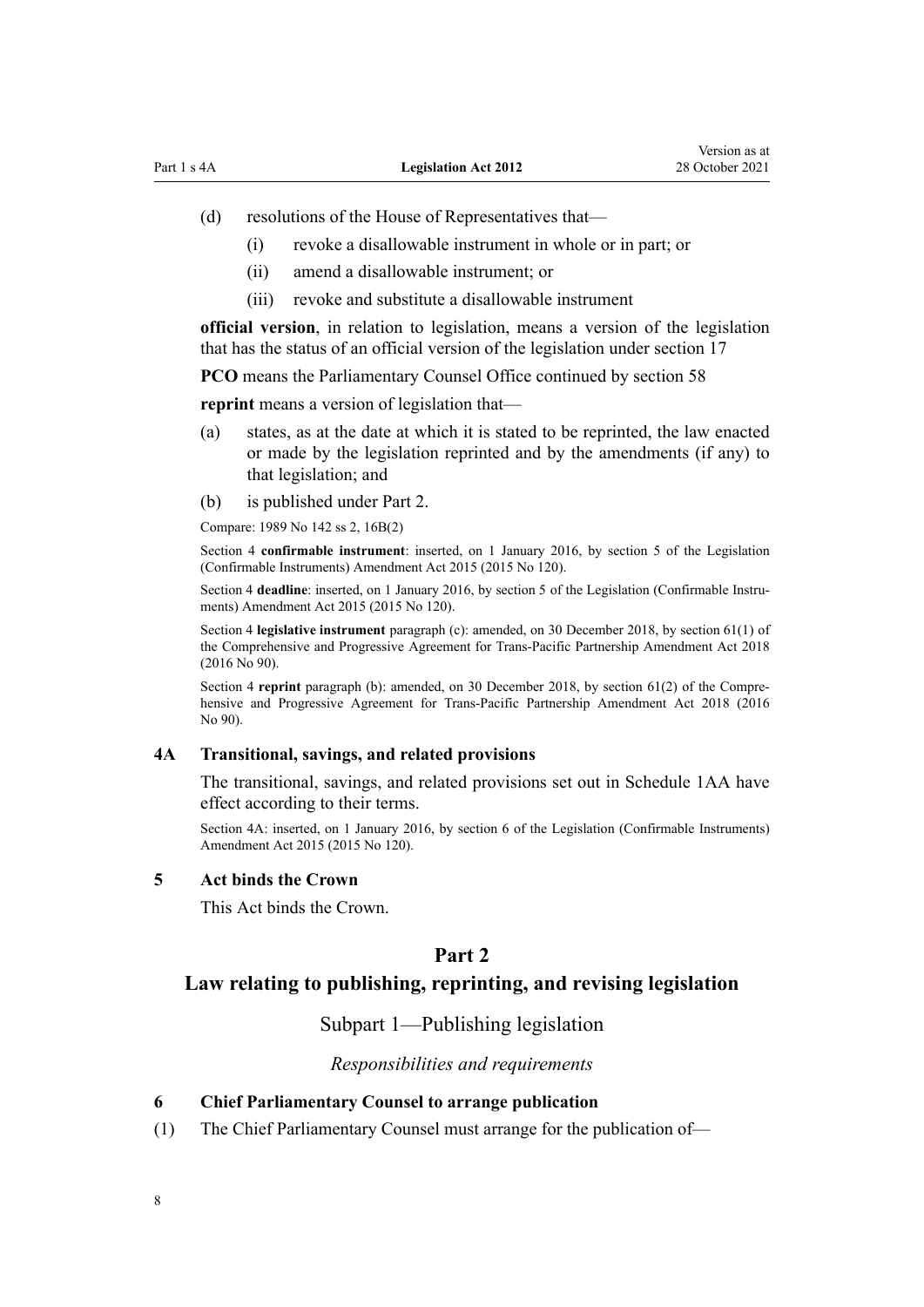- <span id="page-8-0"></span>(a) copies of every Act enacted by Parliament after the commencement of this section; and
- (b) copies of all legislative instruments made after the commencement of this section; and
- (c) any reprints of Acts and legislative instruments, and any reprints of regu‐ lations made before the commencement of this section, issued by him or her in addition to reprints to which subsection (5) applies; and
- (d) reprints of Imperial enactments and Imperial subordinate legislation.
- (2) A copy of every Act must be published in electronic form as soon as practic‐ able after the Act is enacted.
- (3) A copy of every legislative instrument must be published in electronic form as soon as practicable after the instrument is made.
- (4) The Governor-General may, by Order in Council,—
	- (a) authorise or direct the Chief Parliamentary Counsel to arrange for the publication in printed form of any legislation or class of legislation specified in the order; and
	- (b) specify conditions to which the authorisation or direction is subject.
- (5) When an Act or a legislative instrument is amended after the commencement of this section, the Chief Parliamentary Counsel—
	- (a) must arrange for a reprint of the Act or legislative instrument to be pub‐ lished in electronic form so that an up-to-date version of the legislation is available in accordance with [section 9](#page-9-0) as soon as practicable; and
	- (b) may also arrange for the reprint to be published in printed form.
- (6) *[Repealed]*
- (7) The Chief Parliamentary Counsel performs functions under this section subject to any directions given by the Attorney-General.
- (8) An Order in Council made under subsection (4) is a legislative instrument and a disallowable instrument for the purposes of this Act and must be presented to the House of Representatives under [section 41.](#page-28-0)

Compare: 1989 No 142 [s 4](http://legislation.govt.nz/pdflink.aspx?id=DLM195412)

Section 6(6): repealed, on 29 October 2019, by [section 3](http://legislation.govt.nz/pdflink.aspx?id=LMS265603) (see also [section 5](http://legislation.govt.nz/pdflink.aspx?id=LMS265605)) of the Legislation (Repeals and Amendments) Act 2019 (2019 No 59).

### *Availability*

# **7 Designation of places where printed copies of legislation may be purchased**

### *[Repealed]*

Section 7: repealed, on 29 October 2019, by [section 3](http://legislation.govt.nz/pdflink.aspx?id=LMS265603) of the Legislation (Repeals and Amendments) Act 2019 (2019 No 59).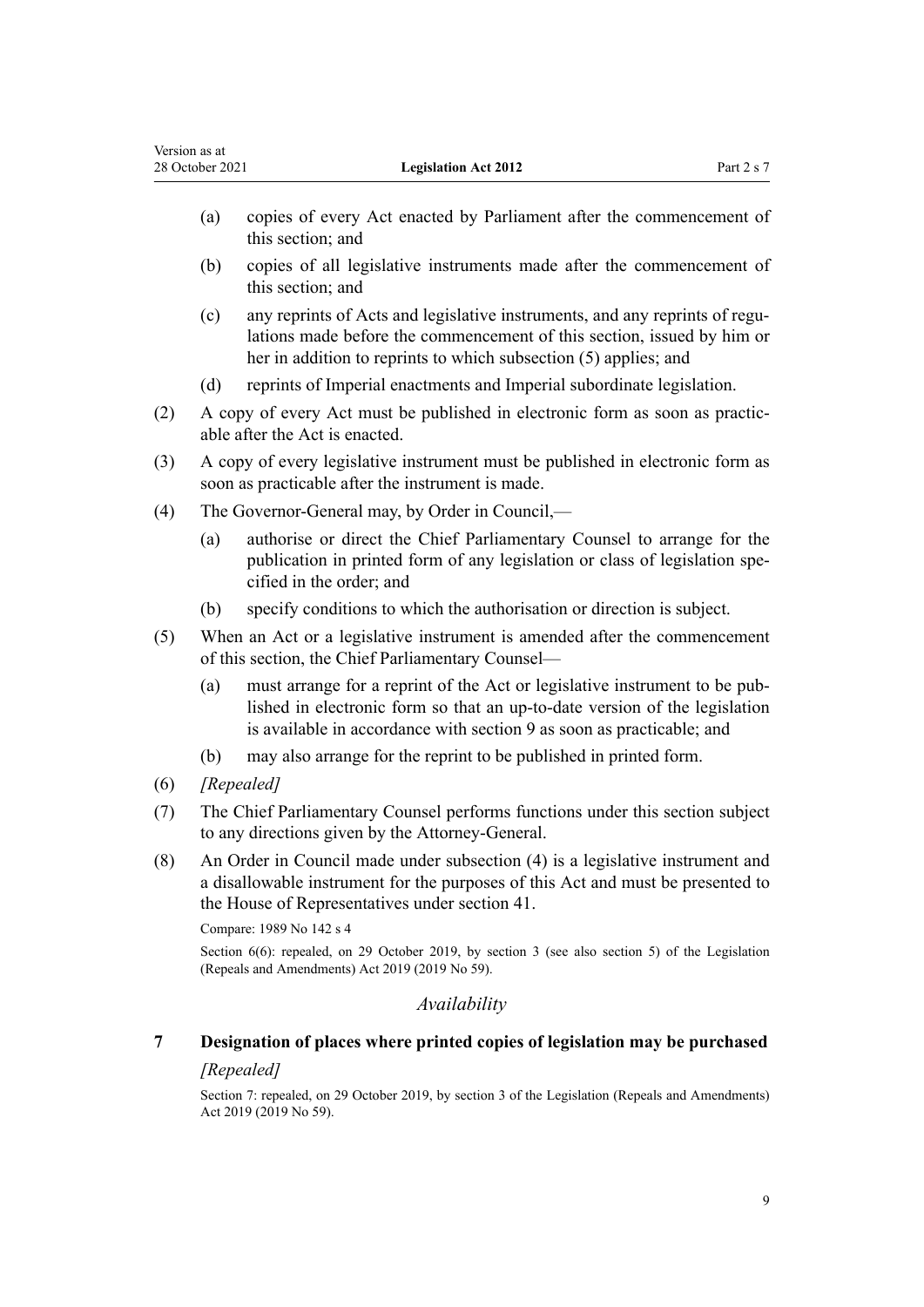#### <span id="page-9-0"></span>**8 Sale of copies of legislation**

#### *[Repealed]*

Section 8: repealed, on 29 October 2019, by [section 3](http://legislation.govt.nz/pdflink.aspx?id=LMS265603) of the Legislation (Repeals and Amendments) Act 2019 (2019 No 59).

#### **9 Availability of electronic versions of legislation**

- (1) The Chief Parliamentary Counsel must ensure that, as far as practicable, offi‐ cial electronic versions of legislation issued under [section 17](#page-11-0) are at all times able to be accessed at, or downloaded from, an Internet site maintained by or on behalf of the New Zealand Government.
- (2) Official electronic versions of legislation must be made available under this section free of charge.
- (3) This section applies to all enacted legislation other than legislation that ceased to be in force before the commencement of this section.
- (4) This section is subject to any regulations made under [section 22](#page-13-0).

### *Forwarding to Chief Parliamentary Counsel*

### **10 Copies of legislative instruments to be forwarded to Chief Parliamentary Counsel**

A copy of every legislative instrument made after the commencement of this section must be forwarded to the Chief Parliamentary Counsel without delay. Compare: 1989 No 142 [s 5](http://legislation.govt.nz/pdflink.aspx?id=DLM195413)

### *Numbering and notification*

#### **11 Numbering of legislative instruments**

- (1) All copies of legislative instruments published under [section 6](#page-7-0) must be identified by a number as part of an annual series of legislative instruments.
- (2) Legislative instruments may be cited by the number given to them and by a ref‐ erence to the year in which copies of them are published.
- (3) Subsection (2) does not limit any other mode of citation. Compare: 1989 No 142 [s 11](http://legislation.govt.nz/pdflink.aspx?id=DLM195420)

#### **12 Notice of making of legislative instruments**

- (1) The Chief Parliamentary Counsel must notify the making of legislative instru‐ ments.
- (2) A notice under subsection (1) must be published in the *Gazette* and give the following information about each legislative instrument listed in the notice:
	- (a) the title of the legislative instrument:
	- (b) the date on which the legislative instrument was made: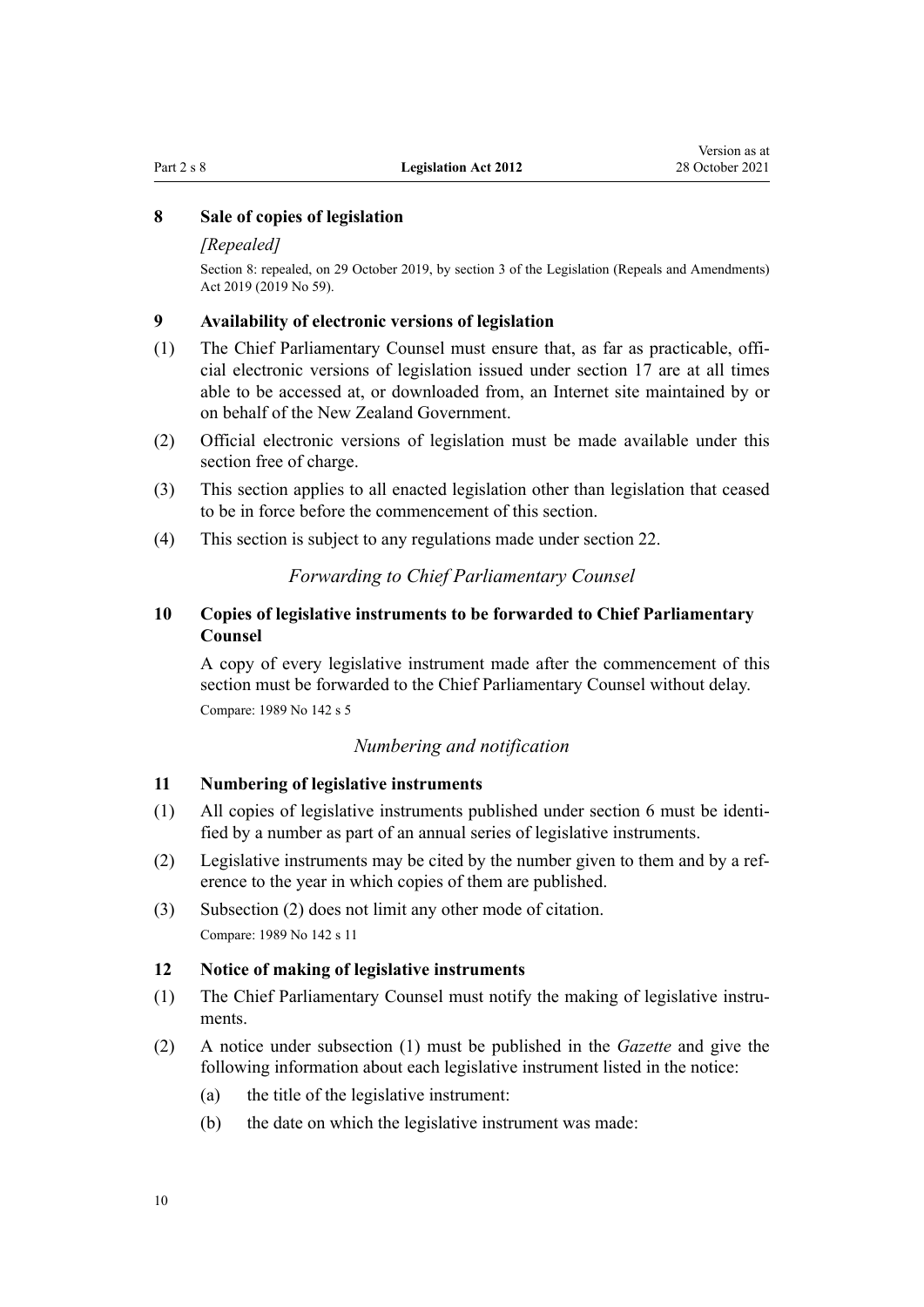- <span id="page-10-0"></span>(c) the Act or other authority under which the legislative instrument was made:
- (d) the number allocated to the legislative instrument under section 11:
- (e) information about ways that copies of the legislative instrument may be accessed or purchased:
- (f) any other information the Chief Parliamentary Counsel considers appro‐ priate.

Compare: 1989 No 142 [s 12](http://legislation.govt.nz/pdflink.aspx?id=DLM195421)

Section  $12(2)(e)$ : replaced, on 29 October 2019, by [section 3](http://legislation.govt.nz/pdflink.aspx?id=LMS265603) of the Legislation (Repeals and Amendments) Act 2019 (2019 No 59).

### **13 Complying with requirement to publish or notify in** *Gazette* **by publishing and notifying under this Part**

- (1) This section applies if an Act requires that an instrument be published or noti‐ fied in the *Gazette*.
- (2) It is sufficient compliance with the requirement to publish or notify the instru‐ ment in the *Gazette* if the instrument is published under this Part and notified in the *Gazette* under [section 12](#page-9-0).

Compare: 1989 No 142 [s 13](http://legislation.govt.nz/pdflink.aspx?id=DLM195422)

Section 13 heading: amended, on 30 December 2018, by [section 62\(1\)](http://legislation.govt.nz/pdflink.aspx?id=DLM6838302) of the Comprehensive and Progressive Agreement for Trans-Pacific Partnership Amendment Act 2018 (2016 No 90).

Section 13(2): amended, on 30 December 2018, by [section 62\(2\)](http://legislation.govt.nz/pdflink.aspx?id=DLM6838302) of the Comprehensive and Progressive Agreement for Trans-Pacific Partnership Amendment Act 2018 (2016 No 90).

### *Other instruments*

### **14 Publication of instruments other than legislative instruments**

- (1) The Attorney-General or the Chief Parliamentary Counsel may arrange for an instrument that is not a legislative instrument to be published in accordance with [section 6](#page-7-0) as if it were a legislative instrument.
- (2) An instrument is not a legislative instrument for the purposes of this subpart just because it is published under this section.
- (3) The following provisions apply to every instrument that is published under this section:
	- (a) [section 11](#page-9-0) (numbering of legislative instruments):
	- (b) [section 12](#page-9-0) (notice of making of legislative instruments):
	- (c) section 13 (complying with requirement to publish or notify in *Gazette* by publishing and notifying under this Act):
	- (d) [section 16](#page-11-0) (judicial notice of Acts, regulations, and legislative instruments):
	- (e) [section 17](#page-11-0) (electronic and printed official versions of legislation):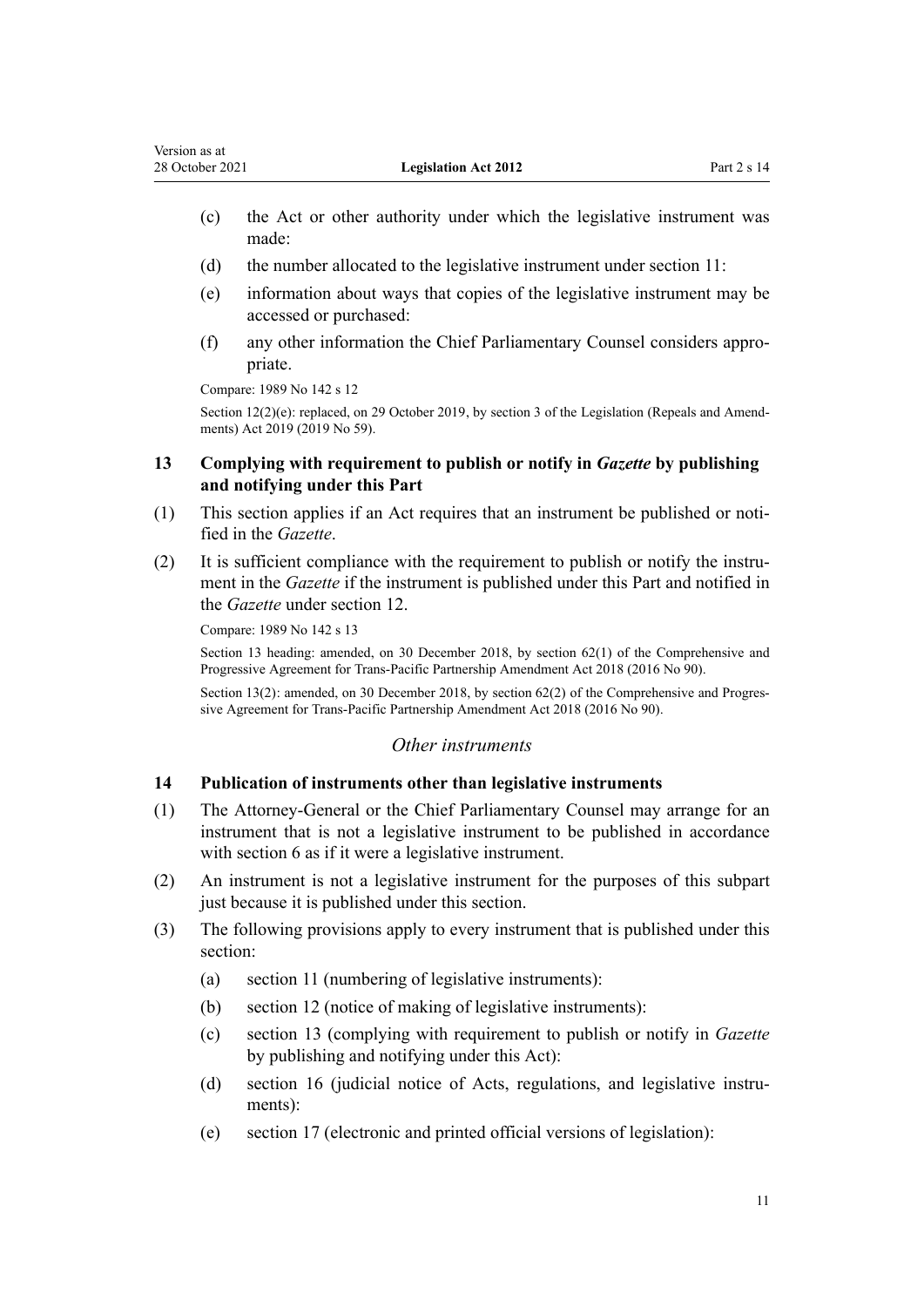- <span id="page-11-0"></span>(f) [section 18](#page-12-0) (legal status of official version):
- (g) [section 20](#page-13-0) (directions as to form of copies and reprints of legislation):

(h) [section 21](#page-13-0) (special requirements for copies of legislative instruments). Compare: 1989 No 142 [s 14](http://legislation.govt.nz/pdflink.aspx?id=DLM195423)

#### *Revocation of spent instruments*

### **15 Power to revoke spent instruments**

- (1) The Governor-General may, by Order in Council, on the recommendation of the Attorney-General, revoke any instrument or (as the case requires) declare that the instrument ceases to have effect as part of the law of New Zealand.
- (2) Before making a recommendation under subsection (1), the Attorney-General must be satisfied that the instrument has ceased to have effect or is no longer required.
- (3) This section is in addition to any other enactment relating to the revocation of instruments.

### (4) In this section, **instrument** means—

- (a) any regulations:
- (b) any legislative instrument:
- (c) any of the following kinds of instrument made or given by the Governor-General or any Minister of the Crown or any person in the service of the Crown, or made or given under any Imperial Act:
	- (i) any Order in Council or Proclamation:
	- (ii) any notice, warrant, order, direction, determination, rules, or other instrument of authority.

Compare: 1989 No 142 [s 16](http://legislation.govt.nz/pdflink.aspx?id=DLM195428)

#### *Judicial notice of legislation*

#### **16 Judicial notice of Acts, regulations, and legislative instruments**

All courts and persons acting judicially must take judicial notice of all Acts, regulations, and legislative instruments. Compare: 1989 No 142 [ss 16A,](http://legislation.govt.nz/pdflink.aspx?id=DLM195432) [16B](http://legislation.govt.nz/pdflink.aspx?id=DLM195434)

### *Official versions of legislation*

#### **17 Electronic and printed official versions of legislation**

- (1) The Chief Parliamentary Counsel may issue—
	- (a) official electronic versions of legislation; and
	- (b) official printed versions of legislation.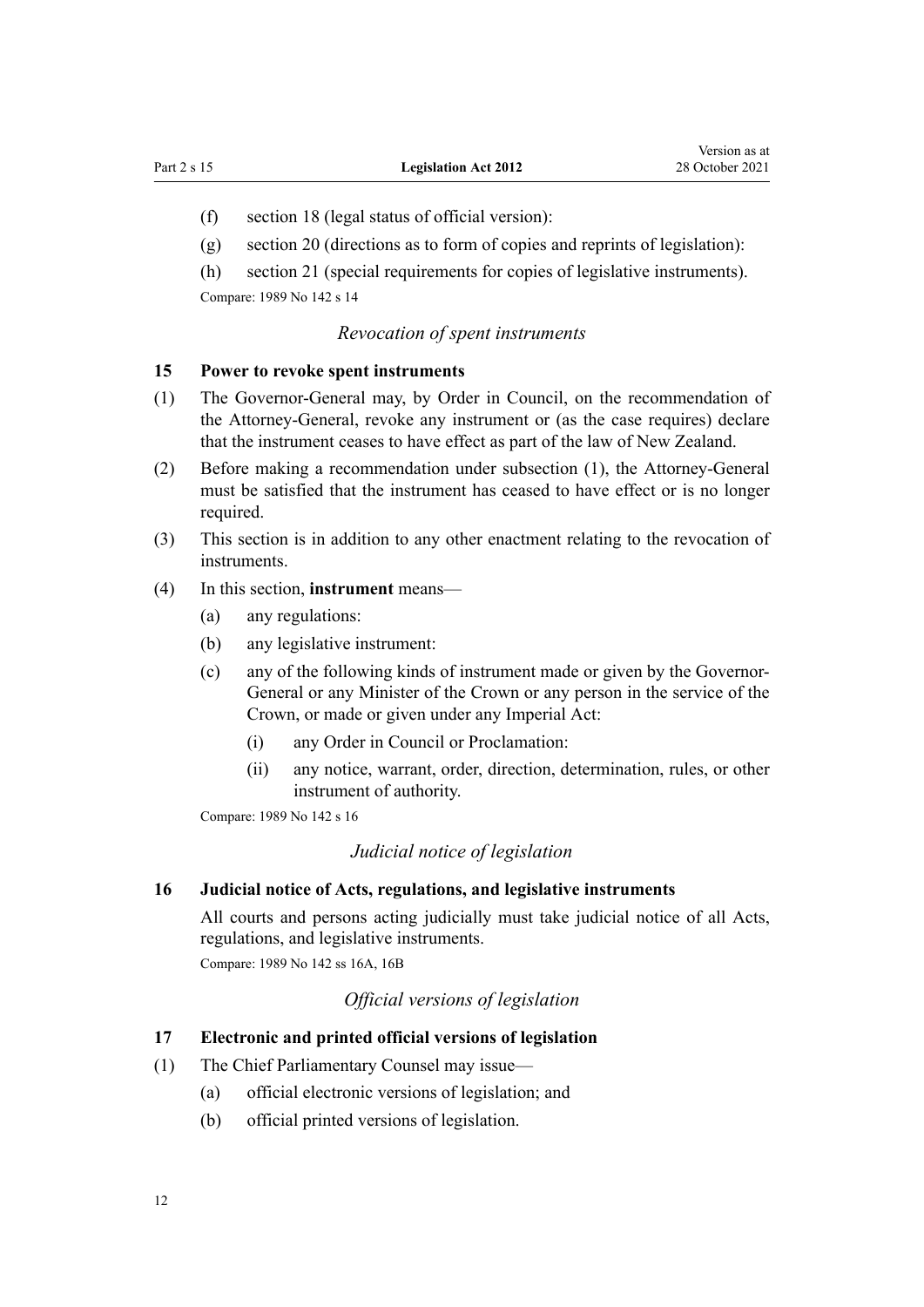| version as at   |                             |             |
|-----------------|-----------------------------|-------------|
| 28 October 2021 | <b>Legislation Act 2012</b> | Part 2 s 19 |

- (2) A printed version of legislation that is produced directly from an official elec‐ tronic version is also an official version.
- (3) An electronic or printed document that is identifiable as an official version of legislation in accordance with regulations made under [section 22](#page-13-0) must be treated as an official version unless the contrary is shown.
- (4) This section applies whether the legislation is enacted, made, printed, or pub‐ lished before or after the commencement of this section.

### **18 Legal status of official version**

<span id="page-12-0"></span> $\mathbf{v}$  as a at a set  $\mathbf{v}$ 

- (1) An official version of legislation as originally enacted or made is taken to cor‐ rectly set out the text of the legislation.
- (2) An official version that is a reprint—
	- (a) is taken to correctly state, as at the date at which it is stated to be reprin‐ ted, the law enacted or made by the legislation reprinted and by the amendments (if any) to that legislation; and
	- (b) is evidence that any changes made in the reprint are authorised by sub[part 2.](#page-14-0)
- (3) An official version of regulations or a legislative instrument, or of a reprint of regulations or a legislative instrument, that shows the date of the notification of the regulations or legislative instrument in the *Gazette* is evidence that the making of the regulations or legislative instrument was notified in the *Gazette* on the date shown.
- (4) The presumptions in subsections (1) to (3) apply unless the contrary is shown.
- (5) For the purposes of the amendment of, incorporation of, or reference to legis‐ lation that has been reprinted under [subpart 2](#page-14-0) with changes authorised by that subpart, those changes have effect as if enacted or made, as the case may be, expressly by other legislation having effect immediately before the reprint date. Compare: Reprints Act 1992 s 9 (Qld)

### *Evidence of parliamentary journals*

### **19 Copies of parliamentary journals to be evidence**

- (1) This section applies to copies of the Journals of the Legislative Council or the House of Representatives that purport to be printed by the Government Printer or published by order or under the authority of the House of Representatives.
- (2) All courts and all persons acting judicially must admit those copies as evidence of the matters stated in them, without further proof that they were so printed or published.

Compare: 1989 No 142 [s 16E](http://legislation.govt.nz/pdflink.aspx?id=DLM195448)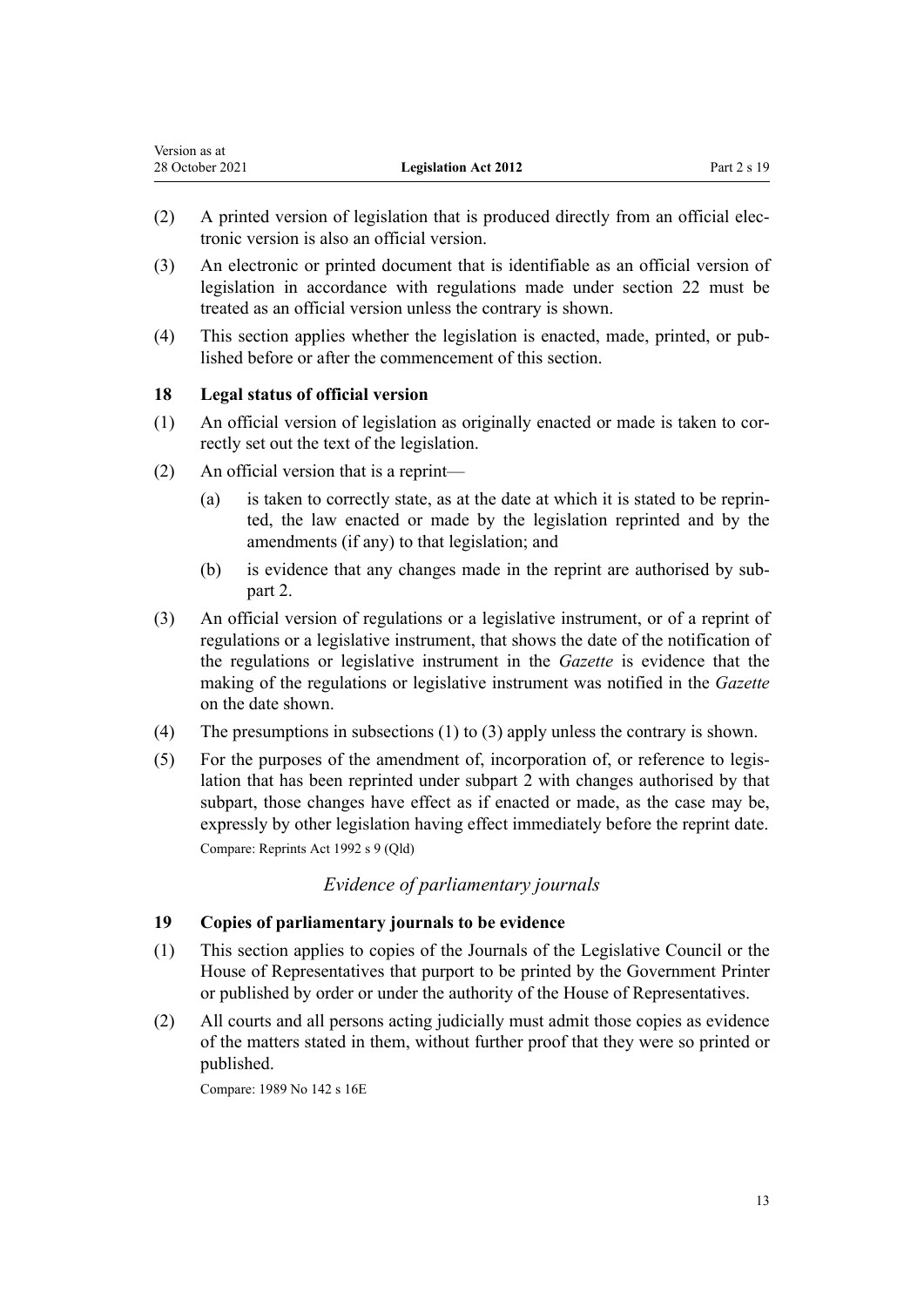*Form of copies and reprints of legislation*

### <span id="page-13-0"></span>**20 Directions as to form of copies and reprints of legislation**

- (1) The Attorney-General may give directions about the form in which 1 or more of the following must be published under this subpart:
	- (a) copies of Acts:
	- (b) reprints of Acts:
	- (c) copies of legislative instruments:
	- (d) reprints of regulations and legislative instruments:
	- (e) reprints of Imperial enactments and Imperial subordinate legislation.
- (2) A direction may include provision for the omission of signatures and formal or introductory parts.

Compare: 1989 No 142 [s 7](http://legislation.govt.nz/pdflink.aspx?id=DLM195415)

### **21 Special requirements for copies of legislative instruments**

- (1) A published copy of a legislative instrument must contain references to the fol‐ lowing:
	- (a) the Act or other authority under which the legislative instrument was made:
	- (b) the date on which the legislative instrument was made:
	- (c) the date (if any) on which the legislative instrument is stated to come into force.
- (2) This section overrides section 20(2). Compare: 1989 No 142 [s 8](http://legislation.govt.nz/pdflink.aspx?id=DLM195416)

### *Regulations*

### **22 Regulations**

The Governor-General may, by Order in Council, make regulations for 1 or more of the following purposes:

- (a) imposing requirements or conditions concerning the manner in which official versions of legislation in electronic form are to be made avail‐ able to the public under [section 9:](#page-9-0)
- (b) specifying features by which an electronic document or a printed document is identifiable as an official version for the purpose of [section 17](#page-11-0), including (without limitation) by—
	- $(i)$  imposing requirements or conditions as to the form of official versions of legislation:
	- (ii) providing how official versions of legislation in an electronic form can be authenticated: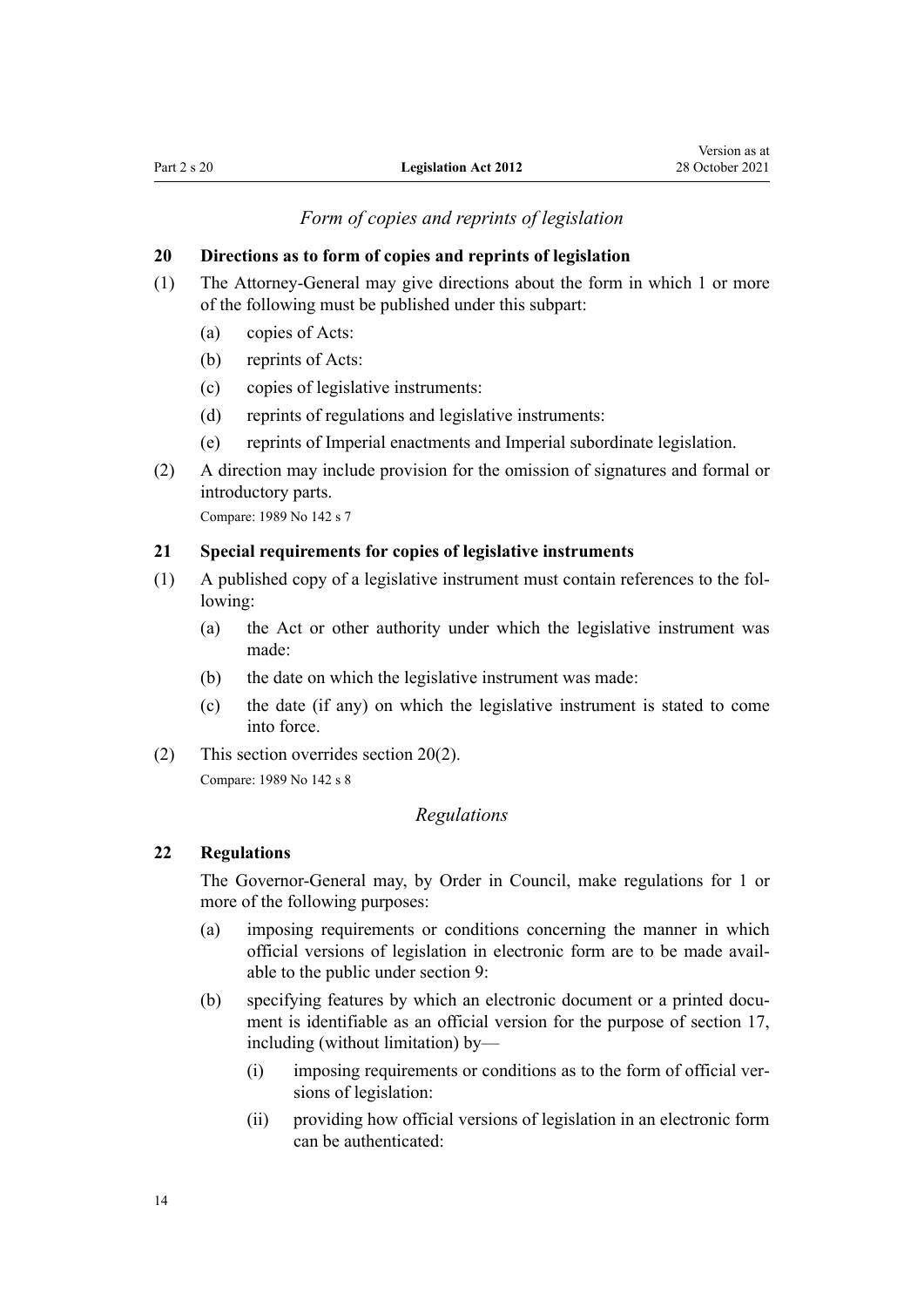<span id="page-14-0"></span>(c) providing for any other matters contemplated by this subpart, necessary for its administration, or necessary for giving it full effect.

### Subpart 2—Reprints

### **23 Interpretation**

In this subpart, unless the context otherwise requires,—

**current drafting practice** means the legislative drafting practice for the time being used by the PCO

**legislation** includes an instrument published under [section 14](#page-10-0) or published under a corresponding provision in a previous enactment

**referential words** means words (for example, "of this Act", "of this section", "of this paragraph", "the said", and "hereof") that identify the whole or part of a provision (including a schedule) as a provision, or as part of a provision, of the enactment in which they appear.

Compare: 1989 No 142 [s 17A](http://legislation.govt.nz/pdflink.aspx?id=DLM195453)

### **24 Power to make changes in reprints**

- (1) Changes authorised by sections 25 and [26](#page-17-0) may be made in a reprint.
- (2) Sections 25 and [26](#page-17-0) do not permit any change to the text of a provision of any legislation that, if enacted, would change the effect of the provision.
- (3) Nothing in this section limits the authority to make changes in a reprint in reli‐ ance on the application of [section 22](http://legislation.govt.nz/pdflink.aspx?id=DLM31491) of the Interpretation Act 1999 or any other enactment.

Compare: 1989 No 142 [s 17C;](http://legislation.govt.nz/pdflink.aspx?id=DLM195466) Reprints Act 1992 s 8 (Qld)

### **25 Editorial changes**

- (1) The Chief Parliamentary Counsel may make the following changes in a reprint:
	- (a) language that indicates or could be taken to indicate a particular gender may be changed to gender-neutral language so that it is consistent with current drafting practice, as long as it is also consistent with the purpose of the legislation being reprinted:

### **Examples**

The word "he" may be changed to "he or she", or replaced with the relevant noun.

The word "chairman" may be changed to "chairperson".

The words "Her Majesty the Queen" may be changed to "the Sovereign".

(b) the numbering, renumbering, and consequential amendments authorised by an Order in Council made under subsection (2):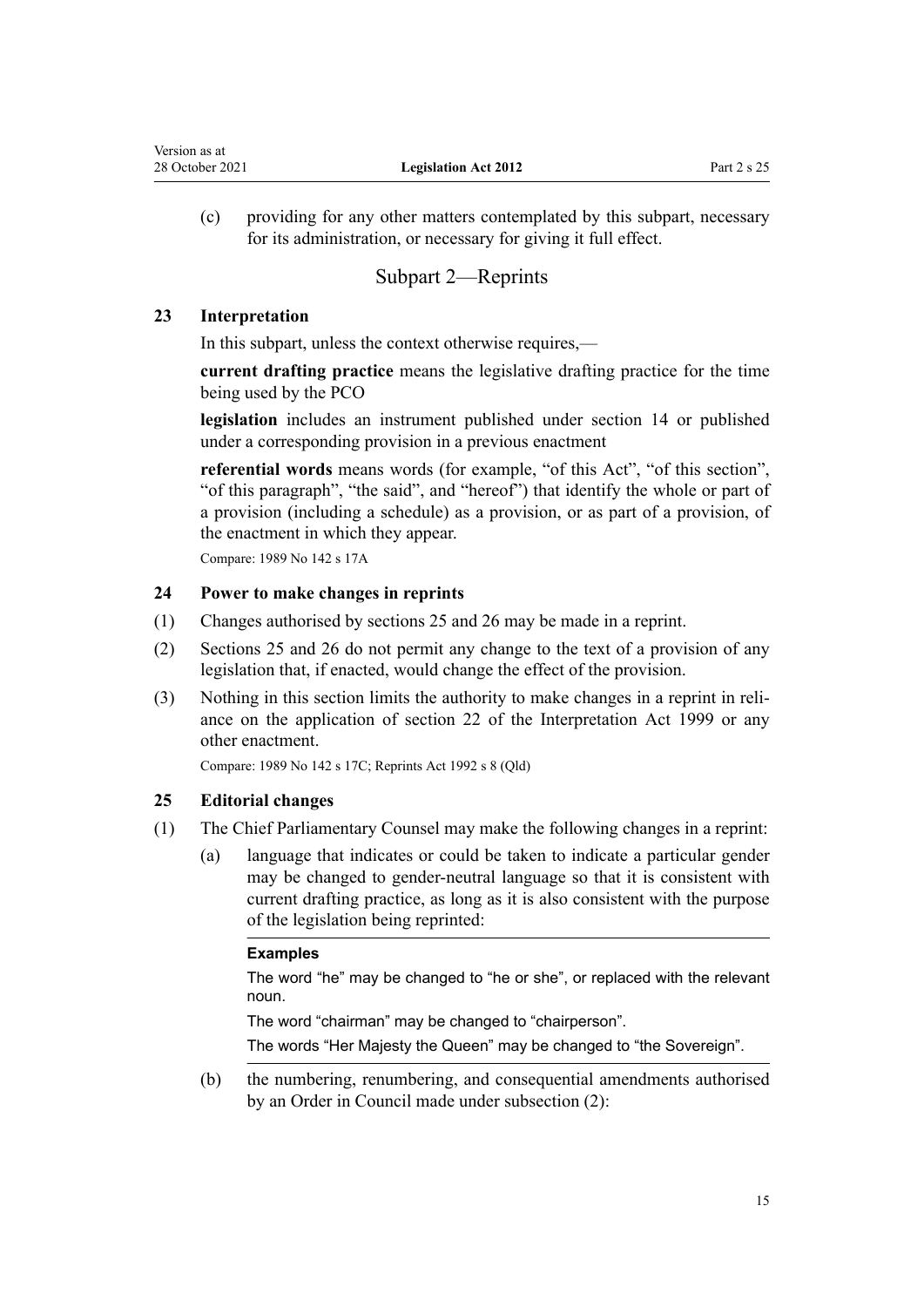| Part 2 s 25 |                                                                                                                                                                                    | <b>Legislation Act 2012</b>                                                                                                                                                                                                                                                                  | Version as at<br>28 October 2021 |
|-------------|------------------------------------------------------------------------------------------------------------------------------------------------------------------------------------|----------------------------------------------------------------------------------------------------------------------------------------------------------------------------------------------------------------------------------------------------------------------------------------------|----------------------------------|
| (c)         | a reference to the name or title of a body, an office, a person, a place, or<br>a thing that has been changed may be replaced with a reference to the<br>name or title as changed: |                                                                                                                                                                                                                                                                                              |                                  |
| (d)         |                                                                                                                                                                                    | a reference to a body, office, person, place, or thing that has been<br>replaced by another body, office, person, place, or thing may be changed<br>to a reference to the replacement body, office, person, place, or thing:                                                                 |                                  |
| (e)         |                                                                                                                                                                                    | changes may be made to the way provisions are referred to, so as to be<br>consistent with current drafting practice:                                                                                                                                                                         |                                  |
|             | <b>Example</b>                                                                                                                                                                     |                                                                                                                                                                                                                                                                                              |                                  |
|             |                                                                                                                                                                                    | "Schedule 1 to the Ombudsmen Act 1975" may be changed to "Schedule 1<br>of the Ombudsmen Act 1975".                                                                                                                                                                                          |                                  |
| (f)         |                                                                                                                                                                                    | unnecessary referential words may be omitted:                                                                                                                                                                                                                                                |                                  |
| (g)         |                                                                                                                                                                                    | changes may be made to words in the Māori language (te reo Māori) to<br>reflect current orthographic conventions:                                                                                                                                                                            |                                  |
| (h)         |                                                                                                                                                                                    | punctuation may be changed or omitted, or new punctuation inserted, so<br>as to be consistent with current drafting practice:                                                                                                                                                                |                                  |
| (i)         |                                                                                                                                                                                    | conjunctives and disjunctives may be inserted, omitted, or changed so as<br>to be consistent with current drafting practice:                                                                                                                                                                 |                                  |
| (i)         |                                                                                                                                                                                    | obvious errors of the following kinds may be corrected:                                                                                                                                                                                                                                      |                                  |
|             | (i)                                                                                                                                                                                | typographical and clerical errors:                                                                                                                                                                                                                                                           |                                  |
|             | (ii)                                                                                                                                                                               | grammatical and spelling errors, and errors of punctuation:                                                                                                                                                                                                                                  |                                  |
|             | (iii)                                                                                                                                                                              | errors in numbering, cross-referencing, and alphabetical ordering:                                                                                                                                                                                                                           |                                  |
|             | (iv)                                                                                                                                                                               | errors in or arising out of an amendment, by another enactment, to<br>the legislation reprinted:                                                                                                                                                                                             |                                  |
|             | (v)                                                                                                                                                                                | any other errors of a similar nature:                                                                                                                                                                                                                                                        |                                  |
|             |                                                                                                                                                                                    | <b>Examples</b>                                                                                                                                                                                                                                                                              |                                  |
|             |                                                                                                                                                                                    | In the following provision, the word in bold can be omitted: "The<br>board of a company may make offers on on one or more stock<br>exchanges".                                                                                                                                               |                                  |
|             |                                                                                                                                                                                    | An Act consequentially repeals section 85(3) of another Act. The<br>other Act does not contain a section 85, and it is obvious from the<br>context that the intention was to repeal section 75(3). The error can<br>be corrected.                                                            |                                  |
|             |                                                                                                                                                                                    | An Act contains amendments to section 6 of another Act. Before the<br>first Act comes into force, the other Act is amended so that section 6<br>is replaced by section 6A in substantially similar terms. Section 6A<br>can be amended to reflect the intent of the amendments to section 6. |                                  |

Version as at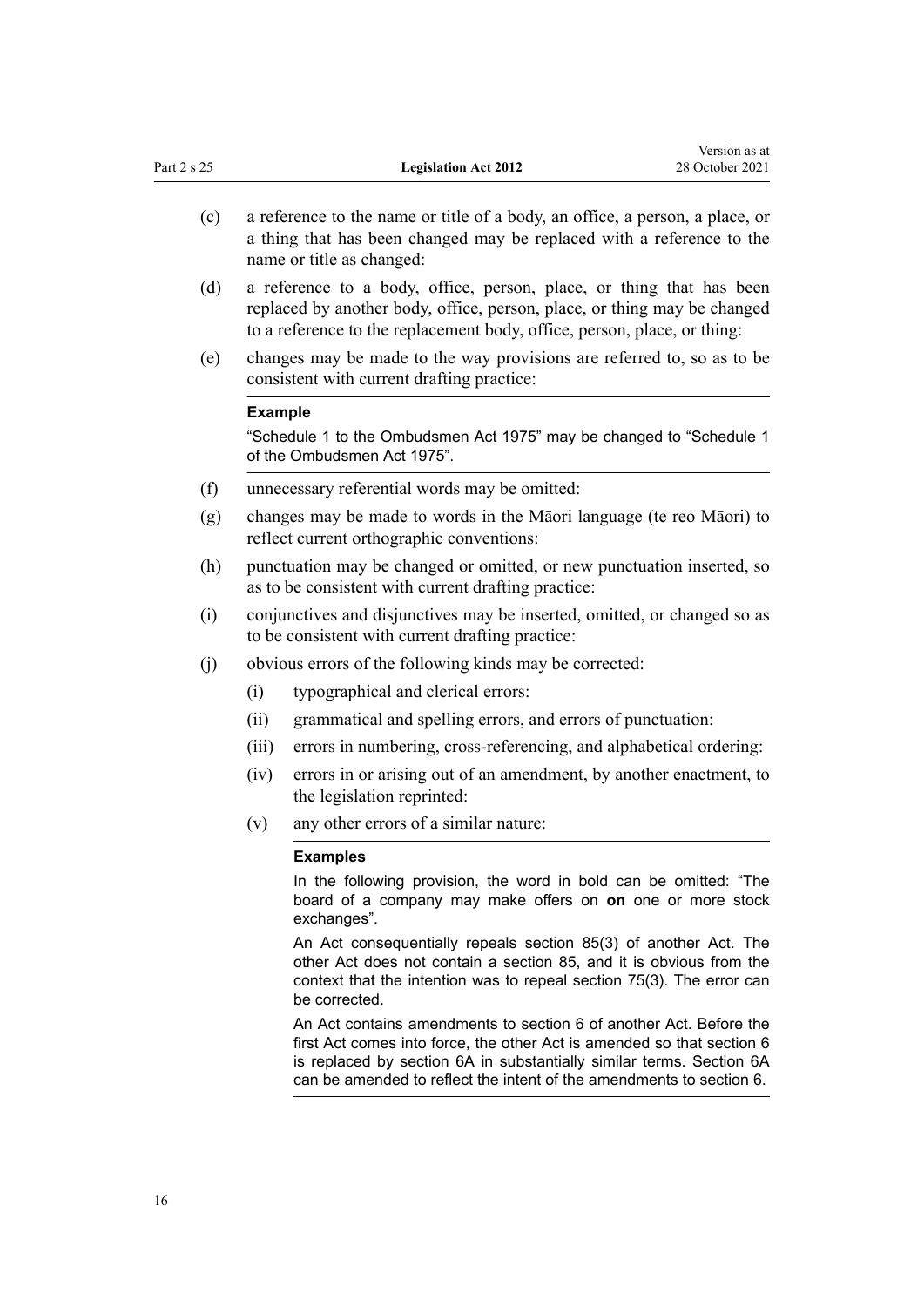(k) changes may be made to the way numbers, dates, times, quantities, measurements, and similar matters, ideas, or concepts are referred to or expressed so as to be consistent with current drafting practice:

#### **Example**

A reference in a form to "this [blank] day of [blank] 19…" may be changed to "[*Date*]".

(ka) a reference to a method of setting or determining a date or time (for example, a commencement that is calculated on a specified number of months after Royal assent) may be replaced with an exact reference to that date or time (once it is set or determined):

#### **Example**

A commencement clause states that the Act commences 6 months after Royal assent. If Royal assent is on 1 March 2020, this statement can be replaced with a statement that the Act commences on 1 September 2020.

- (l) a provision in the nature of a savings, transitional, validation, or other similar provision that is contained in an amending enactment may be incorporated as a provision of the enactment it amends, and all necessary consequential amendments may be made:
- (m) changes may be made to show the effect of any amendment or repeal, and changes may be made that are purely consequential on any amend‐ ment made, by another enactment, to the legislation reprinted:

#### **Example**

The heading to a section may be changed to reflect the effect of an amendment to the section.

- (n) changes may be made that are purely consequential on any other change authorised by this subpart.
- (2) For the purpose of making legislation consistent with current drafting practice, the Governor-General may, by Order in Council, authorise the Chief Parliamentary Counsel to—
	- (a) reprint any specified legislation by numbering provisions or renumber‐ ing provisions, as the case may be, in the manner indicated by the order; and
	- (b) reprint any other specified legislation, in the manner indicated by the order, so as to update any references in that legislation to provisions that are numbered or renumbered under paragraph (a).
- (3) Alternative text that is inserted in a reprint to indicate the effect of an element (for example, a graphical image such as a crest, map, or medal) does not form part of an official version of the reprinted enactment.

Compare: 1989 No 142 [s 17E](http://legislation.govt.nz/pdflink.aspx?id=DLM195470)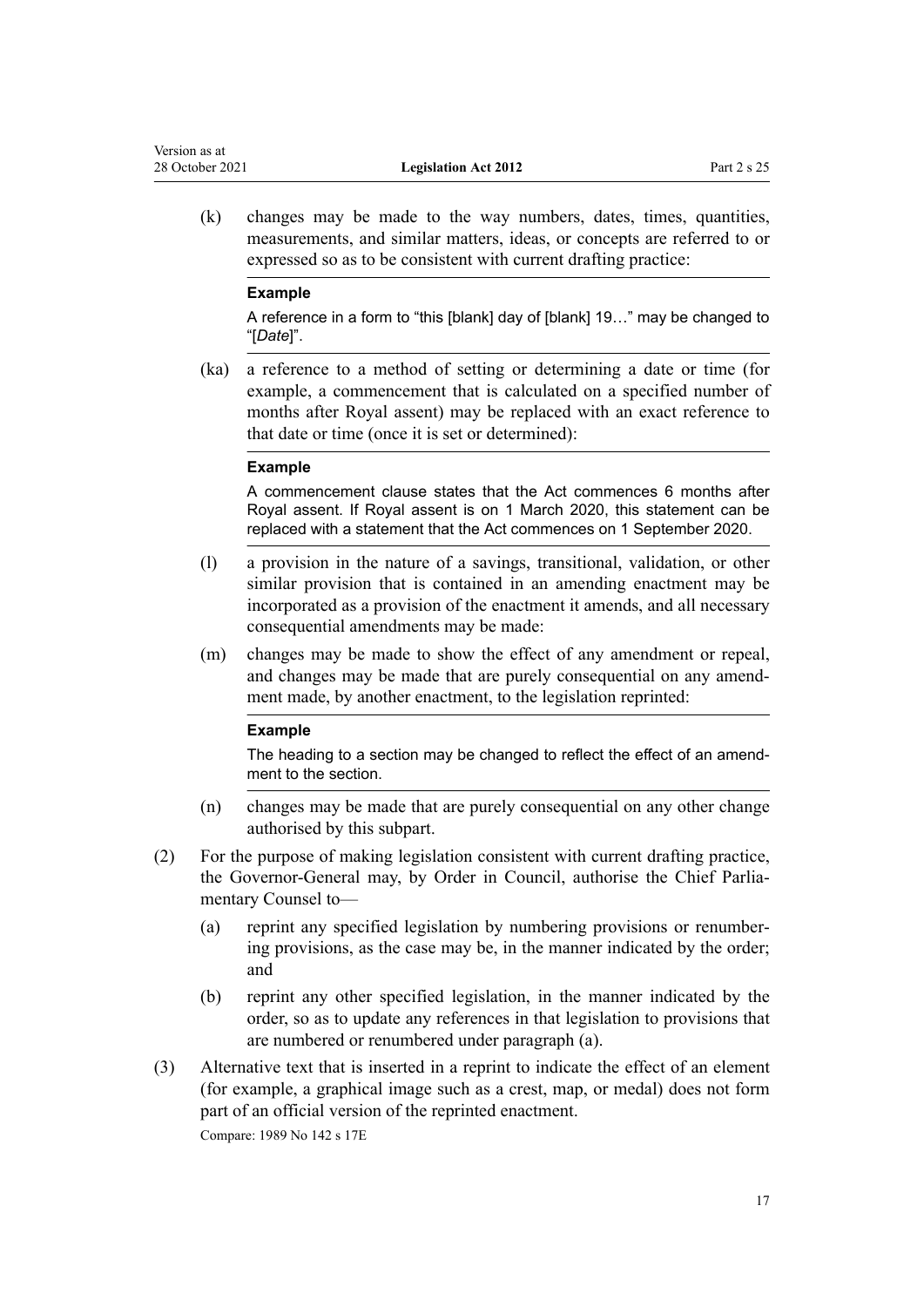<span id="page-17-0"></span>Section 25(1)(ka): inserted, on 29 October 2019, by [section 3](http://legislation.govt.nz/pdflink.aspx?id=LMS265603) of the Legislation (Repeals and Amendments) Act 2019 (2019 No 59).

#### **26 Changes to format**

- (1) The Chief Parliamentary Counsel may make format changes so that the format of the reprint is consistent with current drafting practice.
- (2) Changes authorised by this section include (without limitation)—
	- (a) changes to the setting out of provisions, tables, and schedules:
	- (b) the repositioning of marginal notes or section headings:
	- (c) changes to typeface and type size:
	- (d) the addition or removal of boldface, italics, and similar textual attributes:
	- (e) the addition or removal of quotation marks and rules:
	- (f) changes to the case of letters or words:

### **Example**

Small capitals may be changed to ordinary capitals or to lower case.

(g) the repositioning of the date of Royal assent.

Compare: 1989 No 142 [s 17D](http://legislation.govt.nz/pdflink.aspx?id=DLM195468)

### **27 Changes to be noted in reprint**

If changes authorised by this subpart are made in a reprint, the reprint must—

- (a) indicate that fact in a suitable place; and
- (b) outline in general terms, and in a suitable place, the changes made.

Compare: 1989 No 142 [s 17F](http://legislation.govt.nz/pdflink.aspx?id=DLM195472)

### Subpart 3—Revision Bills

#### *Preliminary provisions*

### **28 Interpretation**

In this subpart, unless the context otherwise requires,—

**revision Bill** means a Bill prepared under this subpart

**revision programme** means a revision programme approved under [section 30](#page-18-0).

### **29 Overview**

- (1) This subpart sets out the procedure for the preparation and certification of revi‐ sion Bills.
- (2) The purpose of revision is to re-enact, in an up-to-date and accessible form, the law previously contained in all or part of 1 or more Acts, but (except as authorised by this subpart) revision is not intended to change the effect of a law.
- (3) This subpart contains—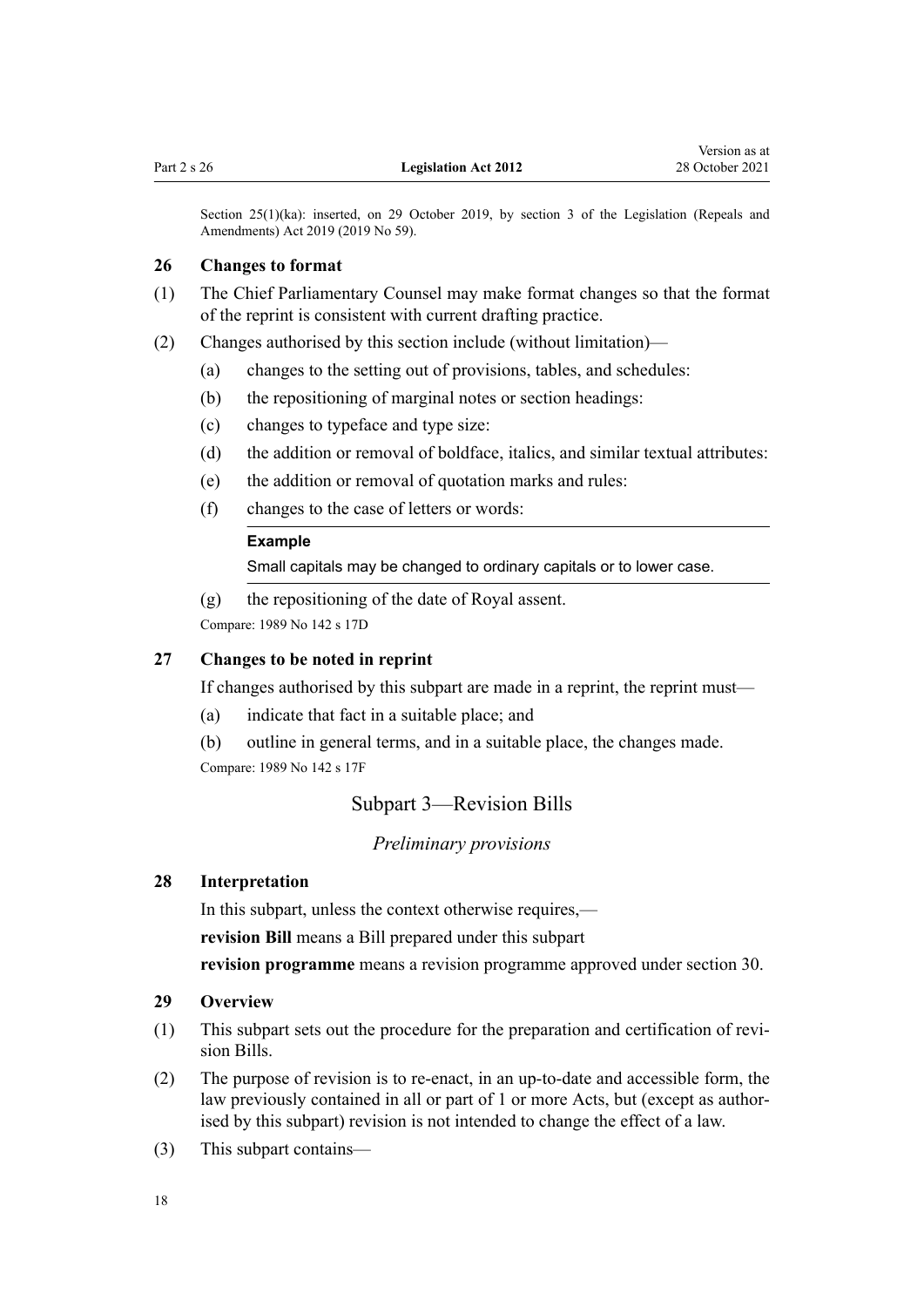- <span id="page-18-0"></span>(a) a requirement for the preparation and approval of a 3-yearly revision programme:
- (b) the powers that may be exercised in the preparation of revisions.

### *Preparation of revisions*

### **30 Three-yearly revision programme**

- (1) The Attorney-General must prepare a draft 3-yearly revision programme for each new Parliament.
- (2) A draft revision programme must set out—
	- (a) the revisions that are proposed to be started during the 3-year period; and
	- (b) the revisions that are expected to be enacted during that period; and
	- (c) the revisions on which work is expected to continue during that period.
- (3) The Attorney-General must make the draft publicly available and invite sub‐ missions on the draft from interested persons and members of the public, allowing a reasonable time for those submissions to be made.
- (4) The Attorney-General must present a revision programme to the House of Rep‐ resentatives as soon as practicable after it is approved by the Government.
- (4A) The Attorney-General may amend, or replace, the 3-yearly revision programme if the Attorney-General complies with subsections (3) and (4) (applied as if the amendment or replacement were the draft or programme).
- (5) The PCO's annual report under [section 43](http://legislation.govt.nz/pdflink.aspx?id=DLM162464) of the Public Finance Act 1989 may (without limitation) make—
	- (a) recommendations for the repeal of obsolete or redundant enactments or provisions of enactments, if their repeal is not suitable for inclusion in a revision; and
	- (b) recommendations for changes to 1 or more of the following:
		- (i) the revision powers set out in section 31:
		- (ii) the reprint powers under [subpart 2](#page-14-0):
		- (iii) the procedure for the certification of revision Bills.

Section 30(4A): inserted, on 29 October 2019, by [section 3](http://legislation.govt.nz/pdflink.aspx?id=LMS265603) of the Legislation (Repeals and Amendments) Act 2019 (2019 No 59).

### **31 Revision powers**

- (1) The Chief Parliamentary Counsel must prepare revision Bills in accordance with the current revision programme and this section.
- (2) A revision Bill may—
	- (a) revise the whole or part of 1 or more Acts, and for that purpose combine or divide Acts or parts of Acts: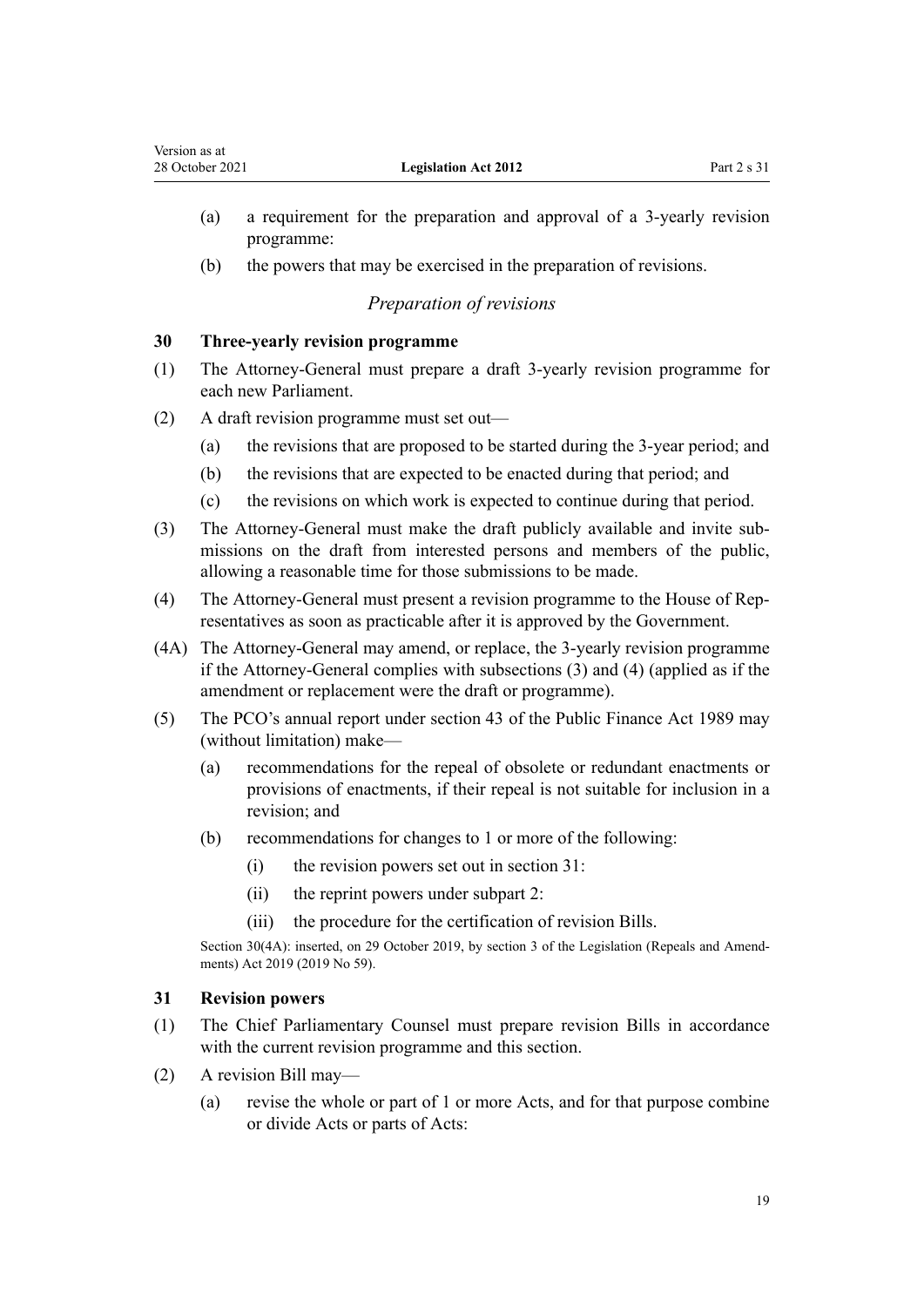|      | (b) | adopt a Title that is different from the Title or Titles of the Acts or parts<br>of Acts revised:                                                                                                                                                                                              |
|------|-----|------------------------------------------------------------------------------------------------------------------------------------------------------------------------------------------------------------------------------------------------------------------------------------------------|
|      | (c) | omit redundant and spent provisions:                                                                                                                                                                                                                                                           |
|      | (d) | renumber and rearrange provisions from the Acts or parts of Acts<br>revised:                                                                                                                                                                                                                   |
|      | (e) | make changes in language, format, and punctuation to achieve a clear,<br>consistent, gender-neutral, and modern style of expression, to achieve<br>consistency with current drafting style and format, and generally to<br>express better the spirit and meaning of the law:                   |
|      | (f) | include new or additional purpose provisions, outline or overview provi-<br>sions, examples, diagrams, graphics, flowcharts, readers' notes, lists of<br>defined terms, and other similar devices to aid accessibility and readabil-<br>ity:                                                   |
|      | (g) | include new or additional provisions alerting users of the revision to<br>enactments that are not incorporated in the revision but are relevant to<br>the subject matter of the revision:                                                                                                      |
|      | (h) | correct typographical, punctuation, and grammatical errors, and other<br>similar errors:                                                                                                                                                                                                       |
|      | (i) | [Repealed]                                                                                                                                                                                                                                                                                     |
|      | (i) | [Repealed]                                                                                                                                                                                                                                                                                     |
|      | (k) | [Repealed]                                                                                                                                                                                                                                                                                     |
|      | (1) | make consequential amendments to enactments that are not incorpor-<br>ated, or are incorporated only in part, in the revision:                                                                                                                                                                 |
|      | (m) | include any necessary repeals, savings, and transitional provisions.                                                                                                                                                                                                                           |
| (2A) |     | A revision Bill may also-                                                                                                                                                                                                                                                                      |
|      | (a) | make minor amendments to clarify Parliament's intent, to resolve ambi-<br>guity, or to reconcile inconsistencies between provisions (or to do all of<br>those things):                                                                                                                         |
|      | (b) | update any monetary amount (other than an amount specified for the<br>purpose of jurisdiction or an offence or penalty), having regard to move-<br>ments in the New Zealand Consumers Price Index over the relevant<br>period, or provide for the amount to be prescribed by Order in Council: |
|      | (c) | make minor amendments to update how provisions can be complied<br>with, or operate, in a way that takes account of changes in technology if<br>those amendments are consistent with the spirit and meaning of the law:                                                                         |
|      | (d) | for the purpose of enabling matters of general principle to be contained<br>in Acts and matters of detail to be contained in secondary legislation,-                                                                                                                                           |
|      |     | omit forms, schedules, or other matters of detail from the Acts or<br>(i)<br>parts of Acts revised, and instead authorise those matters to be<br>prescribed by or under Orders in Council:                                                                                                     |
|      |     |                                                                                                                                                                                                                                                                                                |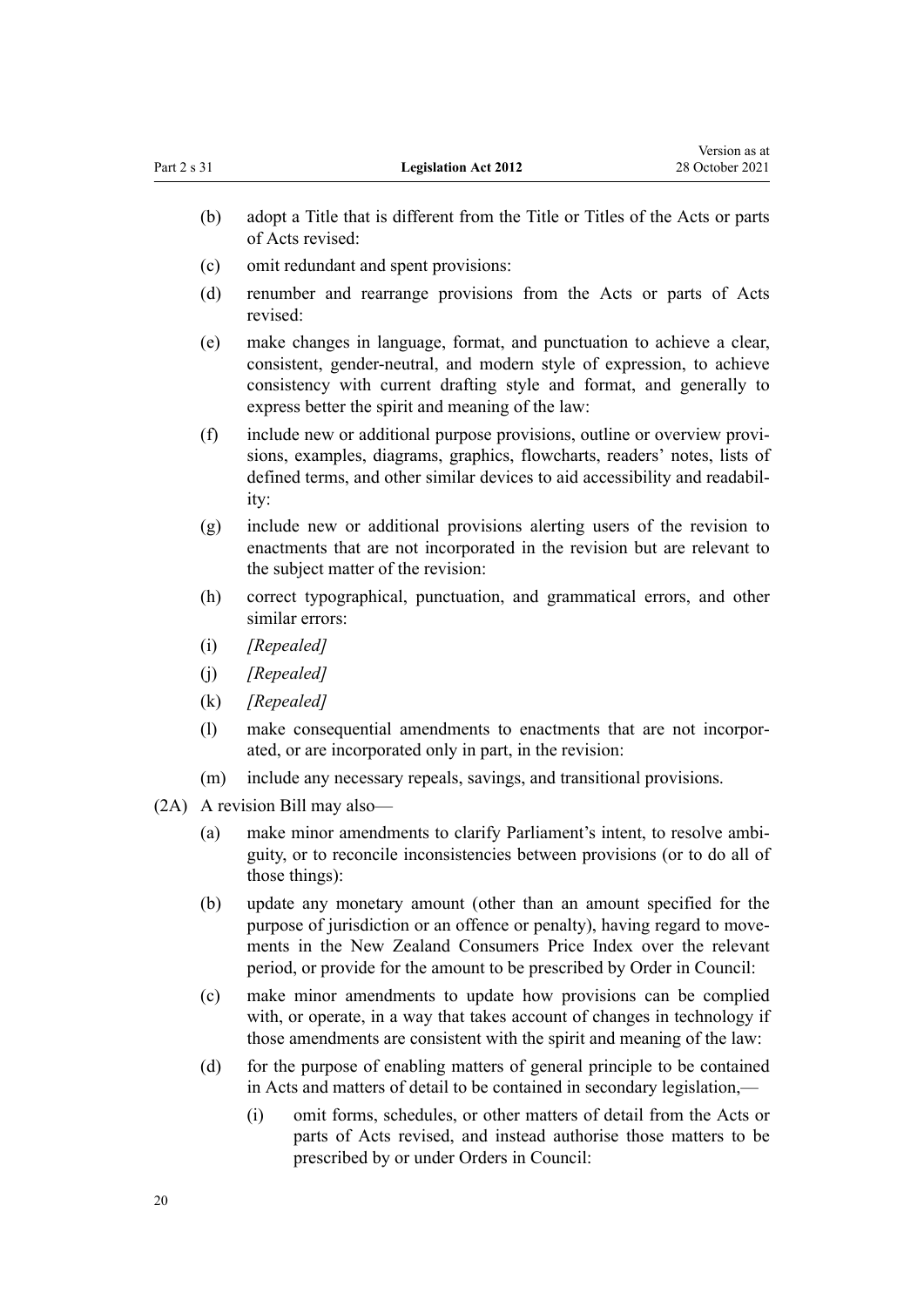- <span id="page-20-0"></span>(ii) include matters currently prescribed by Order in Council made under the Acts or parts of Acts revised:
- (iii) make any other change that is necessary for the purpose of implementing subparagraph (i) or (ii) or that is consequential on doing so.
- (2B) A revision Bill must not change the effect of the law, except as authorised by subsection (2A).
- (3) A revision Bill must not change the effect of the law, except as authorised by subsection  $(2)(i)$  or  $(i)$ .
- (4) To avoid doubt, the changes that may be made in a revision Bill include (with‐ out limitation) any of the changes that may be made in a reprint under [subpart](#page-14-0) [2.](#page-14-0)

Section 31(2)(i): repealed, on 29 October 2019, by [section 3](http://legislation.govt.nz/pdflink.aspx?id=LMS265603) of the Legislation (Repeals and Amendments) Act 2019 (2019 No 59).

Section 31(2)(j): repealed, on 29 October 2019, by [section 3](http://legislation.govt.nz/pdflink.aspx?id=LMS265603) of the Legislation (Repeals and Amendments) Act 2019 (2019 No 59).

Section  $31(2)(k)$ : repealed, on 29 October 2019, by [section 3](http://legislation.govt.nz/pdflink.aspx?id=LMS265603) of the Legislation (Repeals and Amendments) Act 2019 (2019 No 59).

Section 31(2A): inserted, on 29 October 2019, by [section 3](http://legislation.govt.nz/pdflink.aspx?id=LMS265603) of the Legislation (Repeals and Amendments) Act 2019 (2019 No 59).

Section 31(2B): inserted, on 29 October 2019, by [section 3](http://legislation.govt.nz/pdflink.aspx?id=LMS265603) of the Legislation (Repeals and Amendments) Act 2019 (2019 No 59).

### **32 Format of revision Bill**

- (1) A revision Bill must be in the form of a Bill suitable for introduction into the House of Representatives.
- (2) A revision Bill must include, as part of its explanatory note, a statement setting out, in general terms, the inconsistencies, anomalies, discrepancies, and omis‐ sions that were identified in the course of the preparation of the revision, and how they have been remedied in the Bill.
- (3) A revision Bill may be structured so that it is able to be divided into 2 or more Bills.

### **33 Certification of revision Bill**

- (1) For the purposes of this subpart, the certifiers are the President of the Law Commission, the Solicitor-General, a retired Judge of the High Court nomin‐ ated by the Attorney-General, and the Chief Parliamentary Counsel.
- (2) The Chief Parliamentary Counsel must submit a revision Bill to the certifiers for certification under this section.
- (3) The certifiers may certify a revision Bill if they are satisfied that—
	- (a) the revision powers set out in section 31 have been exercised appropriately in the preparation of the revision; and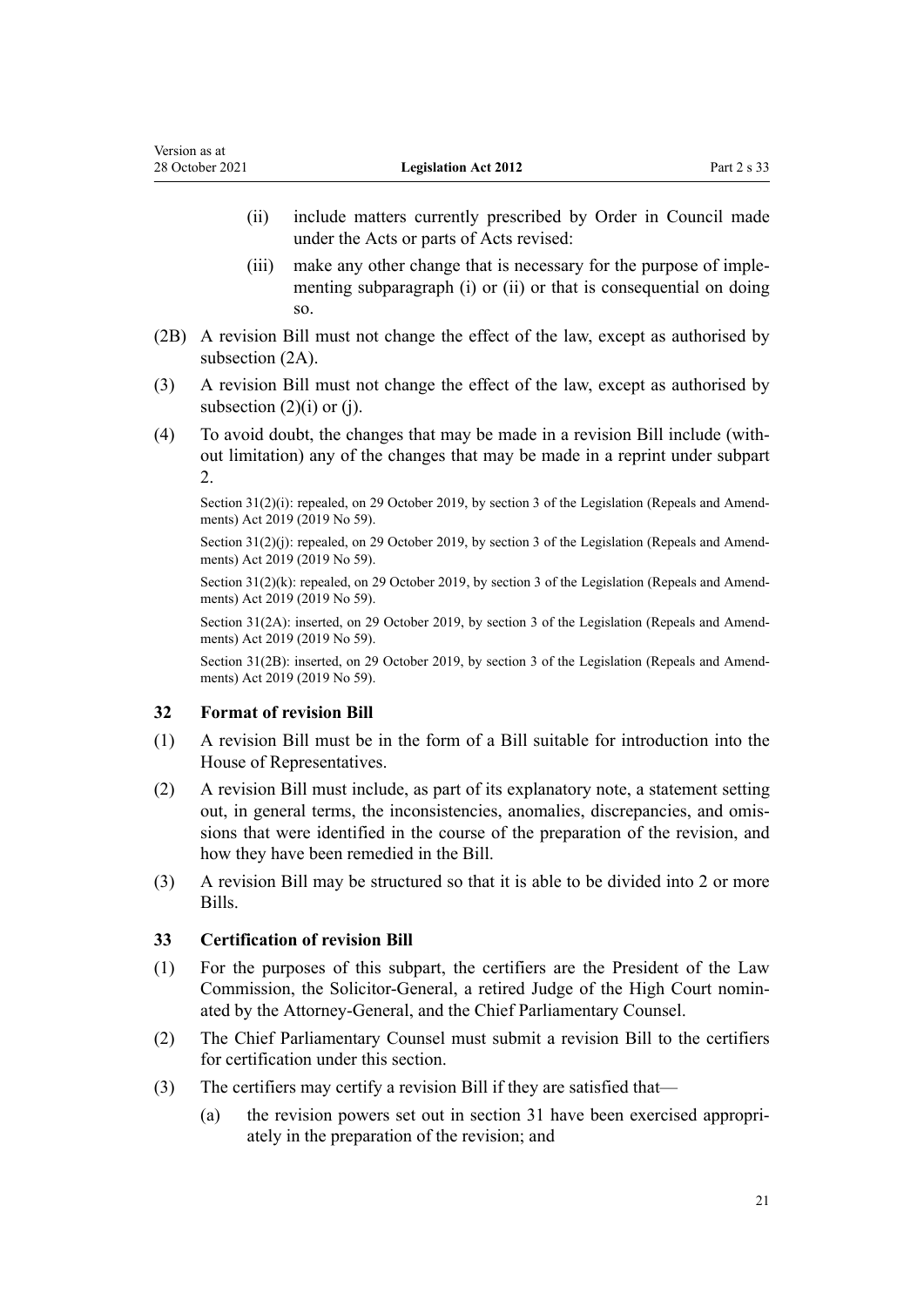<span id="page-21-0"></span>(b) the revision Bill does not change the effect of the law, except as authorised by [section 31\(2A\).](#page-18-0)

Version as at

- (4) Before certifying a revision Bill, the certifiers may require the Chief Parlia‐ mentary Counsel to make whatever changes they consider necessary.
- (5) When a revision Bill has been certified, the Chief Parliamentary Counsel must give the revision Bill and certificate to the Attorney-General.

Section 33(3)(b): amended, on 29 October 2019, by [section 3](http://legislation.govt.nz/pdflink.aspx?id=LMS265603) of the Legislation (Repeals and Amendments) Act 2019 (2019 No 59).

### **34 Amendments proposed by revision Bills**

- (1) A revision Bill, as introduced, must not contain any proposed change to the effect of the law unless the amendment is authorised by [section 31.](#page-18-0)
- (2) However, nothing in this Act affects the powers of the House of Representa‐ tives to amend a revision Bill for any purpose and to pass it with amendment.

### *Interpretation of revision Acts*

### **35 Revision Acts not intended to change effect of law**

- (1) A revision Bill prepared and certified under this subpart becomes a **revision Act** for the purpose of this section once it is enacted.
- (2) A provision of a revision Act is not intended to change the effect of the law as expressed in the Acts or parts of Acts repealed by and incorporated in the revision Act.
- (3) However, if a revision Act expressly provides that a particular provision is intended to change the effect of the law, subsection (2) is overridden to the extent necessary to give effect to the change.

Compare: 2007 No 97 [s ZA 3\(3\)](http://legislation.govt.nz/pdflink.aspx?id=DLM1523178)

### *Review of this subpart*

### **36 Review after 6 years**

- (1) The Attorney-General must, as soon as practicable after the end of the 6-year period specified in subsection (2), require the Chief Parliamentary Counsel to prepare a report on—
	- (a) the need for this subpart; and
	- (b) this subpart's operation and effectiveness; and
	- (c) whether any amendments to this subpart are necessary or desirable.
- (2) The **6-year period** is the period of 6 years that starts on 1 July 2014 and ends with the close of 30 June 2020.
- (3) The Attorney-General must ensure that the persons and organisations that he or she thinks appropriate are consulted during the preparation of the report about the matters to be considered in the report.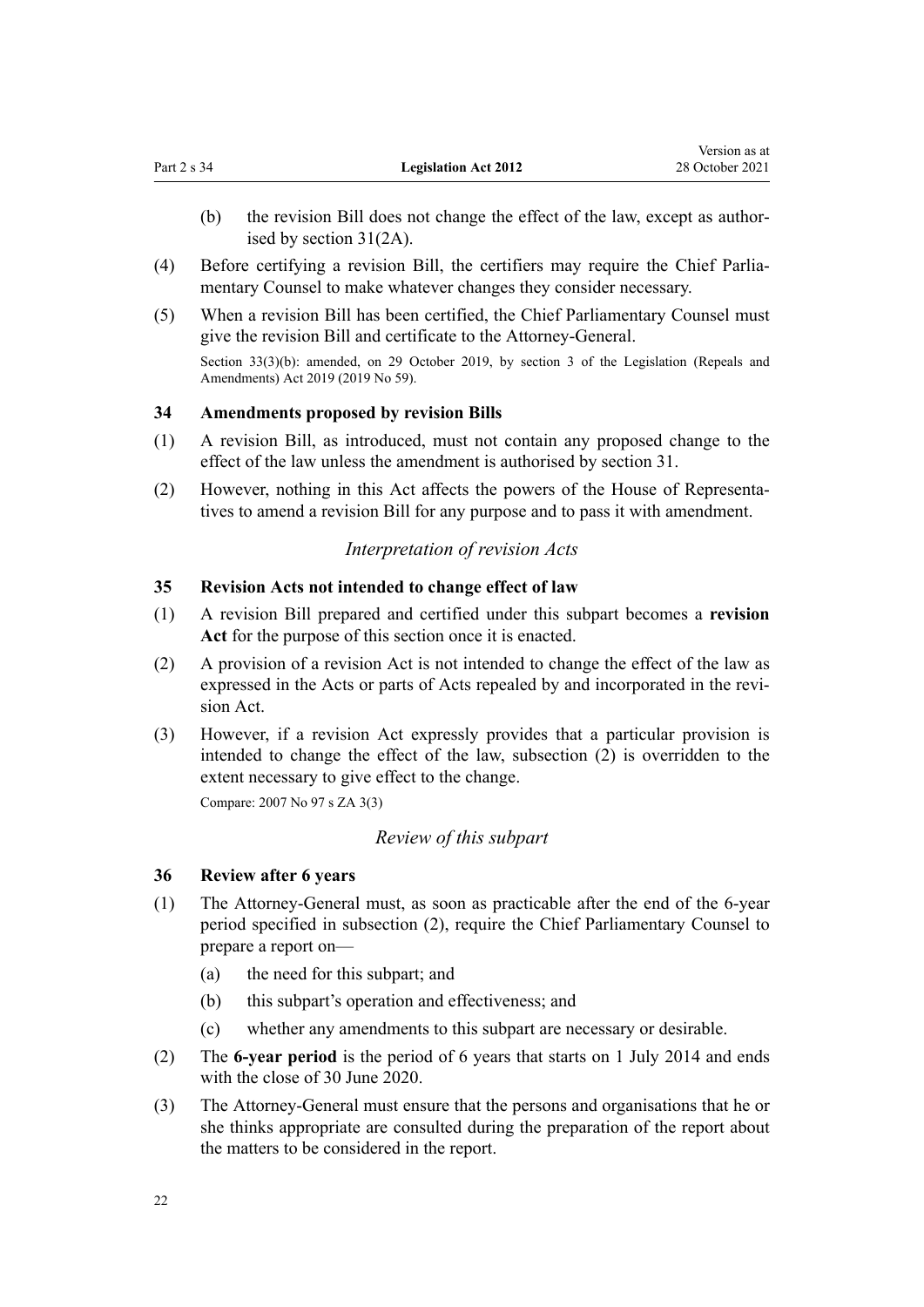<span id="page-22-0"></span>(4) The Attorney-General must present a copy of the report to the House of Repre‐ sentatives as soon as practicable after he or she receives the report.

### **Part 2A**

## **Publishing, for international transparency, of copies of and links to certain subordinate legislation**

Part 2A: inserted, on 30 December 2018, by [section 63](http://legislation.govt.nz/pdflink.aspx?id=DLM6838303) of the Comprehensive and Progressive Agreement for Trans-Pacific Partnership Amendment Act 2018 (2016 No 90).

#### *Purpose, overview, and definitions*

Heading: inserted, on 30 December 2018, by [section 63](http://legislation.govt.nz/pdflink.aspx?id=DLM6838303) of the Comprehensive and Progressive Agreement for Trans-Pacific Partnership Amendment Act 2018 (2016 No 90).

### **36A Purpose of this Part**

The purpose of this Part is to help New Zealand meet its international transpar‐ ency obligations.

Section 36A: inserted, on 30 December 2018, by [section 63](http://legislation.govt.nz/pdflink.aspx?id=DLM6838303) of the Comprehensive and Progressive Agreement for Trans-Pacific Partnership Amendment Act 2018 (2016 No 90).

### **36B Overview of this Part**

- (1) This Part applies to instruments if—
	- (a) they are made under an enactment by a Minister of the Crown or a central government entity, and have a significant legislative effect; and
	- (b) they are not published (under [Part 2](#page-7-0)) as, or as if they were, legislative instruments; and
	- (c) publication under this Part of copies of them, and links to them, would help New Zealand meet its international transparency obligations.
- (2) This Part—
	- (a) requires copies of the instruments to be published on the maker's web‐ site, if no other enactment requires that; and
	- (b) requires to be in or with the copies, as so published, all the details necessary or desirable for meeting all applicable international transparency obligations; and
	- (c) requires links to them, as so published, to be forwarded to the Chief Par‐ liamentary Counsel, and published on the central website.
- (3) This section is only a general guide to this Part.

Section 36B: inserted, on 30 December 2018, by [section 63](http://legislation.govt.nz/pdflink.aspx?id=DLM6838303) of the Comprehensive and Progressive Agreement for Trans-Pacific Partnership Amendment Act 2018 (2016 No 90).

#### **36C Instrument, and other terms, defined**

(1) **Instrument**, in this Part, means an instrument—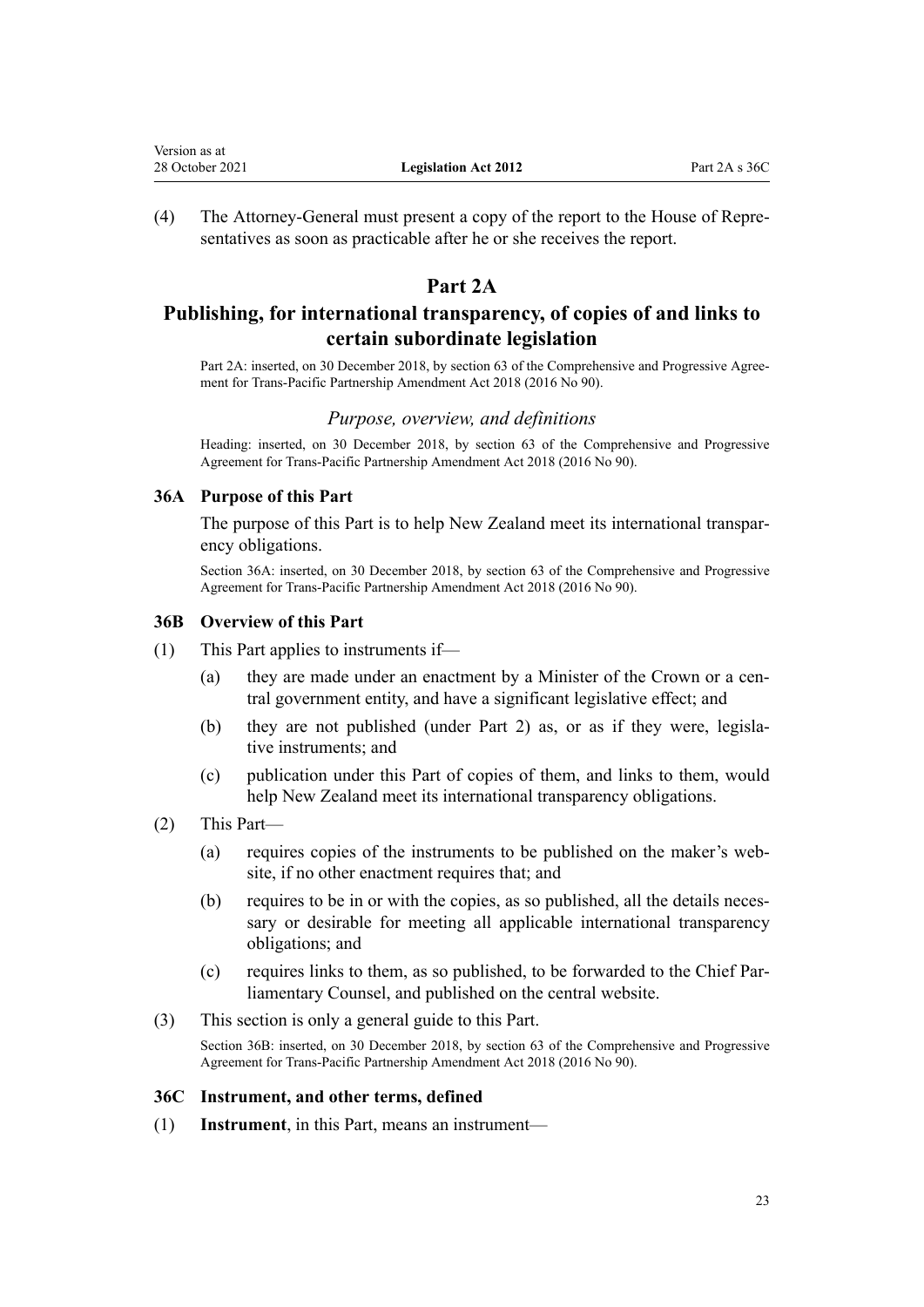| (a) | that is made under an enactment by a Minister of the Crown or a central<br>government entity (even if the Minister or entity is performing a statu-<br>torily independent function); and |
|-----|------------------------------------------------------------------------------------------------------------------------------------------------------------------------------------------|
| (b) | that has, or a portion of which has, under section 39 (read with the rela-                                                                                                               |

Version as at 28 October 2021

ted [sections 37](#page-26-0) and [40](#page-28-0)), a significant legislative effect; and

- (c) that is related to international transparency obligations (because the pub‐ lishing under this Part of copies of and links to the instrument would help meet those obligations); and
- (d) that is not, and is not an instrument published (under [section 14](#page-10-0), or another enactment) as if it were, a legislative instrument.
- (2) In this Part, unless the context otherwise requires,—

Part 2A s 36C **Legislation Act 2012** 

**central government entity** means any of the following (or a decision-making person or body in or related to, or acting through or for, any of the following):

- (a) a government department named in [Part 1](http://legislation.govt.nz/pdflink.aspx?id=LMS207452) of Schedule 2 of the Public Service Act 2020, including any departmental agency that is part of that department (*see* [Part 2](http://legislation.govt.nz/pdflink.aspx?id=LMS207453) of Schedule 2 of that Act):
- (b) a Crown entity (as defined in [section 7\(1\)](http://legislation.govt.nz/pdflink.aspx?id=DLM329641) of the Crown Entities Act 2004, but excluding a school board and a tertiary education institution):
- (c) the Reserve Bank of New Zealand:
- (d) any other instrument of the Crown prescribed, for the purposes of this paragraph, by an order made under subsection (3)

**central website** means an Internet site maintained by or on behalf of the New Zealand Government

details, for an instrument at any time, means all information necessary or desirable for meeting, for that instrument at that time, all applicable international transparency obligations

**international transparency obligations** means obligations—

- (a) under paragraph 5 of Article 26.2 (publication) of Chapter 26 (transpar‐ ency and anti-corruption) of the Trans-Pacific Partnership Agreement done at Auckland on 4 February 2016; or
- (b) under that provision as incorporated into the Comprehensive and Pro‐ gressive Agreement for Trans-Pacific Partnership, done at Santiago, Chile, on 8 March 2018, by Article 1.1 of that agreement

**links**, in relation to an instrument at any time, means all information necessary or desirable to enable a user at that time to access, using the central website, the instrument as published and made available on the maker's website

**maker**, in relation to an instrument, means the person empowered to make the instrument

**maker's website**, in relation to an instrument, means an Internet site (other than the central website) maintained by or on behalf of the maker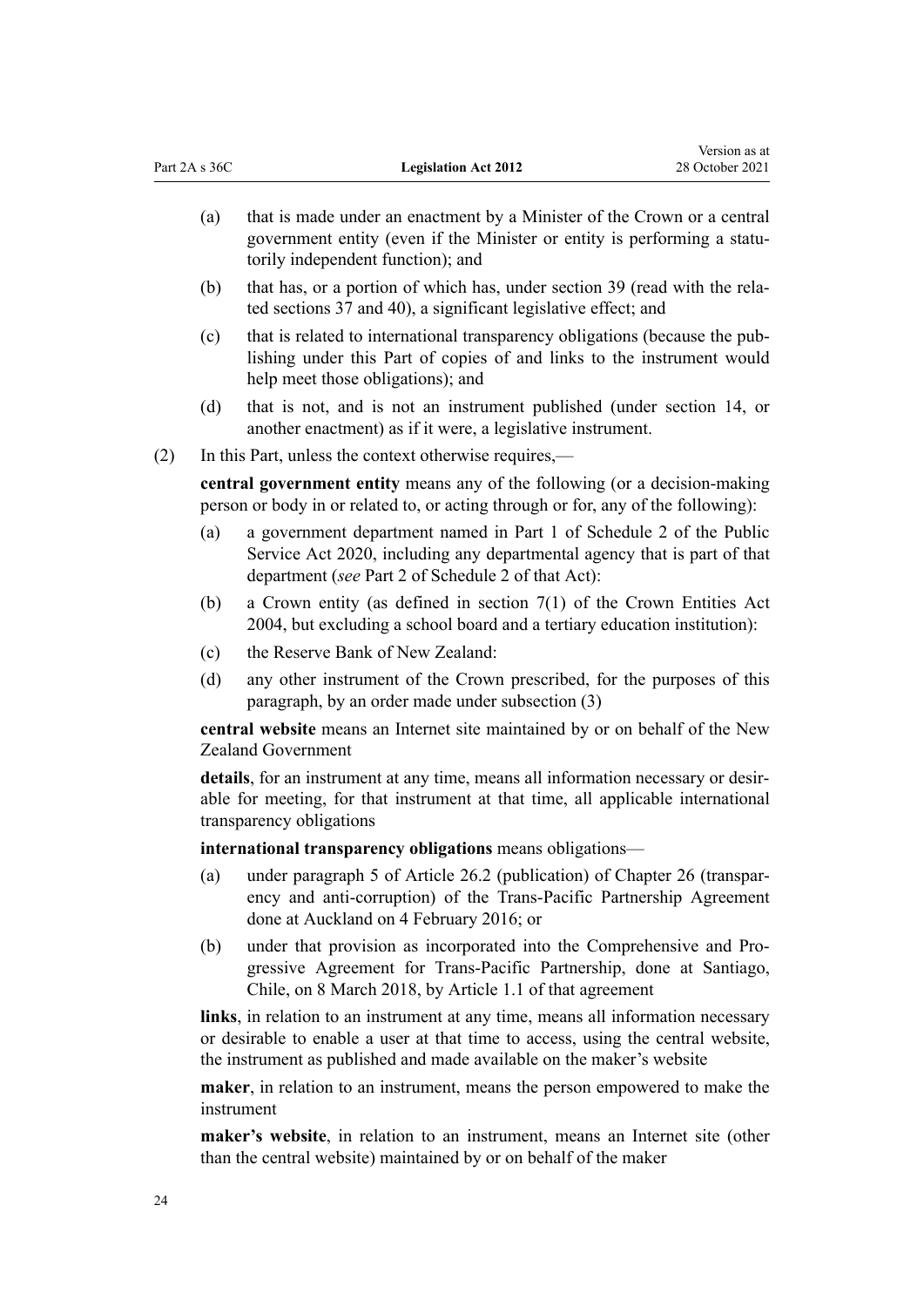<span id="page-24-0"></span>**published and made available**, for copies of or links to an instrument and an Internet site, means that the copies or links are published electronically on, and so far as practicable able to accessed at, or downloaded from, the site.

(3) The Governor-General may, by Order in Council, prescribe any other instrument of the Crown for the purposes of paragraph (d) of the definition of central government entity in subsection (2).

Section 36C: inserted, on 30 December 2018, by [section 63](http://legislation.govt.nz/pdflink.aspx?id=DLM6838303) of the Comprehensive and Progressive Agreement for Trans-Pacific Partnership Amendment Act 2018 (2016 No 90).

Section 36C(2) **central government entity** paragraph (a): replaced, on 7 August 2020, by [section](http://legislation.govt.nz/pdflink.aspx?id=LMS176959) [135](http://legislation.govt.nz/pdflink.aspx?id=LMS176959) of the Public Service Act 2020 (2020 No 40).

Section 36C(2) **central government entity** paragraph (b): amended, on 1 August 2020, by [section](http://legislation.govt.nz/pdflink.aspx?id=LMS367713) [668](http://legislation.govt.nz/pdflink.aspx?id=LMS367713) of the Education and Training Act 2020 (2020 No 38).

#### *Duty to publish and make available copies on maker's website*

Heading: inserted, on 30 December 2018, by [section 63](http://legislation.govt.nz/pdflink.aspx?id=DLM6838303) of the Comprehensive and Progressive Agreement for Trans-Pacific Partnership Amendment Act 2018 (2016 No 90).

#### **36D Maker must ensure instrument is published and made available**

- (1) This section applies to an instrument—
	- (a) made after the commencement of [Part 5](http://legislation.govt.nz/pdflink.aspx?id=DLM6838295) (amendments to Legislation Act 2012) of the Comprehensive and Progressive Agreement for Trans-Pacific Partnership Amendment Act 2018; and
	- (b) unless an enactment other than this section requires a copy of the instrument to be published and made available on the maker's website.
- (2) The maker must ensure that a copy of the instrument is as soon as practicable published and made available on the maker's website.

Section 36D: inserted, on 30 December 2018, by [section 63](http://legislation.govt.nz/pdflink.aspx?id=DLM6838303) of the Comprehensive and Progressive Agreement for Trans-Pacific Partnership Amendment Act 2018 (2016 No 90).

#### *Duty to ensure details are in or with copies as on maker's website*

Heading: inserted, on 30 December 2018, by [section 63](http://legislation.govt.nz/pdflink.aspx?id=DLM6838303) of the Comprehensive and Progressive Agreement for Trans-Pacific Partnership Amendment Act 2018 (2016 No 90).

#### **36E Maker must ensure details are in or with instrument**

- (1) This section applies to an instrument—
	- (a) made after the commencement of [Part 5](http://legislation.govt.nz/pdflink.aspx?id=DLM6838295) (amendments to Legislation Act 2012) of the Comprehensive and Progressive Agreement for Trans-Pacific Partnership Amendment Act 2018; and
	- (b) a copy of which is published and made available on the maker's website.
- (2) The maker must ensure that the instrument's details are in or with a copy of the instrument as published and made available on the maker's website.
- (3) However, details of an instrument are taken to be in or with a copy of the instrument as published and made available on the maker's website if—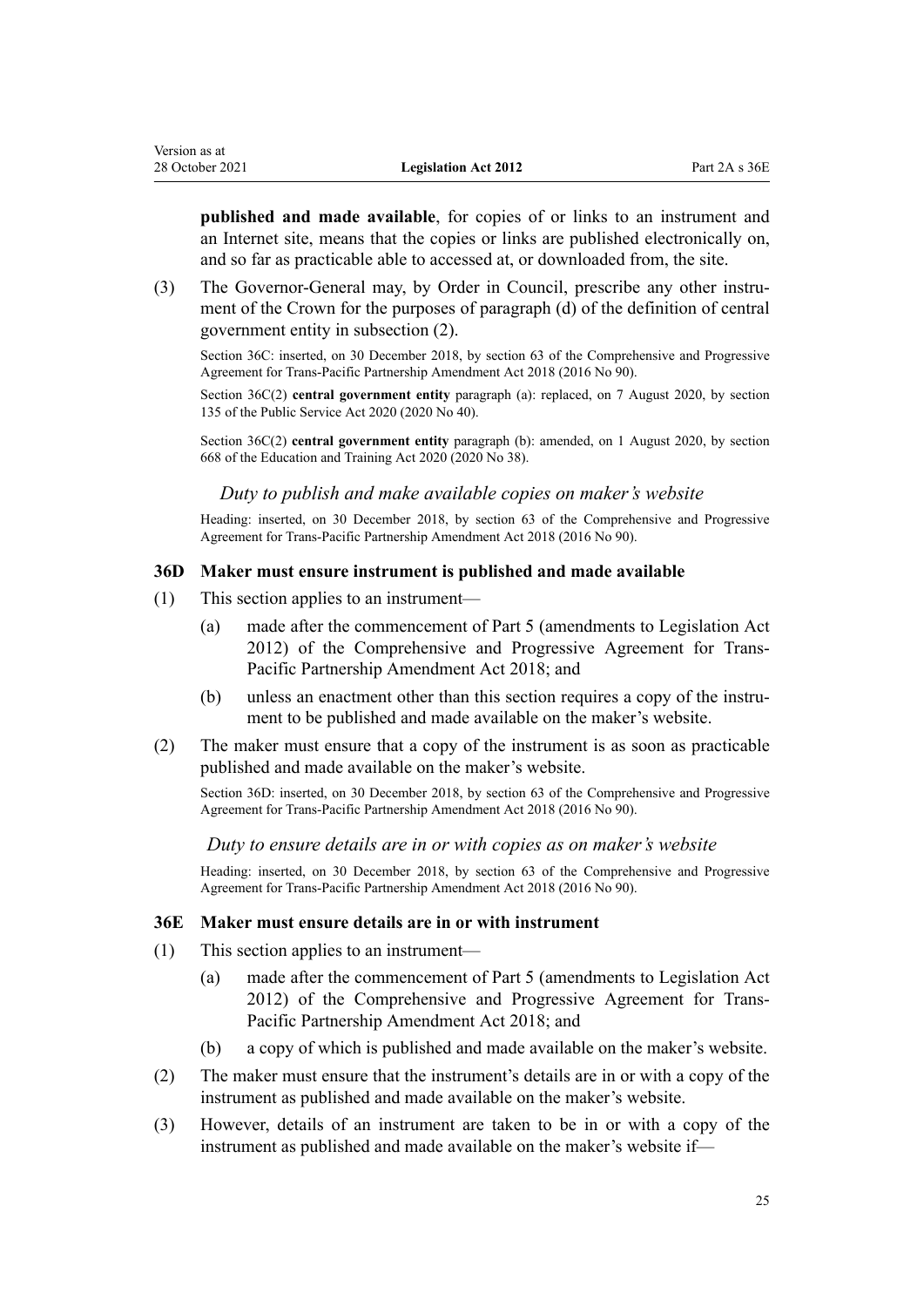- <span id="page-25-0"></span>(a) the instrument amends (without also replacing wholly) a principal instrument; and
- (b) the details relate to the amendments the instrument makes to the principal instrument; and
- (c) the details are in or with a compilation of the principal instrument pub‐ lished and made available on the maker's website.
- (4) The Chief Parliamentary Counsel must give all or any makers, and ensure there is or are in force for all instruments, a direction or directions setting out, in general terms, the nature of their details.
- (5) A direction given under this section—
	- (a) must as soon as practicable be published and made available on the central website:
	- (b) is not a legislative instrument, or a disallowable instrument, for the pur‐ poses of this Act, and does not have to be presented to the House of Rep‐ resentatives under [section 41](#page-28-0).
- (6) The maker must, if required to do so by a document given by the Chief Parlia‐ mentary Counsel, republish a copy of the instrument promptly on the maker's website in a form that complies with this section.

Section 36E: inserted, on 30 December 2018, by [section 63](http://legislation.govt.nz/pdflink.aspx?id=DLM6838303) of the Comprehensive and Progressive Agreement for Trans-Pacific Partnership Amendment Act 2018 (2016 No 90).

### *Links to be forwarded and made available on central website*

Heading: inserted, on 30 December 2018, by [section 63](http://legislation.govt.nz/pdflink.aspx?id=DLM6838303) of the Comprehensive and Progressive Agreement for Trans-Pacific Partnership Amendment Act 2018 (2016 No 90).

### **36F Links to be forwarded as directed**

- (1) This section applies to an instrument—
	- (a) made after the commencement of [Part 5](http://legislation.govt.nz/pdflink.aspx?id=DLM6838295) (amendments to Legislation Act 2012) of the Comprehensive and Progressive Agreement for Trans-Pacific Partnership Amendment Act 2018; and
	- (b) a copy of which is published and made available on the maker's website.
- (2) The maker must forward the instrument's links to the Chief Parliamentary Counsel, without delay and in line with all applicable directions given under this section.
- (3) The Chief Parliamentary Counsel must give all or any makers, and ensure there is or are in force for all instruments, a direction or directions setting out, in general terms, the nature of their links and the form and manner in which they are to be forwarded.
- (4) A direction given under this section—
	- (a) must as soon as practicable be published and made available on the central website: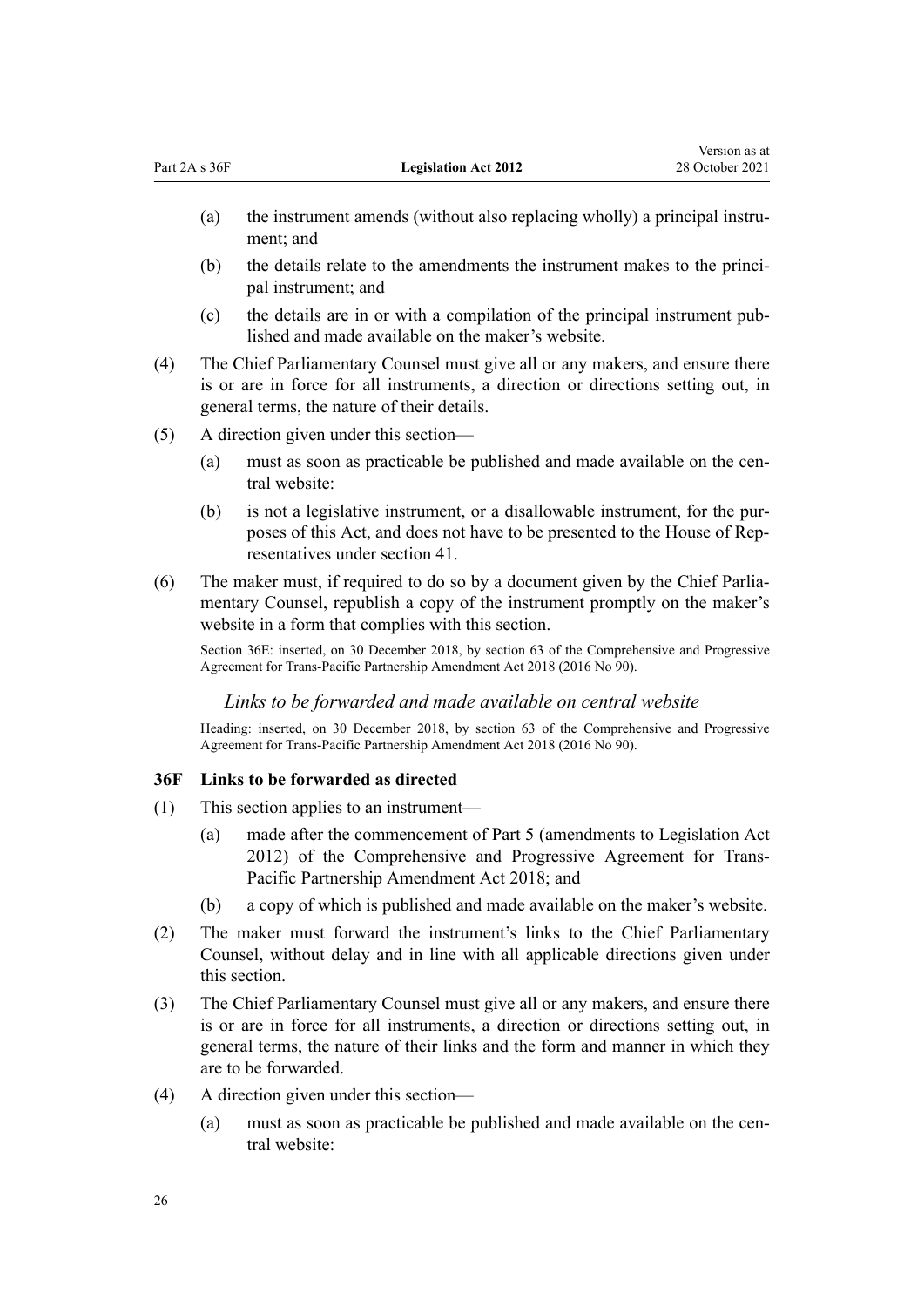<span id="page-26-0"></span>(b) is not a legislative instrument, or a disallowable instrument, for the pur‐ poses of this Act, and does not have to be presented to the House of Rep‐ resentatives under [section 41](#page-28-0).

Section 36F: inserted, on 30 December 2018, by [section 63](http://legislation.govt.nz/pdflink.aspx?id=DLM6838303) of the Comprehensive and Progressive Agreement for Trans-Pacific Partnership Amendment Act 2018 (2016 No 90).

### **36G Links forwarded and other instruments must be published and made available**

The Chief Parliamentary Counsel must ensure that the following are as soon as practicable published and made available on the central website:

- (a) links forwarded under [section 36F:](#page-25-0)
- (b) legislative instruments published under [section 6](#page-7-0) (including instruments published under [section 14\)](#page-10-0).

Section 36G: inserted, on 30 December 2018, by [section 63](http://legislation.govt.nz/pdflink.aspx?id=DLM6838303) of the Comprehensive and Progressive Agreement for Trans-Pacific Partnership Amendment Act 2018 (2016 No 90).

### **Part 3**

### **Subordinate legislation: Disallowable instruments, confirmable instruments, and incorporation of material by reference**

Part 3 heading: amended, on 1 January 2016, by [section 7](http://legislation.govt.nz/pdflink.aspx?id=DLM6681215) of the Legislation (Confirmable Instruments) Amendment Act 2015 (2015 No 120).

Subpart 1—Disallowable instruments

*Interpretation*

### **37 Interpretation**

In this subpart, unless the context otherwise requires,—

**obligations** includes—

- (a) duties or liabilities:
- (b) obligations to comply with prohibitions:
- (c) ineligibility for rights, benefits, entitlements, interests, powers, or privil‐ eges

**rights** includes—

- (a) benefits, entitlements, interests, powers, or privileges:
- (b) eligibility for rights, benefits, entitlements, interests, powers, or privil‐ eges.

Section 37 **confirmation provision**: repealed, on 1 January 2016, by [section 8](http://legislation.govt.nz/pdflink.aspx?id=DLM6681216) of the Legislation (Confirmable Instruments) Amendment Act 2015 (2015 No 120).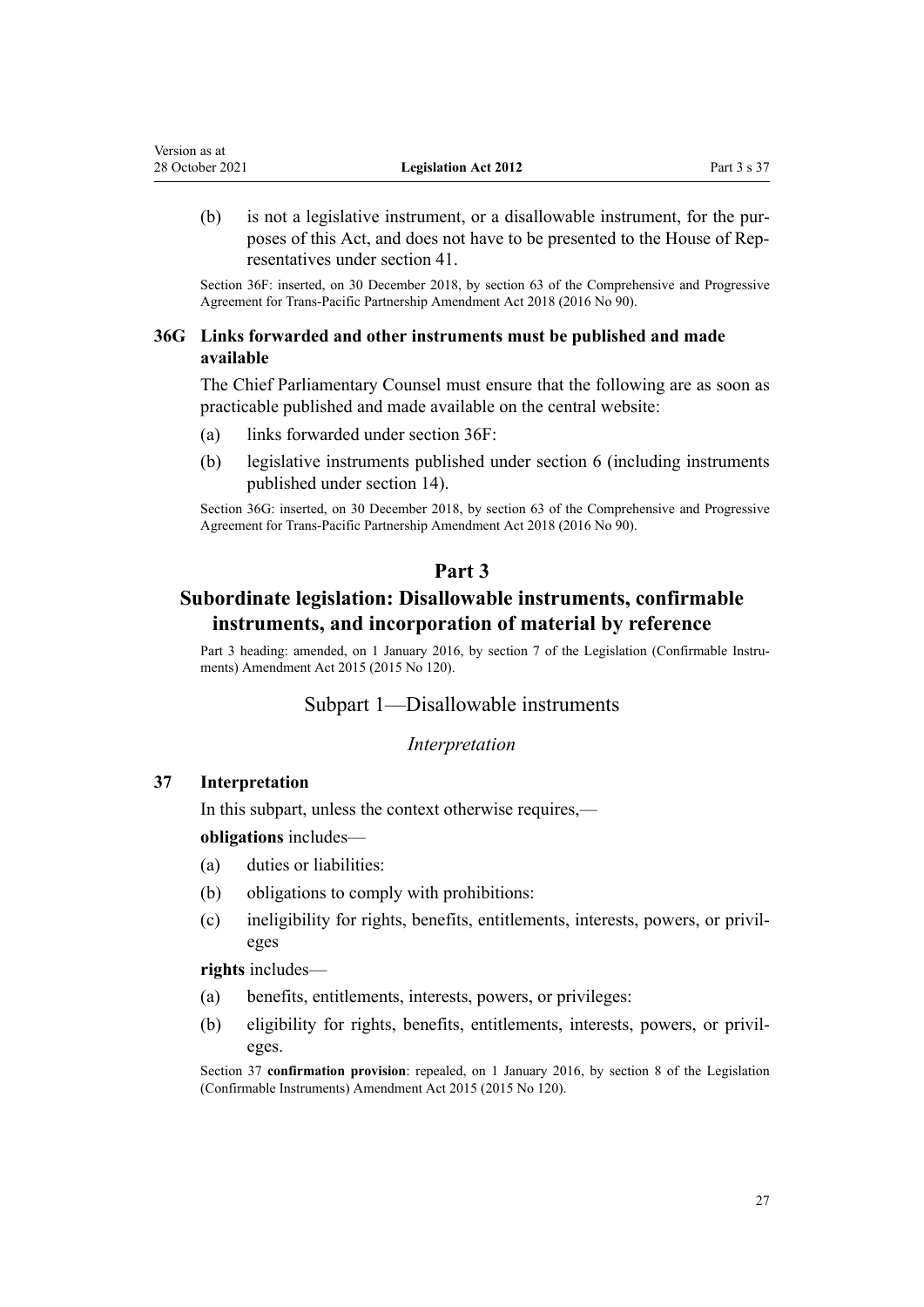### <span id="page-27-0"></span>**38 Disallowable instruments**

- (1) An instrument made under an enactment is a **disallowable instrument** for the purposes of this Act if 1 or more of the following applies:
	- (a) the instrument is a legislative instrument:
	- (b) that enactment or another enactment contains a provision (however expressed) that has the effect of making the instrument disallowable for the purposes of this Act:
	- (c) the instrument has a significant legislative effect.
- (2) However, an instrument is not a disallowable instrument for the purposes of this Act if the instrument—
	- (a) is made or approved by a resolution of the House of Representatives; or
	- (b) is one that the House of Representatives could, by resolution, prevent from coming into force or taking effect; or
	- (c) is one made by a court, Judge, or person acting judicially.
- (3) A bylaw that is subject to the [Bylaws Act 1910](http://legislation.govt.nz/pdflink.aspx?id=DLM176981) is not a disallowable instrument for the purposes of this Act.
- (4) This section is subject to other enactments that limit or affect when, or the extent to which, a kind of instrument is a disallowable instrument for the purposes of this Act.

### **39 Instruments that have significant legislative effect**

- (1) An instrument has a **significant legislative effect** if the effect of the instrument is to do both of the following:
	- (a) create, alter, or remove rights or obligations; and
	- (b) determine or alter the content of the law applying to the public or a class of the public.
- (2) For the purposes of subsection  $(1)$ ,—
	- (a) an instrument that determines or alters the temporal application of rights or obligations must be treated as having the effect described in paragraph (a) of that subsection; and
	- (b) an instrument that determines or alters the temporal application of the law applying to the public or a class of the public must be treated as having the effect described in paragraph (b) of that subsection.
- (3) In applying subsection (1), the following must be disregarded:
	- (a) the description, form, and maker of the instrument:
	- (b) whether all or a portion of the instrument makes it a confirmable instrument:
	- (c) whether it also contains provisions that are administrative.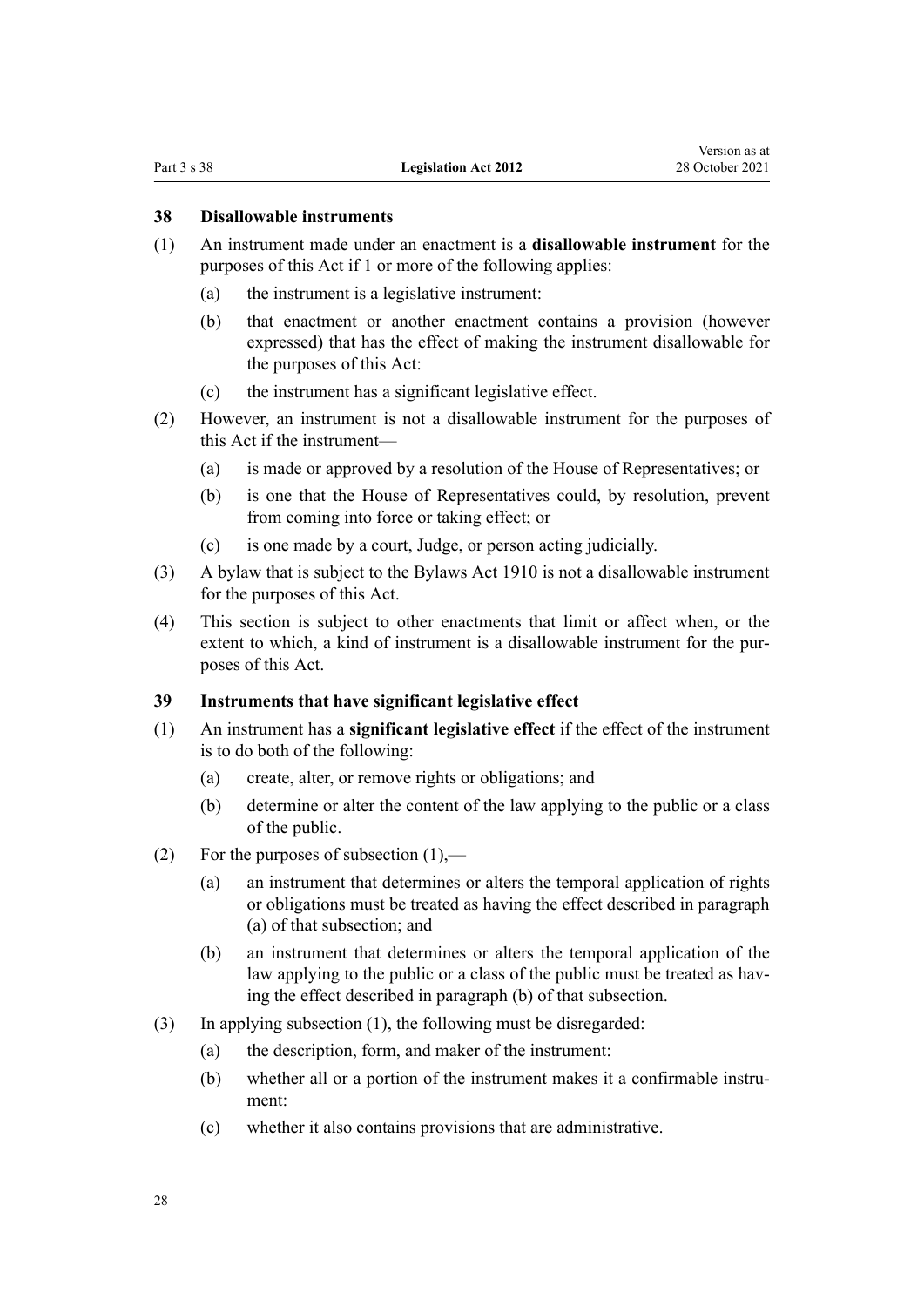<span id="page-28-0"></span>

| Version as at   |                             |               |
|-----------------|-----------------------------|---------------|
| 28 October 2021 | <b>Legislation Act 2012</b> | Part $3 s 41$ |

- (4) An instrument does not have a significant legislative effect if it explains or interprets rights or obligations in a non-binding way, as long as the instrument does not do anything else that would bring it within subsection (1).
- (5) An instrument that is made in the exercise of a statutory power and imposes obligations in an individual case does not determine or alter the content of the law just because the statutory power applies generally or to a class of persons.

Compare: Legislative Instruments Act 2003 ss 4–11 (Aust)

Section  $39(3)(b)$ : replaced, on 1 January 2016, by [section 9](http://legislation.govt.nz/pdflink.aspx?id=DLM6681218) of the Legislation (Confirmable Instruments) Amendment Act 2015 (2015 No 120).

### **40 Instruments that determine or alter temporal application**

An instrument that determines or alters the temporal application of rights or obligations includes (without limitation) one that does 1 or more of the follow‐ ing to the enactments or other laws that directly or indirectly confer or impose those rights or obligations:

- (a) appoints or prescribes a date on which, or other time at which, they come into force:
- (b) defers the date on which, or other time at which, they apply or come into force:
- (c) suspends, or in any way cancels, for a period or until a time, their appli‐ cation or operation:
- (d) continues or extends (with or without a break), for a period or until a time, their application or operation:
- (e) defers the date on which, or other time at which, they are abolished, repealed, or revoked:
- (f) on a date, or at any other time, abolishes, repeals, or revokes them.

### *Presentation to House of Representatives*

### **41 Legislative instruments and disallowable instruments to be presented to House of Representatives**

- (1) This section applies to—
	- (a) legislative instruments; and
	- (b) every instrument stated by an Act to be a disallowable instrument.
- (2) All legislative instruments and those disallowable instruments must be presented to the House of Representatives not later than the 16th sitting day of the House of Representatives after the day on which they are made. Compare: 1989 No 143 [s 4](http://legislation.govt.nz/pdflink.aspx?id=DLM195549)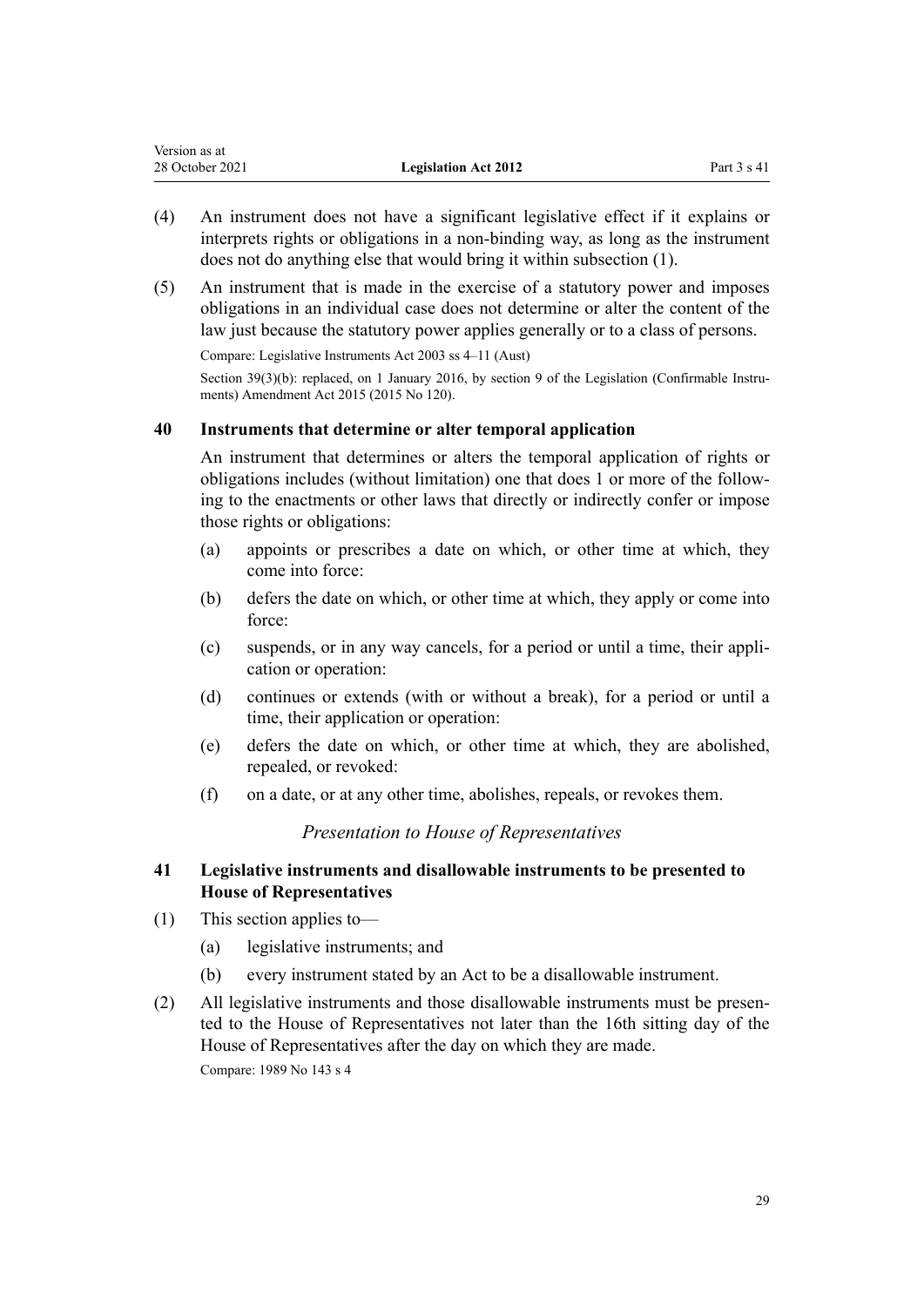#### *How instruments are disallowed*

#### <span id="page-29-0"></span>**42 Disallowance of instruments by resolution of House of Representatives**

- (1) The House of Representatives may, by resolution, disallow any disallowable instrument or provisions of a disallowable instrument.
- (2) An instrument or provisions disallowed by resolution of the House of Repre‐ sentatives cease to have effect on the later of—
	- (a) the passing of the resolution; or
	- (b) any date specified in the resolution as the date on which the instrument or provisions cease to have effect.
- (3) This section does not apply to any resolution to which [section 46](#page-30-0) applies. Compare: 1989 No 143 [s 5](http://legislation.govt.nz/pdflink.aspx?id=DLM195551)

### **43 Disallowance of instrument if motion to disallow not disposed of**

- (1) This section applies if—
	- (a) a member of the Committee of the House of Representatives responsible for the review of disallowable instruments gives notice of a motion to disallow a disallowable instrument or any provisions of a disallowable instrument; and
	- (b) none of the following things happens within 21 sitting days after the date on which the notice is given:
		- (i) the notice is withdrawn:
		- (ii) the House disposes of the motion:
		- (iii) Parliament is dissolved or expires.
- (2) When this section applies, the instrument or provisions specified for disallow‐ ance in the motion must be treated as having been disallowed.
- (3) An instrument or provisions disallowed under subsection (2) cease to have effect on the later of—
	- (a) the close of the 21st sitting day after the giving of notice of the motion; or
	- (b) any date specified in the motion as the date on which the instrument or provisions cease to have effect.

Compare: 1989 No 143 [s 6](http://legislation.govt.nz/pdflink.aspx?id=DLM195552)

### *Effect of disallowance*

#### **44 Effect of disallowance generally**

(1) A disallowance under section 42 or 43 has the same effect as a revocation of the disallowed instrument or provisions.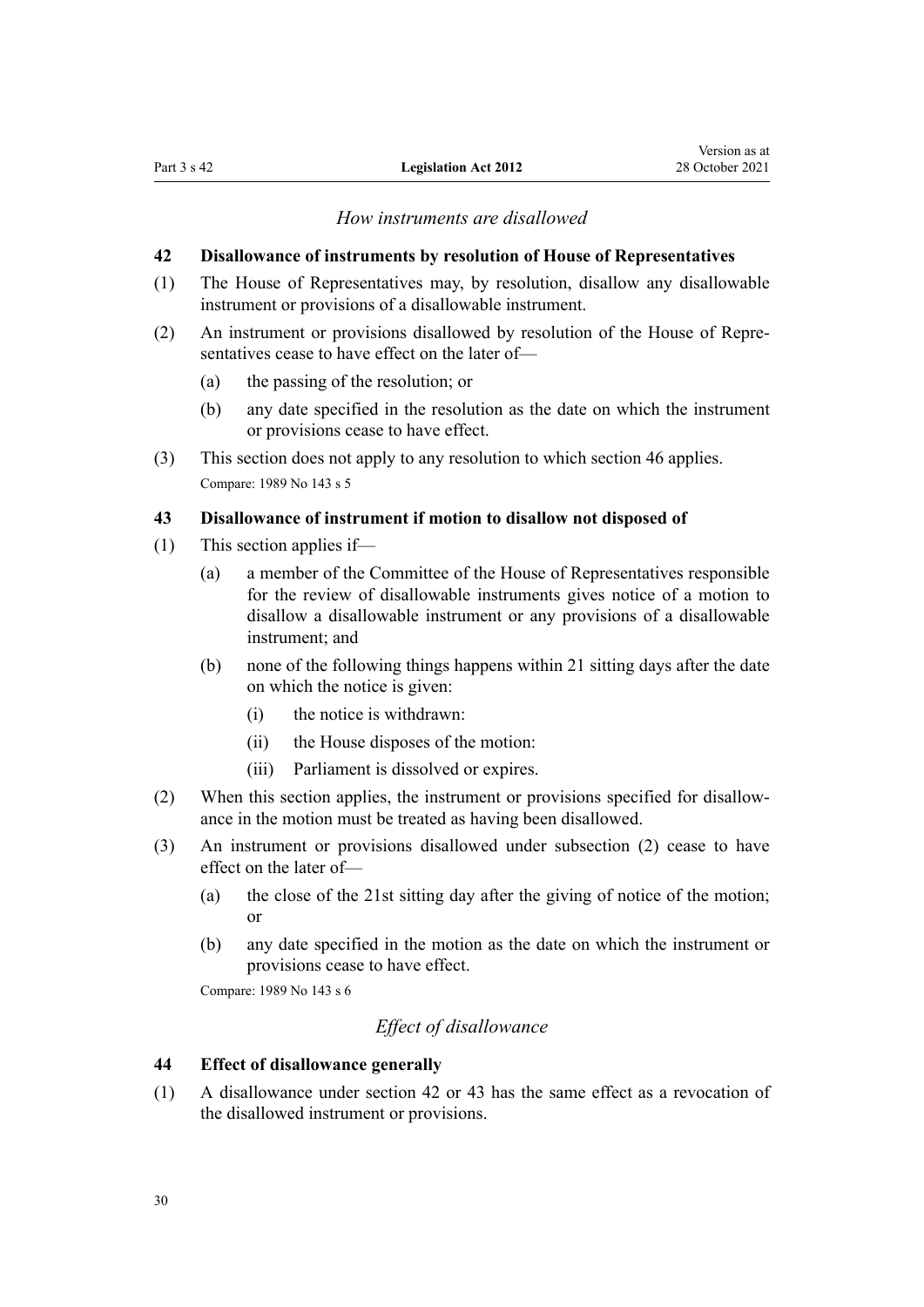<span id="page-30-0"></span>(2) This section is subject to section 45. Compare: 1989 No 143 [s 7](http://legislation.govt.nz/pdflink.aspx?id=DLM195554)

### **45 Effect of disallowance on enactment amended, repealed, or revoked by disallowed instrument**

- (1) This section applies if some or all provisions of a disallowable instrument—
	- (a) amend an Act or instrument, repeal an Act, or revoke an instrument; and
	- (b) are provisions that are later disallowed under [section 42](#page-29-0) or [43.](#page-29-0)
- (2) The Act or instrument is restored or revived—
	- (a) as it was immediately before it was amended, repealed, or revoked by the disallowed provisions; and
	- (b) with effect from when the disallowed provisions cease to have effect.
- (3) This section alters an outcome under section  $17(1)(d)$  of the Interpretation Act 1999 (*see* [section 4\(1\)\(a\)](http://legislation.govt.nz/pdflink.aspx?id=DLM31467) of that Act).

Compare: 1989 No 143 [s 8](http://legislation.govt.nz/pdflink.aspx?id=DLM195555)

Section 45: replaced, on 1 January 2016, by [section 10](http://legislation.govt.nz/pdflink.aspx?id=DLM6681219) of the Legislation (Confirmable Instruments) Amendment Act 2015 (2015 No 120).

*Amendment or substitution of instrument by House of Representatives*

### **46 Amendment or substitution of disallowable instrument by House of Representatives**

- (1) The House of Representatives may, by resolution,—
	- (a) amend any disallowable instrument; or
	- (b) revoke any disallowable instrument and substitute another instrument.
- (2) The amendment or the revocation and substitution, as the case may be, takes effect on the later of—
	- (a) the 28th day after the date of the publication of the notice required by section 47; or
	- (b) any date specified in the notice required by section 47 as the date on which the amendment or the revocation and substitution, as the case may be, takes effect.

Compare: 1989 No 143 [s 9](http://legislation.govt.nz/pdflink.aspx?id=DLM195556)

### *Notification of disallowance, amendment, or substitution*

### **47 Notice of resolution or motion**

- (1) This section applies in any of the following circumstances:
	- (a) the House of Representatives resolves to disallow or revoke a disallowa‐ ble instrument: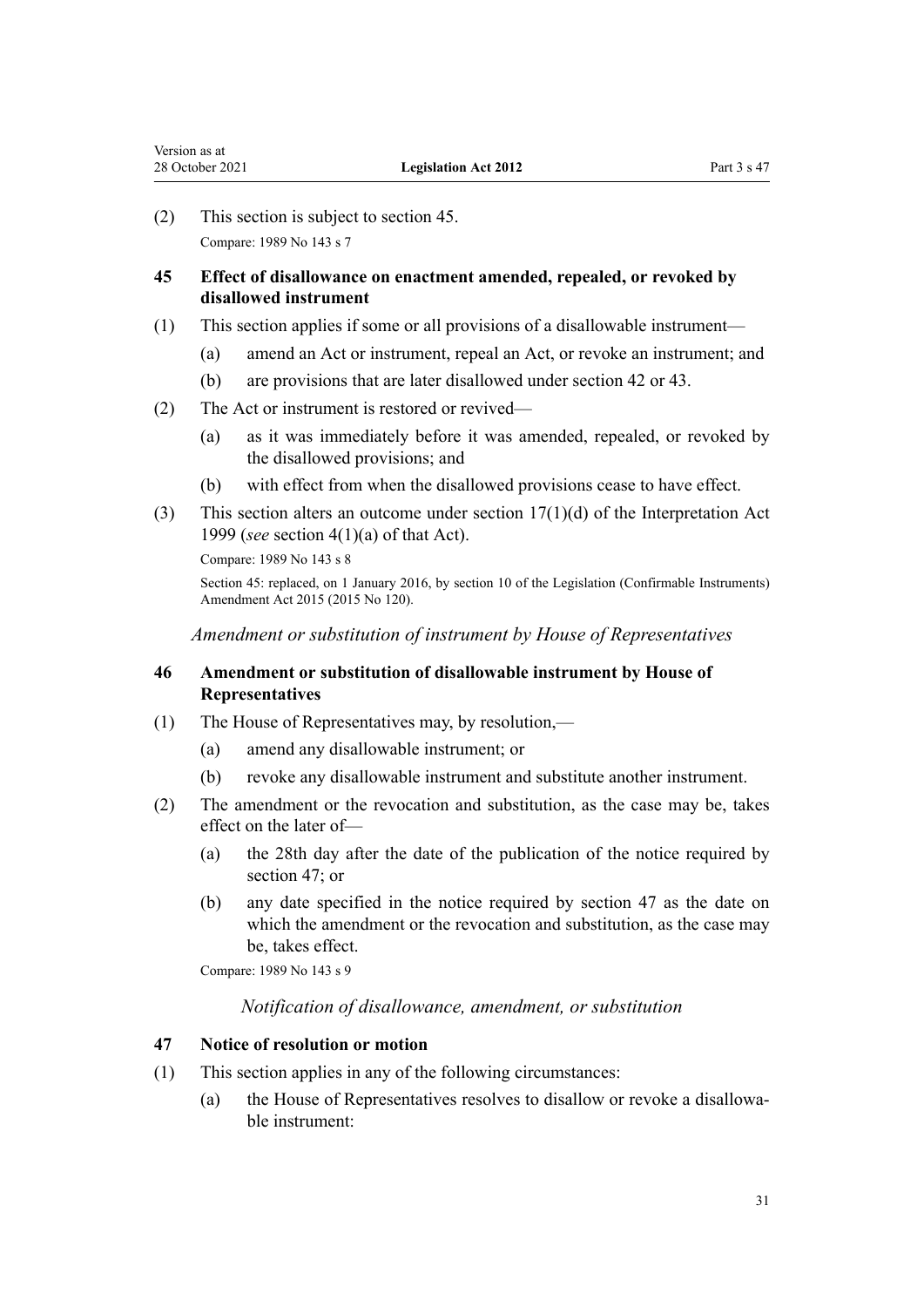<span id="page-31-0"></span>

| Part 3 s 47A | <b>Legislation Act 2012</b> | $1.01011 \, \mathrm{m}$<br>28 October 2021 |
|--------------|-----------------------------|--------------------------------------------|
|              |                             |                                            |

(b) the House of Representatives resolves to amend a disallowable instrument or to revoke a disallowable instrument and substitute another instrument:

Version as at

- (c) notice of a motion to disallow a disallowable instrument or any provi‐ sions of a disallowable instrument has been given and the instrument or provisions specified for disallowance in the motion are treated as having been disallowed under [section 43.](#page-29-0)
- (2) When this section applies, the Clerk of the House of Representatives must immediately forward to the Chief Parliamentary Counsel a notice of that resolution or notice of motion.
- (3) The notice forwarded under subsection (2)—
	- (a) must be accompanied by the text of the resolution or the text of the notice of motion, as the case requires; and
	- (b) in the case of a resolution, must show the date on which the resolution was passed; and
	- (c) in the case of a notice of motion, must show—
		- (i) the date of the sitting day on which the notice of motion was given; and
		- (ii) the date of the 21st sitting day after the giving of the notice of motion.
- (4) The notice is conclusive evidence of the matters stated in subsection (3)(b) and (c).
- (5) The Chief Parliamentary Counsel must arrange for every notice forwarded under subsection (2) to be published under [section 6](#page-7-0) as if it were a legislative instrument.

Compare: 1989 No 143 [s 10](http://legislation.govt.nz/pdflink.aspx?id=DLM195557)

### Subpart 1A—Confirmable instruments

Subpart 1A: inserted, on 1 January 2016, by [section 11](http://legislation.govt.nz/pdflink.aspx?id=DLM6681221) of the Legislation (Confirmable Instruments) Amendment Act 2015 (2015 No 120).

### **47A Overview**

- (1) This subpart ensures some instruments are revoked by this Act at a deadline unless earlier confirmed by an Act of Parliament.
- (2) The instruments are made under the section or sections listed in [Schedule 2](#page-105-0) (*see* [section 47B](#page-32-0)).
- (3) The deadline differs depending on whether the instrument is made in the first or second half of a year (*see* [section 47C](#page-33-0)).
- (4) If the instrument is one of a subset of confirmable instruments called annual confirmable instruments, and has been revoked before the deadline, then it is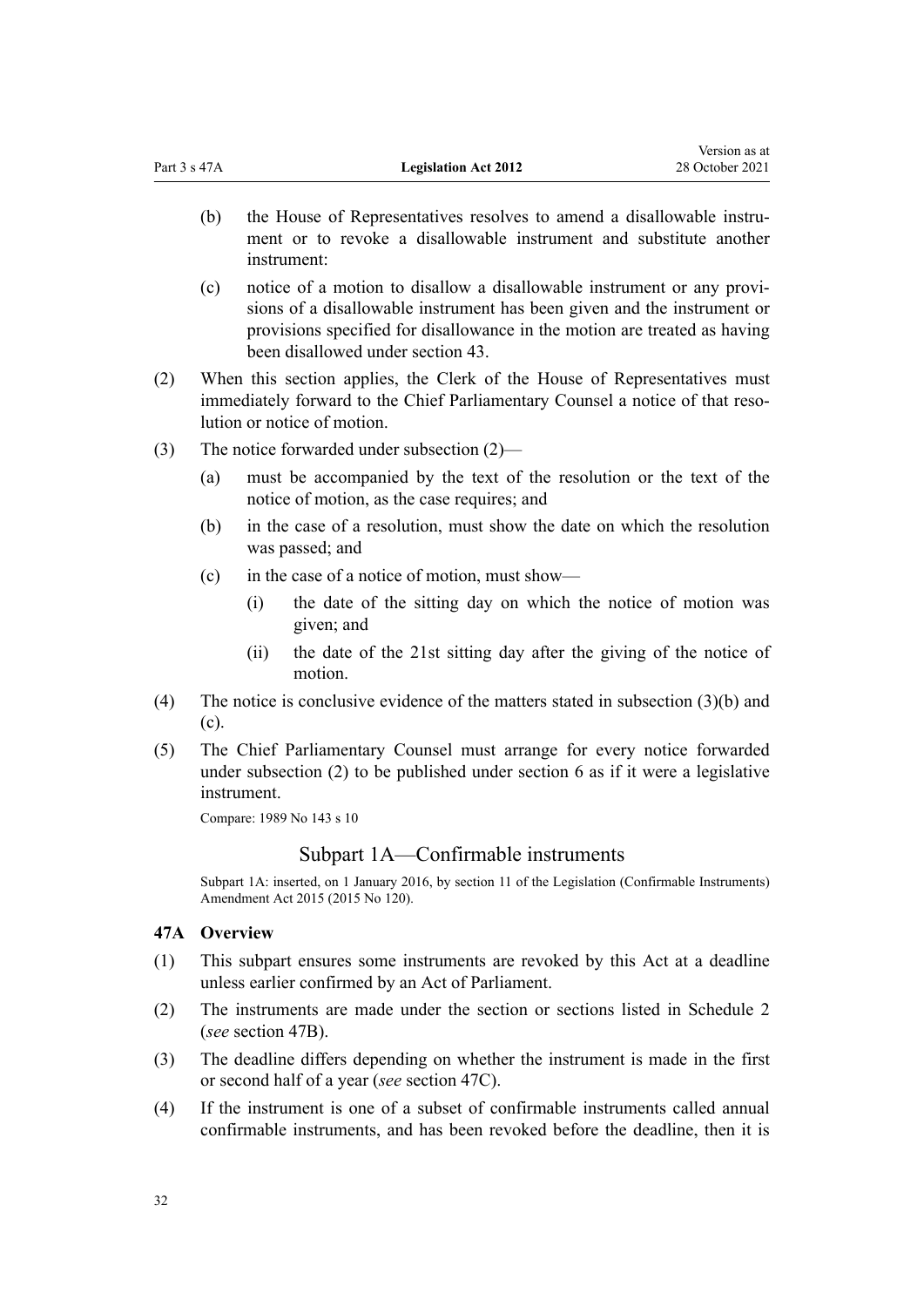<span id="page-32-0"></span>invalid for its past operation unless confirmed by an Act (*see* sections 47B and [47D](#page-33-0)).

- (5) Revocation by this Act of the instrument generally does not affect the validity of acts done under it before it is revoked (*see* [section 47F\)](#page-34-0).
- (6) Amendments, revocations, or repeals effected by the instrument are undone with effect from when the instrument is revoked by this Act (*see* [section 47G\)](#page-34-0).
- (7) Any duties, levies, or road user charges collected under the instrument must, with some exceptions, be refunded if the instrument is later revoked by this Act (*see* [sections 47H](#page-34-0) and [47I](#page-35-0)).
- (8) This section is only a general guide to this subpart, which replaces and stand‐ ardises former inconsistent confirmation provisions in the Acts listed in Sched[ule 2.](#page-105-0)

Section 47A: inserted, on 1 January 2016, by [section 11](http://legislation.govt.nz/pdflink.aspx?id=DLM6681221) of the Legislation (Confirmable Instruments) Amendment Act 2015 (2015 No 120).

#### **47B Confirmable instruments, etc, defined**

- (1) An instrument made under an enactment is a **confirmable instrument** for the purposes of this Act if all or a portion of the instrument—
	- (a) is made under the empowering section or sections in a row of the table in [Schedule 2;](#page-105-0) and
	- (b) complies with any restriction in that row.
- (2) A confirmable instrument is an **annual confirmable instrument** for the pur‐ poses of this Act if all or a portion of the instrument is made under all or any of the following sections:
	- (a) [section 15\(2\)](http://legislation.govt.nz/pdflink.aspx?id=DLM114207) of the New Zealand Superannuation and Retirement Income Act 2001:
	- (b) [section 30\(2\)](http://legislation.govt.nz/pdflink.aspx?id=DLM114268) of the New Zealand Superannuation and Retirement Income Act 2001:
	- (c) [section 423\(1\)\(c\)](http://legislation.govt.nz/pdflink.aspx?id=DLM6783993) of the Social Security Act 2018:
	- (d) [section 452\(1\)](http://legislation.govt.nz/pdflink.aspx?id=DLM6784026) (apart from, or with, [clause 55\(6\)](http://legislation.govt.nz/pdflink.aspx?id=DLM6784359) of Schedule 1) of the Social Security Act 2018:
	- (e) *[Repealed]*
	- (f) [section 190\(2\)](http://legislation.govt.nz/pdflink.aspx?id=DLM5538047) of the Veterans' Support Act 2014.

Section 47B: inserted, on 1 January 2016, by [section 11](http://legislation.govt.nz/pdflink.aspx?id=DLM6681221) of the Legislation (Confirmable Instruments) Amendment Act 2015 (2015 No 120).

Section 47B(2)(c): replaced, on 26 November 2018, by [section 459](http://legislation.govt.nz/pdflink.aspx?id=DLM6784038) of the Social Security Act 2018 (2018 No 32).

Section 47B(2)(d): replaced, on 26 November 2018, by [section 459](http://legislation.govt.nz/pdflink.aspx?id=DLM6784038) of the Social Security Act 2018 (2018 No 32).

Section 47B(2)(e): repealed, on 26 November 2018, by [section 459](http://legislation.govt.nz/pdflink.aspx?id=DLM6784038) of the Social Security Act 2018 (2018 No 32).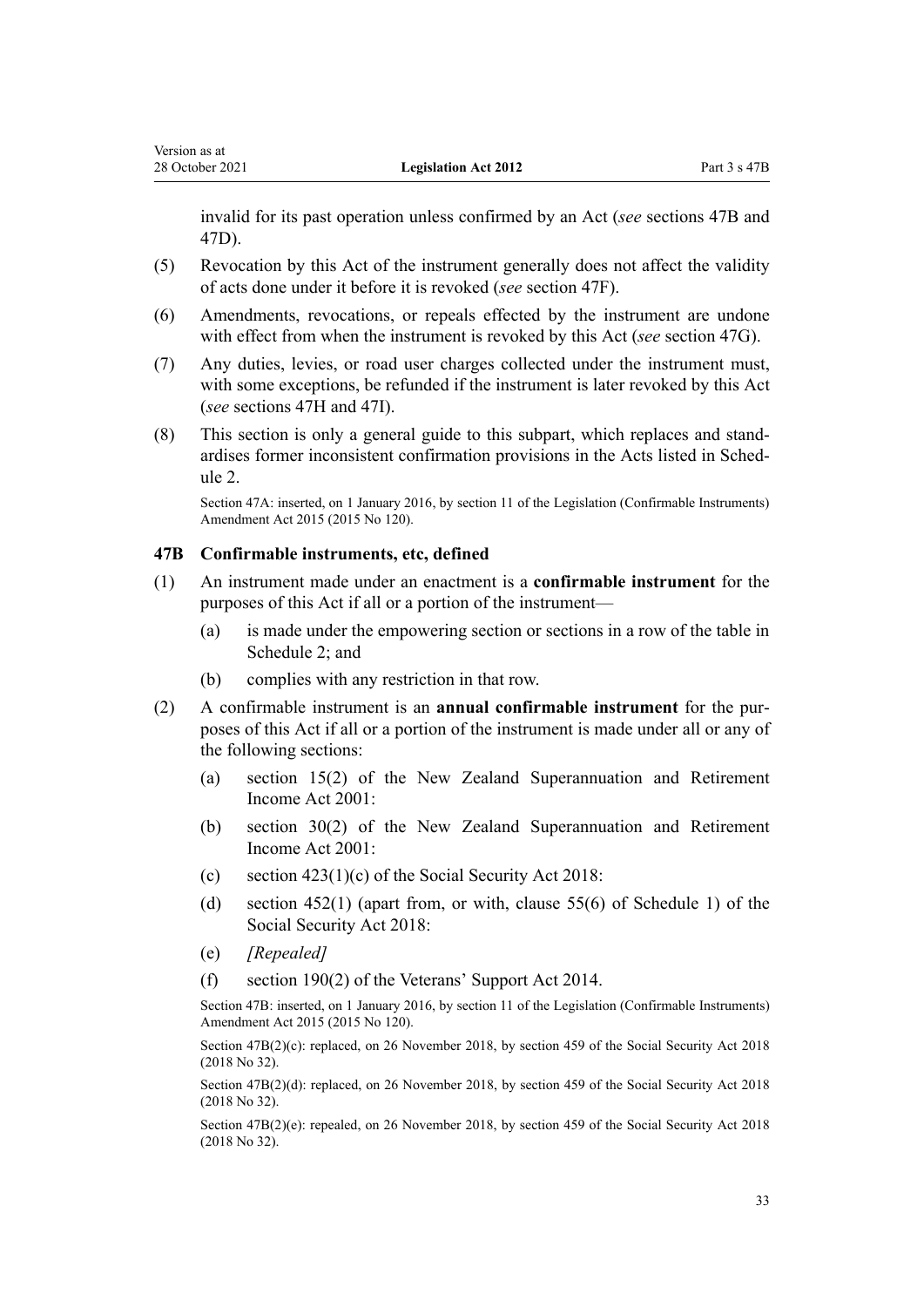#### <span id="page-33-0"></span>**47C Instruments revoked unless confirmed**

- (1) A confirmable instrument is revoked at the following applicable deadline:
	- (a) if it is made during the first half of a year, it is revoked at the middle of the next year:
	- (b) if it is made during the second half of a year, it is revoked at the end of the next year.
- (2) However, a confirmable instrument is not revoked by subsection (1)(a) or (b) so far as it—
	- (a) has been revoked, or expires, with effect before or on the deadline; or
	- (b) has ceased, or will cease, to have effect before or on the deadline by vir‐ tue of [subpart 1](#page-26-0) of Part 3 (disallowable instruments); or
	- (c) has before or on the deadline been confirmed by an Act of Parliament.
- (3) In this section,—
	- (a) the **first half of a year** means the period that starts on 1 January and ends with the close of 30 June in the year; and
	- (b) the **second half of a year** means the period that starts on 1 July and ends with the close of 31 December in the year; and
	- (c) the **middle of the next year** means the close of 30 June in the next year; and
	- (d) the **end of the next year** means the close of 31 December in the next year.

Compare: 1990 No 127 [s 12;](http://legislation.govt.nz/pdflink.aspx?id=DLM227337) 1993 No 95 [ss 100S](http://legislation.govt.nz/pdflink.aspx?id=DLM4758121), [100ZH](http://legislation.govt.nz/pdflink.aspx?id=DLM4758154), [138](http://legislation.govt.nz/pdflink.aspx?id=DLM316375), [151](http://legislation.govt.nz/pdflink.aspx?id=DLM316707); 2011 No 81 [s 387\(3\)](http://legislation.govt.nz/pdflink.aspx?id=DLM3360606); 2012 No 1 [s 85\(4\)](http://legislation.govt.nz/pdflink.aspx?id=DLM3395071); 2014 No 32 [s 214](http://legislation.govt.nz/pdflink.aspx?id=DLM2996324)

Section 47C: inserted, on 1 January 2016, by [section 11](http://legislation.govt.nz/pdflink.aspx?id=DLM6681221) of the Legislation (Confirmable Instruments) Amendment Act 2015 (2015 No 120).

### **47D Operation of annual instruments invalid if revoked before, and not confirmed by, deadline**

- (1) This section applies to an annual confirmable instrument so far as it—
	- (a) has been revoked with effect before or on the deadline; and
	- (b) is therefore under section  $47C(2)(a)$  not revoked by section  $47C(1)(a)$  or (b).
- (2) The instrument is, after the deadline, taken to have been invalid in respect of the period for which it purported to have effect.
- (3) Subsection (2) does not apply so far as the instrument has before or on the deadline been confirmed by an Act of Parliament.

Compare: 1964 No 136 [ss 61H\(4\),](http://legislation.govt.nz/pdflink.aspx?id=DLM362960) [61HA\(6\)](http://legislation.govt.nz/pdflink.aspx?id=DLM3267056), [61I\(2\);](http://legislation.govt.nz/pdflink.aspx?id=DLM362991) 2001 No 84 [ss 15\(5\),](http://legislation.govt.nz/pdflink.aspx?id=DLM114207) [30\(5\)](http://legislation.govt.nz/pdflink.aspx?id=DLM114268); 2014 No 56 [s](http://legislation.govt.nz/pdflink.aspx?id=DLM5538047) [190\(5\)](http://legislation.govt.nz/pdflink.aspx?id=DLM5538047)

Section 47D: inserted, on 1 January 2016, by [section 11](http://legislation.govt.nz/pdflink.aspx?id=DLM6681221) of the Legislation (Confirmable Instruments) Amendment Act 2015 (2015 No 120).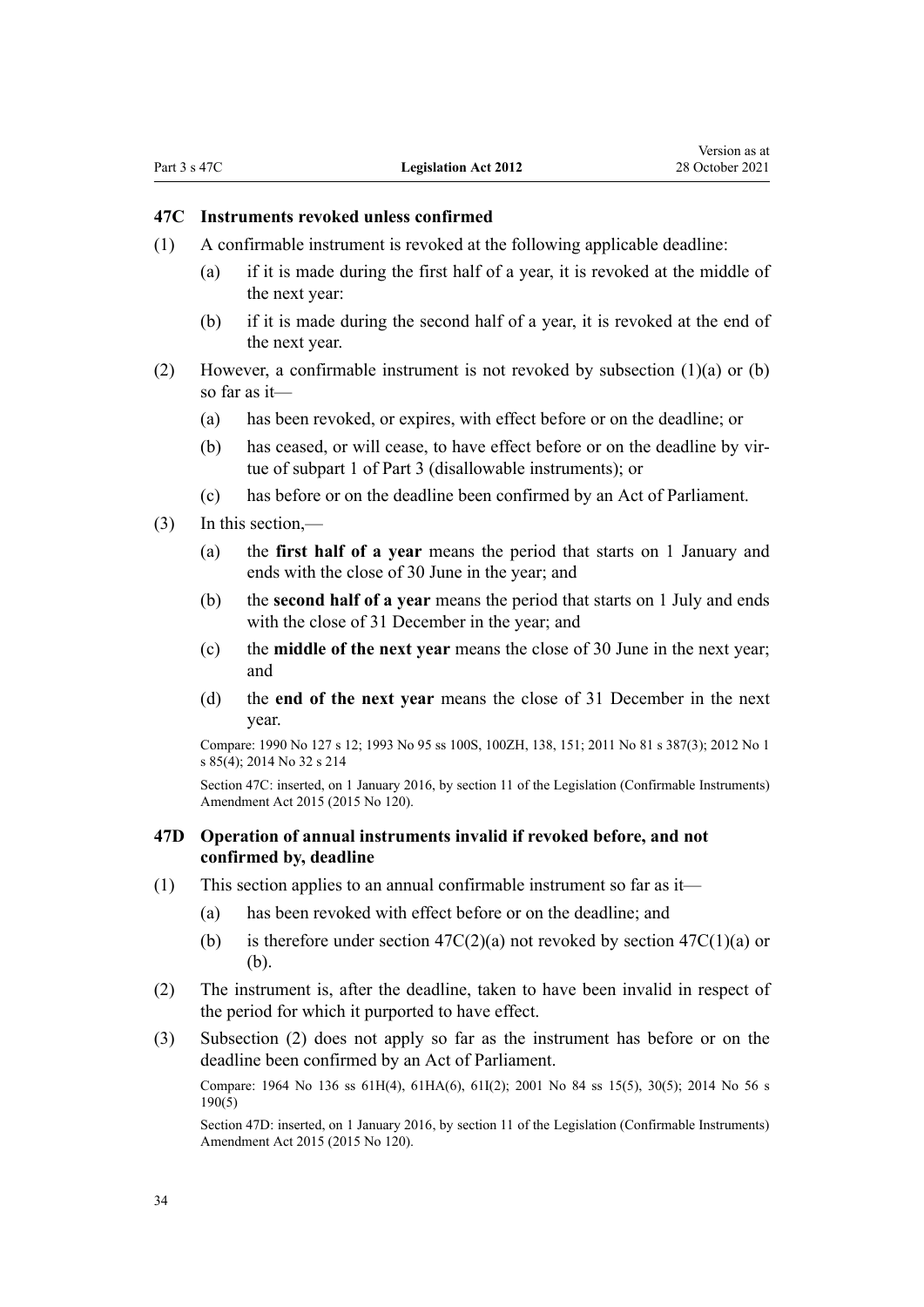#### <span id="page-34-0"></span>**47E How instrument is confirmed by Act**

- (1) A confirmable instrument is for the purposes of this subpart confirmed by an Act of Parliament—
	- (a) only if the Act contains a provision to the effect that the instrument is confirmed; and
	- (b) only on and after that provision's commencement.
- (2) The later repeal of the Act or provision does not affect the confirmation of the instrument (in line with [section 17\(1\)\(c\)](http://legislation.govt.nz/pdflink.aspx?id=DLM31486) of the Interpretation Act 1999).

Compare: 1964 No 136 [s 61H\(6\);](http://legislation.govt.nz/pdflink.aspx?id=DLM362960) 1996 No 27 [s 286B\(2\)](http://legislation.govt.nz/pdflink.aspx?id=DLM4421697); 2012 No 1 [s 85\(6\)](http://legislation.govt.nz/pdflink.aspx?id=DLM3395071)

Section 47E: inserted, on 1 January 2016, by [section 11](http://legislation.govt.nz/pdflink.aspx?id=DLM6681221) of the Legislation (Confirmable Instruments) Amendment Act 2015 (2015 No 120).

#### **47F Effect of revocation: general**

- (1) This section applies to the revocation by section  $47C(1)(a)$  or (b) of an instrument.
- (2) That revocation does not affect the previous operation of the instrument or any‐ thing done or suffered under it (in line with section  $17(1)(e)$  of the Interpretation Act 1999).
- (3) This section is subject to section 47H.

Section 47F: inserted, on 1 January 2016, by [section 11](http://legislation.govt.nz/pdflink.aspx?id=DLM6681221) of the Legislation (Confirmable Instruments) Amendment Act 2015 (2015 No 120).

#### **47G Effect of revocation: amendments, etc**

- (1) This section applies if a confirmable instrument—
	- (a) amends an Act or instrument, repeals an Act, or revokes an instrument; and
	- (b) is later revoked by section  $47C(1)(a)$  or (b).
- (2) The Act or instrument is restored or revived—
	- (a) as it was immediately before it was amended, repealed, or revoked by the confirmable instrument; and
	- (b) with effect from when the confirmable instrument is later revoked by section  $47C(1)(a)$  or (b).
- (3) This section alters an outcome under section  $17(1)(d)$  of the Interpretation Act 1999 (*see* [section 4\(1\)\(a\)](http://legislation.govt.nz/pdflink.aspx?id=DLM31467) of that Act).

Section 47G: inserted, on 1 January 2016, by [section 11](http://legislation.govt.nz/pdflink.aspx?id=DLM6681221) of the Legislation (Confirmable Instruments) Amendment Act 2015 (2015 No 120).

#### **47H Effect of revocation: duties, levies, or charges**

(1) This section applies if the effect of the instrument revoked by section  $47C(1)(a)$ [or \(b\)](#page-33-0) is to impose, or vary, any duties, levies, or road user charges.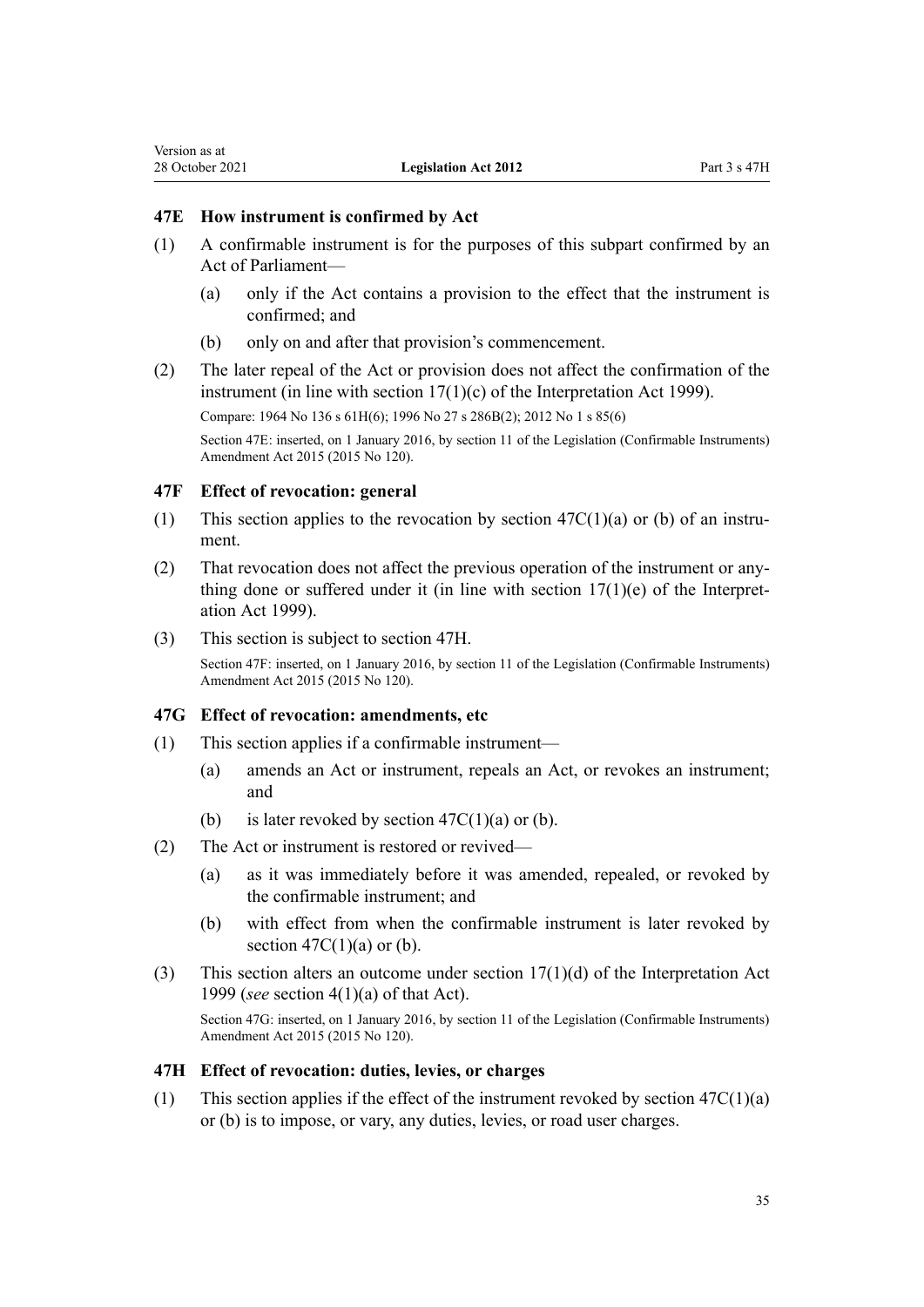<span id="page-35-0"></span>

|              |                             | Version as at   |
|--------------|-----------------------------|-----------------|
| Part 3 s 47I | <b>Legislation Act 2012</b> | 28 October 2021 |

- (2) Any duties, levies, or road user charges collected under the instrument (or, if the effect of the instrument is to vary any duties, levies, or road user charges, any duties, levies, or road user charges collected after the variation takes effect) must, unless an Act of Parliament provides otherwise, be refunded.
- (3) This section is subject to section 47I.

Compare: 1988 No 155 [s 11\(2\)](http://legislation.govt.nz/pdflink.aspx?id=DLM137092); 1996 No 27 [s 80\(2\);](http://legislation.govt.nz/pdflink.aspx?id=DLM378651) 2012 No 1 [s 85\(5\)](http://legislation.govt.nz/pdflink.aspx?id=DLM3395071)

Section 47H: inserted, on 1 January 2016, by [section 11](http://legislation.govt.nz/pdflink.aspx?id=DLM6681221) of the Legislation (Confirmable Instruments) Amendment Act 2015 (2015 No 120).

### **47I Effect of revocation: exceptions to section 47H**

- (1) [Section 47H\(2\)](#page-34-0) does not limit or affect section  $42C(3)$  and (4) of the Civil Aviation Act 1990 (which indicates how levies imposed or increased or decreased by civil aviation safety levy orders are affected by those orders being revoked by section  $47C(1)(a)$  or (b) of this Act).
- (2) [Section 47H\(2\)](#page-34-0) does not apply to energy resources levy rate orders revoked, and the levy rate specified in those orders remains valid in respect of the period before their revocation, by section  $47C(1)(a)$  or (b).
- (3) [Section 47H\(2\)](#page-34-0) does not limit or affect [section 270\(4\) to \(6\)](http://legislation.govt.nz/pdflink.aspx?id=DLM2214276) of the Land Trans‐ port Act 1998 (which indicates how fees or charges prescribed by land transport fees or charges regulations are affected by those regulations being revoked by section  $47C(1)(a)$  or (b) of this Act).
- (4) [Section 47H\(2\)](#page-34-0) does not apply to waste minimisation levy rate regulations revoked, and the levy rate specified in those regulations remains valid in respect of the period before their revocation, by section  $47C(1)(a)$  or (b).
- $(5)$  In this section,—

**civil aviation safety levy orders** means orders under [section 42A](http://legislation.govt.nz/pdflink.aspx?id=DLM216393) of the Civil Aviation Act 1990

**energy resources levy rate orders** means orders under [section 5\(1\)](http://legislation.govt.nz/pdflink.aspx?id=DLM439852) of the Energy Resources Levy Act 1976

**land transport fees or charges regulations** means regulations—

- (a) made under [section 269](http://legislation.govt.nz/pdflink.aspx?id=DLM2214275) or [269A](http://legislation.govt.nz/pdflink.aspx?id=DLM6087601) of the Land Transport Act 1998; and
- (b) prescribing fees or charges

waste minimisation levy rate regulations means regulations made under sec[tion 41\(1\)\(e\)](http://legislation.govt.nz/pdflink.aspx?id=DLM1154618) of the Waste Minimisation Act 2008.

Section 47I: inserted, on 1 January 2016, by [section 11](http://legislation.govt.nz/pdflink.aspx?id=DLM6681221) of the Legislation (Confirmable Instruments) Amendment Act 2015 (2015 No 120).

### Subpart 2—Incorporation by reference in instruments

### **48 Interpretation**

(1) In this subpart, unless the context otherwise requires,—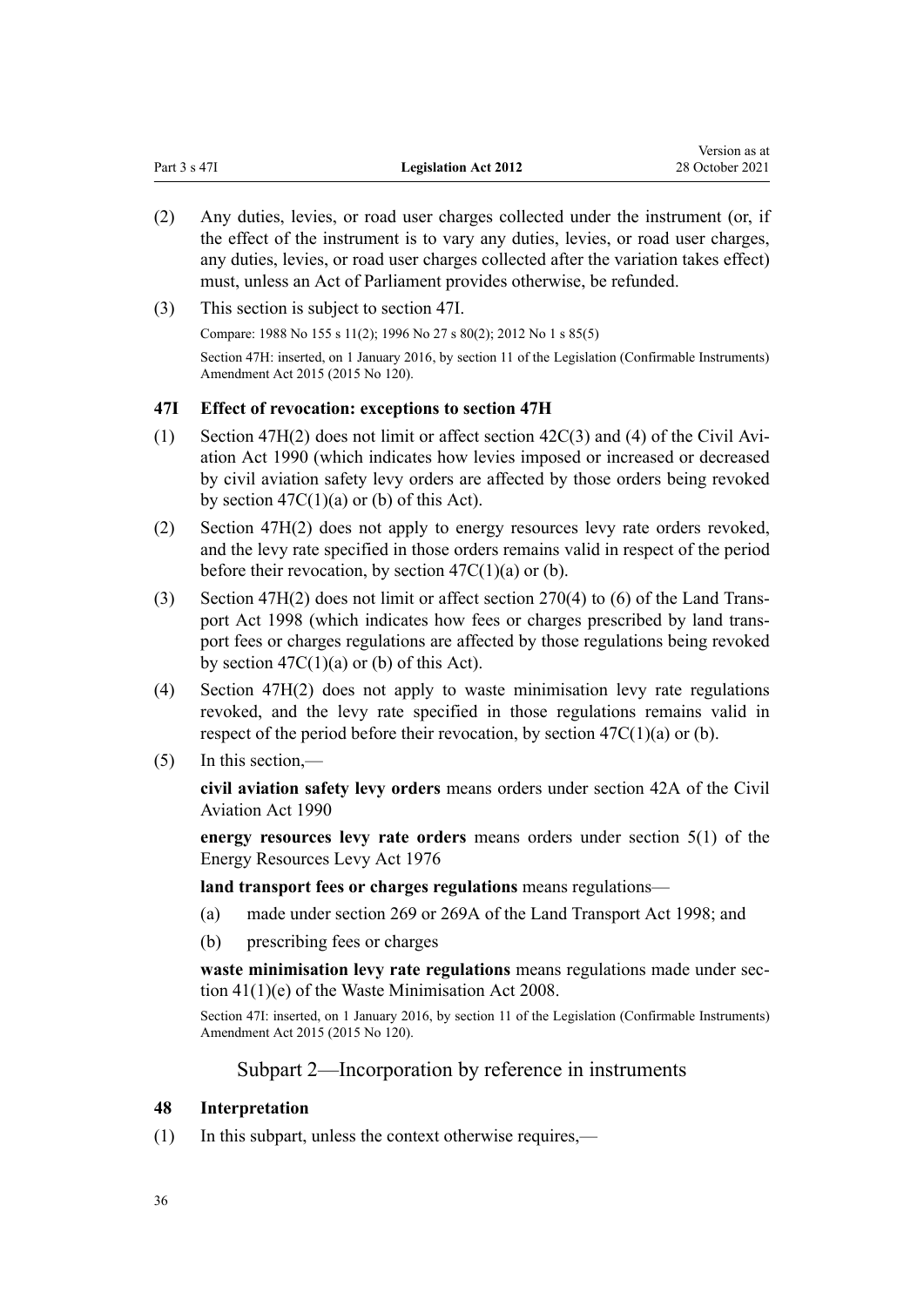<span id="page-36-0"></span>**administering department** means the department, Ministry, Office of Parlia‐ ment, or other organisation that is responsible for administering the instrument

**chief executive** means the chief executive of the administering department

**inspection sites** means the head office of the administering department and any other places that the chief executive may, at his or her discretion, determine are appropriate

## **instrument**—

- (a) means any instrument (whether called regulations, rules, an Order in Council, a notice, bylaws, a code, a framework, or by any other name) that has legislative effect and that is authorised by an enactment; but
- (b) does not include a bylaw that is subject to the [Bylaws Act 1910](http://legislation.govt.nz/pdflink.aspx?id=DLM176981)

### **material** means—

- (a) material referred to in section 49(3); but
- (b) does not include anything incorporated by reference by that material

**parent Act** means an Act that is a parent Act for the purpose of section 49.

- (2) For the purposes of this subpart, unless the context otherwise requires, an instrument incorporates material by reference if the instrument does 1 or more of the following:
	- (a) incorporates the material in whole or in part, and with or without modifi‐ cation:
	- (b) incorporates amendments to which [section 53](#page-39-0) applies.

# **49 Instruments that may incorporate material by reference**

- (1) An instrument that may be made under any Act (the **parent Act**) for a purpose specified in subsection (2) may incorporate material by reference under this subpart.
- (2) A purpose of the instrument must be to define terms, prescribe matters, or make other provision in relation to an activity or thing, including (without limitation) any asset, equipment, facility, goods, information, material, practice, premises, process, product, programme, service, or system.
- (3) This section, in so far as it applies, is sufficient authority for the instrument to incorporate 1 or more of the following by reference:
	- (a) a standard, framework, code of practice, recommended practice, or requirement of an international organisation or a national organisation:
	- (b) a standard, framework, code of practice, recommended practice, or requirement prescribed in any country or jurisdiction, or by any group of countries:
	- (c) any other written material that deals with technical matters and that can reasonably be regarded as being too large or impractical to include in, or publish as part of, the instrument.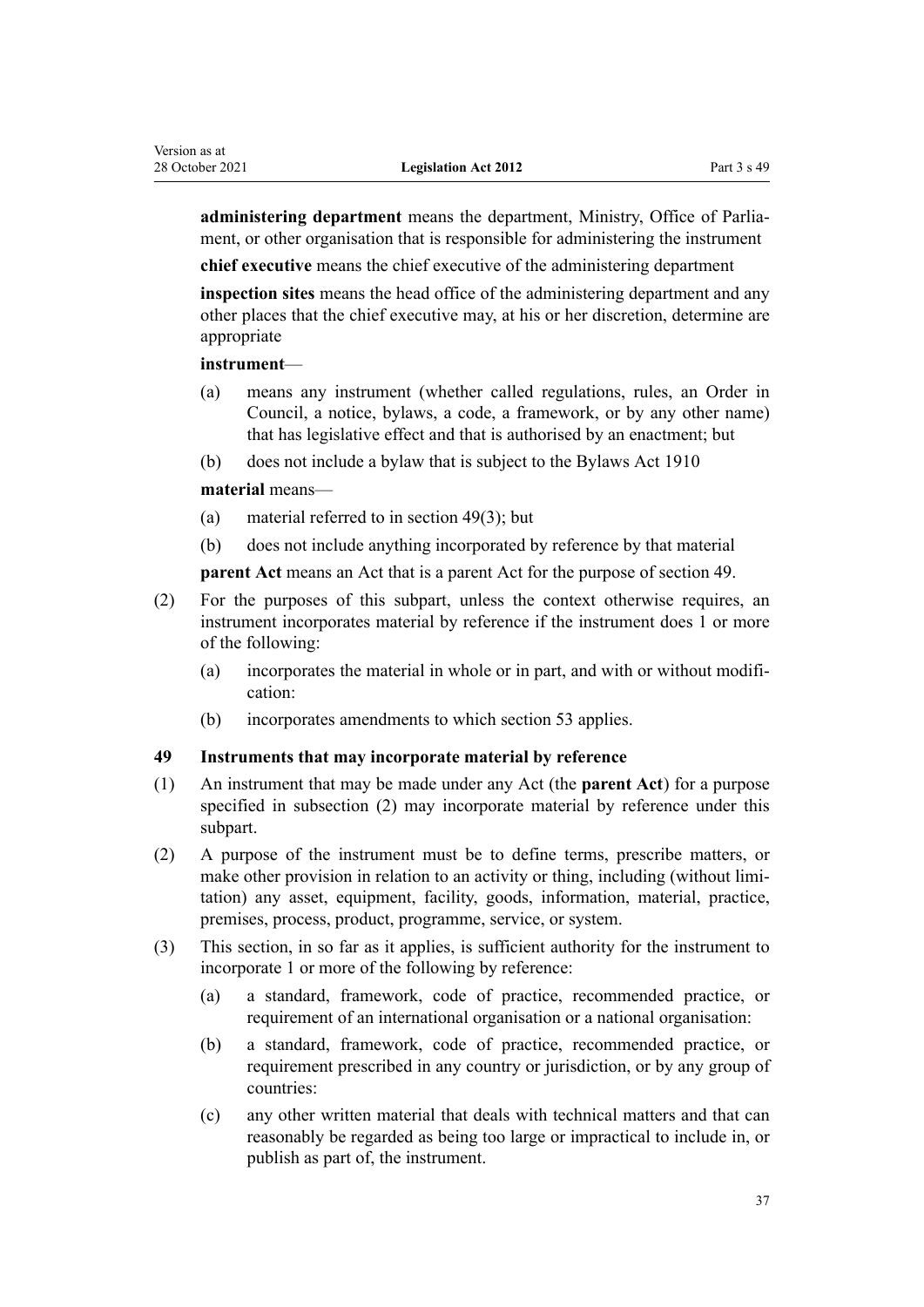(4) Material incorporated by reference in reliance on this section has legal effect as part of the instrument that incorporates the material. Compare: 1988 No 5 [s 22\(1\)](http://legislation.govt.nz/pdflink.aspx?id=DLM128740)

## **50 Application of this subpart**

- (1) This subpart applies in relation to the making of an instrument that incorporates material by reference in reliance on [section 49](#page-36-0), except where the parent Act expressly provides to the contrary.
- (2) This subpart applies, subject to the exception stated in subsection (1), regard‐ less of whether the parent Act—
	- (a) is an Act passed before or after the commencement of this section; or
	- (b) provides for the incorporation of material by reference in an instrument; or
	- (c) expressly mentions the incorporation of material by reference in reliance on [section 49.](#page-36-0)

# **51 Requirement to consult on proposal to incorporate material by reference**

- (1) Before an instrument incorporating material by reference in reliance on section 49 is made, the chief executive must—
	- (a) make copies of the material proposed to be incorporated by reference (the **proposed material**) available for inspection during working hours for a reasonable period, free of charge, at the inspection sites; and
	- (b) state where copies of the proposed material are available for purchase; and
	- (c) make copies of the proposed material available, free of charge, on an Internet site maintained by or on behalf of the administering department, unless doing so would infringe copyright; and
	- (d) give notice in the *Gazette* stating—
		- (i) that the proposed material is available for inspection during work‐ ing hours, free of charge, and stating the places at which it can be inspected and the period during which it can be inspected; and
		- (ii) that copies of the proposed material can be purchased and stating the places at which they can be purchased; and
		- (iii) if applicable, that the proposed material is available on the Inter‐ net, free of charge, and stating the Internet site address; and
	- (e) allow a reasonable opportunity for persons to comment on the proposal to incorporate the proposed material by reference; and
	- (f) consider any comments made.
- (2) The chief executive—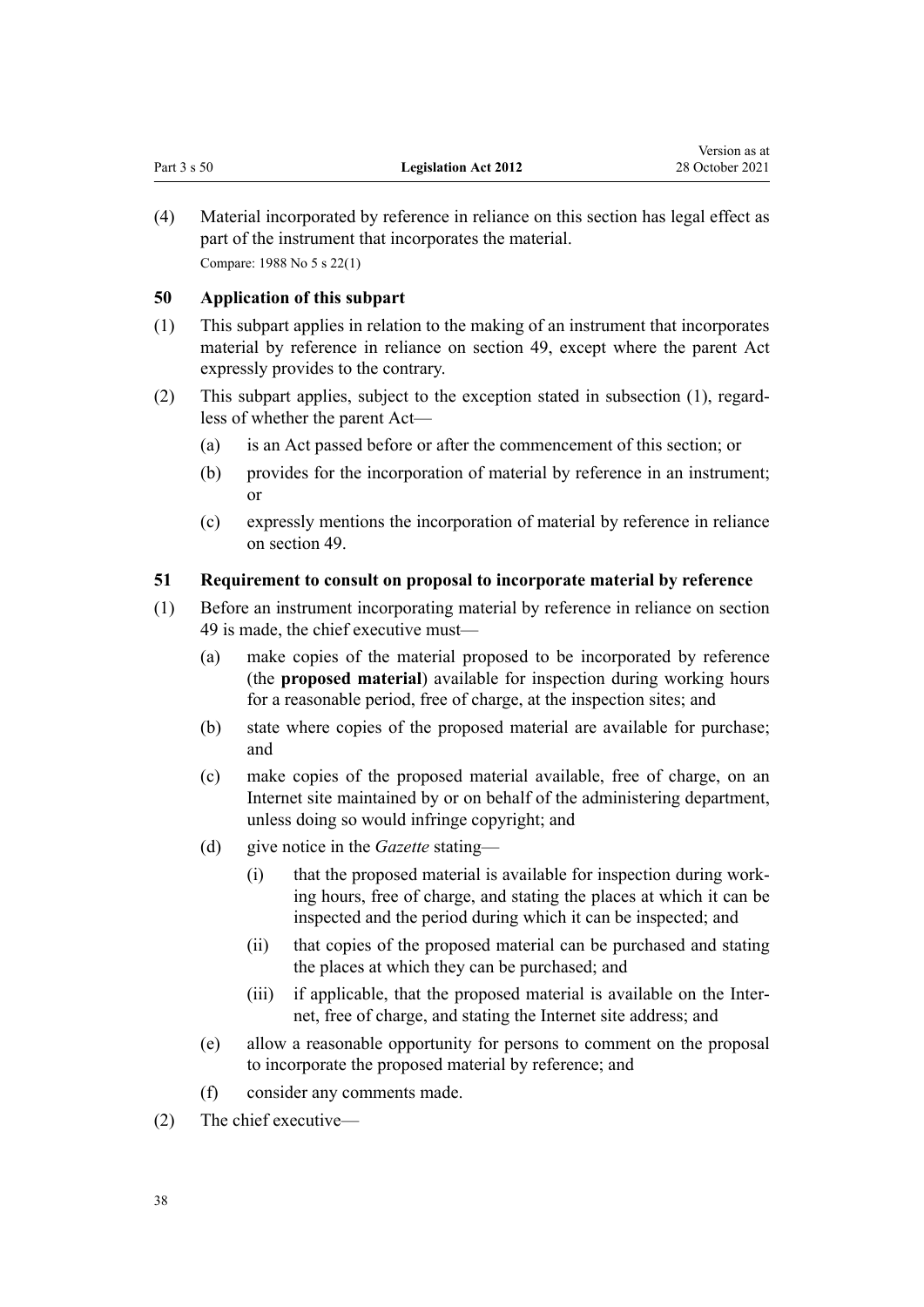- (a) may make copies of the proposed material available in any other way that he or she considers appropriate in the circumstances; and
- (b) must, if paragraph (a) applies, give notice in the *Gazette* stating that the proposed material is available in other ways and giving details of where or how it can be accessed or obtained.
- (3) The chief executive may comply with subsection  $(1)(c)$  (if applicable) by providing a hypertext link from an Internet site maintained by or on behalf of the department to a copy of the proposed material that is available, free of charge, on an Internet site that is maintained by or on behalf of someone else.
- (4) The references in this section to material include, if the material is not in an official New Zealand language, as well as the material itself, an accurate trans‐ lation in an official New Zealand language of the material.
- (5) A failure to comply with this section does not invalidate an instrument that incorporates material by reference in reliance on [section 49.](#page-36-0)
- (6) For the purposes of subsection  $(1)(c)$ , a chief executive may not rely on [section](http://legislation.govt.nz/pdflink.aspx?id=DLM346207) [66](http://legislation.govt.nz/pdflink.aspx?id=DLM346207) of the Copyright Act 1994 as authority to make the proposed material avail‐ able on an Internet site.

# **52 Access to material incorporated by reference**

- (1) This section applies if an instrument incorporating material by reference in reli‐ ance on [section 49](#page-36-0) is made.
- (2) The chief executive must—
	- (a) make the material (the **incorporated material**) available for inspection during working hours free of charge at the inspection sites; and
	- (b) state where copies of the incorporated material are available for purchase; and
	- (c) make copies of the incorporated material available, free of charge, on an Internet site maintained by or on behalf of the administering department, unless doing so would infringe copyright; and
	- (d) give notice in the *Gazette* stating—
		- (i) that the incorporated material is incorporated in the instrument and stating the date on which the instrument was made; and
		- (ii) that the incorporated material is available for inspection during working hours, free of charge, and stating the places at which it can be inspected; and
		- (iii) that copies of the incorporated material can be purchased and stating the places at which they can be purchased; and
		- (iv) if applicable, that the incorporated material is available on the Internet, free of charge, and stating the Internet site address.
- (3) The chief executive—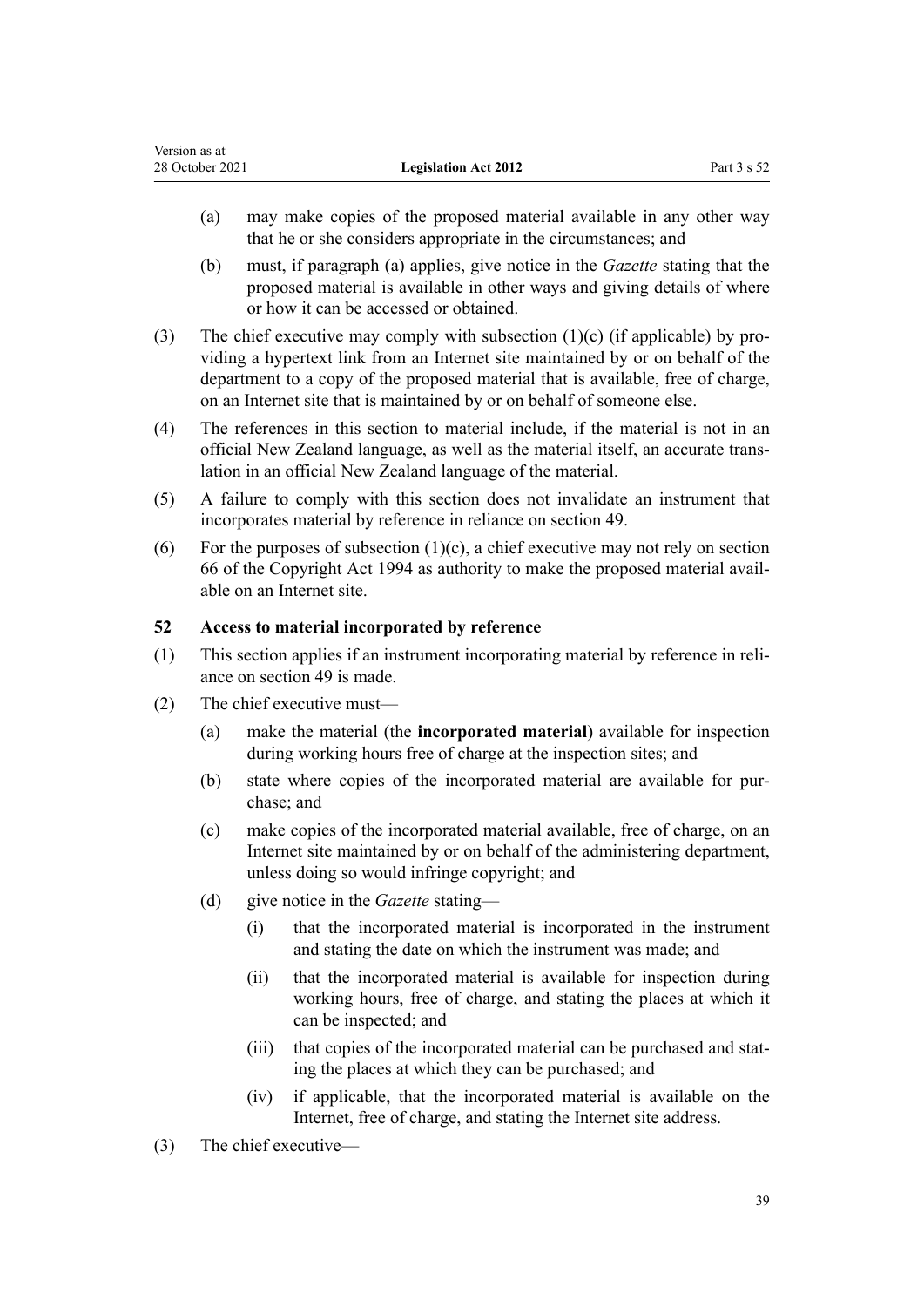<span id="page-39-0"></span>

|             |                             | Version as at   |
|-------------|-----------------------------|-----------------|
| Part 3 s 53 | <b>Legislation Act 2012</b> | 28 October 2021 |
|             |                             |                 |

- (a) may make copies of the incorporated material available in any other way that he or she considers appropriate in the circumstances; and
- (b) must, if paragraph (a) applies, give notice in the *Gazette* stating that the incorporated material is available in other ways and giving details of where or how it can be accessed or obtained.
- (4) The chief executive may comply with subsection  $(2)(c)$  (if applicable) by providing a hypertext link from an Internet site maintained by or on behalf of the administering department to a copy of the incorporated material that is avail‐ able, free of charge, on an Internet site that is maintained by or on behalf of someone else.
- (5) The references in this section to material are to—
	- (a) material incorporated by reference in the instrument; and
	- (b) if the material is not in an official New Zealand language, the material itself together with an accurate translation in an official New Zealand language of the material.
- (6) A failure to comply with this section does not invalidate an instrument that incorporates material by reference.
- (7) For the purposes of subsection (2)(c), a chief executive may not rely on [section](http://legislation.govt.nz/pdflink.aspx?id=DLM346207) [66](http://legislation.govt.nz/pdflink.aspx?id=DLM346207) of the Copyright Act 1994 as authority to make the incorporated material available on an Internet site.

## **53 Effect of amendments to material incorporated by reference**

- (1) This section applies if the material incorporated by reference in reliance on [sec‐](#page-36-0) [tion 49](#page-36-0) is amended by the originator of the material after the instrument is made.
- (2) For the purposes of this section, material is **amended** if the material or any part of it—
	- (a) is amended or replaced; or
	- (b) expires or is revoked; or
	- (c) otherwise ceases to have effect.
- (3) Amendments made by the originator of the material have no legal effect as part of the instrument unless they are specifically incorporated by a later instrument made in accordance with this subpart.

# **54 Proof of material incorporated by reference**

- (1) A copy of material incorporated by reference in an instrument in reliance on [section 49](#page-36-0) must be—
	- (a) certified as a correct copy of the material by the chief executive; and
	- (b) retained by the chief executive.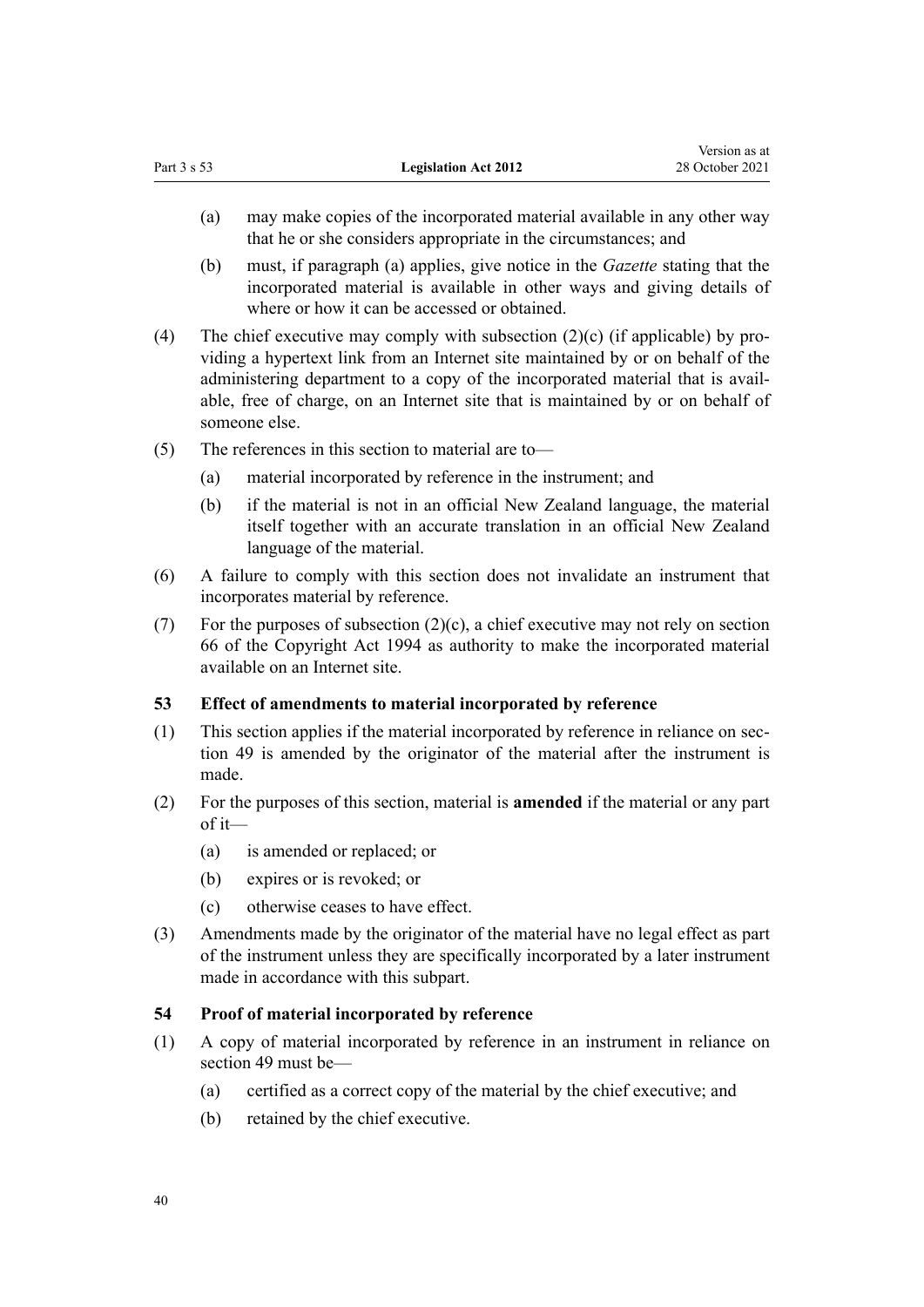(2) The production in proceedings of a certified copy of the material is, in the absence of evidence to the contrary, sufficient evidence of the material incorporated by reference in the instrument.

# **55 Application of subpart 1 of Part 2 to instrument and material incorporated by reference**

- (1) [Subpart 1](#page-7-0) of Part 2 does not apply to material that is for the time being incorp‐ orated by reference in an instrument in reliance on [section 49,](#page-36-0) even if the instrument is a legislative instrument.
- (2) To avoid doubt, the material does not have to be presented to the House of Representatives under [section 41](#page-28-0) even though the instrument is a disallowable instrument by virtue of section 56.

# **56 Application of subpart 1 of this Part to instrument incorporating material by reference**

An instrument that incorporates material by reference in reliance on [section 49](#page-36-0) is a disallowable instrument for the purposes of [subpart 1](#page-26-0) of this Part.

# **57 Application of Standards and Accreditation Act 2015, other enactments, and rules of law not affected**

Nothing in this subpart affects the application of [sections 29 to 32](http://legislation.govt.nz/pdflink.aspx?id=DLM5946960) of the Stand‐ ards and Accreditation Act 2015, any other enactment, or any rule of law.

Section 57 heading: amended, on 1 March 2016, by [section 45\(1\)](http://legislation.govt.nz/pdflink.aspx?id=DLM5947001) of the Standards and Accreditation Act 2015 (2015 No 91).

Section 57: amended, on 1 March 2016, by [section 45\(1\)](http://legislation.govt.nz/pdflink.aspx?id=DLM5947001) of the Standards and Accreditation Act 2015 (2015 No 91).

# **Part 4 Parliamentary Counsel Office**

*Constitution and functions*

# **58 Parliamentary Counsel Office continues as separate statutory office**

- (1) The Parliamentary Counsel Office continues as an instrument of the Crown and a separate statutory office under the Attorney-General's control.
- (2) During any period when there is no Minister of the Crown who is Attorney-General, the Parliamentary Counsel Office is under the Prime Minister's control.
- (3) Every reference to the Parliamentary Counsel Office in any enactment, agree‐ ment, deed, instrument, application, notice, or other document in force immedi‐ ately before the commencement of this section must, on and after that com‐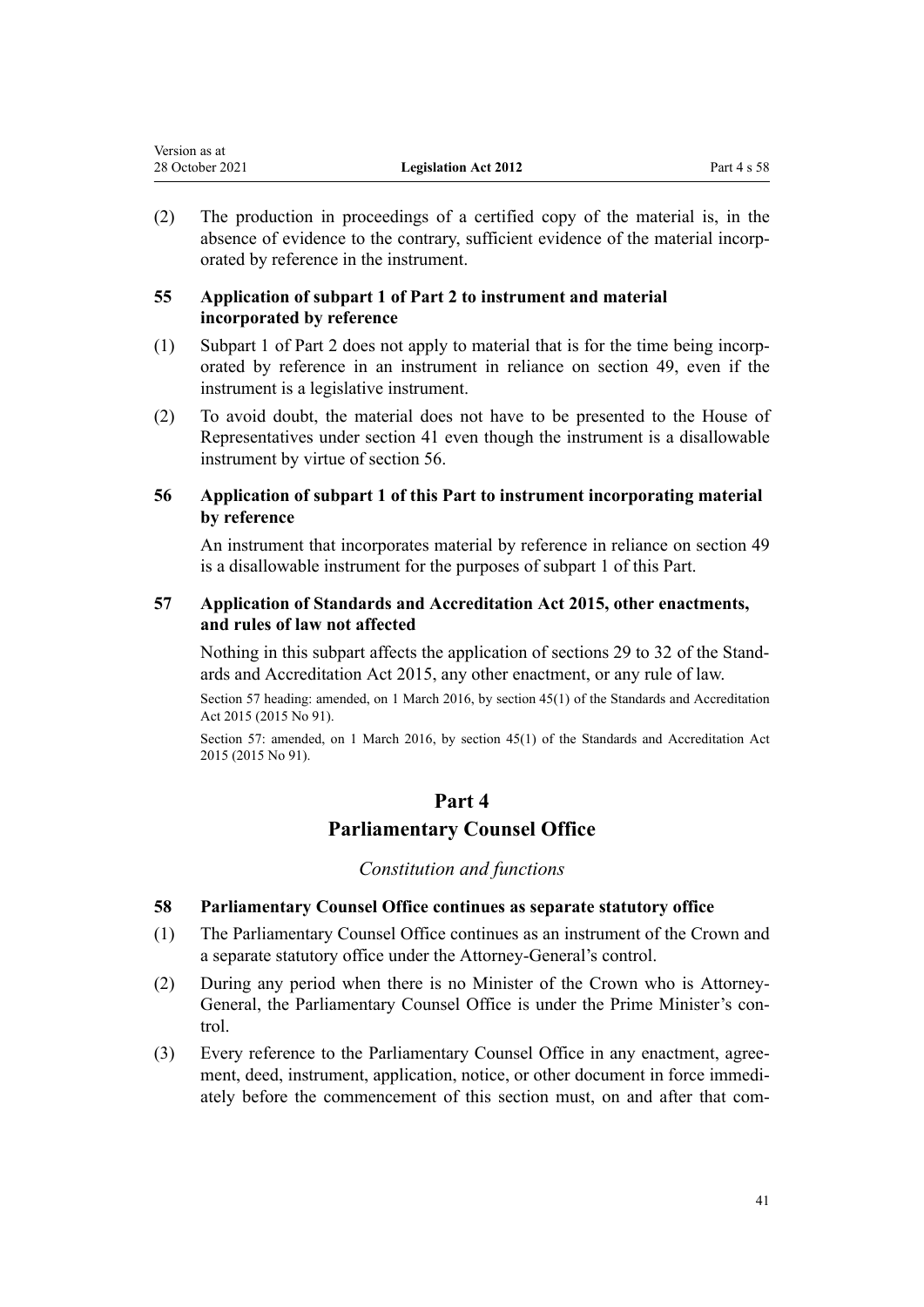<span id="page-41-0"></span>mencement, be read as a reference to the Parliamentary Counsel Office as continued by this section, unless the context otherwise requires. Compare: 1920 No 46 [s 2](http://legislation.govt.nz/pdflink.aspx?id=DLM191594)

## **59 Functions of PCO**

- (1) The functions of the PCO are—
	- (a) to draft Government Bills and amendments to them:
	- (b) to draft instruments specified in subsection (2) and amendments to them:
	- (c) to arrange for the printing and publication of Bills and amendments to them (as provided in [Part 2](#page-7-0)):
	- (d) to arrange for the printing and publication of Acts, legislative instruments, and reprints of legislation in electronic form and printed form (as provided in [Part 2\)](#page-7-0):
	- (e) to undertake reprints of Acts, regulations, and legislative instruments (as provided in [Part 2\)](#page-7-0):
	- (f) to revise Acts in accordance with the current revision programme (as provided in [Part 2\)](#page-7-0):
	- (fa) to arrange for the publication, to help meet international transparency obligations, of copies of and links to certain subordinate legislation (as provided in [Part 2A\)](#page-22-0):
	- (g) to advise departments and agencies on the drafting of disallowable instruments that are not drafted by the PCO:
	- (h) to examine all local Bills and private Bills, and to examine the Members' Bills that the Attorney-General directs be examined, and to report to the Attorney-General on the effect of Bills examined, in particular on whether they affect the rights of the Crown or the public, and on their relationship to other legislation:
	- (i) to advise on and assist with the drafting of all local Bills and private Bills, and to draft Members' Bills that the Attorney-General directs be drafted by the PCO:
	- (j) to perform the other functions relating to the drafting and publication of legislation that the Attorney-General directs be performed by the PCO.
- (2) The instruments to be drafted by the PCO are—
	- (a) Orders in Council other than—
		- (i) Orders in Council that are required by their empowering Act to be published in the *Gazette*:
		- (ii) Orders in Council that relate exclusively to an individual:
	- (b) instruments made by a Minister that amend an Act or define the meaning of a term used in an Act: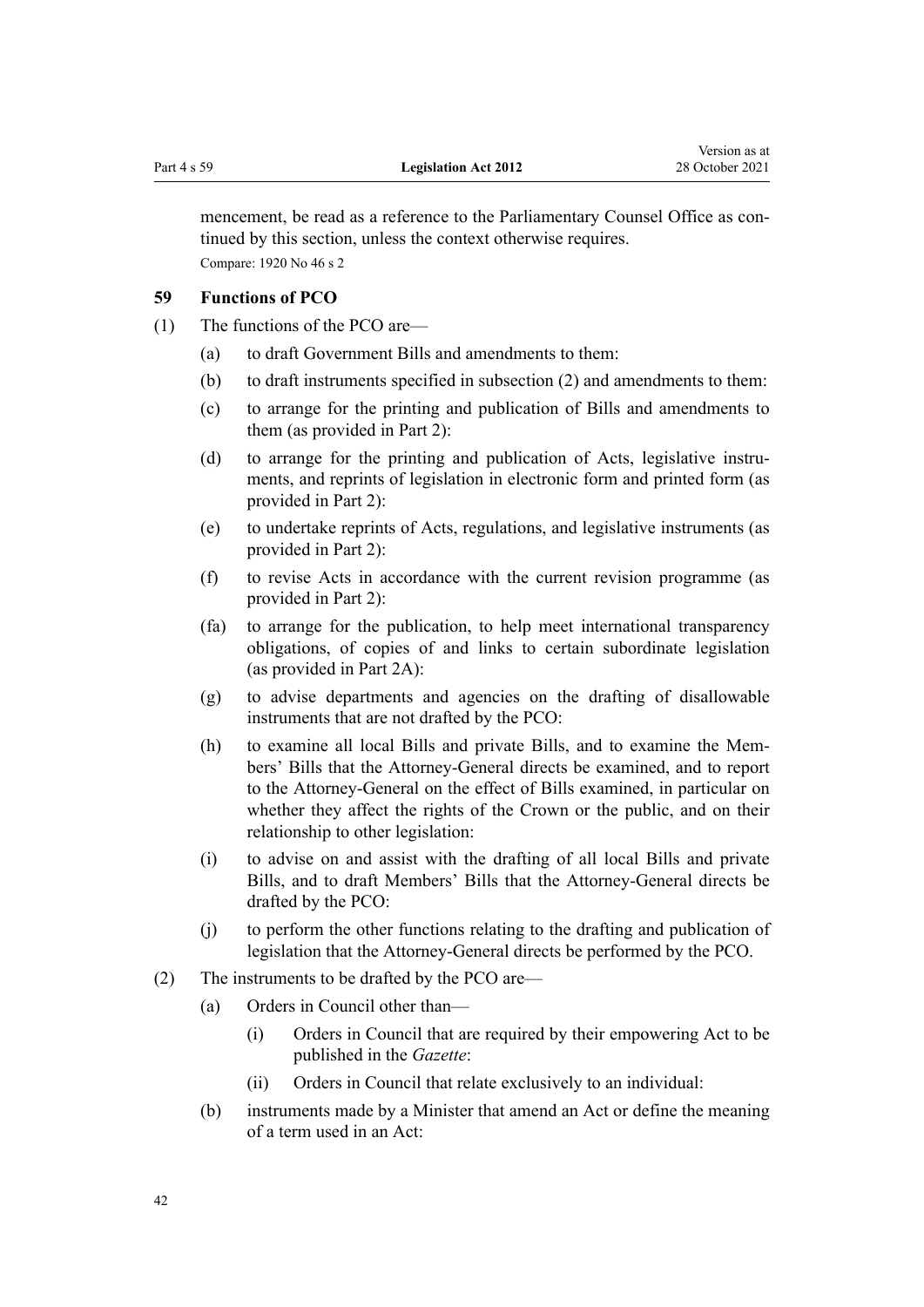- (c) instruments that are required by an Act to be published under Part 2 (other than resolutions of the House of Representatives referred to in paragraph (d) of the definition of legislative instrument in [section 4\)](#page-6-0):
- (d) other instruments that the Attorney-General or the Chief Parliamentary Counsel directs in writing be drafted by the PCO.

Compare: 1920 No 46 [ss 4](http://legislation.govt.nz/pdflink.aspx?id=DLM191598), [5](http://legislation.govt.nz/pdflink.aspx?id=DLM192002)

Section  $59(1)(\text{fa})$ : inserted, on 30 December 2018, by section  $64(1)$  of the Comprehensive and Progressive Agreement for Trans-Pacific Partnership Amendment Act 2018 (2016 No 90).

Section 59(2)(c): amended, on 30 December 2018, by [section 64\(2\)](http://legislation.govt.nz/pdflink.aspx?id=DLM6838333) of the Comprehensive and Progressive Agreement for Trans-Pacific Partnership Amendment Act 2018 (2016 No 90).

# **60 Power to authorise drafting and printing of Government Bills by Inland Revenue Department**

- (1) Despite [section 59\(1\)\(a\),](#page-41-0) the Governor-General may, by Order in Council made on the recommendation of the Attorney-General, authorise the Inland Revenue Department—
	- (a) to draft (subject to the exceptions specified in the order) the Government Bills (being Bills intended to become Acts administered by that depart‐ ment) that the Minister of the Crown who is responsible for that department may direct be prepared for the consideration of Parliament, and amendments to them; and
	- (b) to supervise the printing of the Bills and amendments referred to in paragraph (a).
- (2) An Order in Council made under subsection (1) is a legislative instrument and a disallowable instrument for the purposes of this Act.
- (3) The [Inland Revenue Department \(Drafting\) Order 1995](http://legislation.govt.nz/pdflink.aspx?id=DLM207334) continues in force as if made under subsection (1).

Compare: 1920 No 46 [s 8A](http://legislation.govt.nz/pdflink.aspx?id=DLM192017)

# **61 Confidentiality**

- (1) Confidential communications between a client of the PCO and the Chief Par‐ liamentary Counsel (or between a client of the PCO and another counsel in the PCO) are subject to legal professional privilege, but nothing in this subsection limits or affects the Standing Orders of the House of Representatives.
- (2) In this section,—

**client** includes a Minister of the Crown, a member of Parliament, a government department, an instrument of the Crown, a judicial officer, and a promoter of a local or private Bill

**confidential communications** includes (without limitation)—

(a) drafting instructions received by the PCO and communications between any client of the PCO and any counsel in the PCO that relate to the subject matter of the instructions: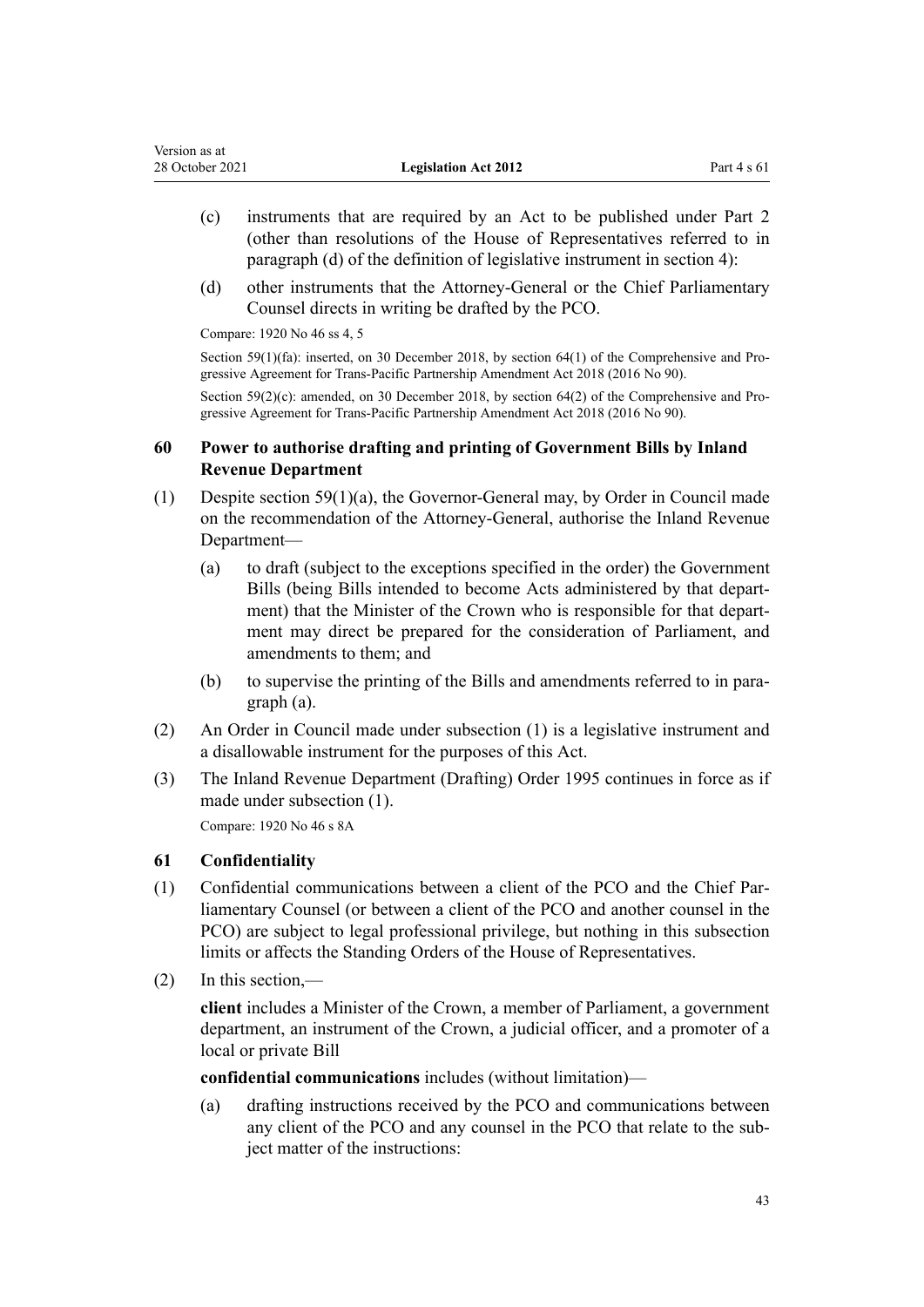## <span id="page-43-0"></span>(b) drafts of legislation prepared by or on behalf of the PCO

**counsel** includes a person who holds a legal qualification referred to in [section](#page-45-0) [68\(2\)](#page-45-0) and is working for the PCO as a contractor or secondee in relation to drafting of legislation.

(3) *[Repealed]*

Compare: Legislative Standards Act 1992 (Qld) s 9A(2)

Section 61(2): replaced, on 29 October 2019, by [section 3](http://legislation.govt.nz/pdflink.aspx?id=LMS265603) of the Legislation (Repeals and Amendments) Act 2019 (2019 No 59).

Section 61(3): repealed, on 29 October 2019, by [section 3](http://legislation.govt.nz/pdflink.aspx?id=LMS265603) of the Legislation (Repeals and Amendments) Act 2019 (2019 No 59).

# *Powers of Chief Parliamentary Counsel*

## **62 Powers of Chief Parliamentary Counsel**

The Chief Parliamentary Counsel has all the powers that are reasonably necessary or expedient to enable him or her to carry out the functions, responsibilities, and duties imposed on the Chief Parliamentary Counsel by or under this Act or any other enactment.

Compare: 1988 No 20 [s 34\(2\)](http://legislation.govt.nz/pdflink.aspx?id=DLM129550)

#### **63 Delegation of functions, responsibilities, duties, or powers**

- (1) The Chief Parliamentary Counsel—
	- (a) may from time to time, either generally or particularly, delegate to any employee of the PCO any of the functions, responsibilities, duties, or powers of the Chief Parliamentary Counsel, including functions or powers delegated to the Chief Parliamentary Counsel under any Act:
	- (b) must ensure that an appropriate delegation is at all times in place under this section to enable a person to act in place of the Chief Parliamentary Counsel during any absence or incapacity of the Chief Parliamentary Counsel or during any vacancy in the office of Chief Parliamentary Counsel.
- (2) The person to whom any functions, responsibilities, duties, or powers are dele‐ gated under this section may exercise those functions or powers in the same manner and with the same effect as if they had been conferred on that person directly by this Act and not by delegation.
- (3) Subsection (2) is subject to any general or special directions given or condi‐ tions imposed by the Chief Parliamentary Counsel.
- (4) A person purporting to act under any delegation under this section is, in the absence of proof to the contrary, presumed to be acting in accordance with the terms of the delegation.
- (5) A delegation under this section may be made to—
	- (a) a specified person or persons of a specified class; or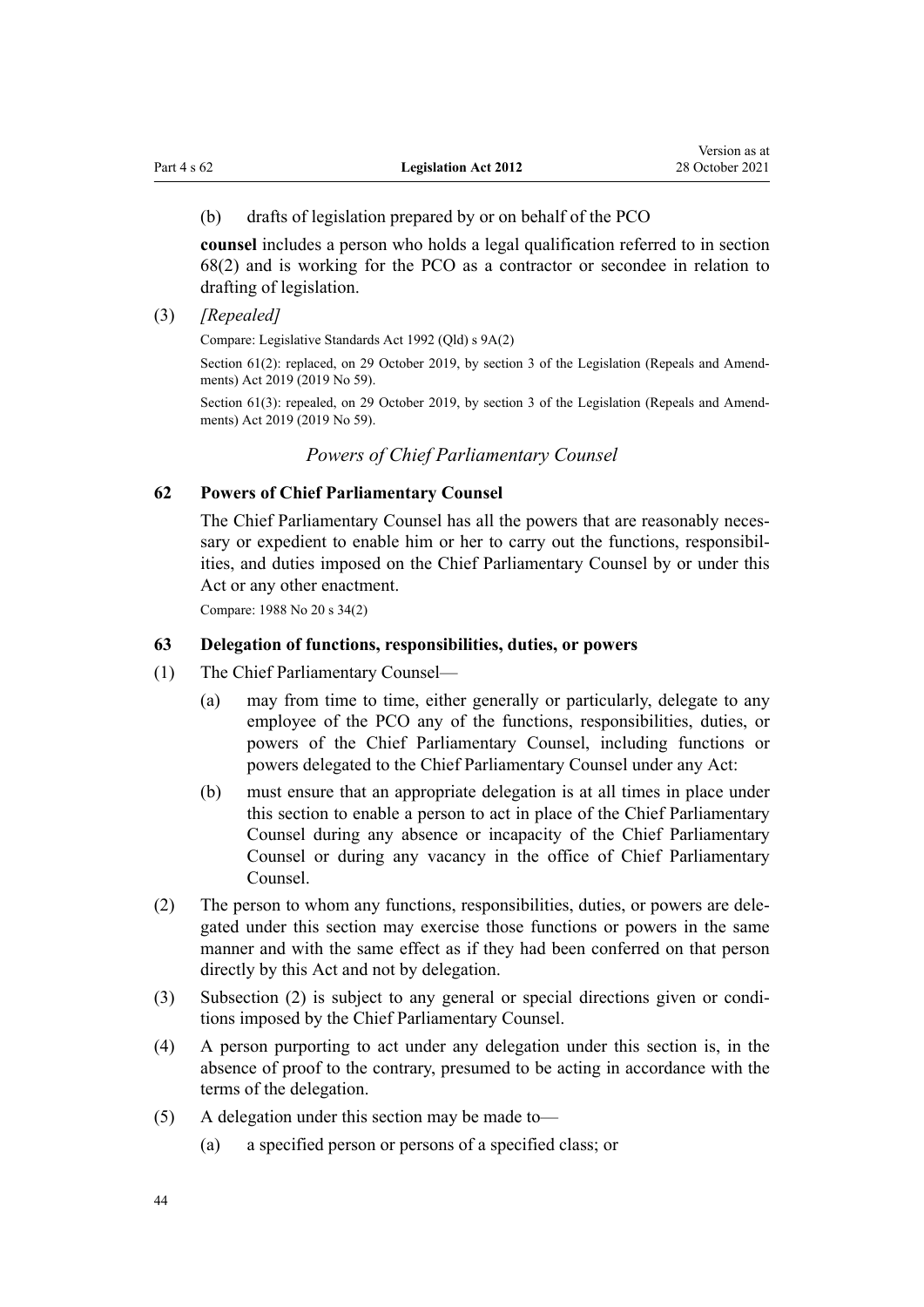<span id="page-44-0"></span>

| Version as at   |                             |               |
|-----------------|-----------------------------|---------------|
| 28 October 2021 | <b>Legislation Act 2012</b> | Part 4 s $66$ |

- (b) the holder or holders for the time being of a specified position, or of a specified class of positions.
- (6) No delegation under this section affects or prevents the exercise of any func‐ tion, responsibility, duty, or power by the Chief Parliamentary Counsel, or affects the responsibility of the Chief Parliamentary Counsel for the actions of any person acting under the delegation. Compare: 1988 No 126 [s 12](http://legislation.govt.nz/pdflink.aspx?id=DLM135677)

# **64 Absence or incapacity of Chief Parliamentary Counsel or vacancy**

- (1) A person who holds a delegation referred to in [section 63\(1\)\(b\)](#page-43-0) may act in place of the Chief Parliamentary Counsel while the Chief Parliamentary Coun‐ sel is absent or incapacitated or during any vacancy in the office of Chief Parliamentary Counsel.
- (2) No acts done by the person acting in place of the Chief Parliamentary Counsel under subsection (1) may, in any proceedings, be questioned on the ground that the occasion for the authorisation had not arisen or had ceased.

# **65 Revocation of delegations**

- (1) A delegation under [section 63](#page-43-0) is revocable at any time in writing.
- (2) A delegation, until it is revoked, continues to have effect according to its terms even if the Chief Parliamentary Counsel by whom it was made has ceased to hold office.
- (3) A delegation made by a Chief Parliamentary Counsel who has ceased to hold office continues to have effect as if made by the successor in office of that Chief Parliamentary Counsel.

Compare: 1988 No 126 [s 13](http://legislation.govt.nz/pdflink.aspx?id=DLM135678)

*Chief Parliamentary Counsel and employees of PCO*

## **66 Chief Parliamentary Counsel**

- (1) The Chief Parliamentary Counsel is the chief executive of the PCO and is responsible to the Attorney-General for—
	- (a) carrying out the functions, responsibilities, and duties of the PCO; and
	- (b) the general conduct of the PCO; and
	- (c) managing the activities of the PCO efficiently, effectively, and economi‐ cally.
- (2) However, in matters relating to decisions on individual employees, the Chief Parliamentary Counsel is not responsible to the Attorney-General and must act independently.
- (3) The Chief Parliamentary Counsel—
	- (a) must hold a legal qualification: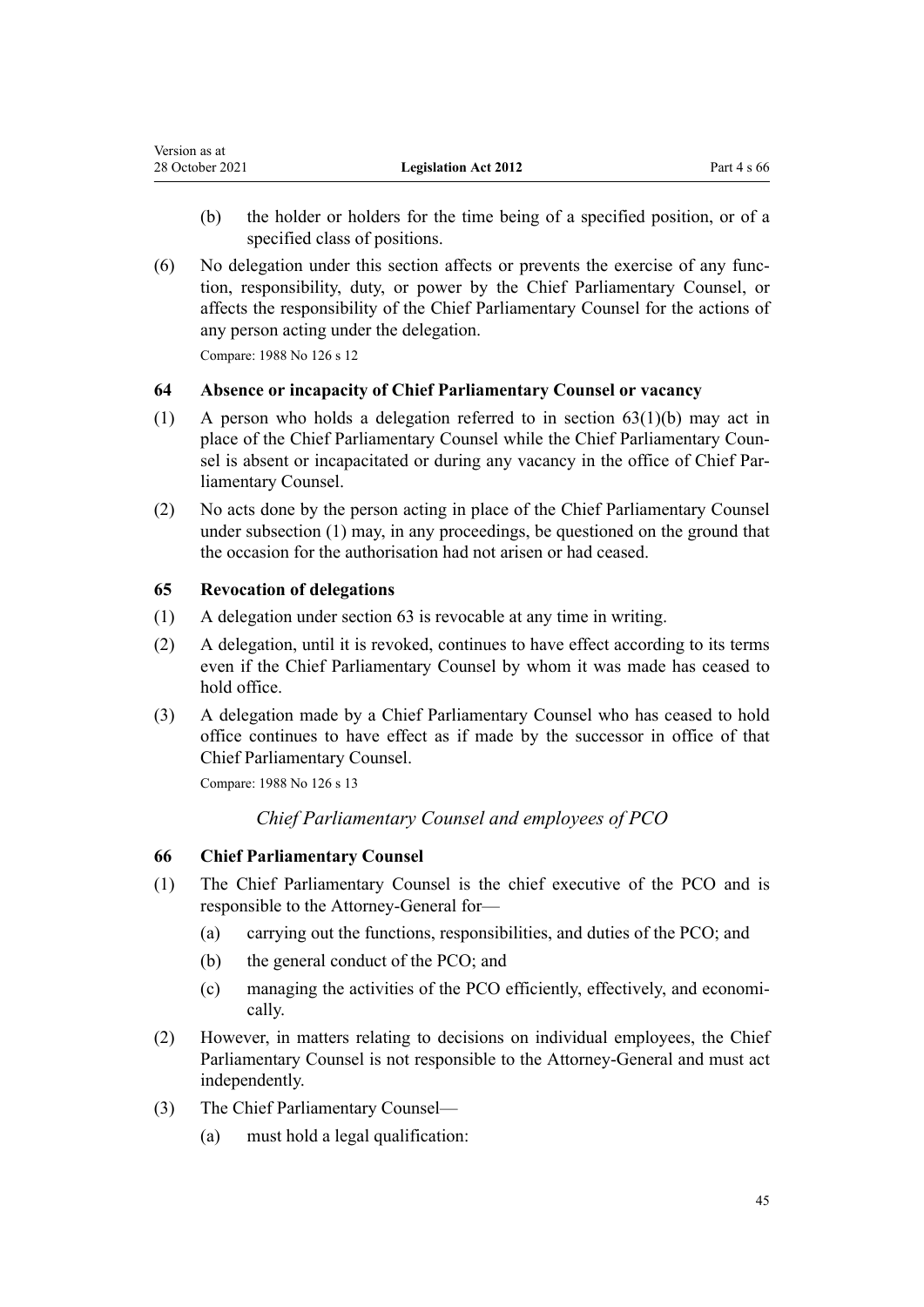Version as at

- <span id="page-45-0"></span>(b) is appointed by the Governor-General on the recommendation of the Prime Minister:
- $\alpha$  holds office for the period, which may not exceed 7 years, that is specified in the instrument by which the Chief Parliamentary Counsel is appointed:
- (d) is eligible for reappointment from time to time:
- (e) may resign from office by written notice to the Attorney-General.
- (4) The Chief Parliamentary Counsel may at any time be removed or suspended from office by the Governor-General for inability to perform the functions of the office, bankruptcy, neglect of duty, or misconduct proved to the satisfaction of the Governor-General.

Compare: 1920 No 46 [s 6\(1\)–\(3\)](http://legislation.govt.nz/pdflink.aspx?id=DLM192003); 1988 No 20 [ss 32](http://legislation.govt.nz/pdflink.aspx?id=DLM129548), [33;](http://legislation.govt.nz/pdflink.aspx?id=DLM129549) 1988 No 126 [s 10\(1\)](http://legislation.govt.nz/pdflink.aspx?id=DLM135674)

## **67 Parliamentary counsel**

- (1) The Chief Parliamentary Counsel may appoint such people to be parliamentary counsel as he or she thinks necessary for the efficient exercise of the functions, responsibilities, duties, and powers of the Chief Parliamentary Counsel and the PCO.
- (2) A parliamentary counsel must hold a legal qualification.
- (3) A parliamentary counsel is an employee for the purposes of the [Employment](http://legislation.govt.nz/pdflink.aspx?id=DLM58316) [Relations Act 2000](http://legislation.govt.nz/pdflink.aspx?id=DLM58316).

# **68 Chief Parliamentary Counsel and parliamentary counsel to hold legal qualification**

- $(1)$  A person meets the qualification requirement in section  $66(3)(a)$  for the office of Chief Parliamentary Counsel if the person—
	- (a) is a lawyer as defined in [section 6](http://legislation.govt.nz/pdflink.aspx?id=DLM364948) of the Lawyers and Conveyancers Act 2006; or
	- (b) is eligible to practise law in a country or jurisdiction specified by an Order in Council made under subsection (3); or
	- (c) holds a qualification that the Attorney-General considers is sufficient for the position.
- (2) A person meets the qualification requirement in section 67(2) for a position as a parliamentary counsel if the person—
	- (a) is a lawyer as defined in [section 6](http://legislation.govt.nz/pdflink.aspx?id=DLM364948) of the Lawyers and Conveyancers Act 2006; or
	- (b) is eligible to practise law in a country or jurisdiction specified by an Order in Council made under subsection (3); or
	- (c) holds a qualification that the Chief Parliamentary Counsel considers is sufficient for the position.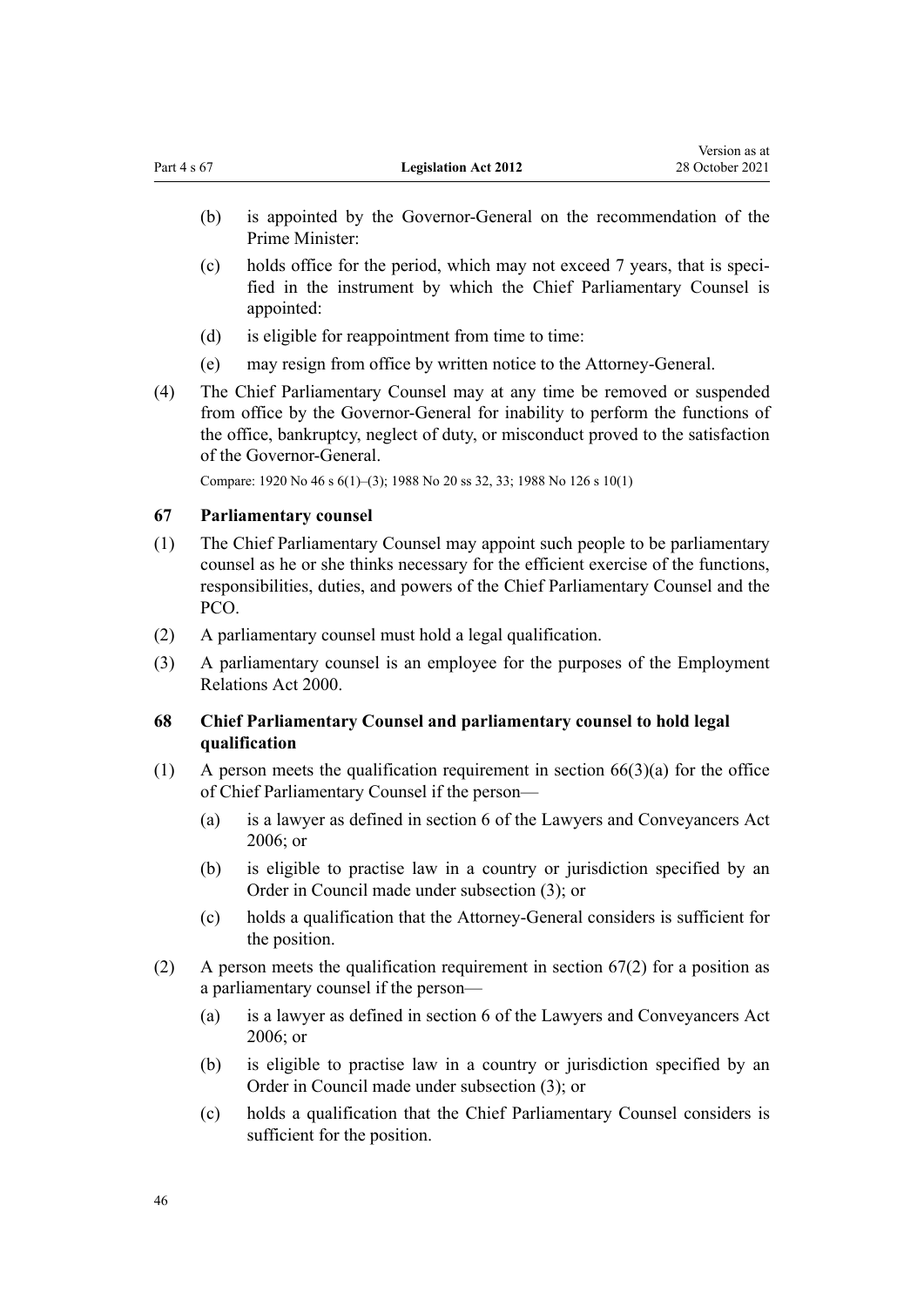<span id="page-46-0"></span>

| Version as at   |                             |             |
|-----------------|-----------------------------|-------------|
| 28 October 2021 | <b>Legislation Act 2012</b> | Part 4 s 73 |

(3) The Governor-General may, by Order in Council made on the recommendation of the Attorney-General, specify countries and jurisdictions for the purposes of subsections  $(1)(b)$  and  $(2)(b)$ .

# **69 Other employees of PCO**

- (1) The Chief Parliamentary Counsel may appoint such other employees as he or she thinks necessary for the efficient exercise of the functions, responsibilities, duties, and powers of the Chief Parliamentary Counsel and the PCO.
- (2) A person appointed under this section is also an employee for the purposes of the Employment Relations Act 2000. Compare: 1920 No 46 [s 6\(1\), \(3\), \(4\)](http://legislation.govt.nz/pdflink.aspx?id=DLM192003)

**70 Remuneration and conditions of appointment of Chief Parliamentary Counsel**

- (1) The Chief Parliamentary Counsel is paid the remuneration and allowances determined by the Remuneration Authority.
- (2) The terms and conditions of appointment of the Chief Parliamentary Counsel are determined from time to time by the Attorney-General unless otherwise provided in this Act.

Compare: 1920 No 46 [s 6A\(1\)](http://legislation.govt.nz/pdflink.aspx?id=DLM192009)

## **71 Chief Parliamentary Counsel acts as employer**

The Chief Parliamentary Counsel has all the rights, duties, and powers of an employer in respect of the parliamentary counsel and other employees for whom the Chief Parliamentary Counsel is responsible.

## **72 Collective agreements**

- (1) The Chief Parliamentary Counsel must conduct any negotiations for a collect‐ ive agreement under the [Employment Relations Act 2000—](http://legislation.govt.nz/pdflink.aspx?id=DLM58316)
	- (a) with a union of which employees are members; and
	- (b) in consultation with the Public Service Commissioner.
- (2) In this section, **union** has the meaning given to that term by [section 5](http://legislation.govt.nz/pdflink.aspx?id=DLM58337) of the Employment Relations Act 2000.

Compare: 1988 No 126 [ss 25](http://legislation.govt.nz/pdflink.aspx?id=DLM135696), [26](http://legislation.govt.nz/pdflink.aspx?id=DLM135699)

Section 72(1)(b): amended, on 7 August 2020, by [section 135](http://legislation.govt.nz/pdflink.aspx?id=LMS176959) of the Public Service Act 2020 (2020) No 40).

## **73 Employment principles**

The Chief Parliamentary Counsel must operate a personnel policy that complies with the principle of being a good employer by following, as if he or she were the chief executive of a department, the provisions of [sections 73](http://legislation.govt.nz/pdflink.aspx?id=LMS356914) and [74](http://legislation.govt.nz/pdflink.aspx?id=LMS219486) of the Public Service Act 2020.

Compare: 2008 No 72 [s 58](http://legislation.govt.nz/pdflink.aspx?id=DLM1102271)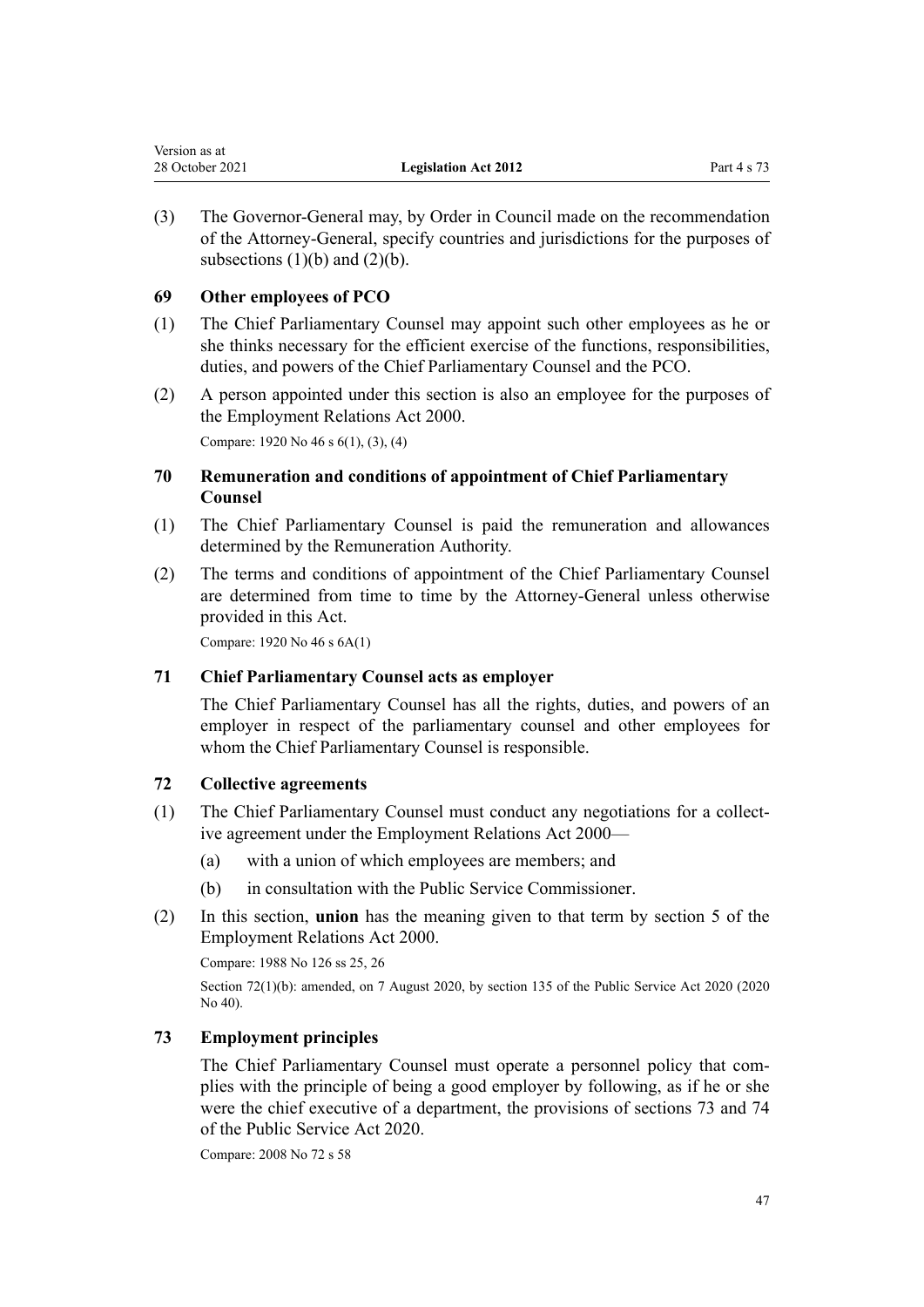Section 73: amended, on 7 August 2020, by [section 135](http://legislation.govt.nz/pdflink.aspx?id=LMS176959) of the Public Service Act 2020 (2020 No 40).

### **74 Appointments on merit**

In making an appointment under [section 67](#page-45-0) or [69,](#page-46-0) the Chief Parliamentary Counsel must give preference to the person who is best suited to the position. Compare: 2008 No 72 [s 59\(1\)](http://legislation.govt.nz/pdflink.aspx?id=DLM1102272)

# **75 Chief Parliamentary Counsel to establish procedure for notifying vacancies and appointments, and reviewing appointments**

The Chief Parliamentary Counsel must put in place a procedure that provides for—

- (a) notifying any vacancy or prospective vacancy in a manner sufficient to enable suitably qualified people to apply for the position, except where it is impracticable to do so; and
- (b) notifying PCO employees of every appointment (other than that of an acting, temporary, or casual employee) to a vacant position in the PCO; and
- (c) reviewing those appointments made to an advertised vacant position within the PCO that are the subject of any complaint by an employee of the PCO.

Compare: 1988 No 20 [ss 61,](http://legislation.govt.nz/pdflink.aspx?id=DLM129740) [64](http://legislation.govt.nz/pdflink.aspx?id=DLM129754), [65](http://legislation.govt.nz/pdflink.aspx?id=DLM129755)

# **75A Secondments from elsewhere in State services for developing senior leadership and management capability**

Sections 74 and 75 do not apply to any secondment arranged under [section 64](http://legislation.govt.nz/pdflink.aspx?id=LMS356911) of the Public Service Act 2020.

Compare: 1988 No 20 [s 49](http://legislation.govt.nz/pdflink.aspx?id=DLM129595)

Section 75A: inserted, on 29 October 2019, by [section 3](http://legislation.govt.nz/pdflink.aspx?id=LMS265603) of the Legislation (Repeals and Amendments) Act 2019 (2019 No 59).

Section 75A: amended, on 7 August 2020, by [section 135](http://legislation.govt.nz/pdflink.aspx?id=LMS176959) of the Public Service Act 2020 (2020 No 40).

## **76 Protection from liability**

- (1) This section applies to the Chief Parliamentary Counsel and every employee of the PCO.
- (2) No action lies against any person to whom this section applies for—
	- (a) any liability of the PCO; or
	- (b) any act done or omitted by the PCO, or by him or her, in good faith in the performance or intended performance of the functions, duties, or powers of the PCO or the Chief Parliamentary Counsel.

Compare: 1988 No 20 [s 86](http://legislation.govt.nz/pdflink.aspx?id=DLM130371)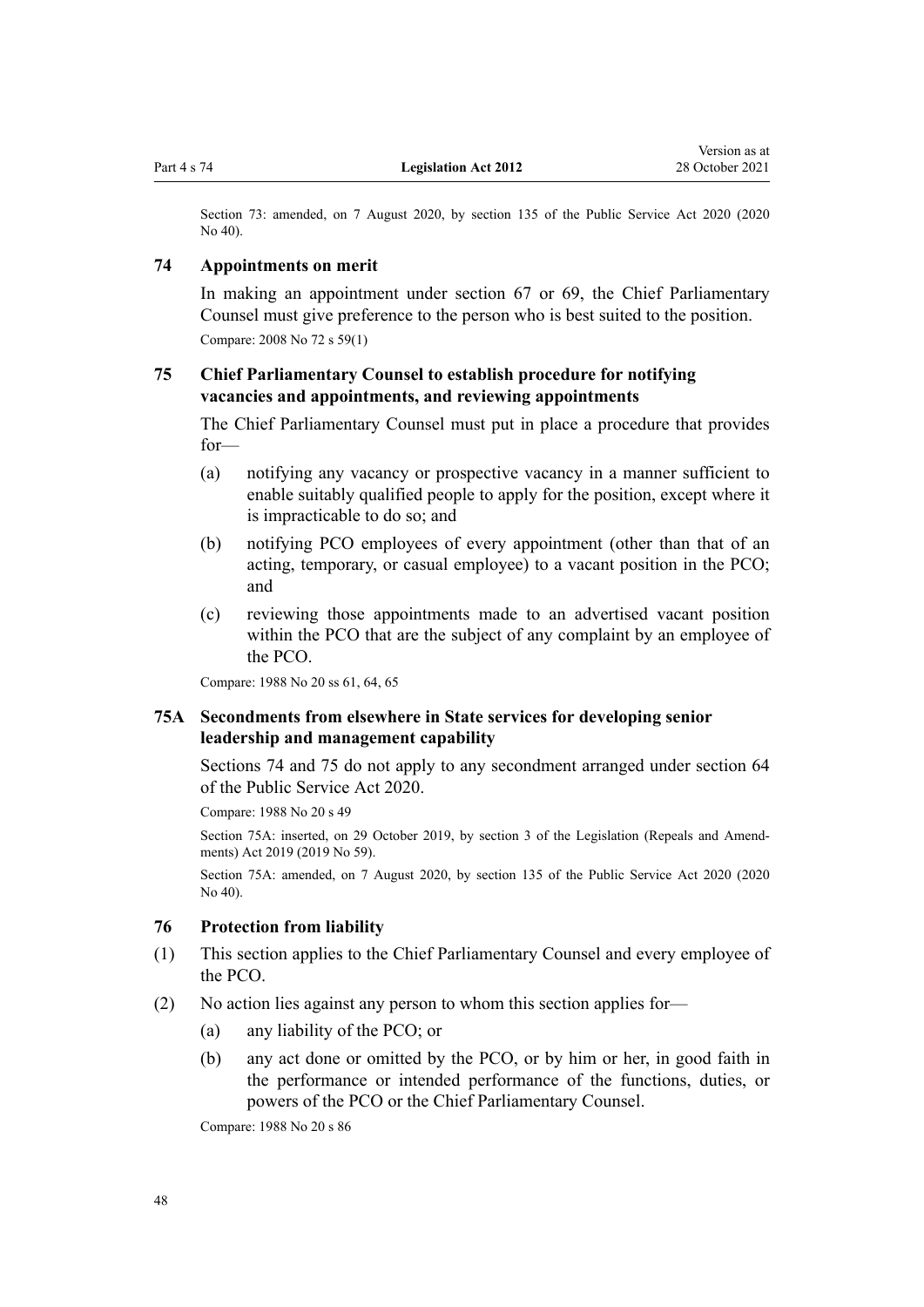*Repeals, consequential amendments, and savings*

# <span id="page-48-0"></span>**77 Repeals, consequential amendments, and savings about legislative matters**

- (1) The [Statutes Drafting and Compilation Act 1920](http://legislation.govt.nz/pdflink.aspx?id=DLM191587) (1920 No 46) is repealed.
- (2) The [Acts and Regulations Publication Act 1989](http://legislation.govt.nz/pdflink.aspx?id=DLM195097) (1989 No 142) and the [Regula‐](http://legislation.govt.nz/pdflink.aspx?id=DLM195534) [tions \(Disallowance\) Act 1989](http://legislation.govt.nz/pdflink.aspx?id=DLM195534) (1989 No 143) are repealed.
- (3) The Acts specified in the [Schedule](#page-52-0) are amended in the manner indicated in that schedule.
- (4) The definition of **regulations** in [section 29](http://legislation.govt.nz/pdflink.aspx?id=DLM31803) of the Interpretation Act 1999 is amended by repealing paragraph (e) and substituting the following paragraph:
	- (e) an instrument that is a legislative instrument or a disallowable instru‐ ment for the purposes of the Legislation Act 2012:
- (5) The repeal of the [Statutes Drafting and Compilation Act 1920](http://legislation.govt.nz/pdflink.aspx?id=DLM191587) by subsection (1) does not affect the application of [section 59](http://legislation.govt.nz/pdflink.aspx?id=DLM345993) of the Copyright Act 1994 to the PCO.
- (6) Despite the repeal of the [Acts and Regulations Publication Act 1989](http://legislation.govt.nz/pdflink.aspx?id=DLM195097) by subsec‐ tion  $(2)$ ,—
	- (a) a notice given under [section 9](http://legislation.govt.nz/pdflink.aspx?id=DLM195417) of that Act and in force immediately before that repeal continues in force and must be treated as if it had been given under [section 7\(1\)](#page-8-0) of this Act:
	- (b) [sections 16C](http://legislation.govt.nz/pdflink.aspx?id=DLM195437) and [16D](http://legislation.govt.nz/pdflink.aspx?id=DLM195439) of that Act continue to apply to every copy of legislation that purports to be printed and published (whether before or after the commencement of subsection (2)) under the authority of the New Zealand Government until an official electronic or printed version is issued under [section 17](#page-11-0) of this Act:
	- (c) for the purpose of paragraph (b), a legislative instrument must be treated as a regulation within the meaning of [section 16C](http://legislation.govt.nz/pdflink.aspx?id=DLM195437) or [16D](http://legislation.govt.nz/pdflink.aspx?id=DLM195439) of that Act.
- (7) In any regulations in force immediately before the commencement of this sub‐ section, material incorporated by reference in reliance on an enactment repealed by subsection (3) must be treated as having effect under [subpart 2](#page-35-0) of Part 3 in the absence of any other authority for the incorporation of that material in those regulations.
- (8) Until the repeal of the [Acts and Regulations Publication Act 1989](http://legislation.govt.nz/pdflink.aspx?id=DLM195097) by subsec‐ tion (2), references in [section 59\(1\)](#page-41-0) to the printing, publication, or reprinting of legislation must be read as references to the printing, publication, or reprinting of legislation under that Act.

# **78 Savings about former principal officers and other PCO staff**

(1) On the commencement of this section,—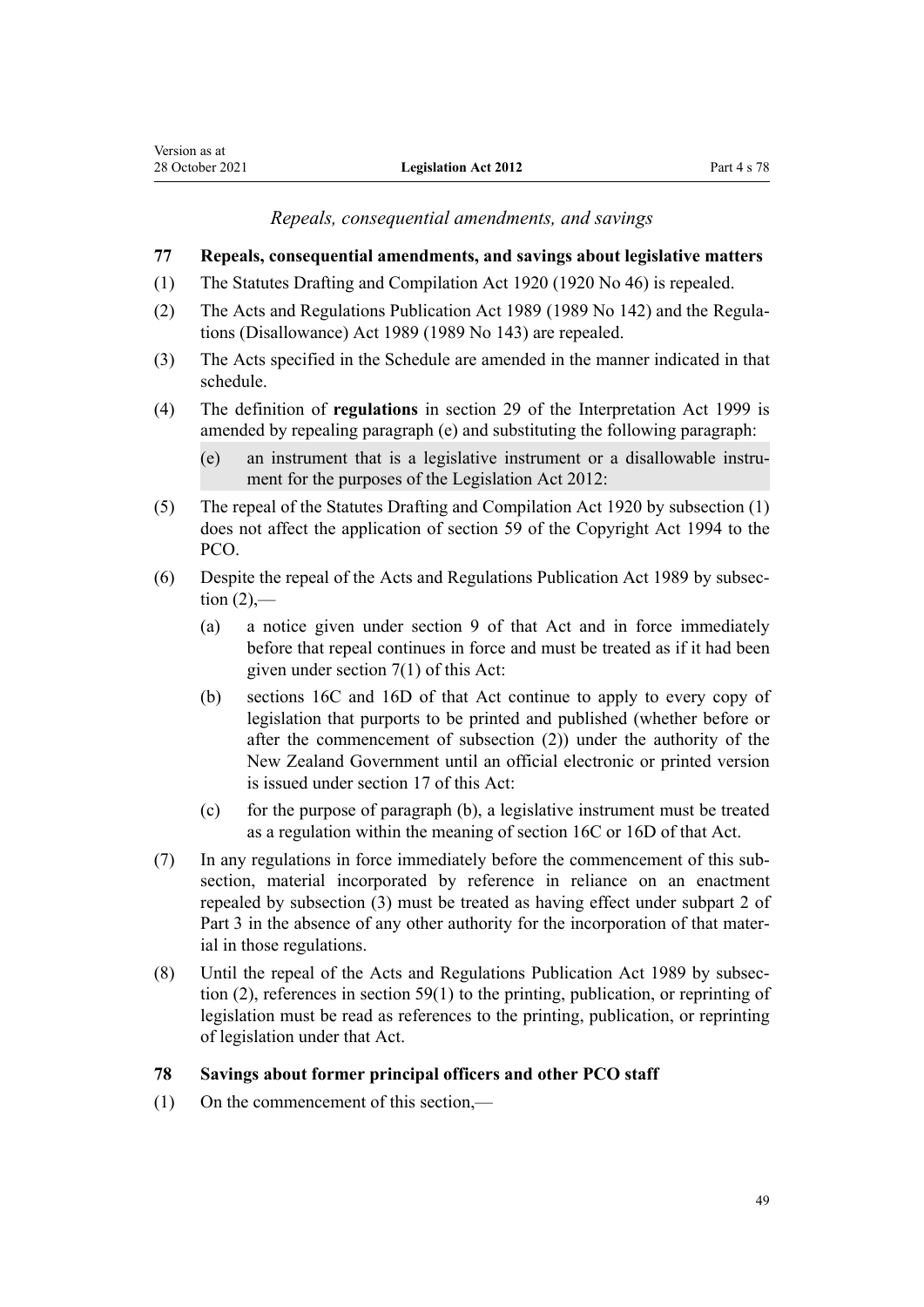- (a) the person holding the offices of Chief Parliamentary Counsel and Compiler of Statutes under the [Statutes Drafting and Compilation Act 1920](http://legislation.govt.nz/pdflink.aspx?id=DLM191587) becomes the Chief Parliamentary Counsel under [section 66](#page-44-0) of this Act:
- (b) the office of Compiler of Statutes is abolished:
- (c) the Parliamentary Counsel (other than the Chief Parliamentary Counsel) in the PCO become parliamentary counsel under [section 67:](#page-45-0)
- (d) the other members of the staff of the PCO become employees under sec[tion 69](#page-46-0).
- (2) The person to whom subsection (1)(a) applies continues to be engaged on the same terms and conditions applying to that person immediately before the commencement of this section.
- (3) Each person to whom subsection  $(1)(c)$  applies—
	- (a) is entitled to terms and conditions of employment no less favourable than the terms and conditions applying to the person immediately before the commencement of this section, except that the person is no longer to be regarded as serving at the Governor-General's pleasure; and
	- (b) continues to be entitled to those terms and conditions of employment until those terms and conditions are varied by agreement between the person and the Chief Parliamentary Counsel.
- (4) The employment agreements of all other members of staff of the PCO that were in effect immediately before the commencement of this section continue in effect as if those persons were employed under [section 69.](#page-46-0)
- (5) For the purposes of any enactment, no person's service as an officer or employee in the PCO is broken by the repeal of the Statutes Drafting and Com[pilation Act 1920](http://legislation.govt.nz/pdflink.aspx?id=DLM191587) by [section 77.](#page-48-0)
- (6) This Act does not affect any entitlement of an office holder or employee of the PCO under the Government Superannuation Fund Act 1956.

#### **79 Continuation of annual regulations series**

- (1) This section applies despite [sections 11](#page-9-0) and [12\(2\)\(d\).](#page-9-0)
- (2) The Chief Parliamentary Counsel—
	- (a) may continue publishing the statutory regulations series until the end of the year in which those provisions come into force:
	- (b) must start a legislative instruments series no later than the start of the next year.
- (3) It is sufficient compliance with [section 11](#page-9-0) if a legislative instrument is given a number for the annual regulations series continued under subsection (2) and is published in that series.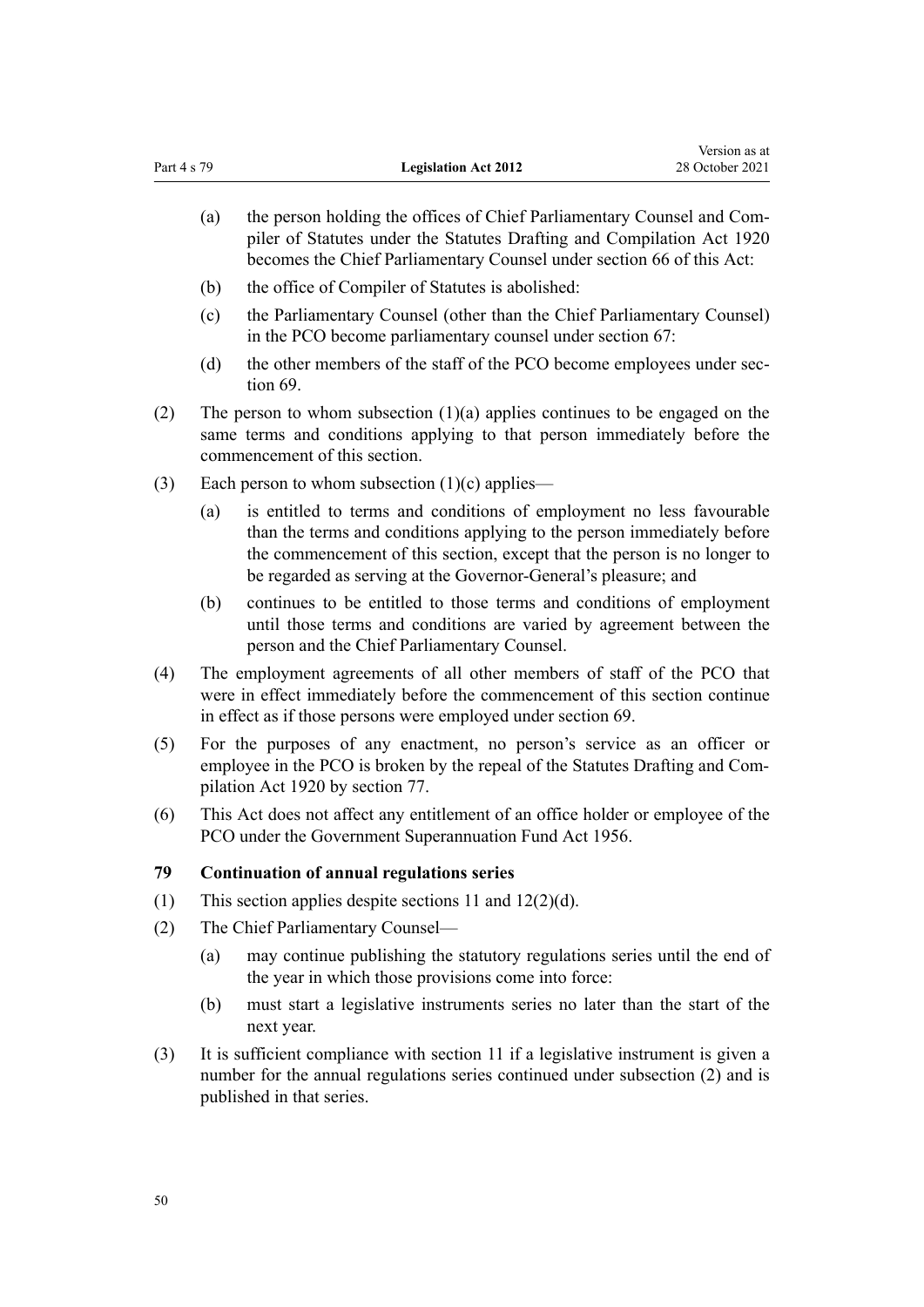| Version as at   |                             |             |
|-----------------|-----------------------------|-------------|
| 28 October 2021 | <b>Legislation Act 2012</b> | Part 4 s 79 |
|                 |                             |             |

(4) It is sufficient compliance with section  $12(2)(d)$  if a notice published under that section gives an instrument's number in the annual regulations series continued under subsection (2).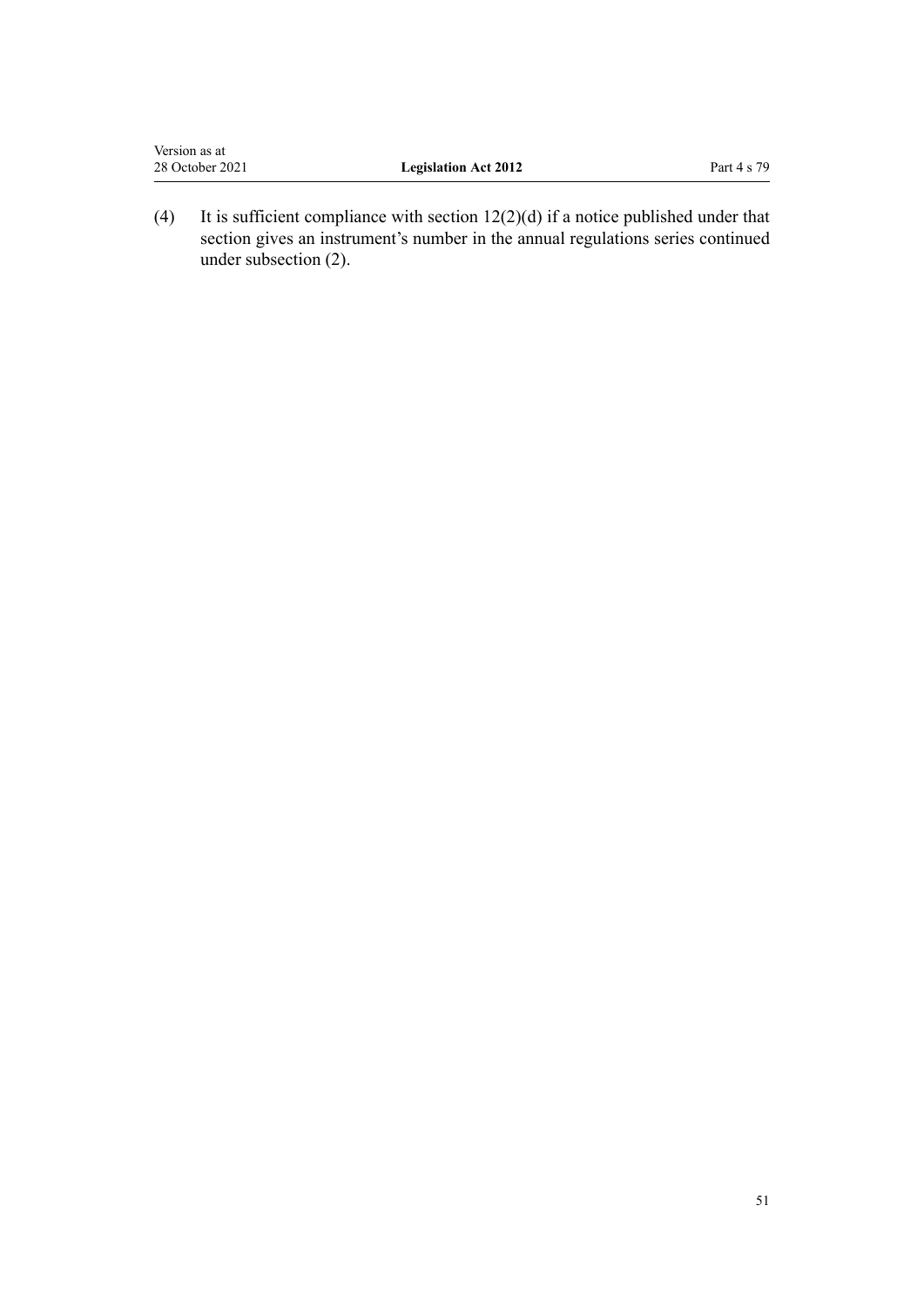# **Schedule 1AA**

# **Transitional, savings, and related provisions**

[s 4A](#page-7-0)

Schedule 1AA: inserted, on 1 January 2016, by [section 12](http://legislation.govt.nz/pdflink.aspx?id=DLM6681246) of the Legislation (Confirmable Instruments) Amendment Act 2015 (2015 No 120).

# **1 Confirmable instruments made or presented 1 July 2015 to 31 December 2015**

- (1) [Sections 47C](#page-33-0) and [47D](#page-33-0) apply to a confirmable instrument (as defined in [section](#page-32-0) [47B](#page-32-0)) that—
	- (a) is made, or presented to the House of Representatives, after 30 June 2015 and before 1 January 2016; and
	- (b) is an instrument of a kind covered by a former confirmation provision; and
	- (c) would if that provision were not repealed on 1 January 2016 have under that provision lapsed at a time (being a time after 31 December 2015 and stated in that provision) if not earlier confirmed by an Act of Parliament.
- (2) In this clause,—

**confirmation provision**, in relation to an instrument made under an enactment, means an enactment that provides that the instrument lapses, expires, is revoked, or is deemed to have been revoked at a stated time unless the instrument is confirmed by an Act passed or enacted before that time

**confirmed** includes—

- (a) confirmed and validated; or
- (b) validated

**former confirmation provision** means a confirmation provision that is repealed or replaced—

- (a) on 1 January 2016; and
- (b) by [section 14](http://legislation.govt.nz/pdflink.aspx?id=DLM6681248) and [Schedule 3](http://legislation.govt.nz/pdflink.aspx?id=DLM6681263) of the Legislation (Confirmable Instruments) Amendment Act 2015

lapsed means lapsed, expired, been revoked, or been deemed to have been revoked.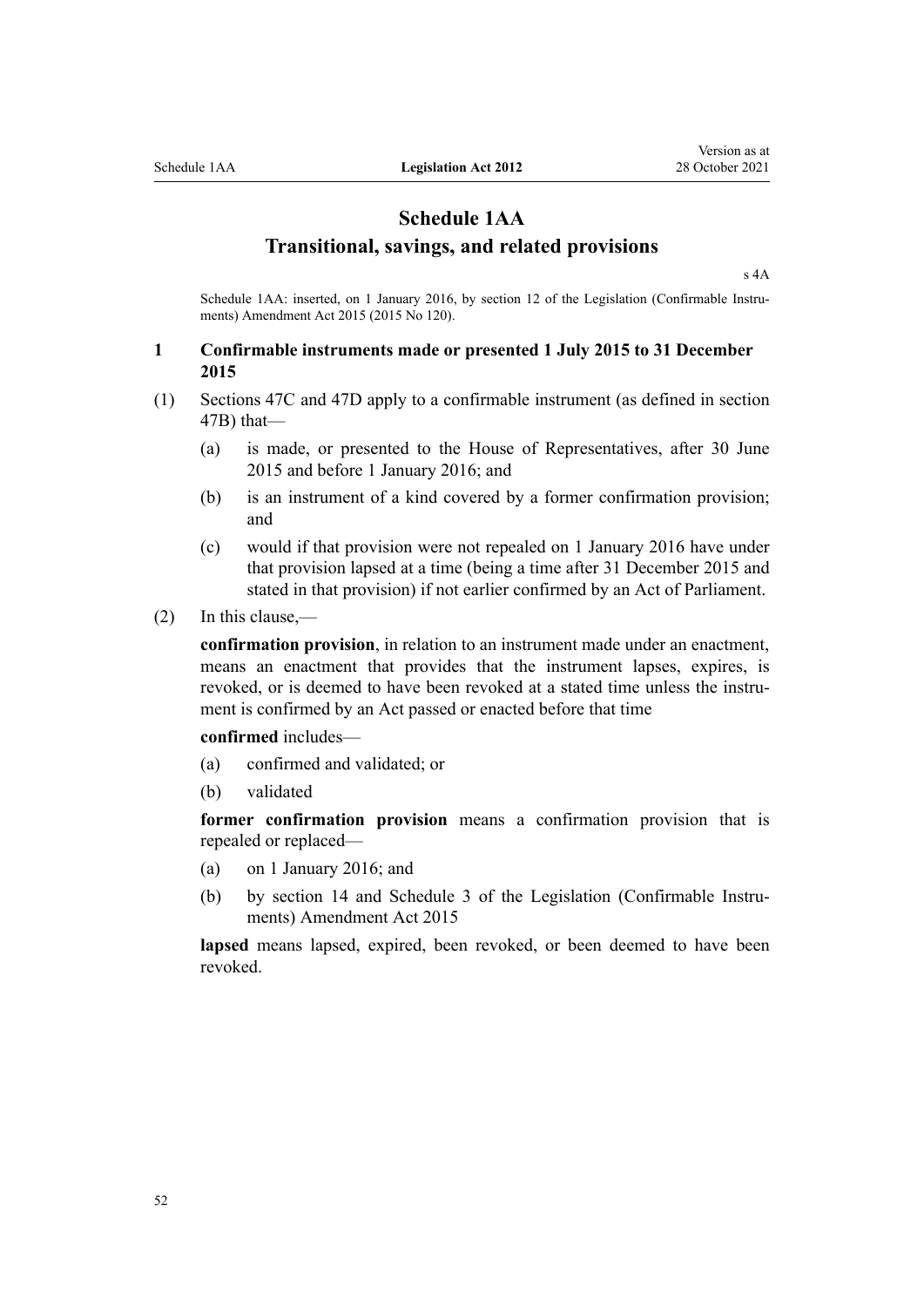# **Schedule 1 Consequential amendments to Acts**

[s 77\(3\)](#page-48-0)

## <span id="page-52-0"></span>**Accident Compensation Act 2001 (2001 No 49)**

[Section 46](http://legislation.govt.nz/pdflink.aspx?id=DLM100970): repeal and substitute:

## **46 Application of Legislation Act 2012 to Code**

The Code is a legislative instrument and a disallowable instrument for the purposes of the Legislation Act 2012 and must be presented to the House of Rep‐ resentatives under section 41 of that Act.

[Section 183\(4\)](http://legislation.govt.nz/pdflink.aspx?id=DLM102437): repeal and substitute:

(4) A notice in the *Gazette* under this section is a disallowable instrument, but not a legislative instrument, for the purposes of the Legislation Act 2012 and must be presented to the House of Representatives under section 41 of that Act.

[Section 322A\(4\):](http://legislation.govt.nz/pdflink.aspx?id=DLM103484) repeal and substitute:

(4) A notice in the *Gazette* under this section is a disallowable instrument, but not a legislative instrument, for the purposes of the Legislation Act 2012 and must be presented to the House of Representatives under section 41 of that Act.

## **Agricultural Compounds and Veterinary Medicines Act 1997 (1997 No 87)**

[Section 2\(3\):](http://legislation.govt.nz/pdflink.aspx?id=DLM414583) repeal and substitute:

(3) An Order in Council made under subsection (2) is a legislative instrument and a disallowable instrument for the purposes of the Legislation Act 2012 and must be presented to the House of Representatives under section 41 of that Act.

[Section 81L:](http://legislation.govt.nz/pdflink.aspx?id=DLM1103815) omit "the Regulations (Disallowance) Act 1989" in each place where it appears and substitute in each case "Part 3 of the Legislation Act 2012".

## **Airport Authorities Act 1966 (1966 No 51)**

[Section 9\(6\)\(b\)](http://legislation.govt.nz/pdflink.aspx?id=DLM380054): repeal and substitute:

(b) be a legislative instrument and a disallowable instrument for the pur‐ poses of the Legislation Act 2012 and be presented to the House of Rep‐ resentatives under section 41 of that Act.

[Section 9A\(4\)](http://legislation.govt.nz/pdflink.aspx?id=DLM380065): repeal and substitute:

(4) Any guidelines made under subsection (1)(h) are a disallowable instrument, but not a legislative instrument, for the purposes of the Legislation Act 2012 and must be presented to the House of Representatives under section 41 of that Act.

## **Animal Products Act 1999 (1999 No 93)**

[Section 4\(4\):](http://legislation.govt.nz/pdflink.aspx?id=DLM33515) repeal and substitute: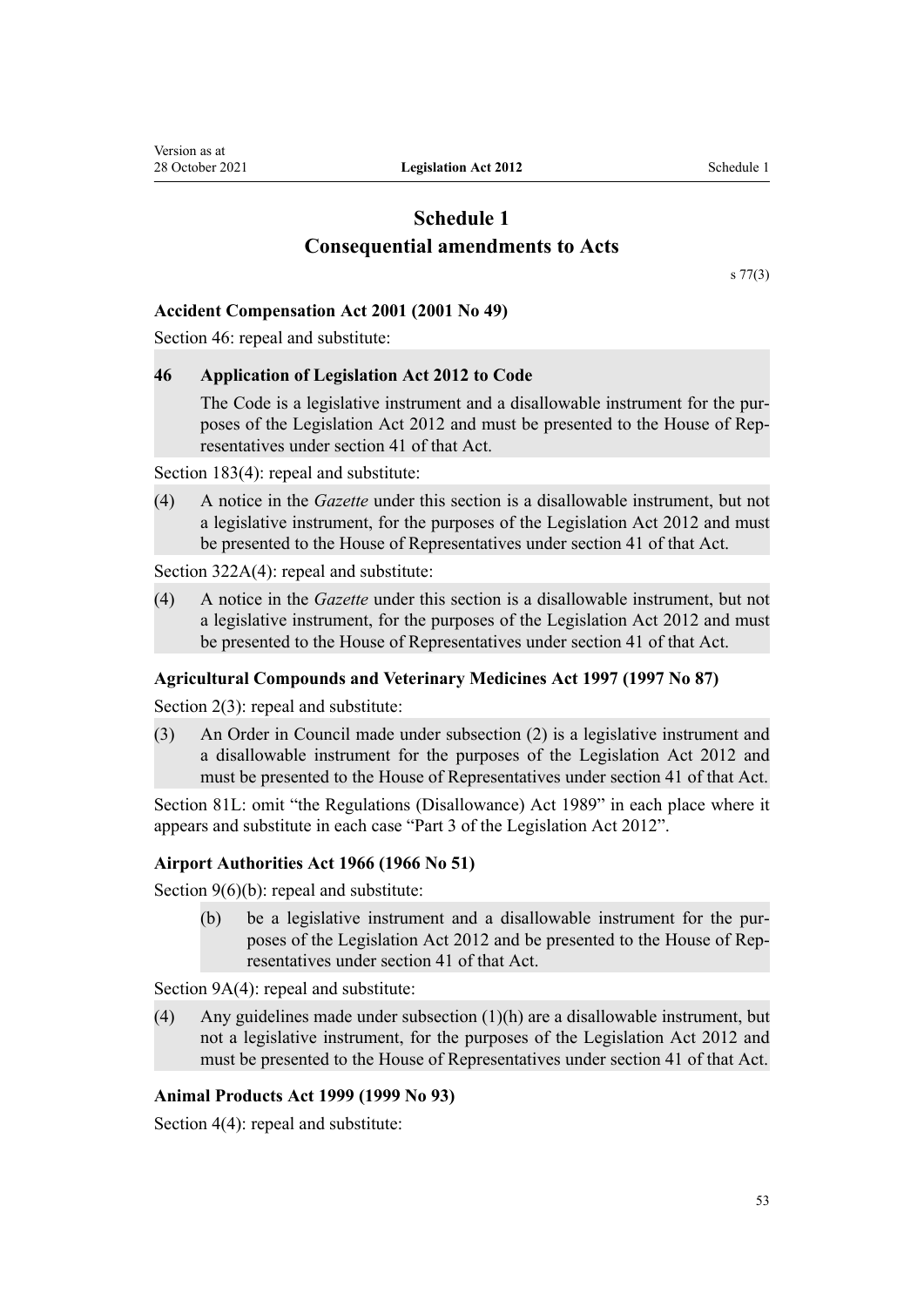#### **Animal Products Act 1999 (1999 No 93)***—continued*

(4) A notice in the *Gazette* made for the purposes of paragraph (d) of the definition of **primary processor** in subsection (1) is a legislative instrument and a disal‐ lowable instrument for the purposes of the Legislation Act 2012 and must be presented to the House of Representatives under section 41 of that Act.

[Section 41\(10\)](http://legislation.govt.nz/pdflink.aspx?id=DLM34395): repeal and substitute:

(10) An order made under this section is a disallowable instrument, but not a legis‐ lative instrument, for the purposes of the Legislation Act 2012 and must be presented to the House of Representatives under section 41 of that Act.

[Section 46\(10\)](http://legislation.govt.nz/pdflink.aspx?id=DLM34801): repeal and substitute:

(10) An order made under this section is a disallowable instrument, but not a legis‐ lative instrument, for the purposes of the Legislation Act 2012 and must be presented to the House of Representatives under section 41 of that Act.

[Section 125:](http://legislation.govt.nz/pdflink.aspx?id=DLM35732) omit "the Regulations (Disallowance) Act 1989" in each place where it appears and substitute in each case "Part 3 of the Legislation Act 2012".

[Section 167\(3\)](http://legislation.govt.nz/pdflink.aspx?id=DLM36133): repeal and substitute:

(3) A notice made under subsection  $(1)(ma)$  is a disallowable instrument, but not a legislative instrument, for the purposes of the Legislation Act 2012 and must be presented to the House of Representatives under section 41 of that Act.

## **Animal Welfare Act 1999 (1999 No 142)**

[Section 6\(7\):](http://legislation.govt.nz/pdflink.aspx?id=DLM50292) repeal and substitute:

(7) An Order in Council made under this section is a legislative instrument and a disallowable instrument for the purposes of the Legislation Act 2012 and must be presented to the House of Representatives under section 41 of that Act.

[Section 7\(2\)](http://legislation.govt.nz/pdflink.aspx?id=DLM50293): omit "Acts and Regulations Publication Act 1989" and substitute "Legislation Act 2012".

[Section 16\(6\)](http://legislation.govt.nz/pdflink.aspx?id=DLM50407): repeal and substitute:

(6) An Order in Council made under this section is a legislative instrument and a disallowable instrument for the purposes of the Legislation Act 2012 and must be presented to the House of Representatives under section 41 of that Act.

[Section 32\(8\)](http://legislation.govt.nz/pdflink.aspx?id=DLM50437): repeal and substitute:

(8) An Order in Council made under this section is a legislative instrument and a disallowable instrument for the purposes of the Legislation Act 2012 and must be presented to the House of Representatives under section 41 of that Act.

[Section 79](http://legislation.govt.nz/pdflink.aspx?id=DLM50498): repeal and substitute: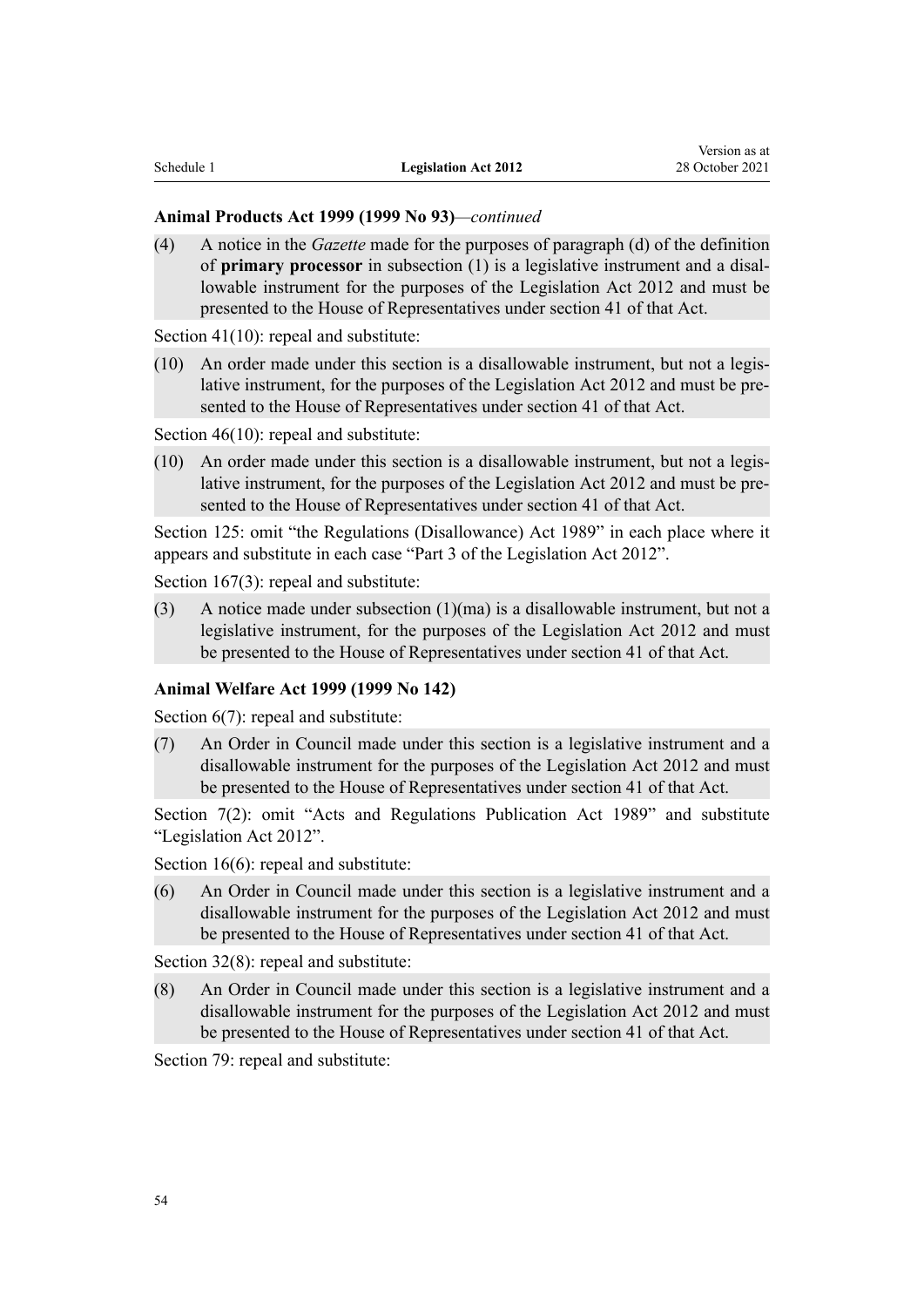#### **Animal Welfare Act 1999 (1999 No 142)***—continued*

# **79 Codes of welfare treated as legislative instruments for purposes of disallowance**

Codes of welfare issued under section 75 and notices amending or revoking codes of welfare are disallowable instruments, but not legislative instruments, for the purposes of the Legislation Act 2012 and must be presented to the House of Representatives under section 41 of that Act.

# **Anti-Money Laundering and Countering Financing of Terrorism Act 2009 (2009 No 35)**

[Section 64\(6\)\(b\):](http://legislation.govt.nz/pdflink.aspx?id=DLM2140928) repeal and substitute:

(b) is a disallowable instrument, but not a legislative instrument, for the pur‐ poses of the Legislation Act 2012 and must be presented to the House of Representatives under section 41 of that Act.

[Section 157\(4\)](http://legislation.govt.nz/pdflink.aspx?id=DLM2141066): repeal and substitute:

- (4) An exemption under this section is a disallowable instrument for the purposes of the Legislation Act 2012 and must be presented to the House of Representa‐ tives under section 41 of that Act.
- (5) A class exemption under this section must be published under section 6 of the Legislation Act 2012 and, for this purpose, **class exemption**—
	- (a) means an exemption of general application that applies to a class of reporting entities or transactions; but
	- (b) does not include an exemption granted in relation to a particular report‐ ing entity or transaction.
- (6) An exemption under this section that is not a class exemption under subsection (5) must, as soon as practicable after being granted, be—
	- (a) published on an Internet site maintained by or on behalf of the chief executive; and
	- (b) notified in the *Gazette*; and
	- (c) made available in printed form for purchase on request by members of the public.
- (7) A notification in the *Gazette* for the purpose of subsection (6)(b) does not have to incorporate the exemption.

[Section 159\(3\)](http://legislation.govt.nz/pdflink.aspx?id=DLM2141068): repeal.

## **Anti-Personnel Mines Prohibition Act 1998 (1998 No 111)**

[Section 26\(3\)](http://legislation.govt.nz/pdflink.aspx?id=DLM17875): repeal and substitute:

(3) An order made under subsection  $(2)$  is a legislative instrument and a disallowable instrument for the purposes of the Legislation Act 2012 and must be presented to the House of Representatives under section 41 of that Act.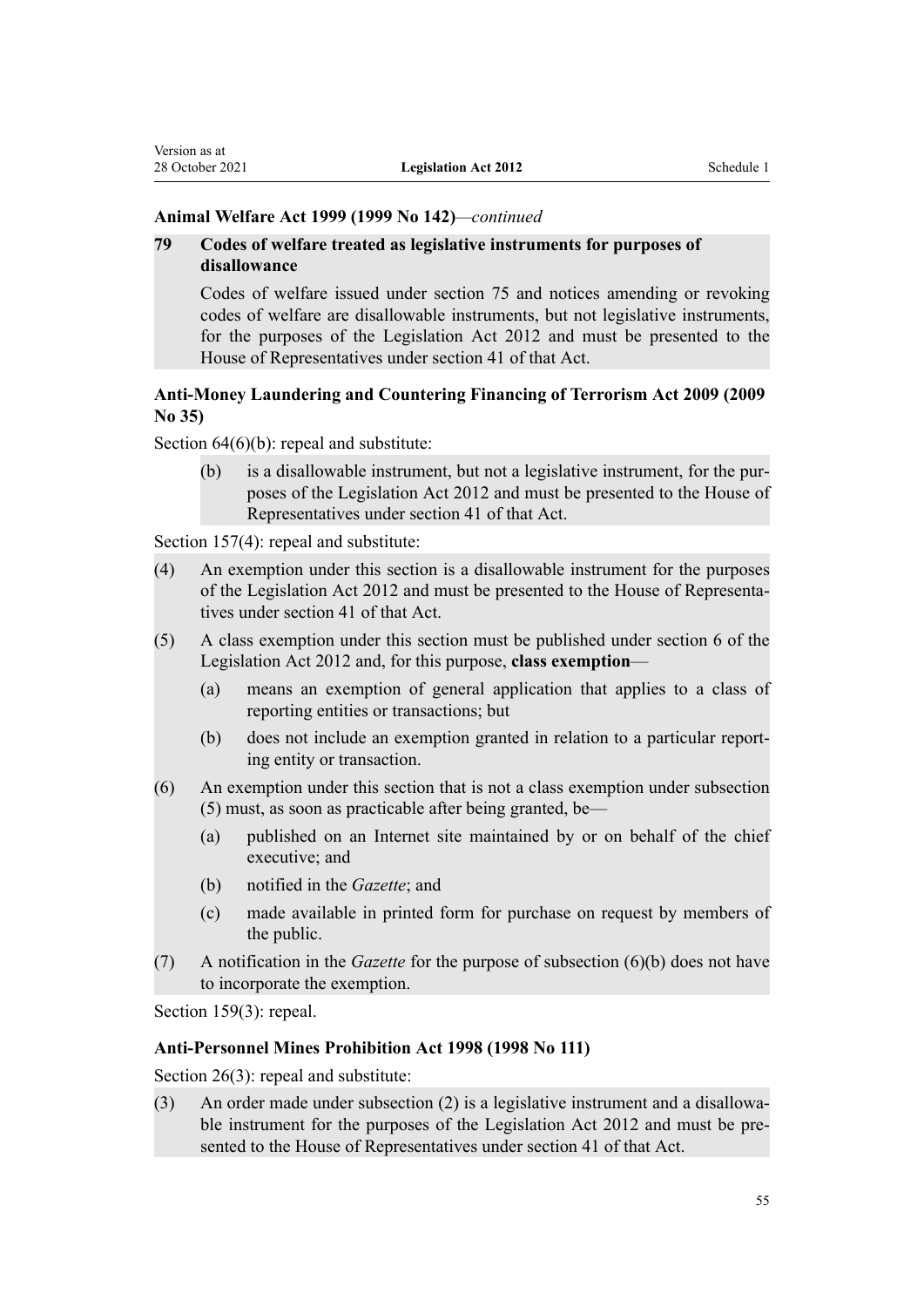# **Anzac Day Act 1966 (1966 No 44)**

[Section 2\(3\):](http://legislation.govt.nz/pdflink.aspx?id=DLM379811) repeal and substitute:

(3) An Order in Council made under subsection (2) is a legislative instrument and a disallowable instrument for the purposes of the Legislation Act 2012 and must be presented to the House of Representatives under section 41 of that Act.

#### **Arms Act 1983 (1983 No 44)**

[Section 4\(3\)](http://legislation.govt.nz/pdflink.aspx?id=DLM72685): repeal and substitute:

(3) An Order in Council made under this section is a legislative instrument and a disallowable instrument for the purposes of the Legislation Act 2012 and must be presented to the House of Representatives under section 41 of that Act.

#### **Auckland Regional Amenities Funding Act 2008 (2008 No 3, Private)**

[Section 20\(5\)](http://legislation.govt.nz/pdflink.aspx?id=DLM1140072): repeal and substitute:

- (5) A notice given under section 18 or 19—
	- (a) is a legislative instrument and a disallowable instrument for the purposes of the Legislation Act 2012; and
	- (b) must be presented to the House of Representatives under section 41 of that Act; and
	- (c) is a regulation for the purposes of the Interpretation Act 1999.

## **Auditor Regulation Act 2011 (2011 No 21)**

[Section 37\(2\)](http://legislation.govt.nz/pdflink.aspx?id=DLM3231470): repeal and substitute:

- (2) Each notice under section 32—
	- (a) is a disallowable instrument, but not a legislative instrument, for the pur‐ poses of the Legislation Act 2012; and
	- (b) must be presented to the House of Representatives under section 41 of that Act.

#### **Biosecurity Act 1993 (1993 No 95)**

Replace [section 57\(9\)](http://legislation.govt.nz/pdflink.aspx?id=DLM315375) with:

(9) The national policy direction is a disallowable instrument, but not a legislative instrument, for the purposes of the Legislation Act 2012 and must be presented to the House of Representatives under section 41 of that Act.

Replace [section 58\(4\)](http://legislation.govt.nz/pdflink.aspx?id=DLM315382) with:

(4) An amendment under subsection (1) or (2) or a replacement direction under subsection (3) is a disallowable instrument, but not a legislative instrument, for the purposes of the Legislation Act 2012 and must be presented to the House of Representatives under section 41 of that Act.

Replace [section 66\(2\)](http://legislation.govt.nz/pdflink.aspx?id=DLM315701) with: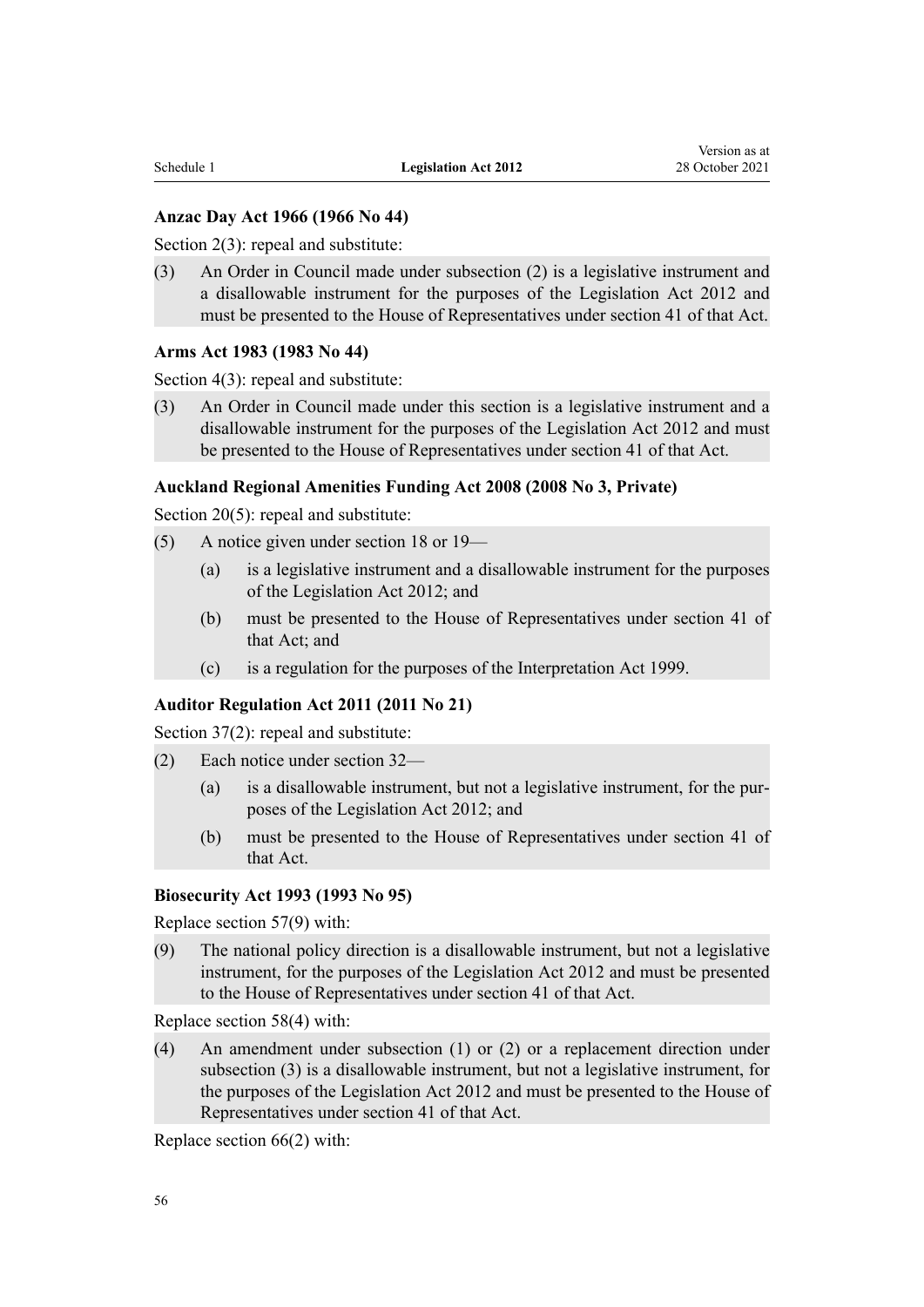## **Biosecurity Act 1993 (1993 No 95)***—continued*

(2) The order is a legislative instrument and a disallowable instrument for the pur‐ poses of the Legislation Act 2012 and must be presented to the House of Rep‐ resentatives under section 41 of that Act.

Replace [section 67\(9\)](http://legislation.govt.nz/pdflink.aspx?id=DLM315703) with:

(9) An exemption is a disallowable instrument, but not a legislative instrument, for the purposes of the Legislation Act 2012 and must be presented to the House of Representatives under section 41 of that Act.

Replace [section 86\(2\)](http://legislation.govt.nz/pdflink.aspx?id=DLM315785) with:

(2) The order is a legislative instrument and a disallowable instrument for the pur‐ poses of the Legislation Act 2012 and must be presented to the House of Rep‐ resentatives under section 41 of that Act.

Replace [section 87\(11\)](http://legislation.govt.nz/pdflink.aspx?id=DLM315786) with:

(11) An exemption is a disallowable instrument, but not a legislative instrument, for the purposes of the Legislation Act 2012 and must be presented to the House of Representatives under section 41 of that Act.

Replace [section 100G\(3\)](http://legislation.govt.nz/pdflink.aspx?id=DLM4758104) with:

(3) The order is a legislative instrument and a disallowable instrument for the pur‐ poses of the Legislation Act 2012 and must be presented to the House of Rep‐ resentatives under section 41 of that Act.

Replace [section 100L\(7\)](http://legislation.govt.nz/pdflink.aspx?id=DLM4758114) with:

(7) The order is a legislative instrument and a disallowable instrument for the pur‐ poses of the Legislation Act 2012 and must be presented to the House of Rep‐ resentatives under section 41 of that Act.

In [section 100S](http://legislation.govt.nz/pdflink.aspx?id=DLM4758121), replace "section 5 of the Regulations (Disallowance) Act 1989" with "Part 3 of the Legislation Act 2012" in each place.

Replace [section 100ZB\(9\)](http://legislation.govt.nz/pdflink.aspx?id=DLM4758148) with:

(9) A levy order is a legislative instrument and a disallowable instrument for the purposes of the Legislation Act 2012 and must be presented to the House of Representatives under section 41 of that Act.

In [section 100ZH,](http://legislation.govt.nz/pdflink.aspx?id=DLM4758154) replace "section 5 of the Regulations (Disallowance) Act 1989" with "Part 3 of the Legislation Act 2012" in each place.

Replace [section 121B\(5\)](http://legislation.govt.nz/pdflink.aspx?id=DLM316328) with:

(5) An order made under this section is a legislative instrument and a disallowable instrument for the purposes of the Legislation Act 2012 and must be presented to the House of Representatives under section 41 of that Act.

Replace [section 137\(2\)](http://legislation.govt.nz/pdflink.aspx?id=DLM316373) with: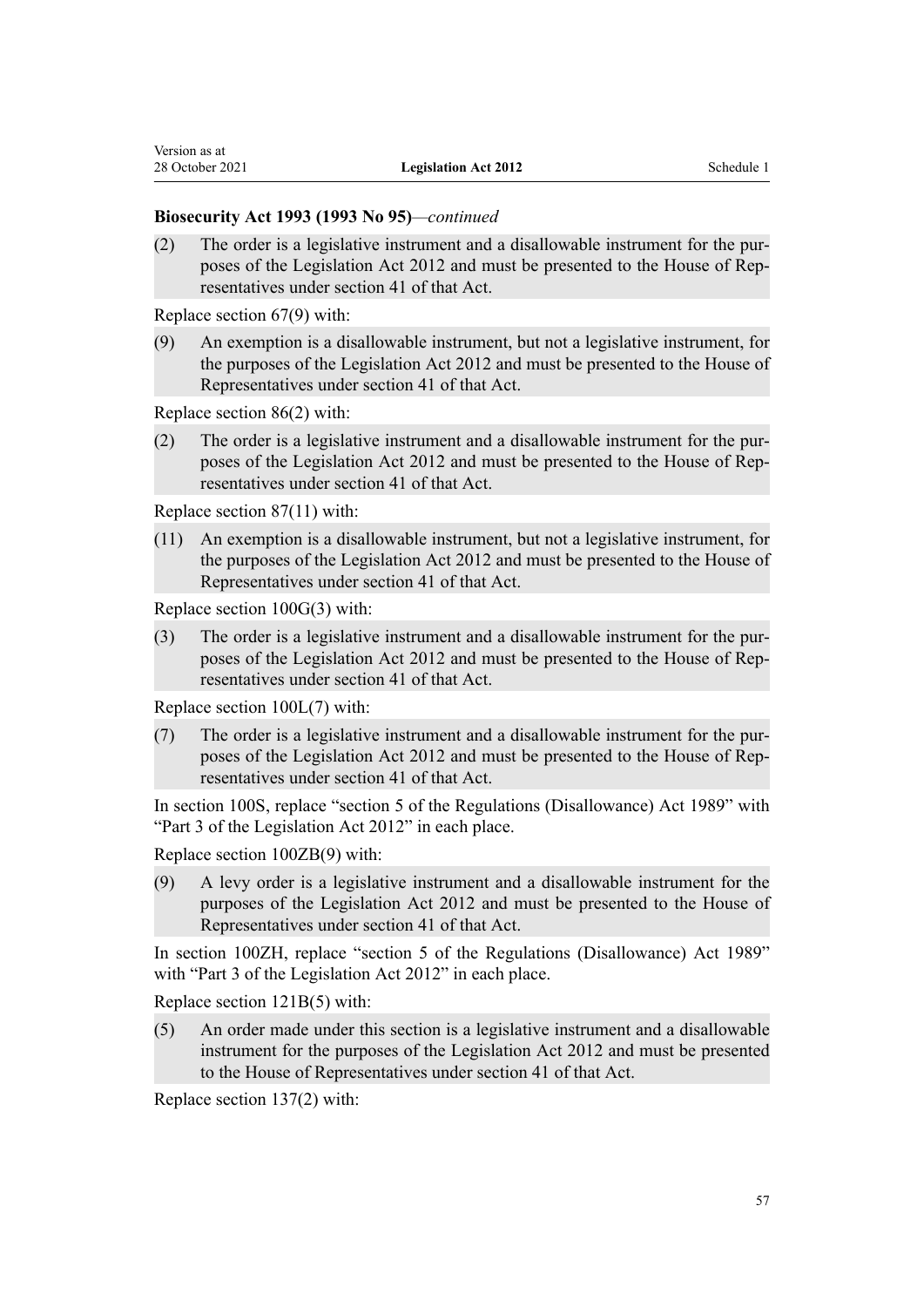#### **Biosecurity Act 1993 (1993 No 95)***—continued*

(2) A levy order made under this section is a legislative instrument and a disallow‐ able instrument for the purposes of the Legislation Act 2012 and must be pre‐ sented to the House of Representatives under section 41 of that Act.

In [section 138,](http://legislation.govt.nz/pdflink.aspx?id=DLM316375) replace "the Regulations (Disallowance) Act 1989" with "Part 3 of the Legislation Act 2012" in each place.

Replace [section 142S\(1\) and \(2\)](http://legislation.govt.nz/pdflink.aspx?id=DLM4759439) with:

- (1) Part 2 of the Legislation Act 2012 does not apply to material incorporated in a biosecurity document.
- (2) Subpart 1 of Part 3 of the Legislation Act 2012 applies to regulations that incorporate material, but the requirement in section 41 to present a disallowa‐ ble instrument to the House of Representatives does not apply to material incorporated in regulations.

Replace [section 146\(7\)](http://legislation.govt.nz/pdflink.aspx?id=DLM316399) with:

(7) An extension under subsection  $(2)(b)$  or a revocation under subsection  $(5)(b)$ must be published as provided in section 47 of the Legislation Act 2012.

In [section 151,](http://legislation.govt.nz/pdflink.aspx?id=DLM316707) replace "the Regulations (Disallowance) Act 1989" with "Part 3 of the Legislation Act 2012" in each place.

#### **Broadcasting Act 1989 (1989 No 25)**

[Section 30\(5\)](http://legislation.govt.nz/pdflink.aspx?id=DLM157485): repeal and substitute:

(5) Rules made under this section are a legislative instrument and a disallowable instrument for the purposes of the Legislation Act 2012 and must be presented to the House of Representatives under section 41 of that Act.

#### **Building Act 2004 (2004 No 72)**

[Section 362:](http://legislation.govt.nz/pdflink.aspx?id=DLM308693) repeal and substitute:

#### **362 Status of rules**

The rules are a disallowable instrument, but not a legislative instrument, for the purposes of the Legislation Act 2012 and must be presented to the House of Representatives under section 41 of that Act.

[Sections 411](http://legislation.govt.nz/pdflink.aspx?id=DLM309086) and [412](http://legislation.govt.nz/pdflink.aspx?id=DLM309087): repeal and substitute:

# **411 Application of Legislation Act 2012 to provisions incorporated by reference**

- (1) Nothing in section 41 of the Legislation Act 2012 requires material that is incorporated by reference in an instrument made or issued under this Act to be presented to the House of Representatives.
- (2) Subpart 1 of Part 3 of the Legislation Act 2012, apart from the modification to the application of section 41 of that Act made by subsection (1), applies to an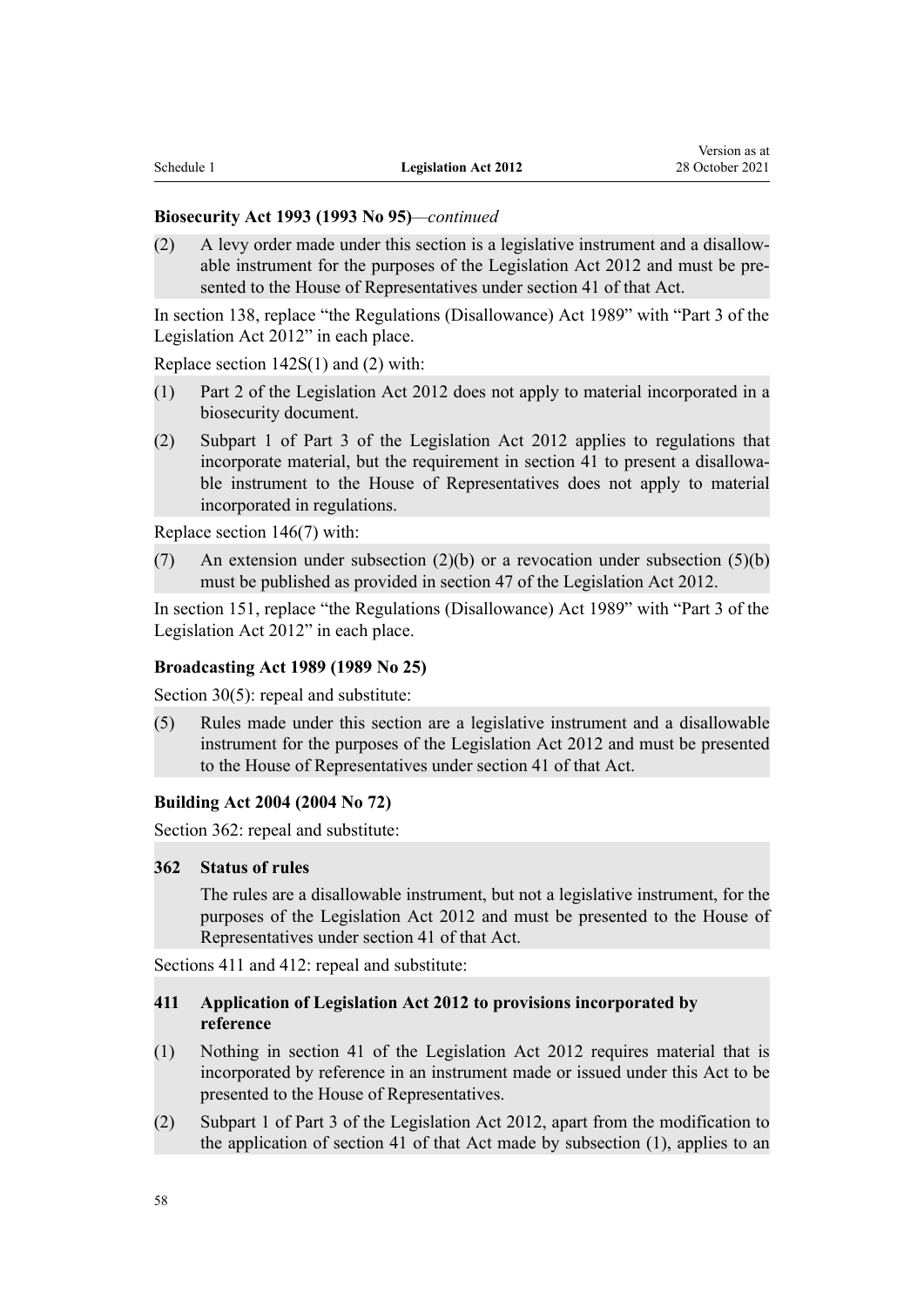## **Building Act 2004 (2004 No 72)***—continued*

instrument made or issued under this Act (other than a compliance document) that incorporates material by reference.

(3) Part 2 of the Legislation Act 2012 does not apply to material incorporated by reference in an instrument or to an amendment to, or replacement of, that material.

[Section 450\(3E\)](http://legislation.govt.nz/pdflink.aspx?id=DLM309336): repeal and substitute:

 $(3E)$  An order made under subsection  $(3D)$  is a legislative instrument and a disallowable instrument for the purposes of the Legislation Act 2012 and must be presented to the House of Representatives under section 41 of that Act.

# **Cadastral Survey Act 2002 (2002 No 12)**

[Section 49\(4\)\(b\):](http://legislation.govt.nz/pdflink.aspx?id=DLM142600) repeal and substitute:

(b) are a legislative instrument and a disallowable instrument for the pur‐ poses of the Legislation Act 2012 and must be presented to the House of Representatives under section 41 of that Act.

# **Canterbury Earthquake Recovery Act 2011 (2011 No 12)**

[Section 76](http://legislation.govt.nz/pdflink.aspx?id=DLM3570828): repeal and substitute:

## **76 Application of Legislation Act 2012**

- (1) Despite section 75(5), an Order in Council made under section 71 is a disallow‐ able instrument for the purposes of the Legislation Act 2012.
- (2) An Order in Council made under section 71 is also a legislative instrument for the purposes of the Legislation Act 2012 and must be presented to the House of Representatives under section 41 of that Act.

## **Charities Act 2005 (2005 No 39)**

[Section 43\(5\)](http://legislation.govt.nz/pdflink.aspx?id=DLM345067): repeal and substitute:

(5) An exemption under this section is neither a legislative instrument nor a disal‐ lowable instrument for the purposes of the Legislation Act 2012 and does not have to be presented to the House of Representatives under section 41 of that Act.

## **Chartered Professional Engineers of New Zealand Act 2002 (2002 No 17)**

[Section 42](http://legislation.govt.nz/pdflink.aspx?id=DLM144878): repeal and substitute:

# **42 Application of Legislation Act 2012 to rules**

The rules are a legislative instrument and a disallowable instrument for the purposes of the Legislation Act 2012 and must be presented to the House of Rep‐ resentatives under section 41 of that Act.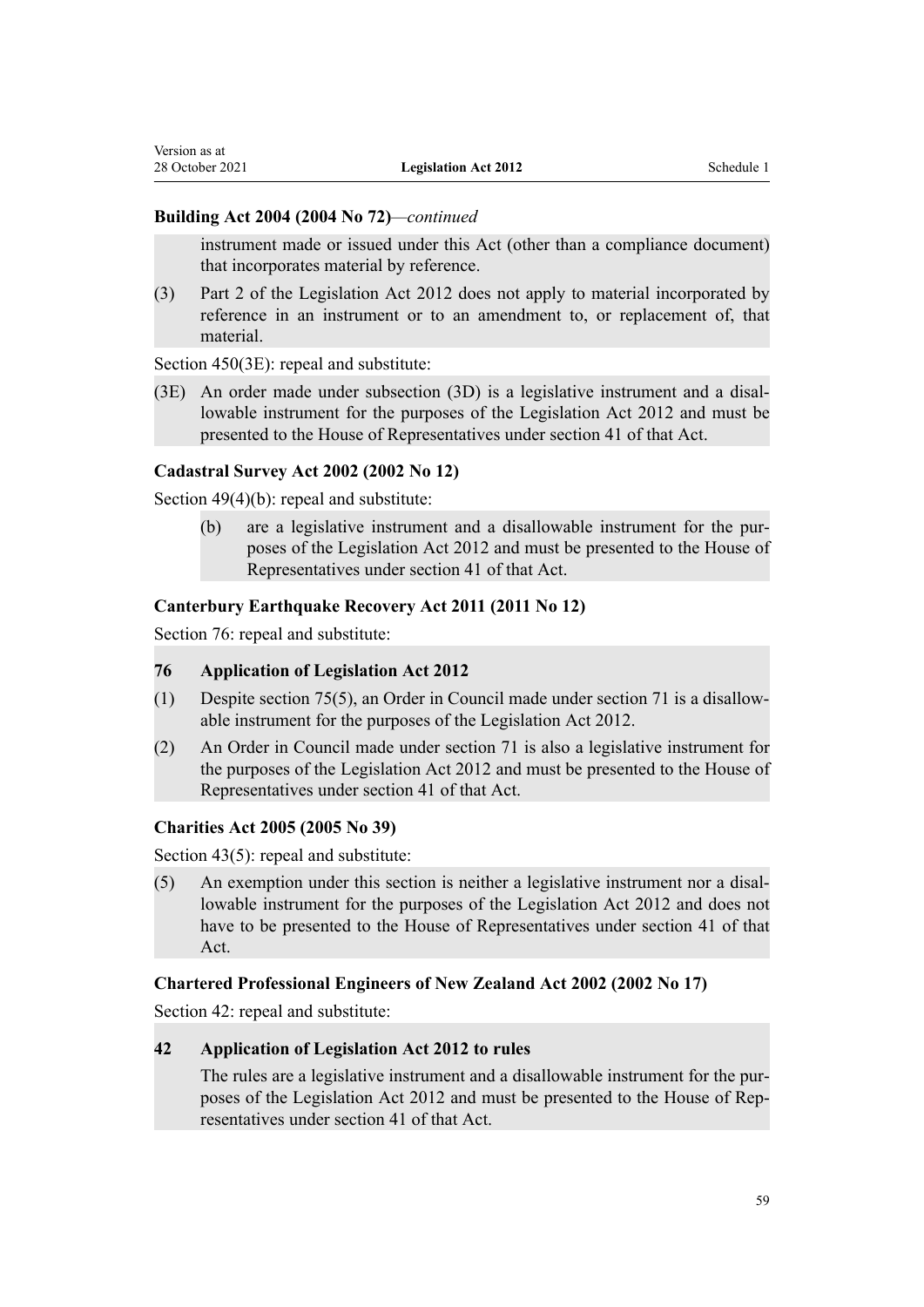#### **Chemical Weapons (Prohibition) Act 1996 (1996 No 37)**

[Section 29\(3\)](http://legislation.govt.nz/pdflink.aspx?id=DLM388314): repeal and substitute:

(3) An order made under subsection  $(2)$  is a legislative instrument and a disallowable instrument for the purposes of the Legislation Act 2012 and must be presented to the House of Representatives under section 41 of that Act.

#### **Civil Aviation Act 1990 (1990 No 98)**

[Section 28\(7\)](http://legislation.govt.nz/pdflink.aspx?id=DLM216335): repeal and substitute:

(7) An ordinary rule is a disallowable instrument, but not a legislative instrument, for the purposes of the Legislation Act 2012 and must be presented to the House of Representatives under section 41 of that Act.

[Section 31\(4\)](http://legislation.govt.nz/pdflink.aspx?id=DLM216354): repeal and substitute:

(4) An emergency rule is a disallowable instrument, but not a legislative instrument, for the purposes of the Legislation Act 2012 and must be presented to the House of Representatives under section 41 of that Act.

[Section 34A\(6\):](http://legislation.govt.nz/pdflink.aspx?id=DLM3143109) repeal and substitute:

(6) An Order in Council made under subsection (1) is a disallowable instrument, but not a legislative instrument, for the purposes of the Legislation Act 2012 and must be presented to the House of Representatives under section 41 of that Act.

[Section 36\(7\):](http://legislation.govt.nz/pdflink.aspx?id=DLM216372) replace "The Acts and Regulations Publication Act 1989" with "Part 2 of the Legislation Act 2012".

Section 36(8): replace "section 4 of the Regulations (Disallowance) Act 1989" with "section 41 of the Legislation Act 2012".

[Section 77A\(5\):](http://legislation.govt.nz/pdflink.aspx?id=DLM217480) repeal and substitute:

(5) A direction that takes effect on a date on or after the notice is published in the *Gazette* is a disallowable instrument for the purposes of the Legislation Act 2012 and must be presented to the House of Representatives under section 41 of that Act.

[Section 77A\(5A\)](http://legislation.govt.nz/pdflink.aspx?id=DLM217480): repeal and substitute:

(5A) No direction made under subsection (1) is a legislative instrument for the pur‐ poses of the Legislation Act 2012.

[Section 77B\(5\)](http://legislation.govt.nz/pdflink.aspx?id=DLM217483): repeal and substitute:

(5) A direction that takes effect on a date on or after the notice is published in the *Gazette* is a disallowable instrument for the purposes of the Legislation Act 2012 and must be presented to the House of Representatives under section 41 of that Act.

[Section 77B\(5A\)](http://legislation.govt.nz/pdflink.aspx?id=DLM217483): repeal and substitute:

(5A) No direction made under subsection (1) is a legislative instrument for the pur‐ poses of the Legislation Act 2012.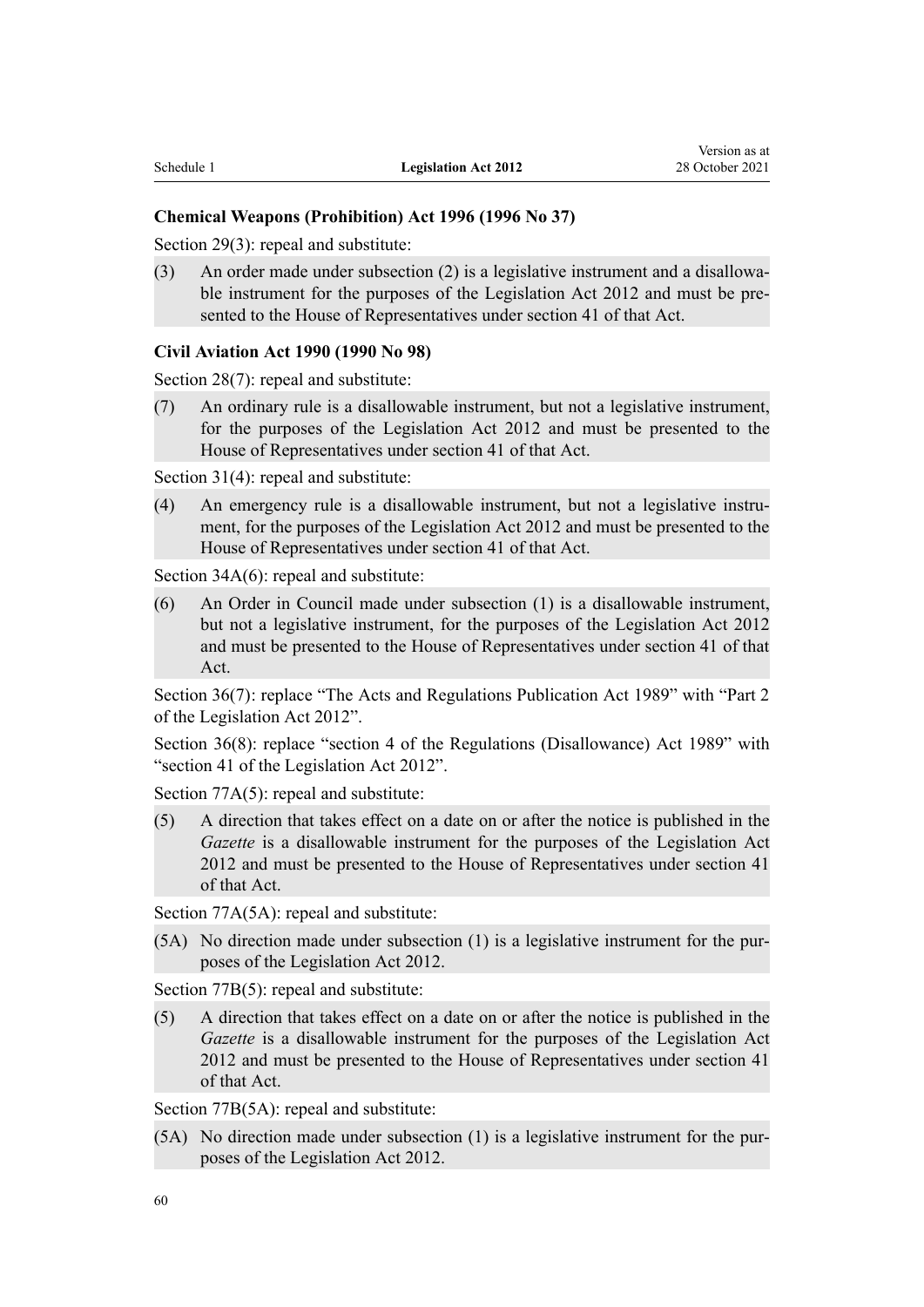# **Civil Aviation Act 1990 (1990 No 98)***—continued*

[Section 91T\(2\):](http://legislation.govt.nz/pdflink.aspx?id=DLM218508) repeal and substitute:

(2) An order made under subsection  $(1)$  is a legislative instrument and a disallowable instrument for the purposes of the Legislation Act 2012 and must be presented to the House of Representatives under section 41 of that Act.

[Section 107\(3\)](http://legislation.govt.nz/pdflink.aspx?id=DLM3378215): repeal and substitute:

(3) An Order in Council made, or a declaration issued, under subsection (1) is a legislative instrument, but not a disallowable instrument, for the purposes of the Legislation Act 2012 and must be presented to the House of Representa‐ tives under section 41 of that Act.

## **Civil Defence Emergency Management Act 2002 (2002 No 33)**

[Section 39\(4\)](http://legislation.govt.nz/pdflink.aspx?id=DLM150739): repeal and substitute:

(4) A national civil defence emergency management plan made under this section is a legislative instrument, but not a disallowable instrument, for the purposes of the Legislation Act 2012 and must be presented to the House of Representa‐ tives under section 41 of that Act.

[Sections 40](http://legislation.govt.nz/pdflink.aspx?id=DLM150740) and [41](http://legislation.govt.nz/pdflink.aspx?id=DLM150741): repeal and substitute:

#### **40 Incorporation by reference**

- (1) This section applies if section 49 of the Legislation Act 2012 is relied on to incorporate material by reference in a national civil defence emergency plan.
- (2) When this section applies, subpart 2 of Part 3 of the Legislation Act 2012 applies with the following modifications:
	- (a) section 51 does not apply:
	- (b) section 52 must be read as if—
		- (i) references to the chief executive were references to the Director; and
		- (ii) references to the inspection sites were references to the office of the Director:
	- (c) section 54 must be read as if references to the chief executive were refer‐ ences to the Director:
	- (d) section 56 does not apply.

# **41 Notification of proposed national civil defence emergency management plan**

- (1) The Minister must not recommend to the Governor-General the making of a national civil defence emergency management plan unless the Minister—
	- (a) has made copies of the proposed plan available for inspection at the office of the Director, free of charge, for a reasonable period; and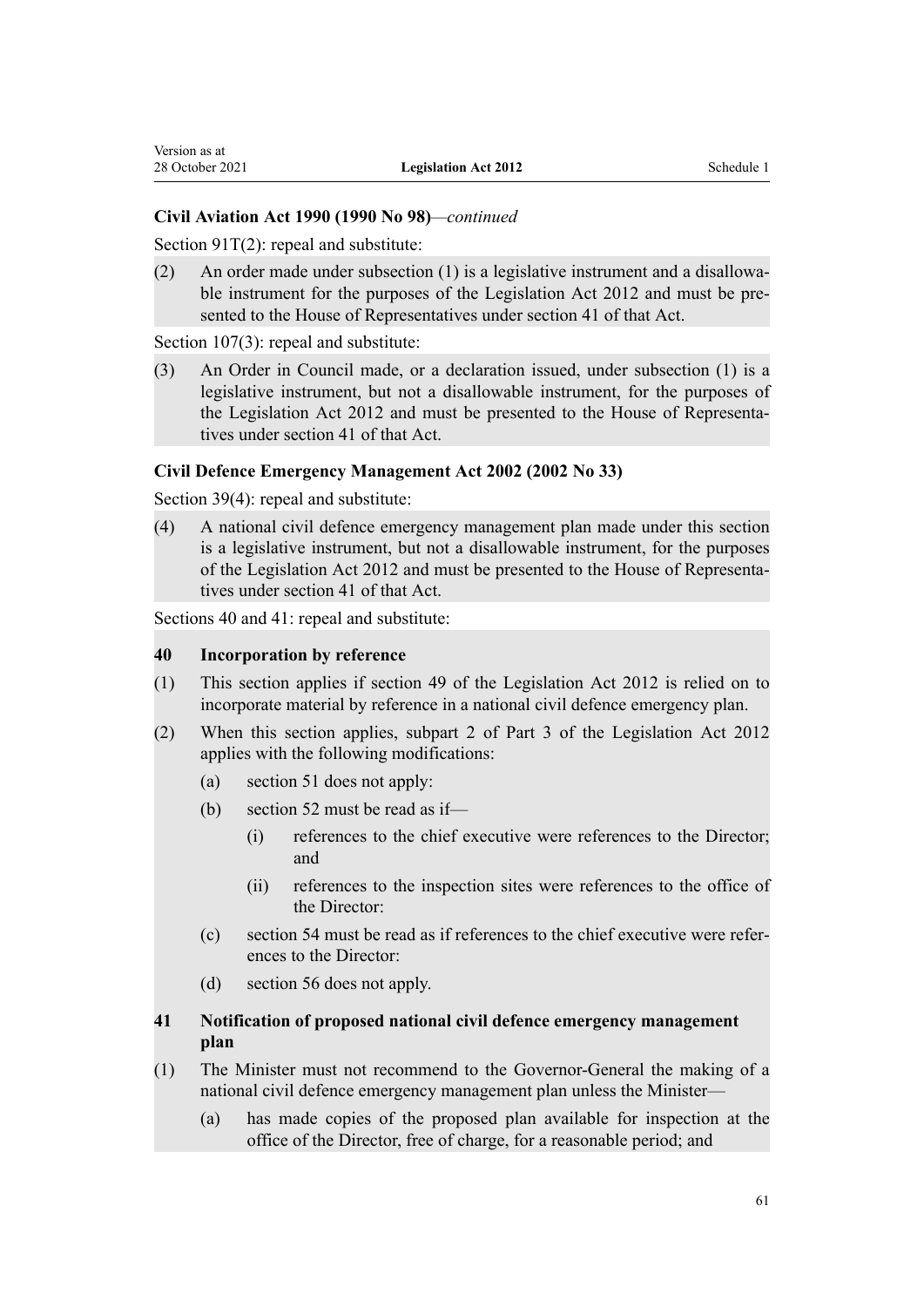#### **Civil Defence Emergency Management Act 2002 (2002 No 33)***—continued*

- (b) has stated where copies of the proposed plan are available for purchase; and
- (c) has made copies of the proposed plan available, free of charge, on an Internet site maintained by or on behalf of the Director, except any part of the proposed plan where making it available in this manner would infringe copyright; and
- (d) has publicly notified the proposed plan by—
	- (i) publishing a notice in the *Gazette*; and
	- (ii) publishing a notice in 1 or more daily newspapers circulating in the major metropolitan areas; and
	- (iii) giving any other notification that the Minister considers appropri‐ ate, having regard to the persons likely to have an interest in the proposal; and
- (e) has presented the proposed plan to the House of Representatives at least 90 days before making the recommendation.
- (2) Every notice under this section must include—
	- (a) a description of the proposed plan:
	- (b) a statement that submissions on the proposed plan may be made in writ‐ ing to the Minister by any person:
	- (c) a closing date for submissions (which must not be earlier than 40 work‐ ing days after the notification under this section):
	- (d) a statement that every submission should state—
		- (i) those aspects of the proposed plan that the submission supports; and
		- (ii) those aspects of the proposed plan that the submission opposes; and
		- (iii) the reasons for the support and opposition identified; and
		- (iv) any specific alternatives to the proposed plan that the person mak‐ ing the submission wishes to recommend:
	- (e) a list of places where a copy of the proposed plan may be purchased or inspected:
	- (f) an address for submissions.
- (3) The Minister may comply with subsection (1)(c) by providing a hypertext link from an Internet site maintained by or on behalf of the responsible department to a copy of the proposed plan that is available, free of charge, on an Internet site that is maintained by or on behalf of someone else.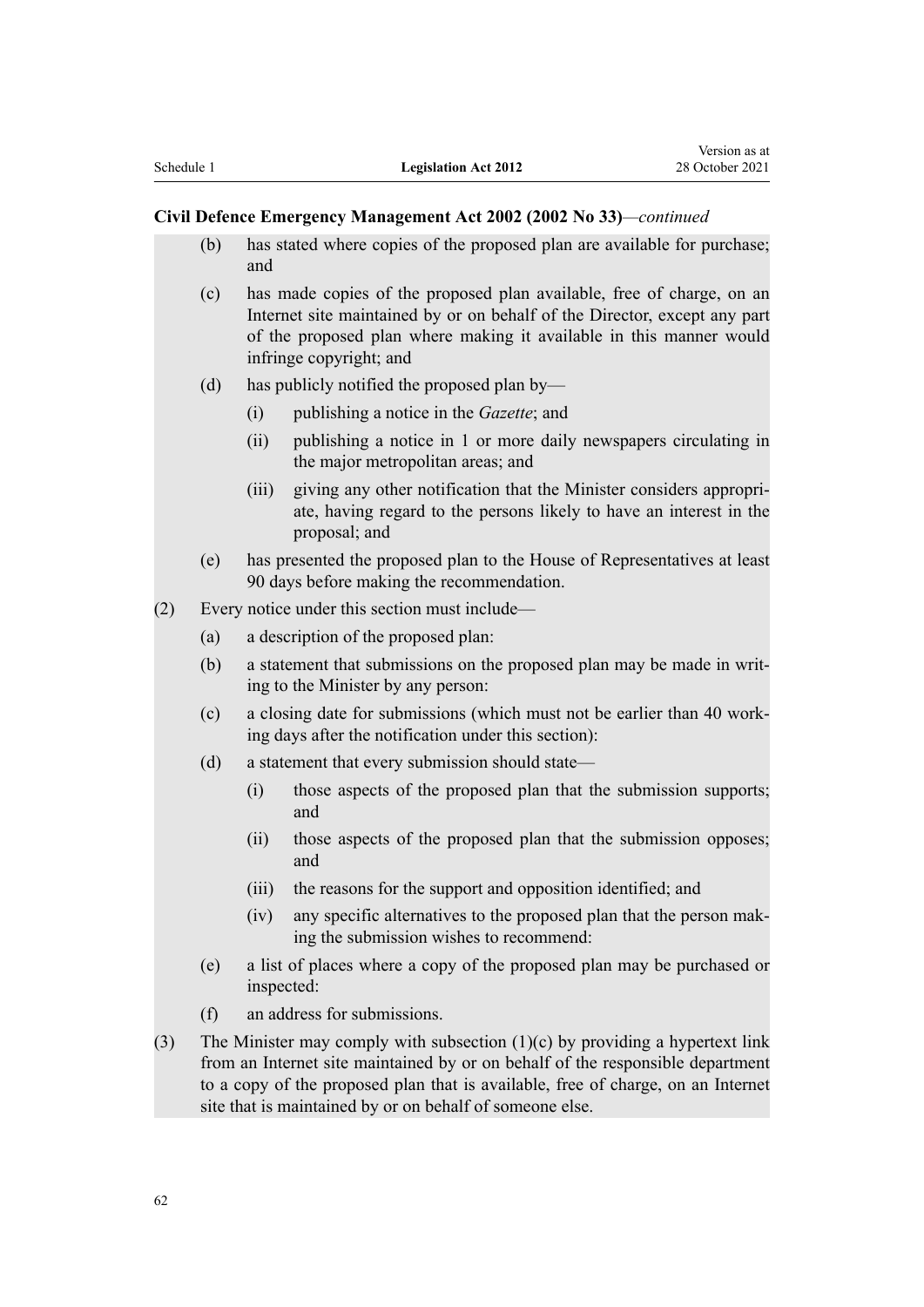## **Civil Defence Emergency Management Act 2002 (2002 No 33)***—continued*

- (4) For the purposes of subsection (1)(c), the Minister may not rely on section 66 of the Copyright Act 1994 as authority to make available on an Internet site any material that is proposed to be incorporated by reference.
- (5) In this section, **proposed plan** includes material incorporated by reference in the plan under section 40, together with a translation in an official New Zealand language, where that material is not in an official New Zealand language.

## **Civil List Act 1979 (1979 No 33)**

[Section 20A\(8\):](http://legislation.govt.nz/pdflink.aspx?id=DLM32424) repeal and substitute:

(8) A determination made under this section is a legislative instrument, but not a disallowable instrument, for the purposes of the Legislation Act 2012 and must be presented to the House of Representatives under section 41 of that Act.

[Section 22\(4\)](http://legislation.govt.nz/pdflink.aspx?id=DLM32435): repeal and substitute:

(4) A determination made under this section is a legislative instrument and a disal‐ lowable instrument for the purposes of the Legislation Act 2012 and must be presented to the House of Representatives under section 41 of that Act.

#### **Climate Change Response Act 2002 (2002 No 40)**

[Section 70\(4\)](http://legislation.govt.nz/pdflink.aspx?id=DLM1662617) (as substituted by [section 32](http://legislation.govt.nz/pdflink.aspx?id=DLM2381685) of the Climate Change Response (Moder‐ ated Emissions Trading) Amendment Act 2009): repeal and substitute:

(4) An allocation plan is a legislative instrument and a disallowable instrument for the purposes of the Legislation Act 2012 and must be presented to the House of Representatives under section 41 of that Act.

[Section 161D\(4\):](http://legislation.govt.nz/pdflink.aspx?id=DLM2643553) repeal and substitute:

(4) A *Gazette* notice under subsection (1) is a disallowable instrument, but not a legislative instrument, for the purposes of the Legislation Act 2012 and must be presented to the House of Representatives under section 41 of that Act.

[Section 161H\(4\):](http://legislation.govt.nz/pdflink.aspx?id=DLM2643561) repeal and substitute:

(4) A *Gazette* notice under subsection (1) is a disallowable instrument, but not a legislative instrument, for the purposes of the Legislation Act 2012 and must be presented to the House of Representatives under section 41 of that Act.

[Section 163\(6\)](http://legislation.govt.nz/pdflink.aspx?id=DLM1662740): repeal and substitute:

(6) Any guidelines or standards issued by the chief executive under regulations made under subsection  $(1)(d)$  are a disallowable instrument, but not a legislative instrument, for the purposes of the Legislation Act 2012 and must be presented to the House of Representatives under section 41 of that Act.

[Sections 175](http://legislation.govt.nz/pdflink.aspx?id=DLM1662756) and [176:](http://legislation.govt.nz/pdflink.aspx?id=DLM1662757) repeal and substitute: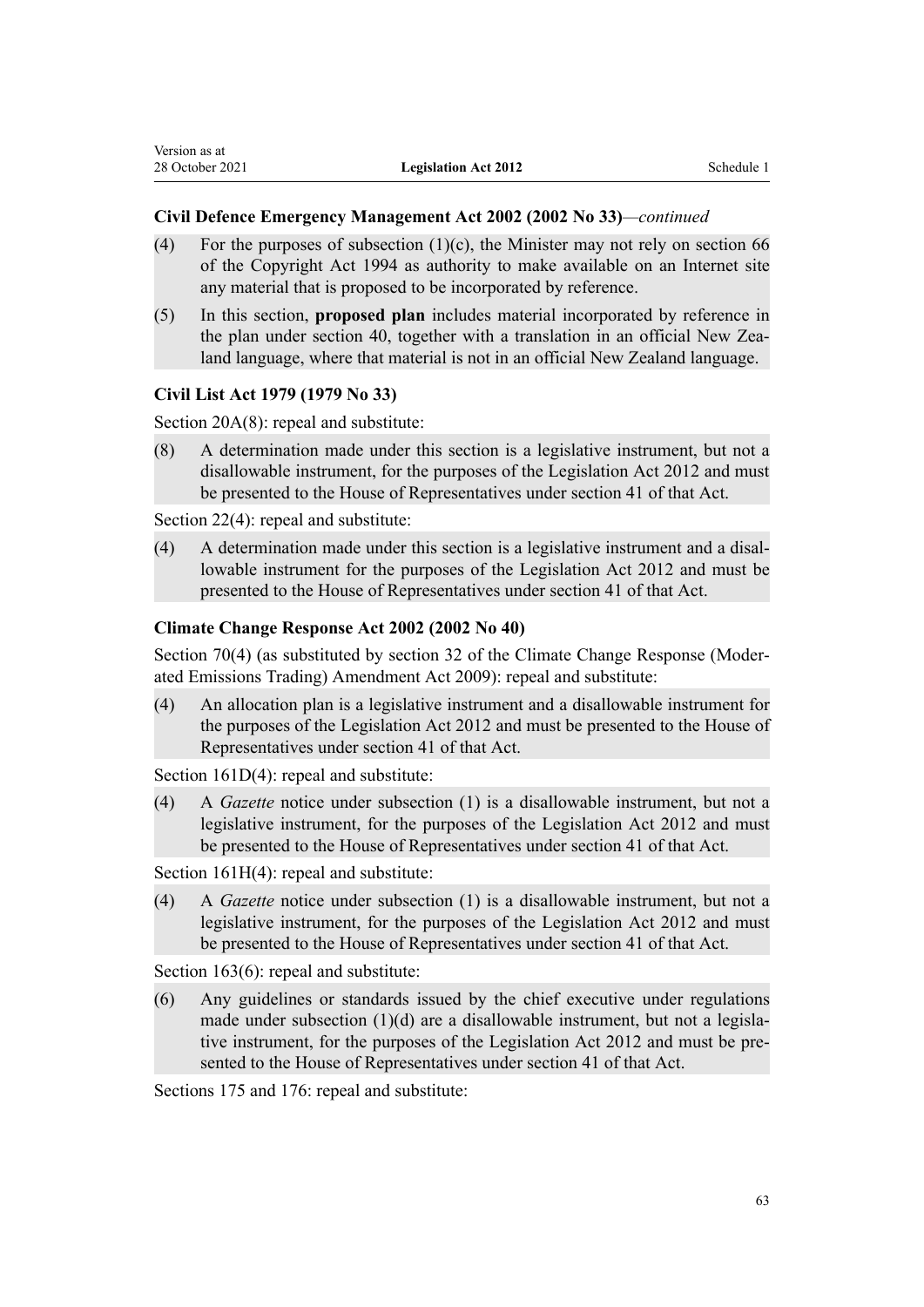#### **Climate Change Response Act 2002 (2002 No 40)***—continued*

#### **175 Application of Legislation Act 2012 to material incorporated by reference**

- (1) Part 2 of the Legislation Act 2012 does not apply to material incorporated by reference in regulations or to an amendment to, or replacement of, that mater‐ ial.
- (2) Material incorporated by reference in regulations does not have to be presented to the House of Representatives under section 41 of the Legislation Act 2012.

[Section 224\(4\)](http://legislation.govt.nz/pdflink.aspx?id=DLM1662840): repeal and substitute:

(4) To avoid doubt, a *Gazette* notice under this section is neither a legislative instrument nor a disallowable instrument for the purposes of the Legislation Act 2012 and does not have to be presented to the House of Representatives under section 41 of that Act.

#### **Cluster Munitions Prohibition Act 2009 (2009 No 68)**

[Section 15\(4\)](http://legislation.govt.nz/pdflink.aspx?id=DLM2171676): repeal and substitute:

(4) A notice under subsection (1) or (3) is neither a legislative instrument nor a disallowable instrument for the purposes of the Legislation Act 2012.

#### **Commerce Act 1986 (1986 No 5)**

[Section 52N\(6\):](http://legislation.govt.nz/pdflink.aspx?id=DLM1685451) repeal and substitute:

(6) The order is a legislative instrument and a disallowable instrument for the pur‐ poses of the Legislation Act 2012 and must be presented to the House of Rep‐ resentatives under section 41 of that Act.

[Section 52P](http://legislation.govt.nz/pdflink.aspx?id=DLM1685455): add:

(9) A determination under this section is neither a legislative instrument nor a dis‐ allowable instrument for the purposes of the Legislation Act 2012 (and does not have to be presented to the House of Representatives under section 41 of that Act).

[Section 52W:](http://legislation.govt.nz/pdflink.aspx?id=DLM1685463) add:

(4) A published input methodology is neither a legislative instrument nor a disal‐ lowable instrument for the purposes of the Legislation Act 2012 (and does not have to be presented to the House of Representatives under section 41 of that Act).

[Section 53ZG\(6\):](http://legislation.govt.nz/pdflink.aspx?id=DLM1685643) repeal and substitute:

(6) An exemption under this section is neither a legislative instrument nor a disal‐ lowable instrument for the purposes of the Legislation Act 2012 and does not have to be presented to the House of Representatives under section 41 of that Act.

[Clauses 8](http://legislation.govt.nz/pdflink.aspx?id=DLM1690609) and [9](http://legislation.govt.nz/pdflink.aspx?id=DLM1690610) of Schedule 5: repeal and substitute: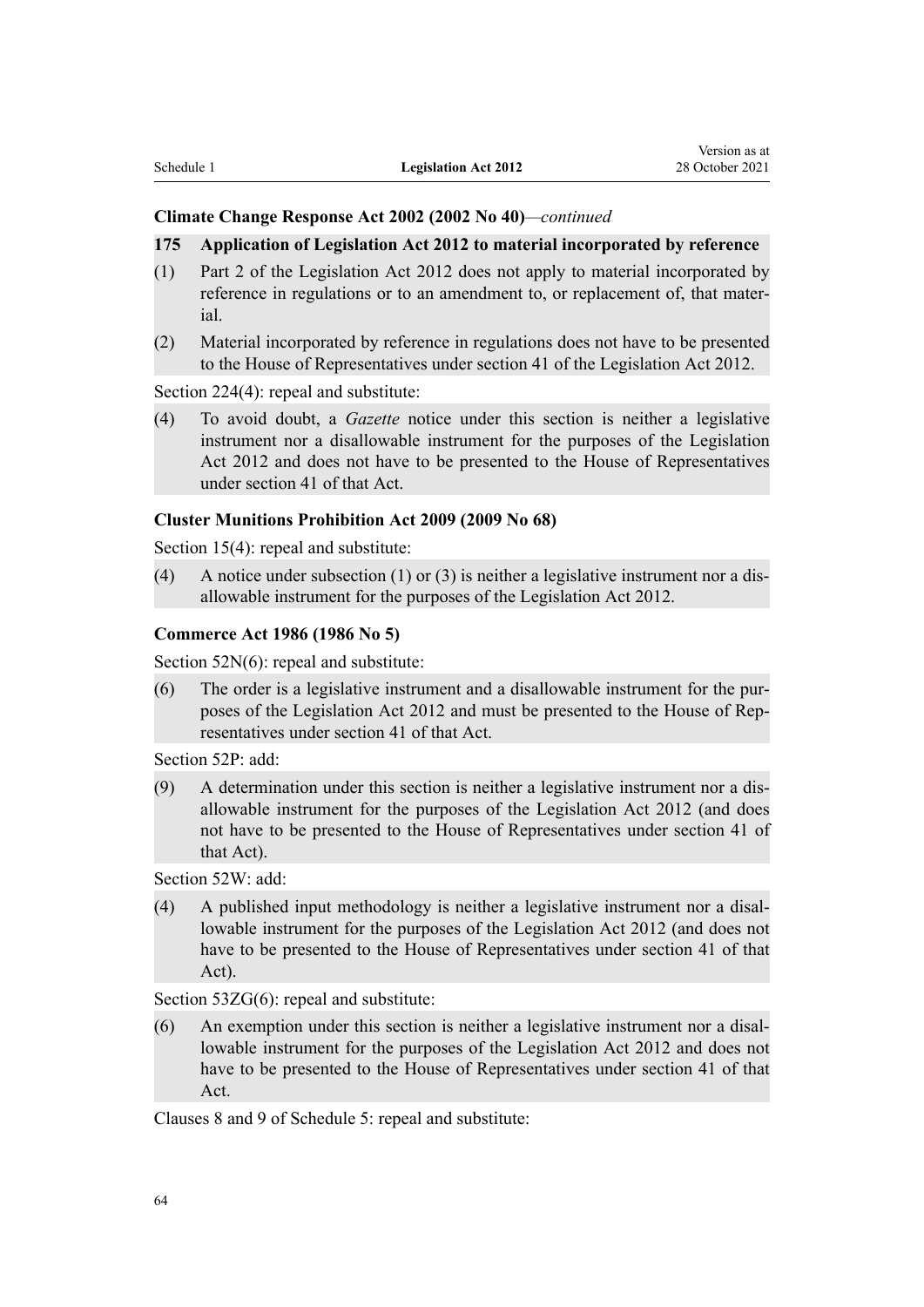# **Commerce Act 1986 (1986 No 5)***—continued*

#### **8 Application of Legislation Act 2012 to material incorporated by reference**

- (1) Part 2 of the Legislation Act 2012 does not apply to material incorporated by reference in a Part 4 determination or to any amendment to, or replacement of, that material.
- (2) Subpart 1 of Part 3 of the Legislation Act 2012 does not apply to material incorporated by reference in a Part 4 determination or to any amendment to, or replacement of, that material.

# **Commissions of Inquiry Act 1908 (1908 No 25)**

[Section 2](http://legislation.govt.nz/pdflink.aspx?id=DLM139140): insert "published in the *Gazette*" after "Order in Council".

#### **Commodity Levies Act 1990 (1990 No 127)**

[Section 2\(4\):](http://legislation.govt.nz/pdflink.aspx?id=DLM226679) repeal and substitute:

(4) Levy orders and orders made under section 13(2) are legislative instruments and disallowable instruments for the purposes of the Legislation Act 2012 and must be presented to the House of Representatives under section 41 of that Act.

[Section 12](http://legislation.govt.nz/pdflink.aspx?id=DLM227337): omit "the Regulations (Disallowance) Act 1989" in each place where it appears and substitute in each case "Part 3 of the Legislation Act 2012".

[Section 13\(1\)\(b\):](http://legislation.govt.nz/pdflink.aspx?id=DLM227338) omit "the Regulations (Disallowance) Act 1989" and substitute "Part 3 of the Legislation Act 2012".

### **Conservation Act 1987 (1987 No 65)**

[Section 48A\(2B\)](http://legislation.govt.nz/pdflink.aspx?id=DLM106694): repeal and substitute:

(2B) A notice in the *Gazette* made under subsection (2A) is a legislative instrument and a disallowable instrument for the purposes of the Legislation Act 2012 and must be presented to the House of Representatives under section 41 of that Act.

## **Copyright Act 1994 (1994 No 143)**

Paragraph (b) of the definition of **Crown** in [section 2\(1\)](http://legislation.govt.nz/pdflink.aspx?id=DLM345639): omit "and an Office of Par‐ liament" and substitute "an Office of Parliament, and the Parliamentary Counsel Office".

Definition of **government department** in [section 2\(1\)](http://legislation.govt.nz/pdflink.aspx?id=DLM345639): add:

(e) the Parliamentary Counsel Office

Paragraph (d) of the definition of **Office of Parliament** in [section 2\(1\):](http://legislation.govt.nz/pdflink.aspx?id=DLM345639) repeal.

Definition of **regulations** in [section 2\(1\):](http://legislation.govt.nz/pdflink.aspx?id=DLM345639) repeal and substitute:

**regulations** includes instruments published under Part 2 of the Legislation Act 2012 or under any corresponding former enactment

## **Crimes Act 1961 (1961 No 43)**

[Section 406:](http://legislation.govt.nz/pdflink.aspx?id=DLM332183) add as subsection (2):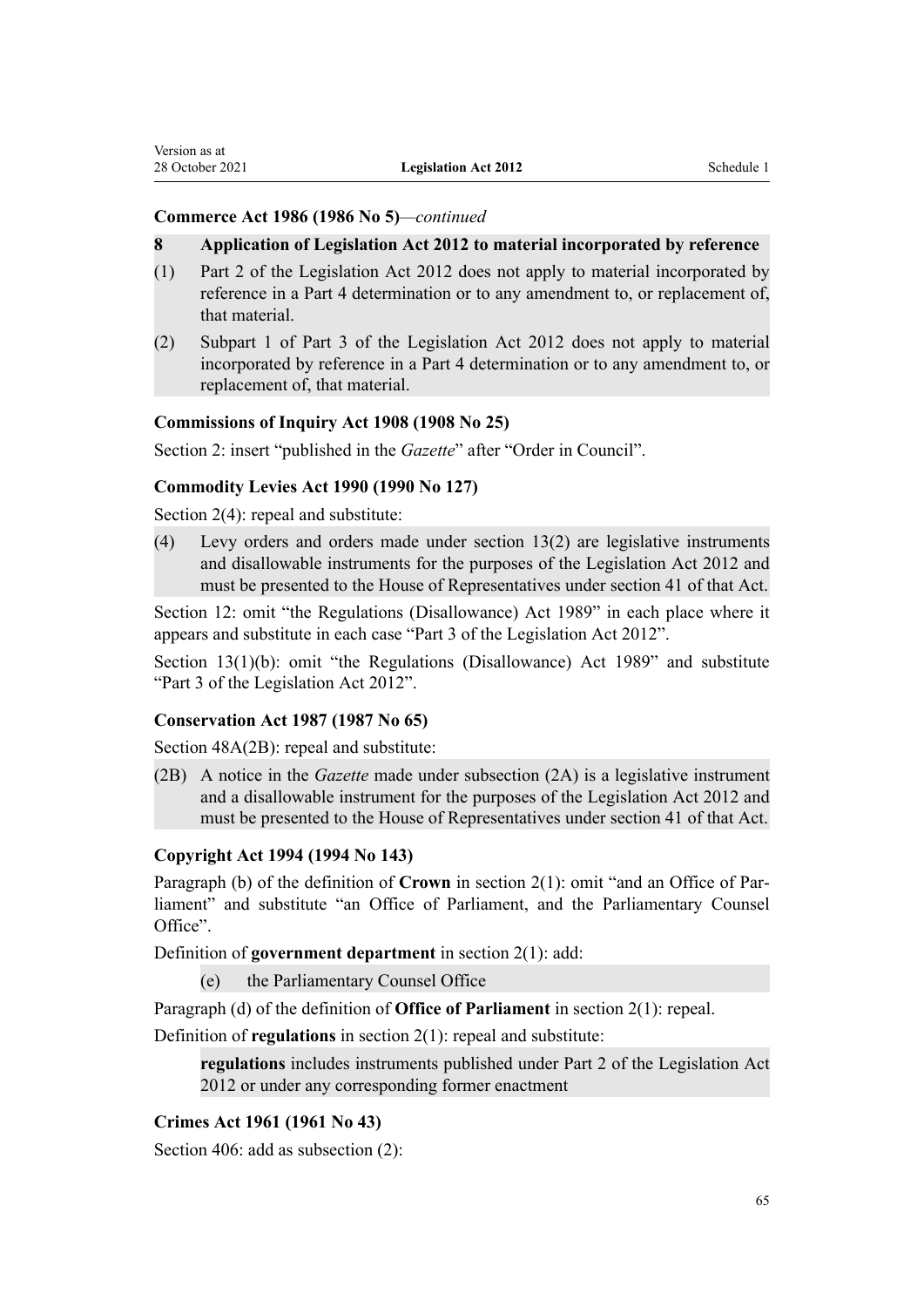#### **Crimes Act 1961 (1961 No 43)***—continued*

(2) A reference under this section must be published in the *Gazette*.

## **Criminal Investigations (Bodily Samples) Act 1995 (1995 No 55)**

[Section 4B\(2\)](http://legislation.govt.nz/pdflink.aspx?id=DLM369031): repeal and substitute:

(2) A notice in the *Gazette* made under this section is a legislative instrument and a disallowable instrument for the purposes of the Legislation Act 2012 and must be presented to the House of Representatives under section 41 of that Act.

#### **Crown Entities Act 2004 (2004 No 115)**

[Section 174\(5\)](http://legislation.govt.nz/pdflink.aspx?id=DLM330581): repeal and substitute:

(5) The instructions are a disallowable instrument, but not a legislative instrument, for the purposes of the Legislation Act 2012 and must be presented to the House of Representatives under section 41 of that Act.

#### **Crown Minerals Act 1991 (1991 No 70)**

*Item repealed.*

#### **Crown Pastoral Land Act 1998 (1998 No 65)**

[Section 23O\(4\):](http://legislation.govt.nz/pdflink.aspx?id=DLM4592579) repeal and substitute:

(4) A rule made under subsection  $(1)$  is a disallowable instrument, but not a legislative instrument, for the purposes of the Legislation Act 2012.

#### **Customs and Excise Act 1996 (1996 No 27)**

[Section 76C\(1\)\(b\):](http://legislation.govt.nz/pdflink.aspx?id=DLM2676024) omit "section 9 of the Acts and Regulations Publication Act 1989" and substitute "section 7 of the Legislation Act 2012".

[Section 76D](http://legislation.govt.nz/pdflink.aspx?id=DLM2676025): repeal and substitute:

#### **76D Application of Legislation Act 2012**

Orders in Council amending or modifying the Excise and Excise-equivalent Duties Table and made under section 77, 78, 79, or 79A on or after the date on which section 77(3) of the Legislation Act 2012 comes into force—

- (a) are disallowable instruments for the purposes of the Legislation Act 2012 and must be presented to the House of Representatives not later than 16 sitting days after the day on which they are made; but
- (b) are not legislative instruments for the purposes of the Legislation Act 2012 and do not have to be published under section 6 of that Act.

[Section 76G\(4\)\(a\):](http://legislation.govt.nz/pdflink.aspx?id=DLM2676028) replace "the Acts and Regulations Publication Act 1989" with "Part 2 of the Legislation Act 2012".

[Section 286B\(1\)](http://legislation.govt.nz/pdflink.aspx?id=DLM4421697): replace "Regulations (Disallowance) Act 1989" with "Legislation Act 2012".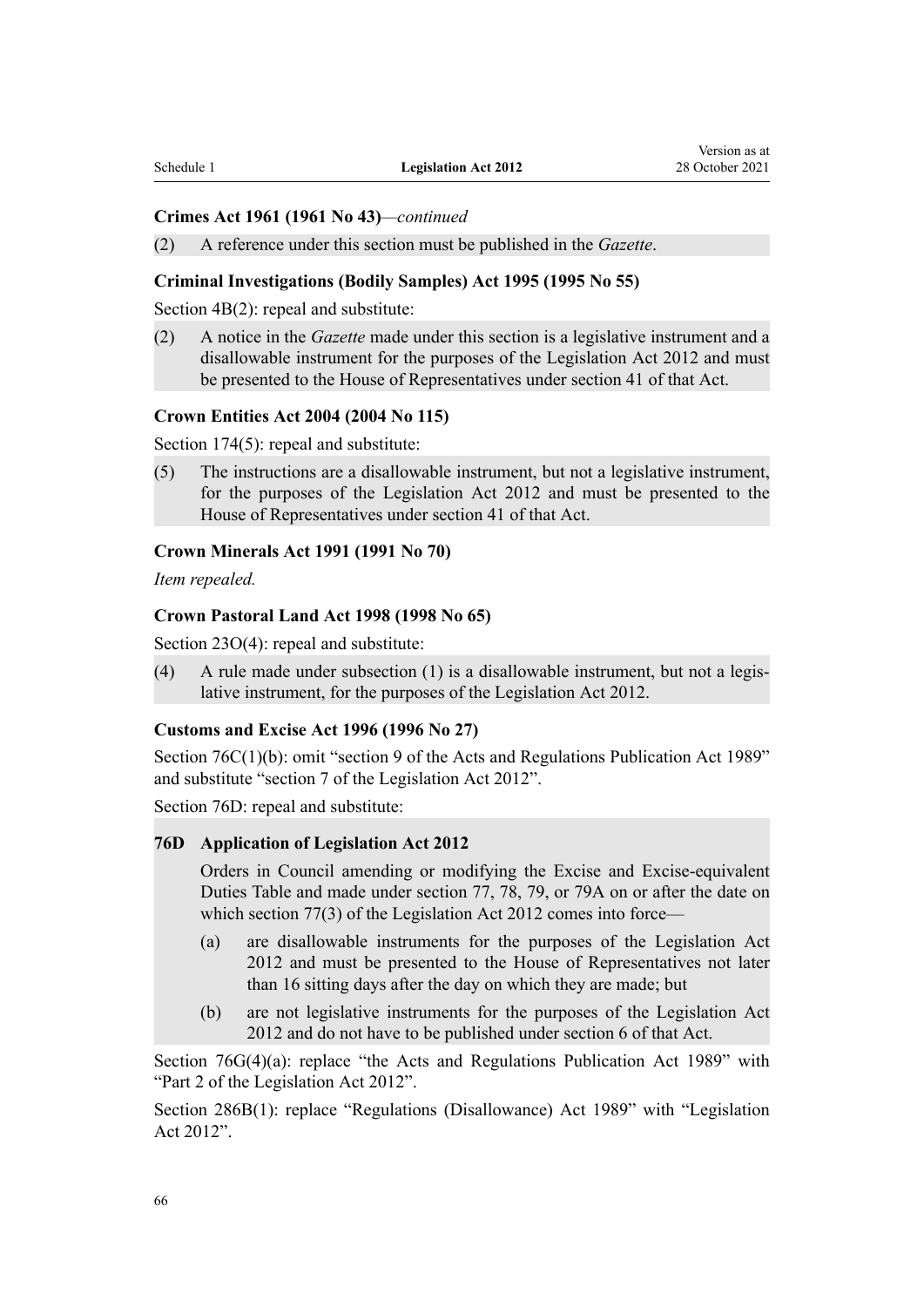## **Customs and Excise Act 1996 (1996 No 27)***—continued*

[Section 287E:](http://legislation.govt.nz/pdflink.aspx?id=DLM2643239) repeal and substitute:

## **287E Application of Legislation Act 2012 to provisions incorporated by reference**

- (1) Part 2 of the Legislation Act 2012 does not apply to provisions incorporated under section 287A or to an amendment to, or replacement of, those provisions.
- (2) Subpart 1 of Part 3 of the Legislation Act 2012 applies to regulations that incorporate provisions under section 287A.
- (3) However, nothing in section 41 of the Legislation Act 2012 requires provisions incorporated under section 287A to be presented to the House of Representa‐ tives.

[Section 287F](http://legislation.govt.nz/pdflink.aspx?id=DLM2643240): repeal.

[Section 288\(11\):](http://legislation.govt.nz/pdflink.aspx?id=DLM380176) repeal and substitute:

(11) Every rule made under subsection (1) is a disallowable instrument, but not a legislative instrument, for the purposes of the Legislation Act 2012 and must be presented to the House of Representatives under section 41 of that Act.

# **Dairy Industry Restructuring Act 2001 (2001 No 51)**

[Section 148\(6\)\(c\):](http://legislation.govt.nz/pdflink.aspx?id=DLM109560) replace "section 16 of the Acts and Regulations Publication Act 1989" with "section 15 of the Legislation Act 2012".

Clause 8 of [Schedule 5E](http://legislation.govt.nz/pdflink.aspx?id=DLM2887911): repeal and substitute:

#### **8 Application of Legislation Act 2012**

- (1) Part 2 of the Legislation Act 2012 does not apply to material incorporated in regulations.
- (2) Subpart 1 of Part 3 of the Legislation Act 2012 applies to regulations that incorporate material.
- (3) However, nothing in section 41 of the Legislation Act 2012 requires material incorporated in regulations to be presented to the House of Representatives.

[Schedule 5E](http://legislation.govt.nz/pdflink.aspx?id=DLM2887911): repeal clause 9.

## **District Courts Act 1947 (1947 No 16)**

[Section 11G\(6\)](http://legislation.govt.nz/pdflink.aspx?id=DLM243215): repeal and substitute:

(6) Every Order in Council made under subsection (1)(b) or (2) is a legislative instrument, but not a disallowable instrument, for the purposes of the Legislation Act 2012 and must be presented to the House of Representatives under section 41 of that Act.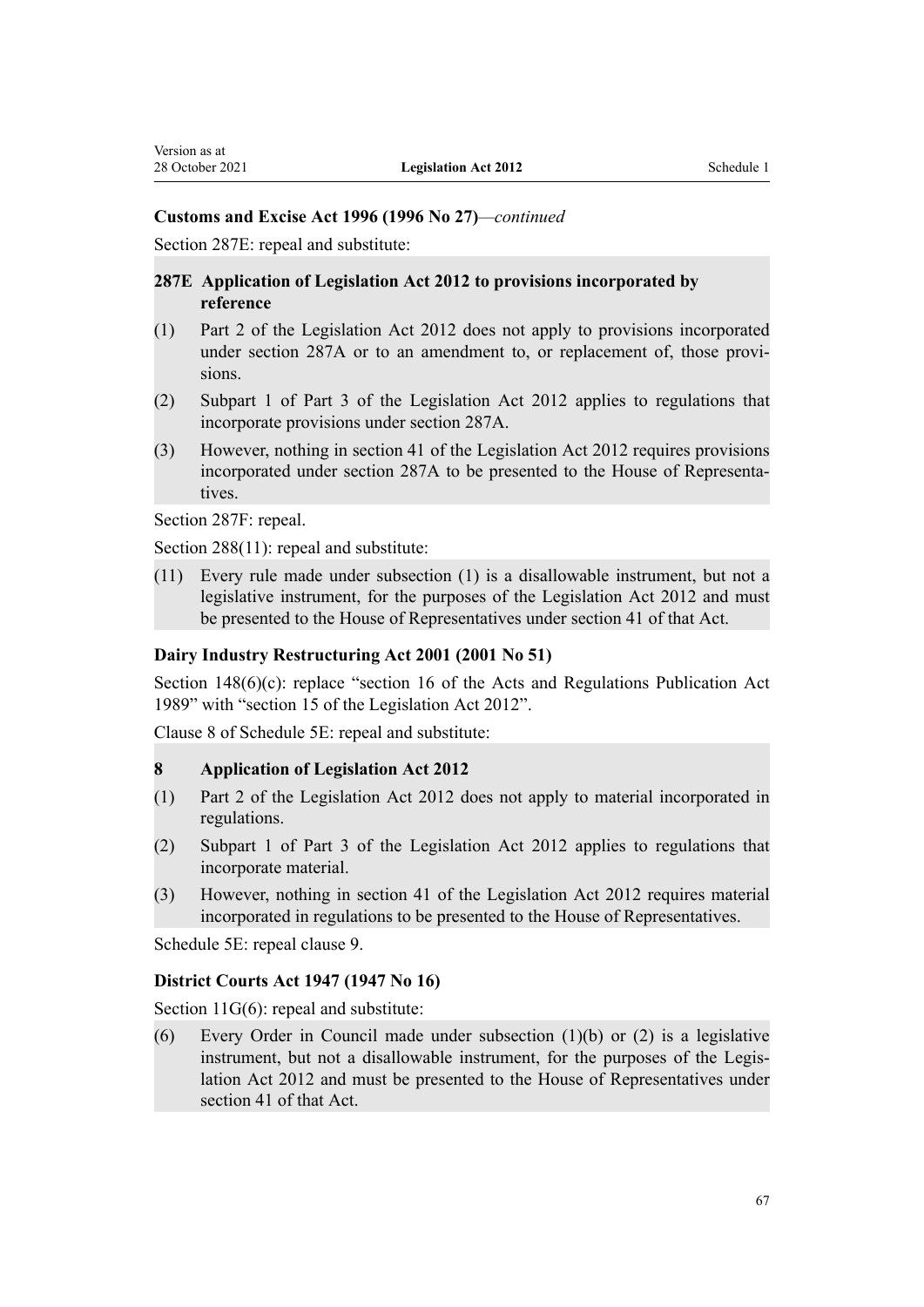# **Dog Control Act 1996 (1996 No 13)**

[Section 35B\(6\)](http://legislation.govt.nz/pdflink.aspx?id=DLM375148): repeal and substitute:

(6) An order made under subsection  $(1)$  is a legislative instrument and a disallowable instrument for the purposes of the Legislation Act 2012 and must be presented to the House of Representatives under section 41 of that Act.

[Section 78A\(3\):](http://legislation.govt.nz/pdflink.aspx?id=DLM375476) repeal and substitute:

(3) An order made under subsection  $(1)$  is a legislative instrument, but not a disallowable instrument, for the purposes of the Legislation Act 2012 and must be presented to the House of Representatives under section 41 of that Act.

#### **Education Act 1989 (1989 No 80)**

[Section 18AA\(4\)](http://legislation.govt.nz/pdflink.aspx?id=DLM178210): repeal and substitute:

(4) Rules made under this section are a legislative instrument and a disallowable instrument for the purposes of the Legislation Act 2012 and must be presented to the House of Representatives under section 41 of that Act.

[Section 139AJ\(5\)](http://legislation.govt.nz/pdflink.aspx?id=DLM181751): repeal and substitute:

(5) Rules made under this section are a disallowable instrument, but not a legisla‐ tive instrument, for the purposes of the Legislation Act 2012 and must be presented to the House of Representatives under section 41 of that Act.

Section  $144C(1)(a)$ : omit ", whether the regulations set out the standards themselves or adopt standards contained in other documents".

Section  $144C(1)(b)$ : omit ", whether the regulations set out the codes themselves or adopt codes contained in other documents".

[Section 235B\(3\):](http://legislation.govt.nz/pdflink.aspx?id=DLM3983130) repeal and substitute:

(3) A notice under this section is a legislative instrument and a disallowable instru‐ ment for the purposes of the Legislation Act 2012 and must be presented to the House of Representatives under section 41 of that Act.

[Section 317\(5\)](http://legislation.govt.nz/pdflink.aspx?id=DLM187327): repeal and substitute:

(5) Criteria prescribed by the Minister for use in assessing compliance with min‐ imum standards imposed by regulations made under this section are a disallowable instrument, but not a legislative instrument, for the purposes of the Legis‐ lation Act 2012 and must be presented to the House of Representatives under section 41 of that Act.

[Section 319\(3\)](http://legislation.govt.nz/pdflink.aspx?id=DLM187338): repeal and substitute:

(3) Criteria prescribed by the Minister for use in assessing compliance with min‐ imum standards imposed by regulations made under this section are a disallowable instrument, but not a legislative instrument, for the purposes of the Legislation Act 2012 and must be presented to the House of Representatives under section 41 of that Act.

New section 319AA: insert after [section 319](http://legislation.govt.nz/pdflink.aspx?id=DLM187338):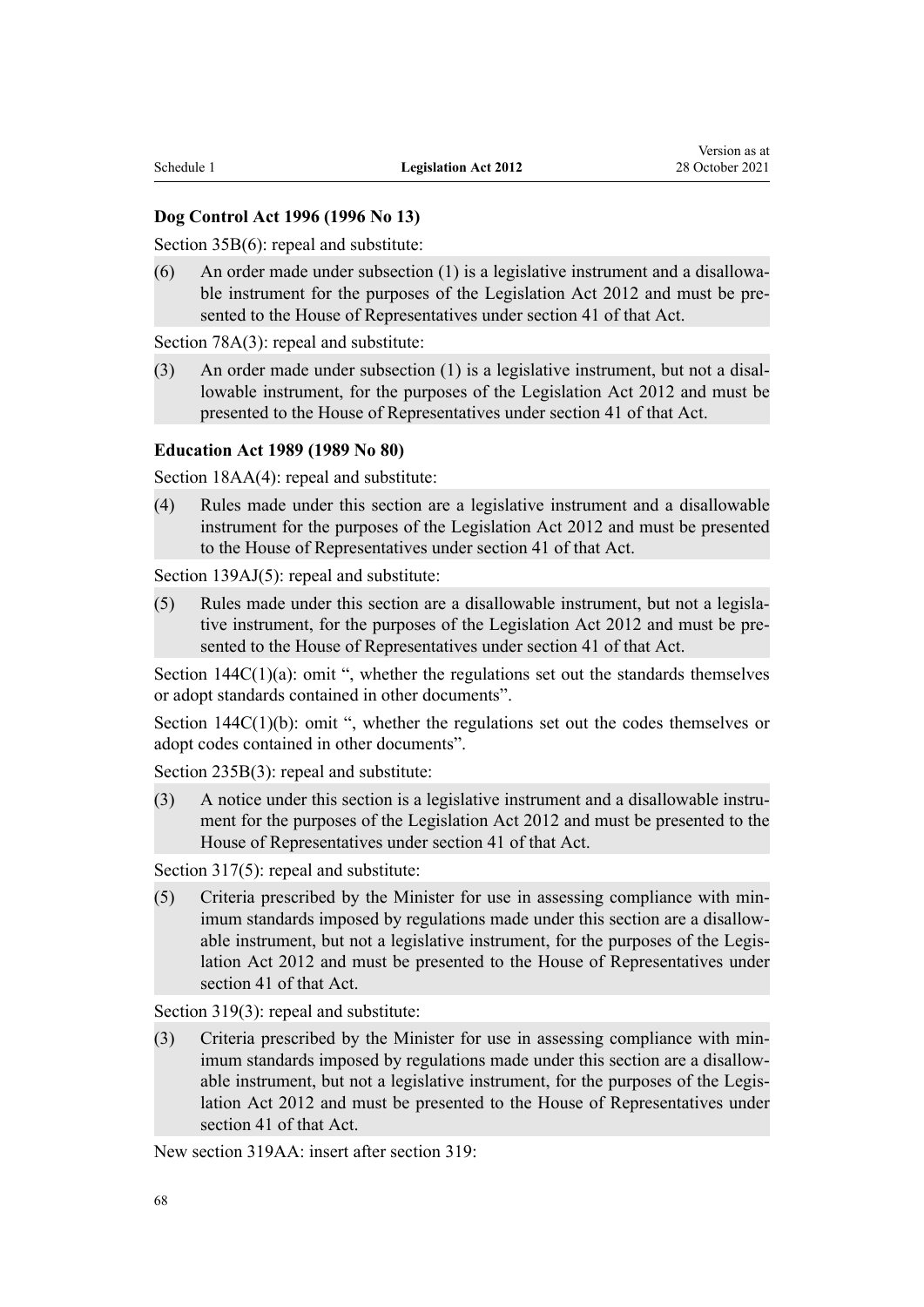## **Education Act 1989 (1989 No 80)***—continued*

# **319AA Application of Legislation Act 2012 to certain material incorporated by reference**

- (1) This section applies if section 49 of the Legislation Act 2012 is relied on to incorporate material by reference in criteria prescribed under section 317(2)(b) or 319(1)(b) of this Act.
- (2) When this section applies, subpart 2 of Part 3 of the Legislation Act 2012 (other than section 51) applies.

# **Education Lands Act 1949 (1949 No 24)**

[Section 15\(5\)](http://legislation.govt.nz/pdflink.aspx?id=DLM258268): omit "gazetted" and substitute "published in the *Gazette*".

# **Electoral Act 1993 (1993 No 87)**

[Section 104\(2\)\(a\)](http://legislation.govt.nz/pdflink.aspx?id=DLM309140): insert "published in the *Gazette*" after "Order in Council".

[Section 266:](http://legislation.govt.nz/pdflink.aspx?id=DLM310485) omit "gazetted" and substitute "published in the *Gazette*".

# **Electoral (Administration) Amendment Act 2011 (2011 No 57)**

[Section 48\(3\)](http://legislation.govt.nz/pdflink.aspx?id=DLM3367672): repeal and substitute:

(3) Regulations under this section are a legislative instrument and a disallowable instrument for the purposes of the Legislation Act 2012 and must be presented to the House of Representatives under section 41 of that Act.

## **Electricity Act 1992 (1992 No 122)**

[Section 75\(4\)](http://legislation.govt.nz/pdflink.aspx?id=DLM282868): repeal and substitute:

(4) A notice published under this section is a disallowable instrument, but not a legislative instrument, for the purposes of the Legislation Act 2012 and must be presented to the House of Representatives under section 41 of that Act.

[Section 90\(2\)](http://legislation.govt.nz/pdflink.aspx?id=DLM2859610): repeal and substitute:

(2) Each notice published under section 84 or 85 is a disallowable instrument, but not a legislative instrument, for the purposes of the Legislation Act 2012 and must be presented to the House of Representatives under section 41 of that Act.

[Section 107\(3\)](http://legislation.govt.nz/pdflink.aspx?id=DLM2859631): repeal and substitute:

(3) Each notice published in the *Gazette* under this section is a disallowable instrument, but not a legislative instrument, for the purposes of the Legislation Act 2012 and must be presented to the House of Representatives under section 41 of that Act.

## **Electricity Industry Act 2010 (2010 No 116)**

[Section 33\(1\)](http://legislation.govt.nz/pdflink.aspx?id=DLM2634365): repeal and substitute: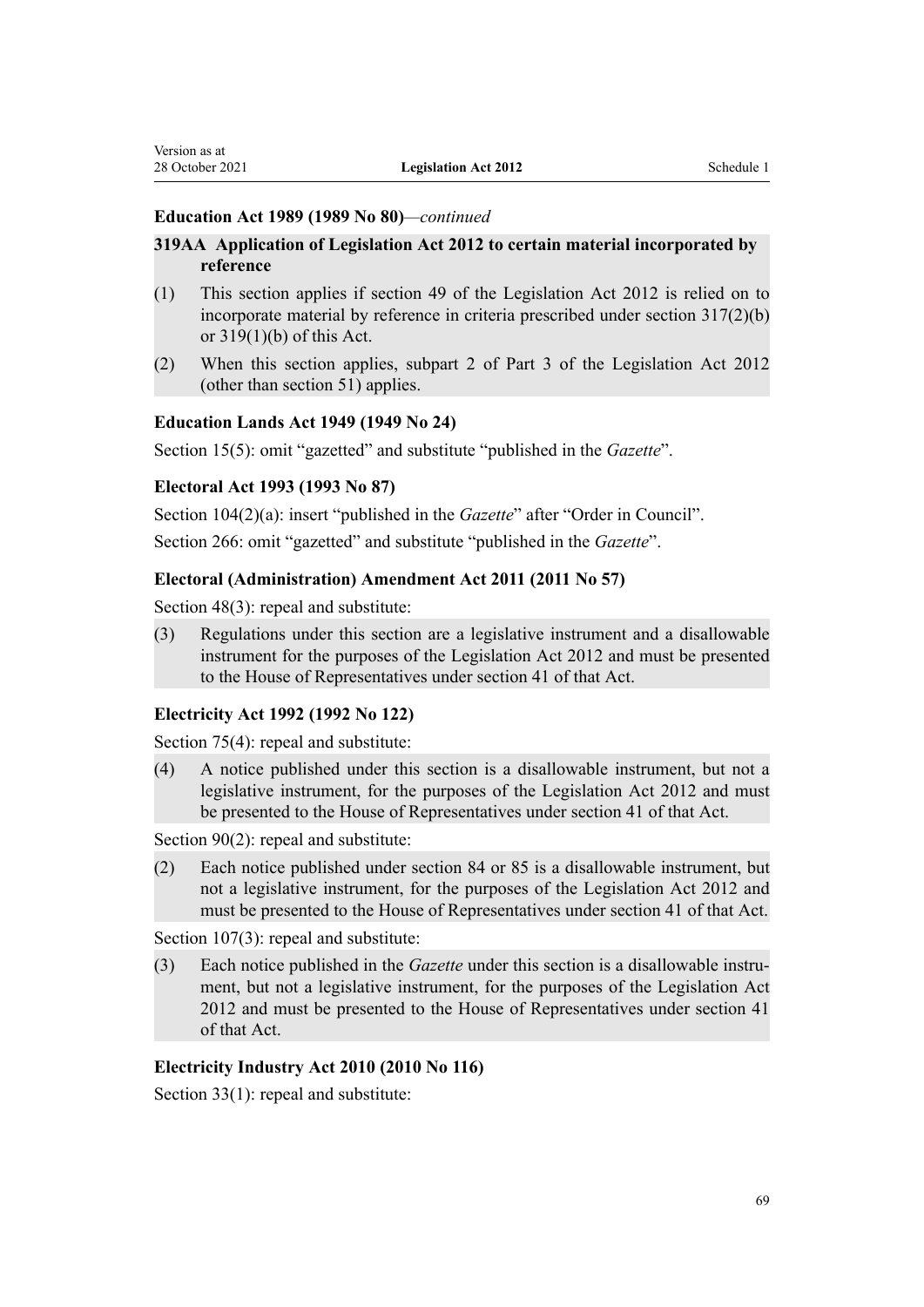## **Electricity Industry Act 2010 (2010 No 116)***—continued*

(1) The Code is a disallowable instrument, but not a legislative instrument, for the purposes of the Legislation Act 2012 and must be presented to the House of Representatives under section 41 of that Act.

[Section 90\(7\)](http://legislation.govt.nz/pdflink.aspx?id=DLM2634487): repeal and substitute:

(7) An exemption under this section is neither a disallowable instrument nor a legislative instrument for the purposes of the Legislation Act 2012 and does not have to be presented to the House of Representatives under section 41 of that Act.

[Section 122\(3\)\(d\):](http://legislation.govt.nz/pdflink.aspx?id=DLM3002224) repeal and substitute:

(d) is a disallowable instrument, but not a legislative instrument, for the pur‐ poses of the Legislation Act 2012 and must be presented to the House of Representatives under section 41 of that Act.

[Schedule 1:](http://legislation.govt.nz/pdflink.aspx?id=DLM2634630) clause 7: repeal and substitute:

#### **7 Application of Legislation Act 2012**

- (1) Part 2 of the Legislation Act 2012 does not apply to material incorporated by reference into the main document, or to any amendment to, or replacement of, the material.
- (2) Subpart 1 of Part 3 of the Legislation Act 2012, except section 41, applies to material incorporated by reference in the main document, or to any amendment to, or replacement of, the material.

[Clause 8](http://legislation.govt.nz/pdflink.aspx?id=DLM2634646) of Schedule 1: repeal.

# **Energy Resources Levy Act 1976 (1976 No 71)**

[Section 5\(2\):](http://legislation.govt.nz/pdflink.aspx?id=DLM439852) repeal and substitute:

- (2) An Order in Council made under this section and presented to the House of Representatives under section 41 of the Legislation Act 2012 in any session expires as follows:
	- (a) if the Order in Council is made on or before 30 June in any calendar year, it expires on the close of the last day of that session except so far as it is expressly validated or confirmed by an Act passed during that session:
	- (b) if the Order in Council is made on or after 1 July in any calendar year, it expires on the close of the last day of the session of Parliament in the following calendar year except so far as it is expressly validated or confirmed by an Act passed during that session or the preceding session.

## **Epidemic Preparedness Act 2006 (2006 No 85)**

[Section 21\(4\):](http://legislation.govt.nz/pdflink.aspx?id=DLM404602) omit "section 4 of the Acts and Regulations Publication Act 1989" and substitute "the Legislation Act 2012".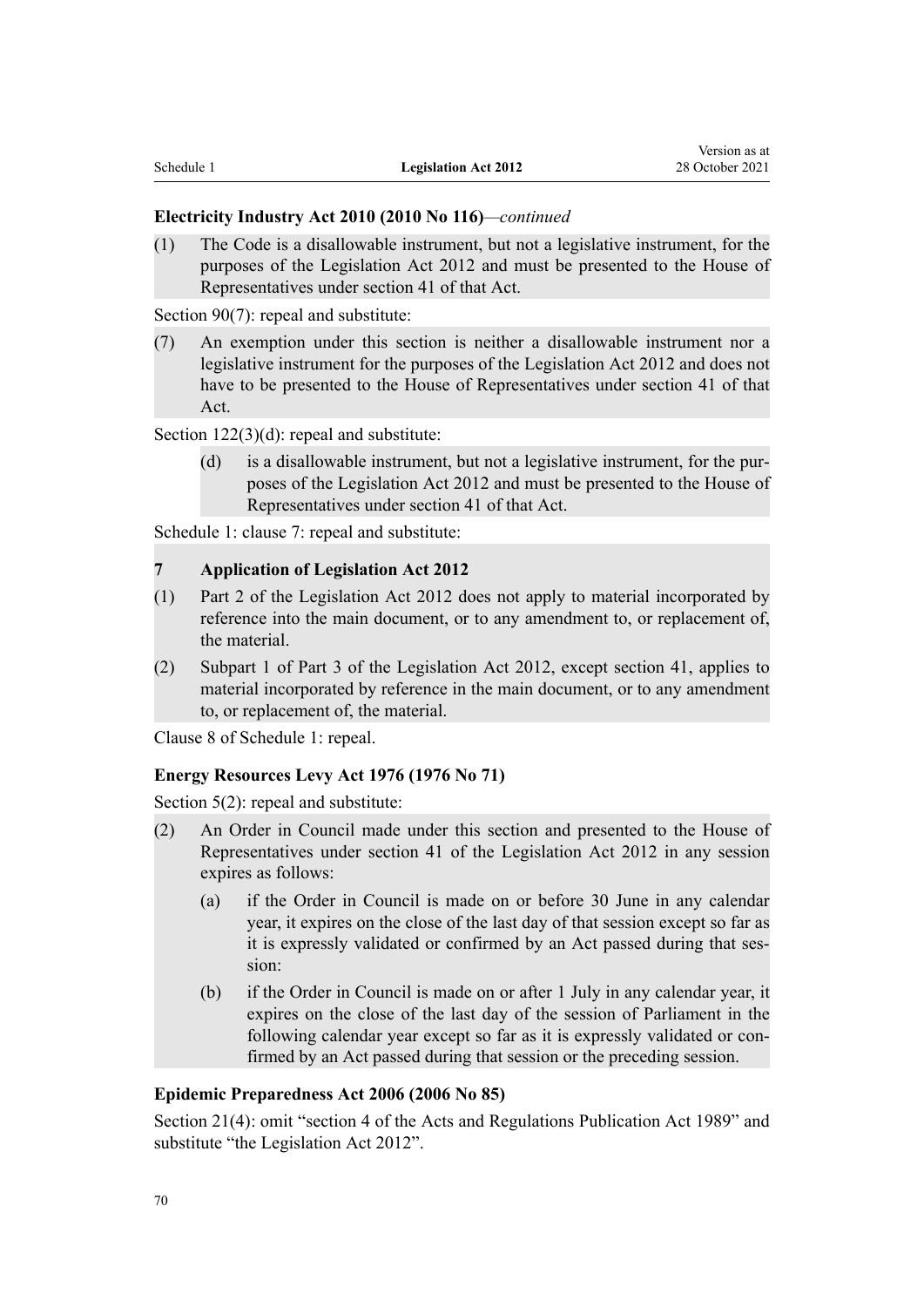# **Epidemic Preparedness Act 2006 (2006 No 85)***—continued*

[Section 22](http://legislation.govt.nz/pdflink.aspx?id=DLM404603): repeal and substitute:

## **22 Application of Part 3 of Legislation Act 2012**

An immediate modification order cannot be disallowed under Part 3 of the Legislation Act 2012 if a notice of motion under section 17 of this Act to dis‐ allow it—

- (a) has lapsed; or
- (b) has not been agreed to.

# **Extradition Act 1999 (1999 No 55)**

[Section 15\(4\)](http://legislation.govt.nz/pdflink.aspx?id=DLM26205): repeal and substitute:

(4) An Order in Council made under subsection (1) is a legislative instrument and a disallowable instrument for the purposes of the Legislation Act 2012 and must be presented to the House of Representatives under section 41 of that Act.

[Section 16\(3\)](http://legislation.govt.nz/pdflink.aspx?id=DLM26207): repeal and substitute:

(3) An Order in Council made under subsection (1) is a legislative instrument and a disallowable instrument for the purposes of the Legislation Act 2012 and must be presented to the House of Representatives under section 41 of that Act.

[Section 40\(7\)](http://legislation.govt.nz/pdflink.aspx?id=DLM26269): repeal and substitute:

(7) An Order in Council made under this section is a legislative instrument and a disallowable instrument for the purposes of the Legislation Act 2012 and must be presented to the House of Representatives under section 41 of that Act.

## **Finance Act (No 2) 1990 (1990 No 73)**

[Section 4](http://legislation.govt.nz/pdflink.aspx?id=DLM214135): insert "published in the *Gazette*" after "Order in Council".

## **Financial Advisers Act 2008 (2008 No 91)**

[Section 94\(4\)](http://legislation.govt.nz/pdflink.aspx?id=DLM1584744): repeal and substitute:

(4) The code and the notice are each disallowable instruments, but not legislative instruments, for the purposes of the Legislation Act 2012 and must be presented to the House of Representatives under section 41 of that Act.

[Section 148B\(1\):](http://legislation.govt.nz/pdflink.aspx?id=DLM3084557) repeal and substitute:

- (1) For the purposes of the Legislation Act 2012, an exemption under section 148, or a variation or revocation of an exemption under section 148A,—
	- (a) is a disallowable instrument and must be presented to the House of Rep‐ resentatives under section 41 of that Act; and
	- (b) is a legislative instrument only if it is a class exemption.

## **Financial Reporting Act 1993 (1993 No 106)**

[Section 4B\(1\)](http://legislation.govt.nz/pdflink.aspx?id=DLM324898): omit ", by notice in the *Gazette*,".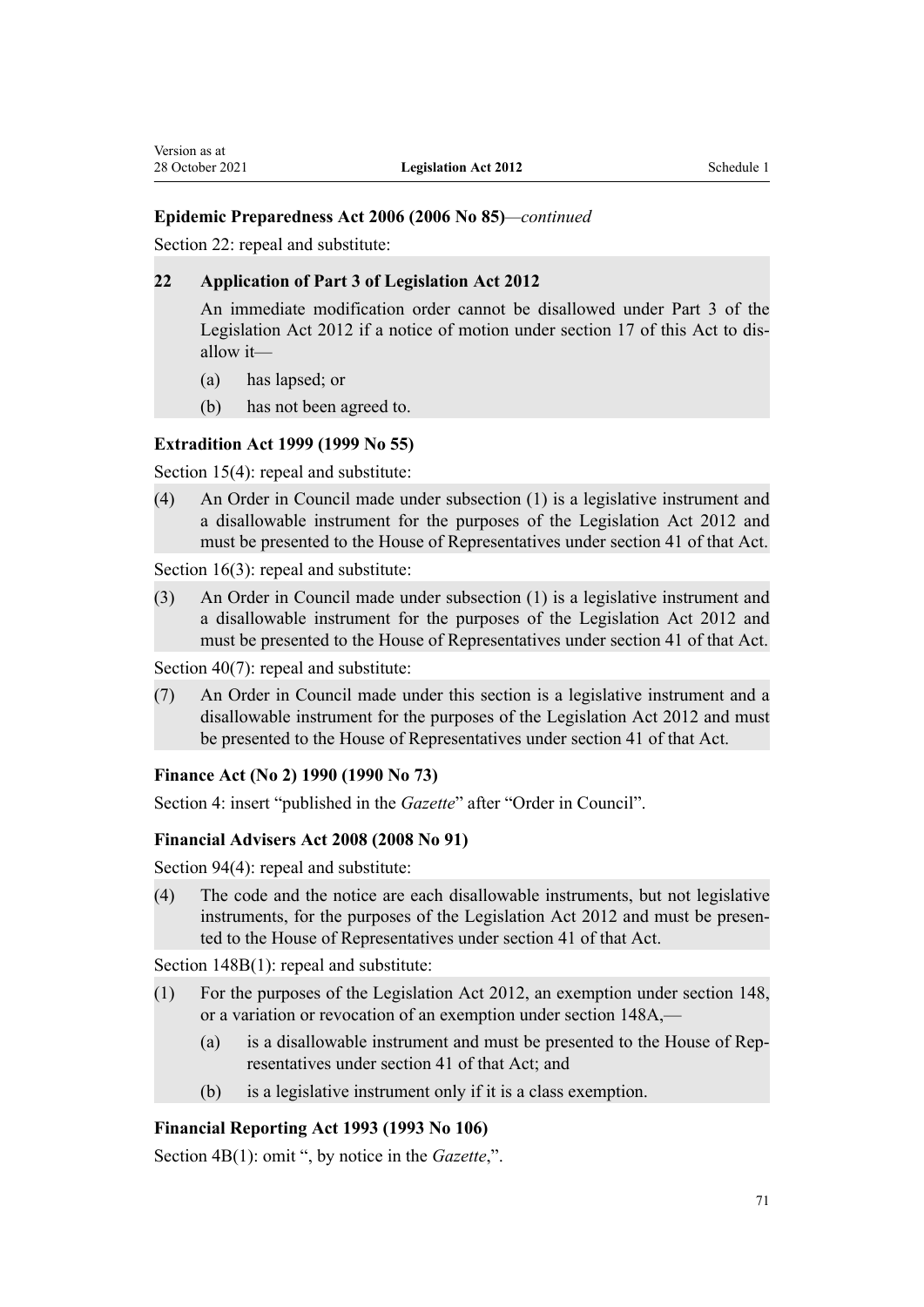# **Financial Reporting Act 1993 (1993 No 106)***—continued*

[Section 4B\(4\)](http://legislation.govt.nz/pdflink.aspx?id=DLM324898): repeal and substitute:

- (4) An exemption is a disallowable instrument under the Legislation Act 2012 and must be presented to the House of Representatives under section 41 of that Act.
- (5) A class exemption must be published under section 6 of the Legislation Act 2012 and, for this purpose, **class exemption** means an exemption of general application that applies to a class of persons.
- (6) An exemption that is not a class exemption under subsection (5) must, as soon as practicable after being granted, be—
	- (a) published on an Internet site maintained by or on behalf of the FMA; and
	- (b) notified in the *Gazette*; and
	- (c) made available in printed form for purchase on request by members of the public.
- (7) A notification in the *Gazette* for the purpose of subsection (6)(b) does not have to incorporate the exemption.

[Section 4D:](http://legislation.govt.nz/pdflink.aspx?id=DLM324902) omit "in the *Gazette*".

[Section 32\(1\):](http://legislation.govt.nz/pdflink.aspx?id=DLM3876045) omit "The Regulations (Disallowance) Act 1989 applies to the following instruments and determinations of the Board as if the instrument or determination were a regulation within the meaning of that Act" and substitute "The following instruments and determinations of the Board are disallowable instruments for the purposes of the Legislation Act 2012".

[Section 32\(2\):](http://legislation.govt.nz/pdflink.aspx?id=DLM3876045) omit "section 4 of the Regulations (Disallowance) Act 1989" and sub‐ stitute "section 41 of the Legislation Act 2012".

[Section 32\(3\)](http://legislation.govt.nz/pdflink.aspx?id=DLM3876045): omit "regulations for the purposes of the Acts and Regulations Publication Act 1989" and substitute "legislative instruments for the purposes of the Legislation Act 2012".

[Section 35AC\(1\) and \(2\)](http://legislation.govt.nz/pdflink.aspx?id=DLM3702953): repeal and substitute:

- (1) An exemption granted under section 35A—
	- (a) is a disallowable instrument for the purposes of the Legislation Act 2012; and
	- (b) must be presented to the House of Representatives under section 41 of that Act.
- (2) A class exemption (but not any other exemption granted under section 35A) is a legislative instrument for the purposes of the Legislation Act 2012.

[Section 35B\(6\)](http://legislation.govt.nz/pdflink.aspx?id=DLM325133): repeal and substitute:

(6) A notice published in the *Gazette* under this section is a disallowable instru‐ ment, but not a legislative instrument, for the purposes of the Legislation Act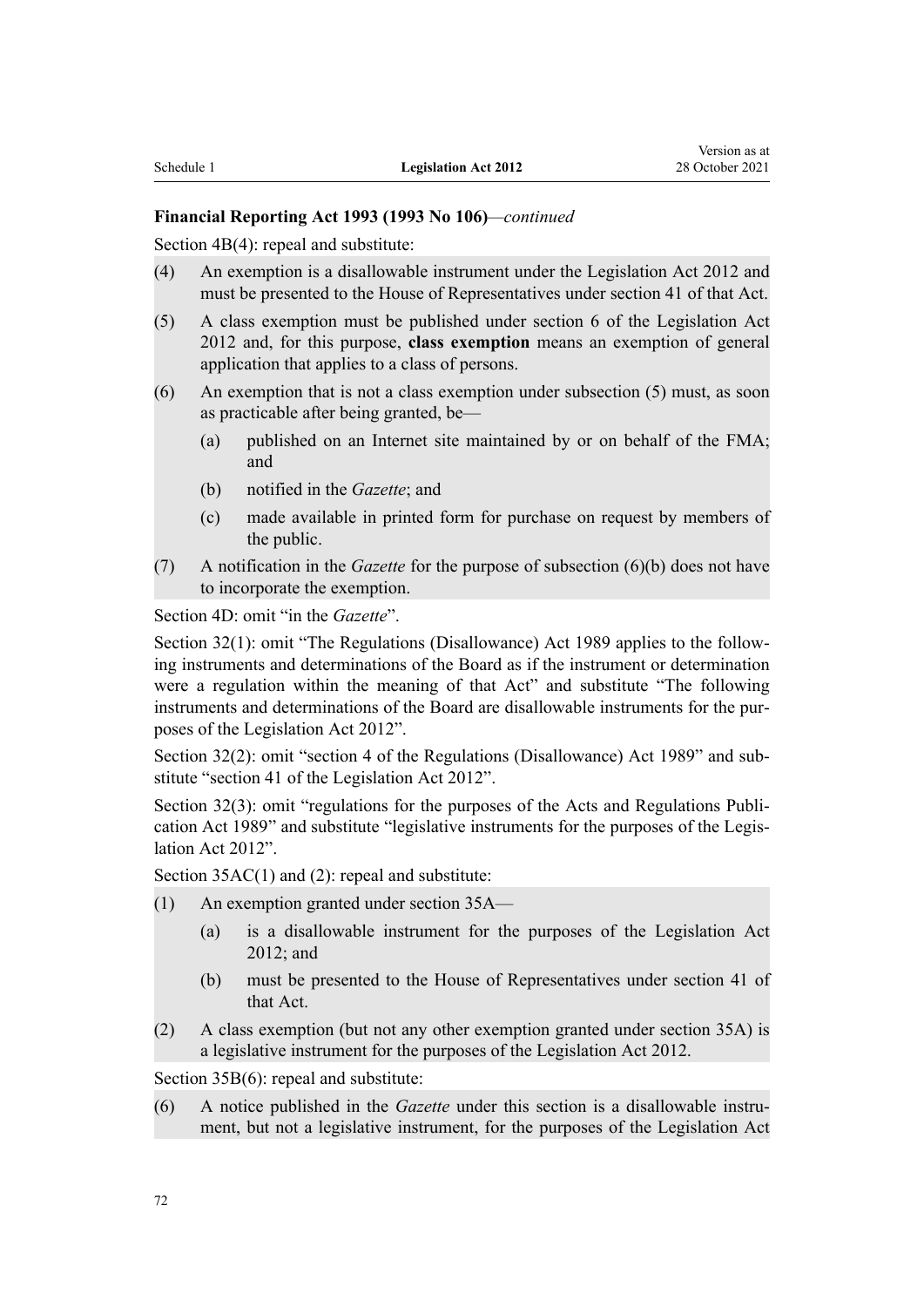# **Financial Reporting Act 1993 (1993 No 106)***—continued*

2012 and must be presented to the House of Representatives under section 41 of that Act.

#### **Fire Service Act 1975 (1975 No 42)**

[Section 48\(2A\):](http://legislation.govt.nz/pdflink.aspx?id=DLM433735) repeal and substitute:

(2A) An Order in Council made under subsection (2) is a legislative instrument and a disallowable instrument for the purposes of the Legislation Act 2012 and must be presented to the House of Representatives under section 41 of that Act.

[Section 92\(2\)\(na\):](http://legislation.govt.nz/pdflink.aspx?id=DLM434089) omit ", whether by reference to a New Zealand Standard or otherwise".

[Section 92\(2\)\(nb\)](http://legislation.govt.nz/pdflink.aspx?id=DLM434089): omit ", whether by reference to a New Zealand Standard or otherwise".

#### **Fisheries Act 1996 (1996 No 88)**

[Section 299A\(2\):](http://legislation.govt.nz/pdflink.aspx?id=DLM399921) repeal and substitute:

(2) An order made under subsection  $(1)$  is a legislative instrument and a disallowable instrument for the purposes of the Legislation Act 2012 and must be presented to the House of Representatives under section 41 of that Act.

[Section 303\(1\)](http://legislation.govt.nz/pdflink.aspx?id=DLM399927): repeal and substitute:

- (1) A notice given under this Act that is required to be published in the *Gazette*
	- (a) is a regulation for the purposes of the Interpretation Act 1999; and
	- (b) is a legislative instrument for the purposes of the Legislation Act 2012, but is not a disallowable instrument for the purposes of that Act and does not have to be presented to the House of Representatives under section 41 of that Act.

[Section 303\(3\)](http://legislation.govt.nz/pdflink.aspx?id=DLM399927): repeal and substitute:

(3) A notice given under section  $11(4)(b)(i)$  is a disallowable instrument, but not a legislative instrument, for the purposes of the Legislation Act 2012 and must be presented to the House of Representatives under section 41 of that Act.

#### **Food Act 1981 (1981 No 45)**

[Section 11I](http://legislation.govt.nz/pdflink.aspx?id=DLM50702): repeal and substitute:

#### **11I Food standards subject to disallowance**

A food standard is a disallowable instrument, but not a legislative instrument, for the purposes of the Legislation Act 2012 and must be presented to the House of Representatives under section 41 of that Act.

#### **Forests Act 1949 (1949 No 19)**

[Section 67ZM\(2\):](http://legislation.govt.nz/pdflink.aspx?id=DLM257145) repeal and substitute: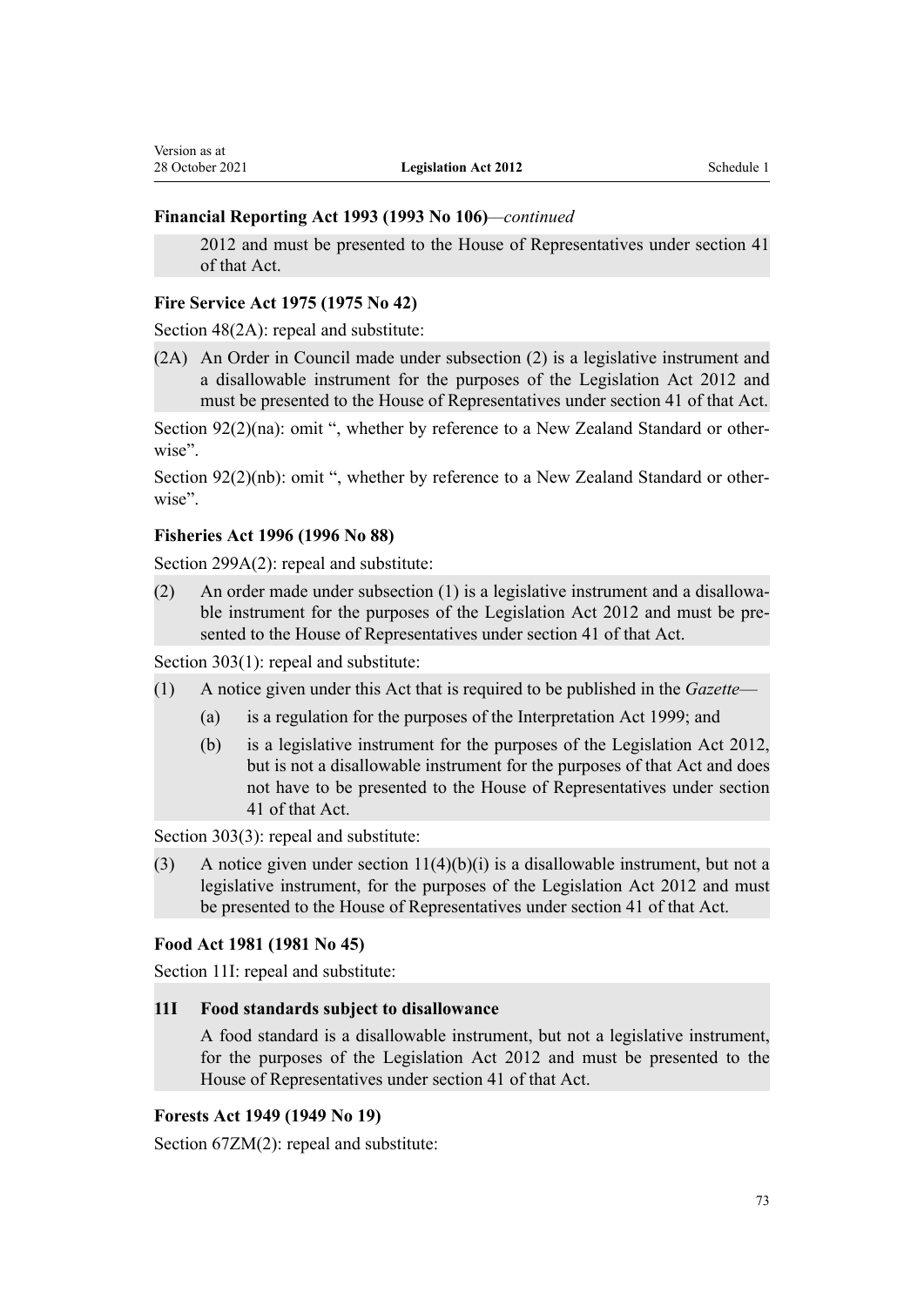#### **Forests Act 1949 (1949 No 19)***—continued*

(2) A levy order is a legislative instrument and a disallowable instrument for the purposes of the Legislation Act 2012 and must be presented to the House of Representatives under section 41 of that Act.

[Section 67ZT](http://legislation.govt.nz/pdflink.aspx?id=DLM257159): omit "the Regulations (Disallowance) Act 1989" in each place where it appears and substitute in each case "Part 3 of the Legislation Act 2012".

# **Gambling Act 2003 (2003 No 51)**

[Section 21\(2\)](http://legislation.govt.nz/pdflink.aspx?id=DLM208247): repeal and substitute:

(2) A notice given under subsection (1) is a disallowable instrument, but not a legislative instrument, for the purposes of the Legislation Act 2012 and must be presented to the House of Representatives under section 41 of that Act.

[Section 116\(6\):](http://legislation.govt.nz/pdflink.aspx?id=DLM208683) repeal and substitute:

(6) A notice given under subsection (1) is a disallowable instrument, but not a legislative instrument, for the purposes of the Legislation Act 2012 and must be presented to the House of Representatives under section 41 of that Act.

[Section 243\(7\)](http://legislation.govt.nz/pdflink.aspx?id=DLM209744): repeal and substitute:

(7) Rules made under this section are a legislative instrument and a disallowable instrument for the purposes of the Legislation Act 2012 and must be presented to the House of Representatives under section 41 of that Act.

[Section 244\(3\)](http://legislation.govt.nz/pdflink.aspx?id=DLM209745): repeal and substitute:

 $(3)$  A notice given under this section is a disallowable instrument, but not a legislative instrument, for the purposes of the Legislation Act 2012 and must be presented to the House of Representatives under section 41 of that Act.

[Section 280\(7\)](http://legislation.govt.nz/pdflink.aspx?id=DLM210201): repeal and substitute:

(7) A notice given under subsection (1) is a disallowable instrument, but not a legislative instrument, for the purposes of the Legislation Act 2012 and must be presented to the House of Representatives under section 41 of that Act.

[Section 301\(7\)](http://legislation.govt.nz/pdflink.aspx?id=DLM210235): repeal and substitute:

(7) A notice given under subsection  $(1)(c)$  is a disallowable instrument, but not a legislative instrument, for the purposes of the Legislation Act 2012 and must be presented to the House of Representatives under section 41 of that Act.

[Section 327\(5\)](http://legislation.govt.nz/pdflink.aspx?id=DLM210273): repeal and substitute:

(5) Minimum standards prescribed by the Secretary under this section are a disal‐ lowable instrument, but not a legislative instrument, for the purposes of the Legislation Act 2012 and must be presented to the House of Representatives under section 41 of that Act.

[Section 367\(7\)](http://legislation.govt.nz/pdflink.aspx?id=DLM210727): repeal and substitute:

(7) A rule, amendment, or revocation made under subsection (1) is a disallowable instrument, but not a legislative instrument, for the purposes of the Legislation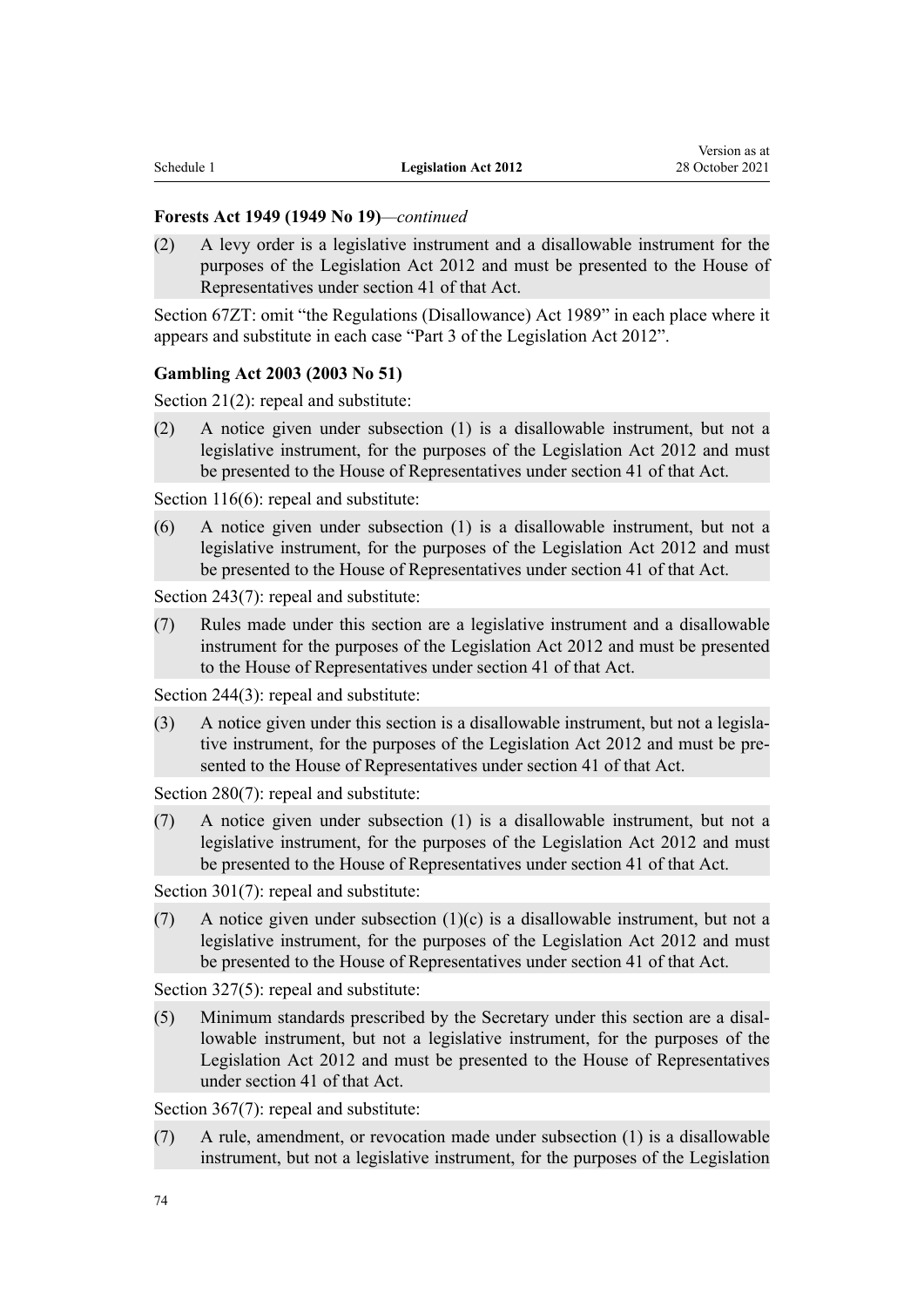# **Gambling Act 2003 (2003 No 51)***—continued*

Act 2012 and must be presented to the House of Representatives under section 41 of that Act.

#### **Gas Act 1992 (1992 No 124)**

Section  $43Q(2)(c)(ii)$ : replace "Acts and Regulations Publication Act 1989" with "Legislation Act 2012".

[Section 43Q\(5\):](http://legislation.govt.nz/pdflink.aspx?id=DLM285981) repeal and substitute:

(5) A rule is a disallowable instrument, but not a legislative instrument, for the purposes of the Legislation Act 2012 and must be presented to the House of Representatives under section 41 of that Act.

# **Goods and Services Tax Act 1985 (1985 No 141)**

[Section 78\(3\):](http://legislation.govt.nz/pdflink.aspx?id=DLM85298) insert "or by any legislative instrument (within the meaning of the Legislation Act 2012)" after "pursuant to, any Act".

# **Governor-General Act 2010 (2010 No 122)**

[Section 5\(5\):](http://legislation.govt.nz/pdflink.aspx?id=DLM2999122) repeal and substitute:

(5) A determination made under this section is a legislative instrument, but not a disallowable instrument, for the purposes of the Legislation Act 2012 and must be presented to the House of Representatives under section 41 of that Act.

[Section 6\(4\):](http://legislation.govt.nz/pdflink.aspx?id=DLM2999123) repeal and substitute:

(4) An Order in Council made under this section is a legislative instrument, but not a disallowable instrument, for the purposes of the Legislation Act 2012 and must be presented to the House of Representatives under section 41 of that Act.

[Section 8\(6\):](http://legislation.govt.nz/pdflink.aspx?id=DLM2999125) repeal and substitute:

(6) A determination made under this section is a legislative instrument, but not a disallowable instrument, for the purposes of the Legislation Act 2012 and must be presented to the House of Representatives under section 41 of that Act.

# **Hazardous Substances and New Organisms Act 1996 (1996 No 30)**

[Section 49B\(2\)\(b\):](http://legislation.govt.nz/pdflink.aspx?id=DLM384019) repeal and substitute:

(b) is neither a legislative instrument nor a disallowable instrument for the purposes of the Legislation Act 2012 and does not have to be presented to the House of Representatives under section 41 of that Act.

[Section 50\(5\)](http://legislation.govt.nz/pdflink.aspx?id=DLM384044): repeal and substitute:

(5) An Order in Council made under this section is a legislative instrument and a disallowable instrument for the purposes of the Legislation Act 2012 and must be presented to the House of Representatives under section 41 of that Act.

[Section 96B\(5\)](http://legislation.govt.nz/pdflink.aspx?id=DLM384637): repeal and substitute: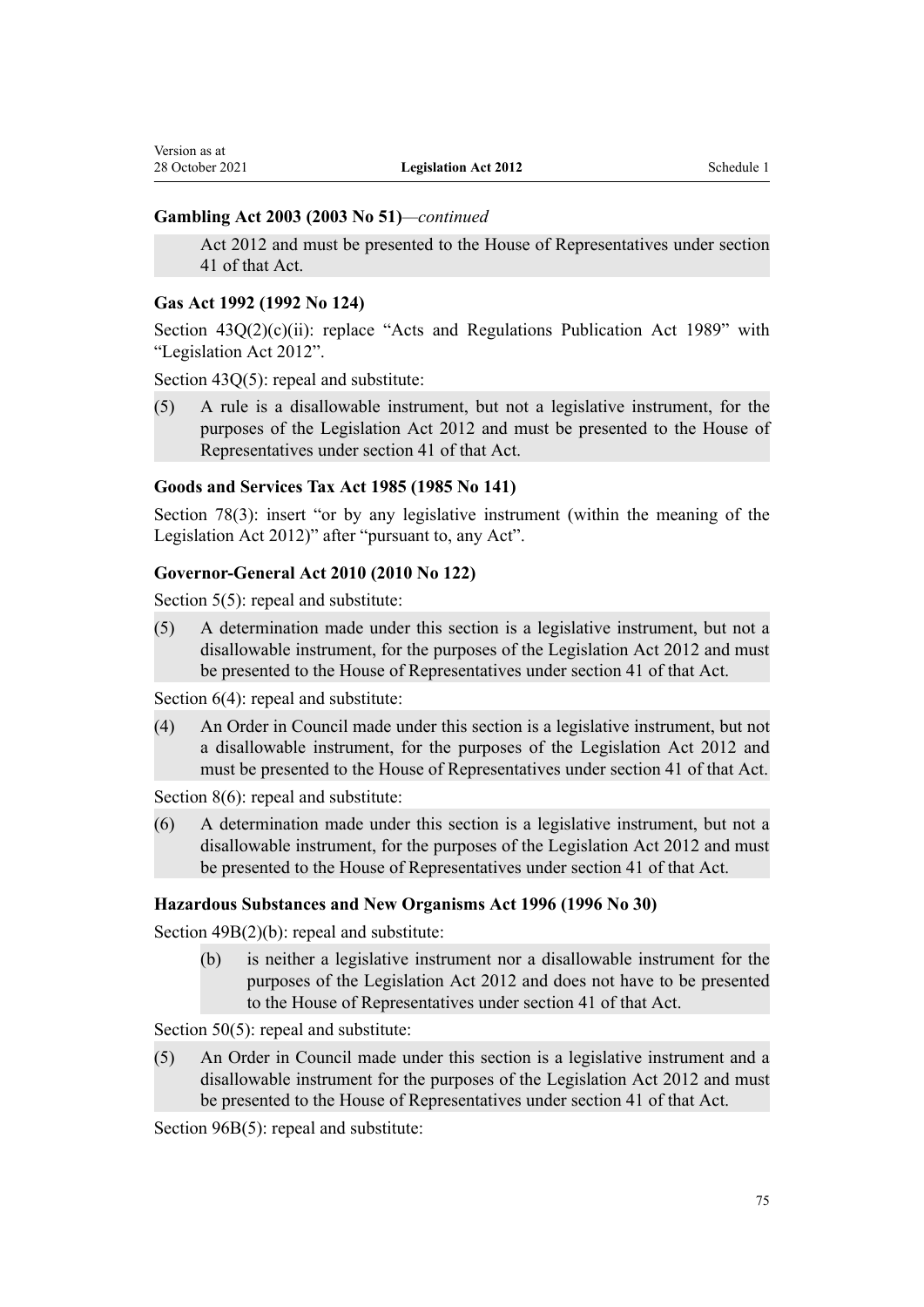#### **Hazardous Substances and New Organisms Act 1996 (1996 No 30)***—continued*

(5) A notice issued under this section is a disallowable instrument, but not a legis‐ lative instrument, for the purposes of the Legislation Act 2012 and must be presented to the House of Representatives under section 41 of that Act.

[Section 141I:](http://legislation.govt.nz/pdflink.aspx?id=DLM2914562) repeal and substitute:

#### **141I Application of Legislation Act 2012**

- (1) Part 2 of the Legislation Act 2012 does not apply to material incorporated by reference in regulations, group standards, notices of transfer, or codes of practice, or to any amendment to, or replacement of, that material.
- (2) Subpart 1 of Part 3 of the Legislation Act 2012 applies to regulations, group standards, and notices of transfer that incorporate material by reference, but does not apply to codes of practice that incorporate material by reference.
- (3) However, nothing in section 41 of the Legislation Act 2012 requires material (including any amendment to, or replacement of, that material) that is incorpor‐ ated by reference in regulations, group standards, or notices of transfer to be presented to the House of Representatives.

#### **Health Act 1956 (1956 No 65)**

[Section 69O\(5\):](http://legislation.govt.nz/pdflink.aspx?id=DLM1410272) repeal and substitute:

(5) Standards issued or adopted under subsection (1) are a disallowable instrument, but not a legislative instrument, for the purposes of the Legislation Act 2012 and must be presented to the House of Representatives under section 41 of that Act.

[Section 69ZL\(3\):](http://legislation.govt.nz/pdflink.aspx?id=DLM1410297) repeal and substitute:

(3) A notice under subsection  $(1)(j)(ii)$  is neither a legislative instrument nor a disallowable instrument for the purposes of the Legislation Act 2012 and does not have to be presented to the House of Representatives under section 41 of that Act.

[Section 112ZM:](http://legislation.govt.nz/pdflink.aspx?id=DLM307977) repeal and substitute:

# **112ZM Application of Legislation Act 2012 to standards incorporated by reference**

- (1) Part 2 of the Legislation Act 2012 does not apply to standards incorporated by reference in regulations or to an amendment to, or replacement of, those standards.
- (2) Subpart 1 of Part 3 of the Legislation Act 2012 applies to regulations that incorporate standards by reference.
- (3) However, nothing in section 41 of the Legislation Act 2012 requires standards incorporated by reference in regulations to be presented to the House of Repre‐ sentatives.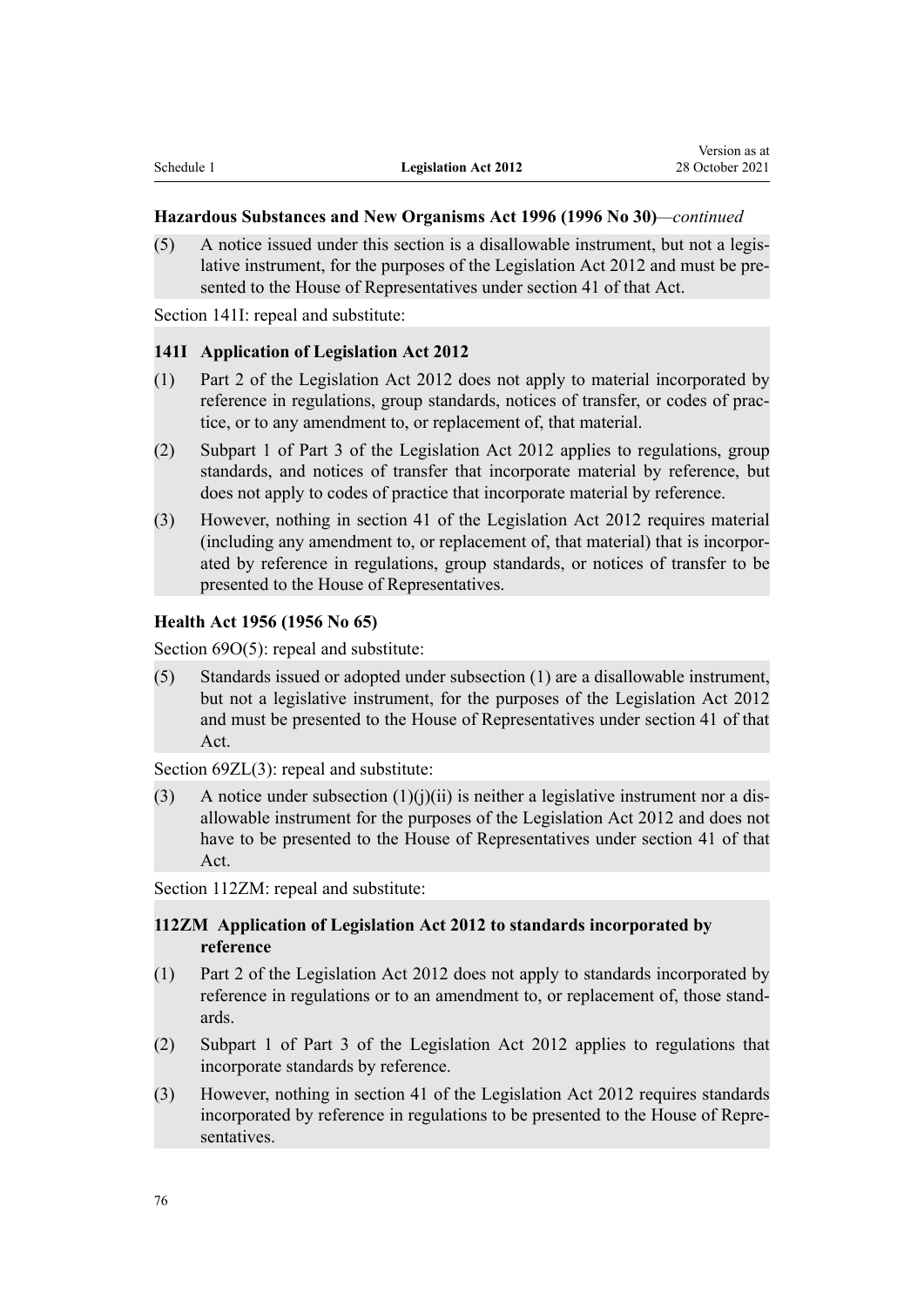# **Health Act 1956 (1956 No 65)***—continued*

[Section 112ZN:](http://legislation.govt.nz/pdflink.aspx?id=DLM307979) repeal.

[Section 137G](http://legislation.govt.nz/pdflink.aspx?id=DLM1412385): repeal and substitute:

# **137G Application of Legislation Act 2012 to material incorporated by reference**

- (1) Part 2 of the Legislation Act 2012 does not apply to material incorporated by reference in this Act or in an instrument or to an amendment to, or replacement of, that material.
- (2) Nothing in section 41 of the Legislation Act 2012 requires material that is incorporated by reference in this Act or in an instrument made or issued under this Act to be presented to the House of Representatives.

[Section 137H](http://legislation.govt.nz/pdflink.aspx?id=DLM1412386): repeal.

# **Health and Disability Services (Safety) Act 2001 (2001 No 93)**

[Section 16\(1\)](http://legislation.govt.nz/pdflink.aspx?id=DLM120548): repeal and substitute:

(1) A notice under section 13 or 14 is a legislative instrument and a disallowable instrument for the purposes of the Legislation Act 2012 and must be presented to the House of Representatives under section 41 of that Act.

# **Health Practitioners Competence Assurance Act 2003 (2003 No 48)**

[Section 9\(7\):](http://legislation.govt.nz/pdflink.aspx?id=DLM203382) repeal and substitute:

(7) An Order in Council under this section is a legislative instrument and a disal‐ lowable instrument for the purposes of the Legislation Act 2012 and must be presented to the House of Representatives under section 41 of that Act.

[Section 14\(4\)](http://legislation.govt.nz/pdflink.aspx?id=DLM203389): repeal and substitute:

(4) A notice published under section 11 or 12 is a disallowable instrument, but not a legislative instrument, for the purposes of the Legislation Act 2012 and must be presented to the House of Representatives under section 41 of that Act.

[Section 63](http://legislation.govt.nz/pdflink.aspx?id=DLM203864): repeal and substitute:

# **63 Application of Legislation Act 2012 to notices under section 54**

A notice issued under section 54, and an amendment or revocation of a notice issued under that section, is a legislative instrument and a disallowable instrument for the purposes of the Legislation Act 2012 and must be presented to the House of Representatives under section 41 of that Act.

[Section 115\(4\):](http://legislation.govt.nz/pdflink.aspx?id=DLM204330) repeal and substitute:

(4) An Order in Council under subsection (1) is a legislative instrument and a dis‐ allowable instrument for the purposes of the Legislation Act 2012 and must be presented to the House of Representatives under section 41 of that Act.

[Section 132\(3\)](http://legislation.govt.nz/pdflink.aspx?id=DLM204355): repeal and substitute: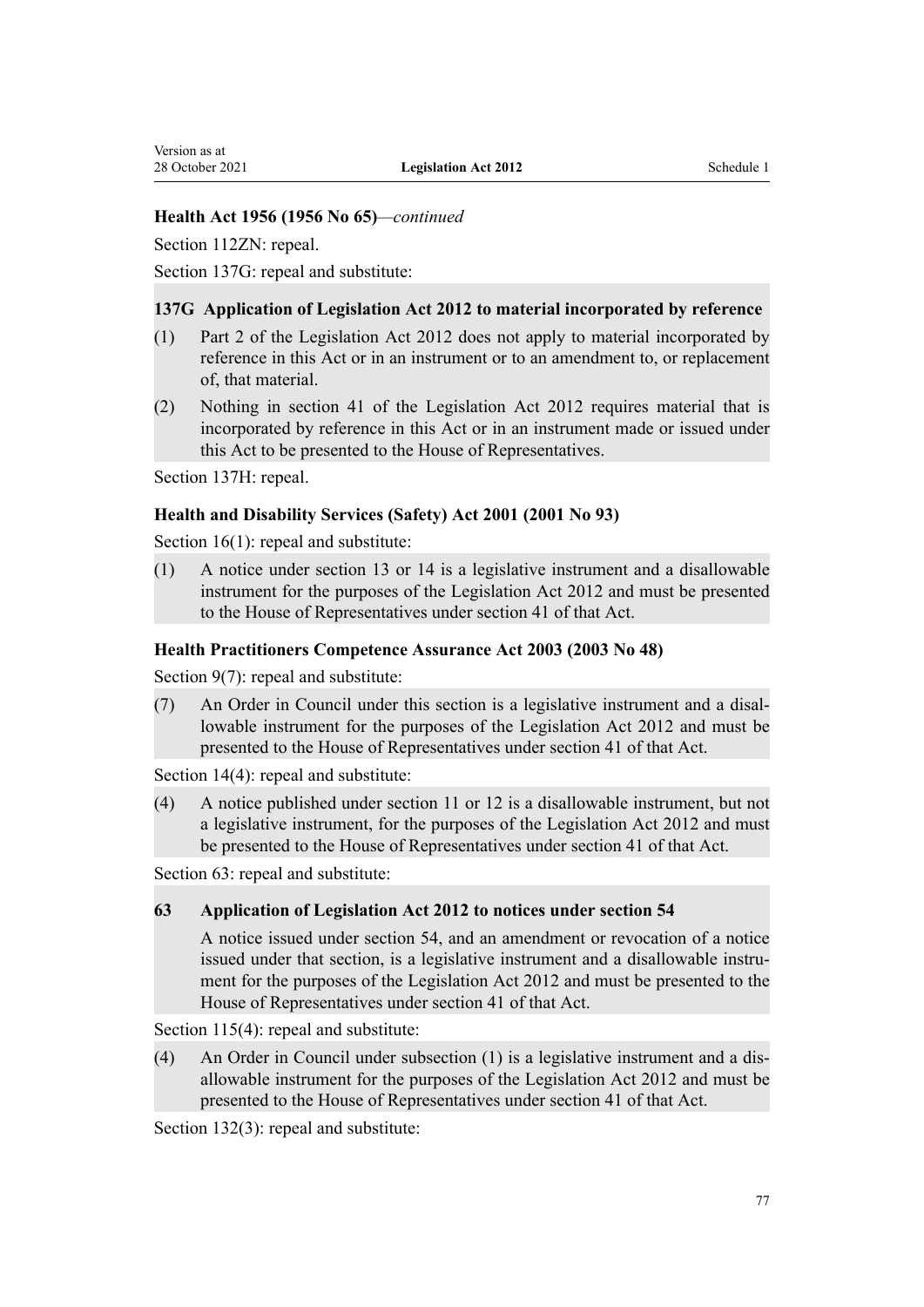#### **Health Practitioners Competence Assurance Act 2003 (2003 No 48)***—continued*

(3) A notice under section 130 or 131 is a disallowable instrument, but not a legis‐ lative instrument, for the purposes of the Legislation Act 2012 and must be pre‐ sented to the House of Representatives under section 41 of that Act.

#### **Health Sector (Transfers) Act 1993 (1993 No 23)**

[Section 5\(6\)\(b\)](http://legislation.govt.nz/pdflink.aspx?id=DLM294994): repeal and substitute:

(b) is a legislative instrument and a disallowable instrument for the purposes of the Legislation Act 2012 and must be presented to the House of Rep‐ resentatives under section 41 of that Act.

#### **Housing Restructuring and Tenancy Matters Act 1992 (1992 No 76)**

[Section 24\(3\)](http://legislation.govt.nz/pdflink.aspx?id=DLM269628): repeal and substitute:

(3) An Order in Council under this section is a legislative instrument and a disal‐ lowable instrument for the purposes of the Legislation Act 2012 and must be presented to the House of Representatives under section 41 of that Act.

[Section 25\(4\)\(a\)](http://legislation.govt.nz/pdflink.aspx?id=DLM269629): insert "or the Legislation Act 2012" after "Acts and Regulations Publication Act 1989".

#### **Immigration Act 2009 (2009 No 51)**

[Section 22\(8\)\(b\):](http://legislation.govt.nz/pdflink.aspx?id=DLM1440613) repeal and substitute:

(b) are neither legislative instruments nor disallowable instruments for the purposes of the Legislation Act 2012 and do not have to be presented to the House of Representatives under section 41 of that Act.

[Section 69\(4\)\(c\)](http://legislation.govt.nz/pdflink.aspx?id=DLM1440682): repeal and substitute:

(c) is a disallowable instrument, but not a legislative instrument, for the pur‐ poses of the Legislation Act 2012 and must be presented to the House of Representatives under section 41 of that Act.

[Section 86\(5\)](http://legislation.govt.nz/pdflink.aspx?id=DLM1440709): add "; and" and also add:

(c) is a disallowable instrument, but not a legislative instrument, for the purposes of the Legislation Act 2012 and must be presented to the House of Representa‐ tives under section 41 of that Act.

[Section 378:](http://legislation.govt.nz/pdflink.aspx?id=DLM1441195) add:

(9) A special direction is neither a legislative instrument nor a disallowable instru‐ ment for the purposes of the Legislation Act 2012 and does not have to be presented to the House of Representatives under section 41 of that Act, unless this Act otherwise provides.

# **Immigration Advisers Licensing Act 2007 (2007 No 15)**

[Section 39](http://legislation.govt.nz/pdflink.aspx?id=DLM407344): repeal and substitute: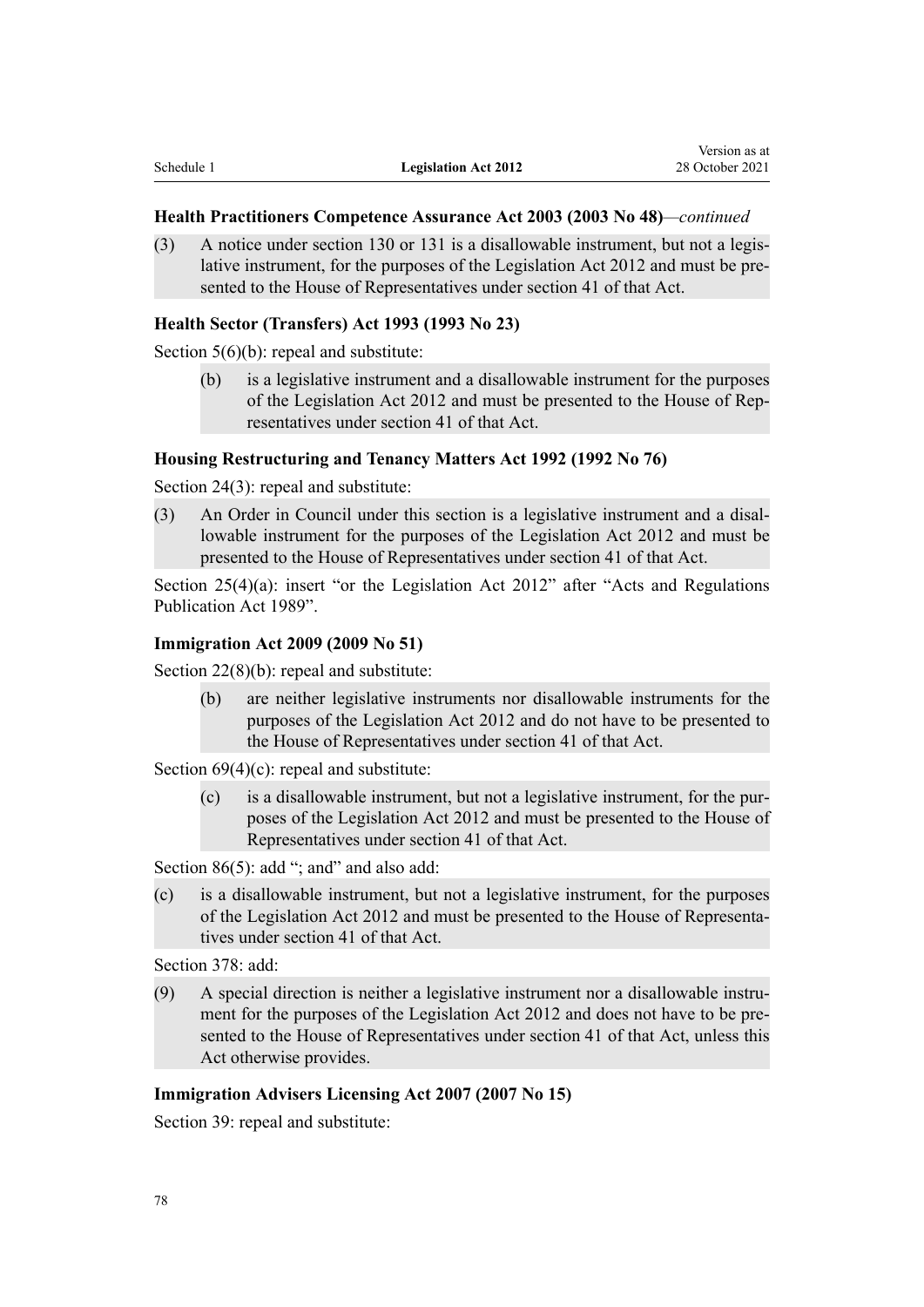# **Immigration Advisers Licensing Act 2007 (2007 No 15)***—continued*

# **39 Application of Legislation Act 2012 to code and standards**

The code of conduct and competency standards, and any amendment, revocation, or replacement of the code or standards, are disallowable instruments, but not legislative instruments, for the purposes of the Legislation Act 2012 and must be presented to the House of Representatives under section 41 of that Act.

# **Imperial Laws Application Act 1988 (1988 No 112)**

[Section 3\(7\):](http://legislation.govt.nz/pdflink.aspx?id=DLM135084) repeal and substitute:

(7) An Order in Council made under subsection (6) is a legislative instrument and a disallowable instrument for the purposes of the Legislation Act 2012 and must be presented to the House of Representatives under section 41 of that Act.

# **Incorporated Societies Act 1908 (1908 No 212)**

Definition of **regulations** in section 3: repeal.

[Section 32\(1\)](http://legislation.govt.nz/pdflink.aspx?id=DLM176164): insert ", by Order in Council," after "and may".

[Section 36](http://legislation.govt.nz/pdflink.aspx?id=DLM176185): omit "gazetted".

# **Industry Training Act 1992 (1992 No 55)**

[Section 26\(4\)](http://legislation.govt.nz/pdflink.aspx?id=DLM266925): repeal and substitute:

(4) A levy order is a legislative instrument and a disallowable instrument for the purposes of the Legislation Act 2012 and must be presented to the House of Representatives under section 41 of that Act.

[Section 51](http://legislation.govt.nz/pdflink.aspx?id=DLM266984): omit "the Regulations (Disallowance) Act 1989" in each place where it appears and substitute in each case "Part 3 of the Legislation Act 2012".

[Section 52\(1\)\(b\):](http://legislation.govt.nz/pdflink.aspx?id=DLM266986) omit "the Regulations (Disallowance) Act 1989" and substitute "Part 3 of the Legislation Act 2012".

# **Inspector-General of Intelligence and Security Act 1996 (1996 No 47)**

[Section 2\(3\):](http://legislation.govt.nz/pdflink.aspx?id=DLM392290) repeal and substitute:

(3) An Order in Council made under subsection (2) is a legislative instrument and a disallowable instrument for the purposes of the Legislation Act 2012 and must be presented to the House of Representatives under section 41 of that Act.

[Section 23\(5\):](http://legislation.govt.nz/pdflink.aspx?id=DLM392542) omit "within the meaning of the Regulations (Disallowance) Act 1989".

### **Insurance (Prudential Supervision) Act 2010 (2010 No 111)**

[Section 232\(8\) and \(9\)](http://legislation.govt.nz/pdflink.aspx?id=DLM2478606): repeal and substitute:

- (8) A declaration—
	- (a) is a disallowable instrument, but not a legislative instrument, for the pur‐ poses of the Legislation Act 2012; and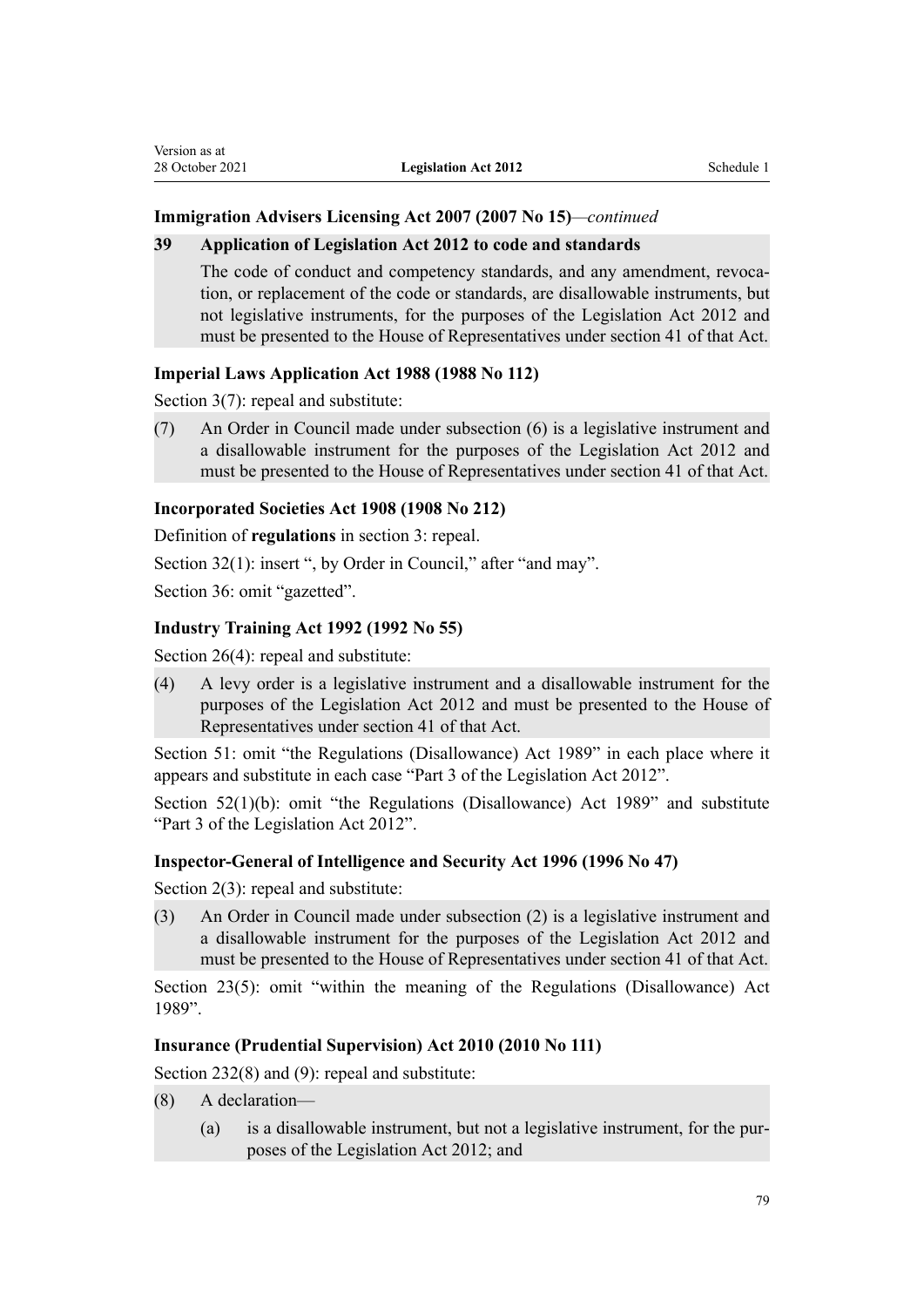#### **Insurance (Prudential Supervision) Act 2010 (2010 No 111)***—continued*

- (b) must be presented to the House of Representatives under section 41 of that Act.
- (9) An exemption is neither a legislative instrument nor a disallowable instrument for the purposes of the Legislation Act 2012 and does not have to be presented to the House of Representatives under section 41 of that Act.

[Section 233\(1\):](http://legislation.govt.nz/pdflink.aspx?id=DLM3005137) omit "regulations for the purposes of the Regulations (Disallowance) Act 1989 but are not regulations for the purposes of the Acts and Regulations Publi‐ cation Act 1989" and substitute "disallowable instruments, but not legislative instruments, for the purposes of the Legislation Act 2012".

[Section 233\(2\)](http://legislation.govt.nz/pdflink.aspx?id=DLM3005137): omit "section 4 of the Regulations (Disallowance) Act 1989" and substitute "section 41 of the Legislation Act 2012".

[Schedule 1:](http://legislation.govt.nz/pdflink.aspx?id=DLM2478626) clause 7: repeal and substitute:

# **7 Application of Legislation Act 2012**

- (1) Part 2 of the Legislation Act 2012 does not apply to material incorporated by reference in a solvency standard, or to any amendment to, or replacement of, the material.
- (2) Subpart 1 of Part 3 of the Legislation Act 2012 applies to a solvency standard that incorporates material by reference.
- (3) However, nothing in section 41 of the Legislation Act 2012 requires material incorporated by reference in a solvency standard to be presented to the House of Representatives.

[Schedule 1:](http://legislation.govt.nz/pdflink.aspx?id=DLM2478626) clause 8: repeal.

# **Intellectual Disability (Compulsory Care and Rehabilitation) Act 2003 (2003 No 116)**

[Section 148\(3\)](http://legislation.govt.nz/pdflink.aspx?id=DLM226203): repeal and substitute:

(3) All guidelines and standards issued under subsection (1) are disallowable instruments, but not legislative instruments, for the purposes of the Legislation Act 2012 and must be presented to the House of Representatives under section 41 of that Act.

#### **Intelligence and Security Committee Act 1996 (1996 No 46)**

[Section 2\(3\):](http://legislation.govt.nz/pdflink.aspx?id=DLM392247) repeal and substitute:

(3) An Order in Council made under subsection (2) is a legislative instrument and a disallowable instrument for the purposes of the Legislation Act 2012 and must be presented to the House of Representatives under section 41 of that Act.

#### **International War Crimes Tribunal Act 1995 (1995 No 27)**

[Section 61\(3\)](http://legislation.govt.nz/pdflink.aspx?id=DLM365949): repeal and substitute: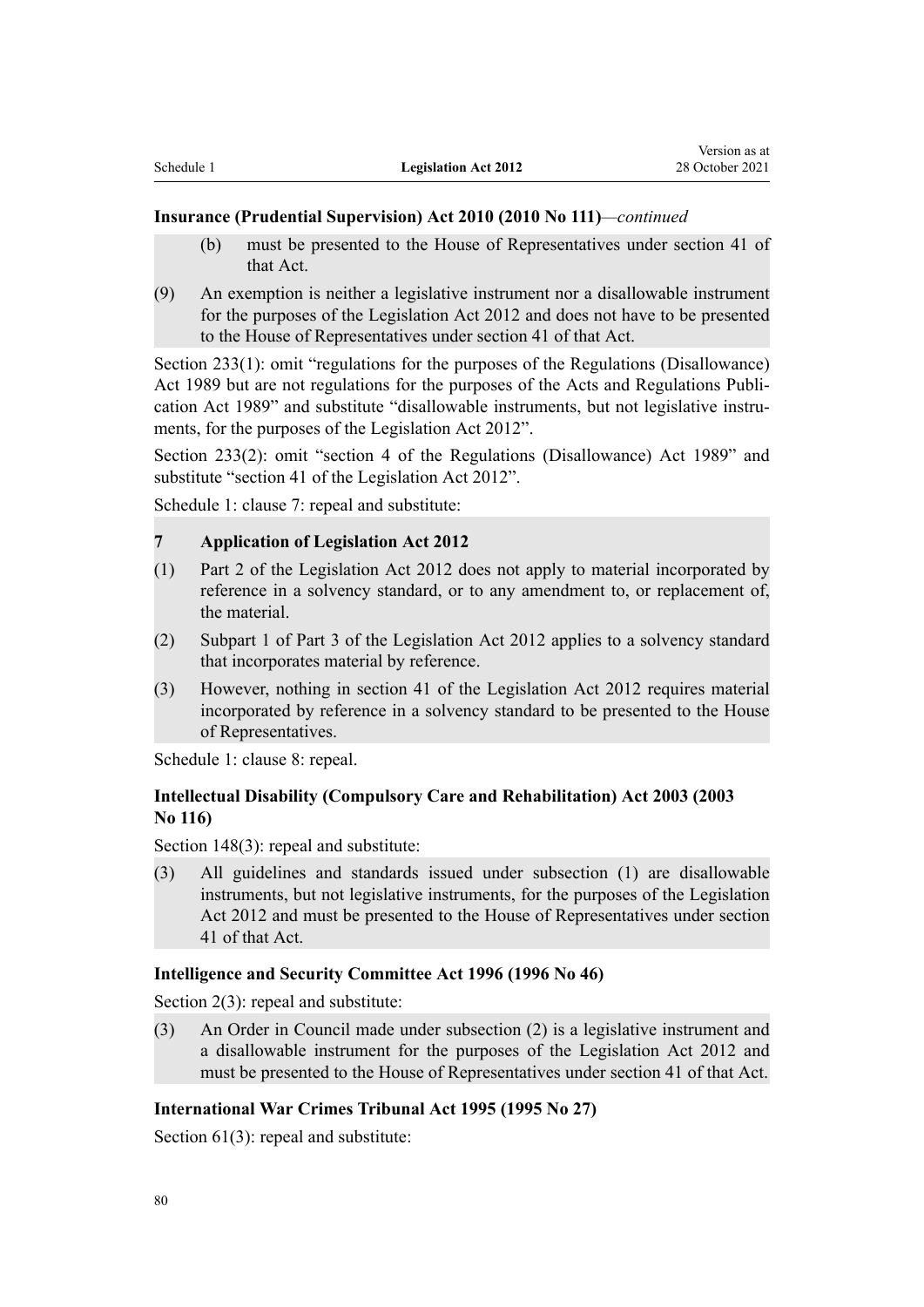# **International War Crimes Tribunal Act 1995 (1995 No 27)***—continued*

(3) An Order in Council made under this section is a legislative instrument and a disallowable instrument for the purposes of the Legislation Act 2012 and must be presented to the House of Representatives under section 41 of that Act.

# **KiwiSaver Act 2006 (2006 No 40)**

Version as at

[Section 65\(4\):](http://legislation.govt.nz/pdflink.aspx?id=DLM379039) omit "laid before the House of Representatives pursuant to the Regulations (Disallowance) Act 1989" and substitute "presented to the House of Representa‐ tives under [section 41](http://legislation.govt.nz/pdflink.aspx?id=DLM378883) of the Legislation Act 2012".

# **Land Transport Act 1998 (1998 No 110)**

[Section 2\(2\):](http://legislation.govt.nz/pdflink.aspx?id=DLM433619) omit "regulation for the purposes of the Acts and Regulations Publication Act 1989" and substitute "legislative instrument and a disallowable instrument for the purposes of the Legislation Act 2012".

[Section 152A\(6\):](http://legislation.govt.nz/pdflink.aspx?id=DLM3820364) repeal and substitute:

- (6) An Order in Council made under subsection (1)—
	- (a) is a disallowable instrument for the purposes of the Legislation Act 2012 and must be presented to the House of Representatives under section 41 of that Act; but
	- (b) is not a legislative instrument for the purposes of that Act.

[Section 160\(6\)](http://legislation.govt.nz/pdflink.aspx?id=DLM435194): repeal and substitute:

(6) An ordinary rule is a disallowable instrument, but not a legislative instrument, for the purposes of the Legislation Act 2012 and must be presented to the House of Representatives under section 41 of that Act.

[Section 162\(4\)](http://legislation.govt.nz/pdflink.aspx?id=DLM435197): repeal and substitute:

(4) An emergency rule is a disallowable instrument, but not a legislative instru‐ ment, for the purposes of the Legislation Act 2012 and must be presented to the House of Representatives under section 41 of that Act.

[Section 165\(7\) and \(8\)](http://legislation.govt.nz/pdflink.aspx?id=DLM435403): repeal and substitute:

(7) The Legislation Act 2012 does not apply to material incorporated by reference in a rule or to an amendment to, or a replacement of, that material.

[Section 168A\(5\):](http://legislation.govt.nz/pdflink.aspx?id=DLM435415) repeal and substitute:

(5) A notice given under this section is a disallowable instrument, but not a legisla‐ tive instrument, for the purposes of the Legislation Act 2012 and must be presented to the House of Representatives under section 41 of that Act.

# **Land Transport Management Act 2003 (2003 No 118)**

[Section 46\(4\)](http://legislation.govt.nz/pdflink.aspx?id=DLM227550): repeal and substitute: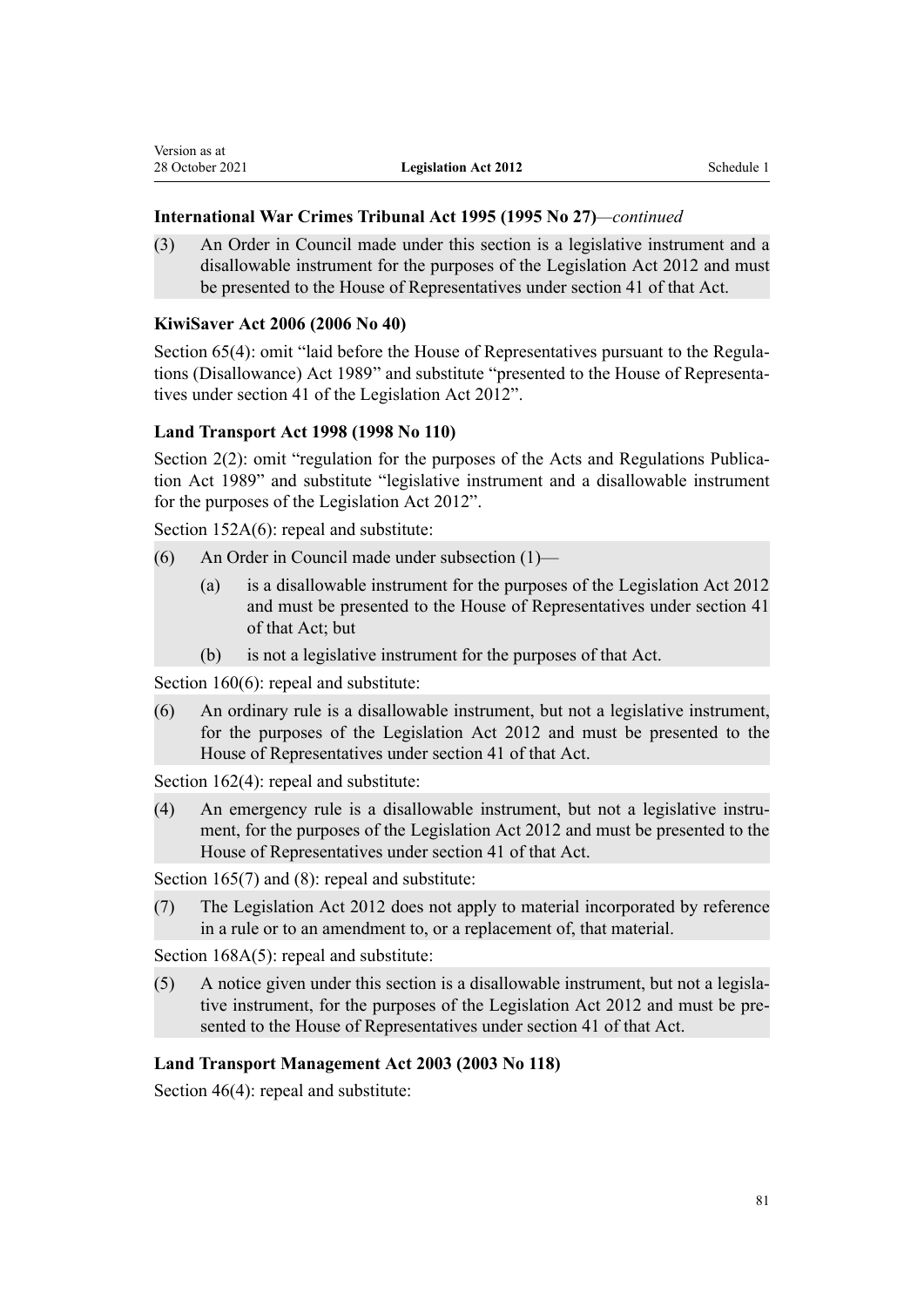#### **Land Transport Management Act 2003 (2003 No 118)***—continued*

(4) An Order in Council made under subsection (1) is a legislative instrument and a disallowable instrument for the purposes of the Legislation Act 2012 and must be presented to the House of Representatives under section 41 of that Act.

[Section 65O\(5\)](http://legislation.govt.nz/pdflink.aspx?id=DLM1472482): repeal and substitute:

(5) An Order in Council made under subsection (1) is a legislative instrument and a disallowable instrument for the purposes of the Legislation Act 2012 and must be presented to the House of Representatives under section 41 of that Act.

[Section 85](http://legislation.govt.nz/pdflink.aspx?id=DLM1473919): repeal and substitute:

# **85 Status of GPS**

To avoid doubt, a GPS is not a direction for the purposes of Part 3 of the Crown Entities Act 2004 and is neither a legislative instrument nor a disallowa‐ ble instrument for the purposes of the Legislation Act 2012 (and does not have to be presented to the House of Representatives under section 41 of that Act).

#### **Lawyers and Conveyancers Act 2006 (2006 No 1)**

Section 72: repeal and substitute:

# **72 Application of Legislation Act 2012 to constitution of New Zealand Law Society**

The provisions of the constitution of the New Zealand Law Society and the provisions of any amendment to that constitution or to any new constitution adopted by the New Zealand Law Society are legislative instruments and disal‐ lowable instruments for the purposes of the Legislation Act 2012 and must be presented to the House of Representatives under section 41 of that Act.

[Section 89](http://legislation.govt.nz/pdflink.aspx?id=DLM366115): repeal and substitute:

# **89 Application of Legislation Act 2012 to constitution of New Zealand Society of Conveyancers**

The provisions of the constitution of the New Zealand Society of Conveyancers and the provisions of any amendment to that constitution or to any new constitution adopted by the New Zealand Society of Conveyancers are legislative instruments and disallowable instruments for the purposes of the Legislation Act 2012 and must be presented to the House of Representatives under section 41 of that Act.

[Section 106:](http://legislation.govt.nz/pdflink.aspx?id=DLM366134) repeal and substitute:

# **106 Application of Legislation Act 2012 to rules**

The rules to which section 100 applies and amendments to those rules are legislative instruments and disallowable instruments for the purposes of the Legislation Act 2012.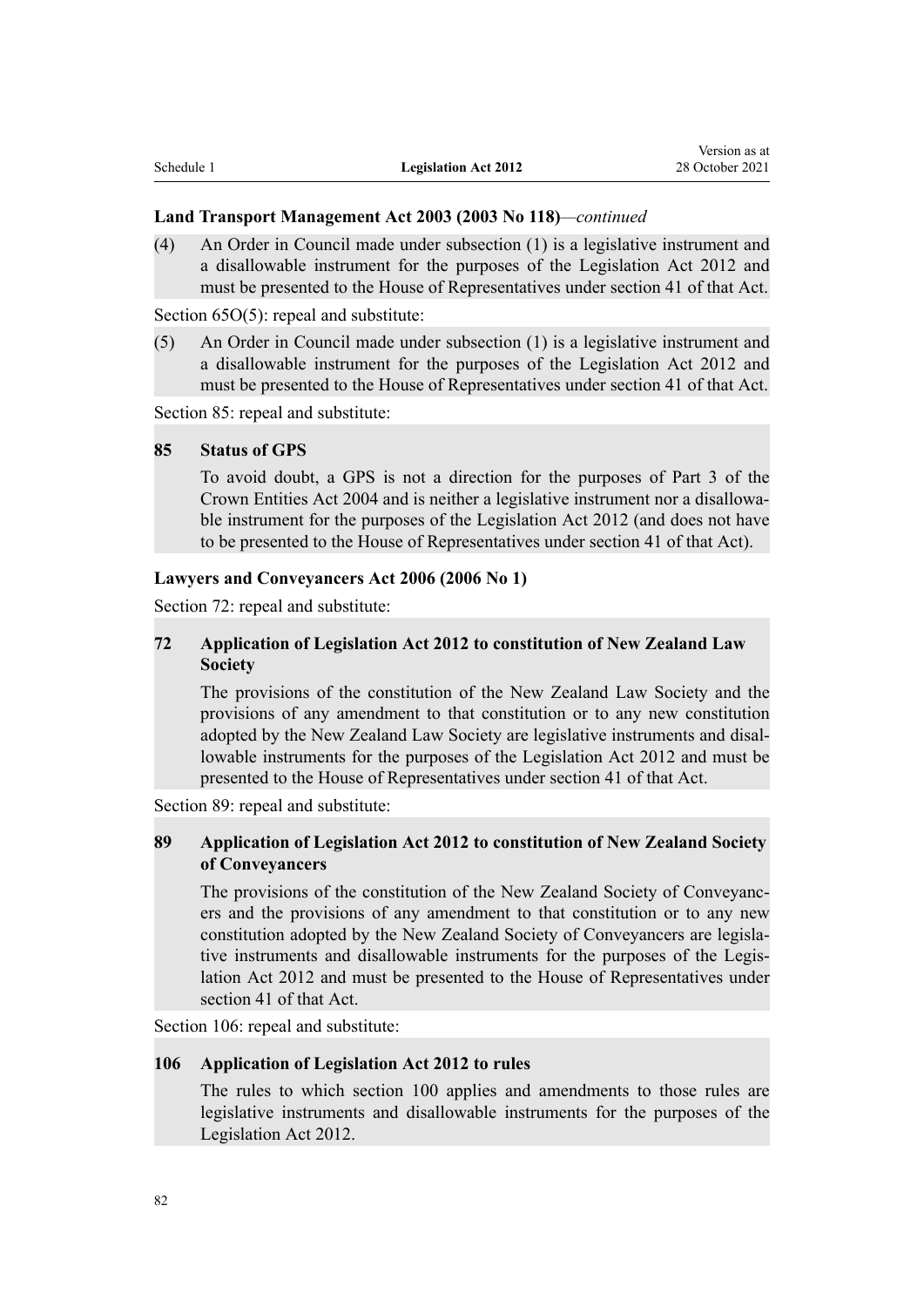# **Local Government Act 2002 (2002 No 84)**

New section 259I: replace [section 259I](http://legislation.govt.nz/pdflink.aspx?id=DLM4926341) with:

# **259I Application of Legislation Act 2012 to standards incorporated by reference**

- (1) Part 2 of the Legislation Act 2012 does not apply to—
	- (a) financial reporting standards incorporated by reference in regulations made under section 259(1)(dc); or
	- (b) an amendment to, or replacement of, those standards.
- (2) Subpart 1 of Part 3 of the Legislation Act 2012 applies to regulations made under section  $259(1)(dc)$  that incorporate financial reporting standards by reference.
- (3) However, nothing in section 41 of the Legislation Act 2012 requires material that is incorporated by reference in regulations made under section 259(1)(dc) to be presented to the House of Representatives.

[Section 261C:](http://legislation.govt.nz/pdflink.aspx?id=DLM3415421) repeal and substitute:

#### **261C Status of rules**

A rule made under section 261B is a disallowable instrument, but not a legisla‐ tive instrument, for the purposes of the Legislation Act 2012 and must be presented to the House of Representatives under section 41 of that Act.

[Clause 6\(7\)](http://legislation.govt.nz/pdflink.aspx?id=DLM175653) of Schedule 7: repeal and substitute:

(7) A determination by the Remuneration Authority under this clause is a legisla‐ tive instrument and a disallowable instrument for the purposes of the Legis‐ lation Act 2012 and must be presented to the House of Representatives under section 41 of that Act.

#### **Local Government (Auckland Transitional Provisions) Act 2010 (2010 No 37)**

[Section 4](http://legislation.govt.nz/pdflink.aspx?id=DLM3016612): repeal and substitute:

#### **4 Application of Legislation Act 2012**

An Order in Council made under any provision of section 5 or Part 1 is a legislative instrument and a disallowable instrument for the purposes of the Legislation Act 2012 and must be presented to the House of Representatives under section 41 of that Act.

#### **Local Government Official Information and Meetings Act 1987 (1987 No 174)**

Paragraph (a)(ii) of the definition of **enactment** in [section 2:](http://legislation.govt.nz/pdflink.aspx?id=DLM122247) repeal and substitute:

(ii) any legislative instrument within the meaning of the Legislation Act 2012 made by Order in Council; and

[Section 56\(2\)](http://legislation.govt.nz/pdflink.aspx?id=DLM123613): repeal and substitute: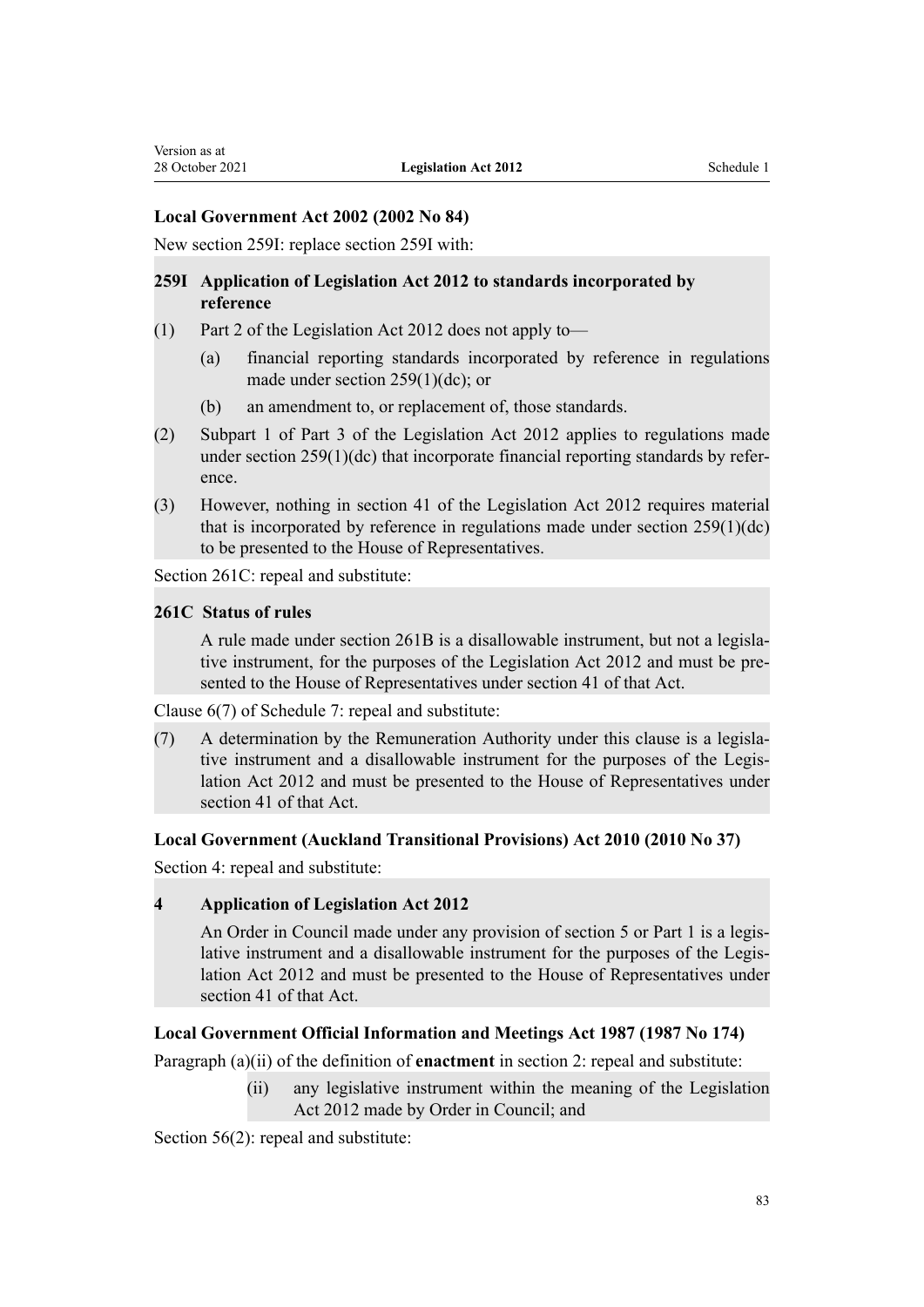# **Local Government Official Information and Meetings Act 1987 (1987 No 174)** *continued*

(2) An Order in Council made under subsection (1) is a legislative instrument and a disallowable instrument for the purposes of the Legislation Act 2012 and must be presented to the House of Representatives under section 41 of that Act.

# **Major Events Management Act 2007 (2007 No 35)**

[Section 81](http://legislation.govt.nz/pdflink.aspx?id=DLM413253): repeal and substitute:

#### **81 Application of Legislation Act 2012**

- (1) An Order in Council made under section 7 or 8 is a legislative instrument and a disallowable instrument for the purposes of the Legislation Act 2012 and must be presented to the House of Representatives under section 41 of that Act.
- (2) A notice in the *Gazette* under section 16—
	- (a) is a disallowable instrument for the purposes of the Legislation Act 2012 and must be presented to the House of Representatives under section 41 of that Act; but
	- (b) is not a legislative instrument for the purposes of that Act.

# **Maori Land Amendment and Maori Land Claims Adjustment Act 1926 (1926 No 64)**

[Section 14\(12\)](http://legislation.govt.nz/pdflink.aspx?id=DLM5389702): repeal and substitute:

(12) A notice made under subsection (11) is a legislative instrument and a disallow‐ able instrument for the purposes of the Legislation Act 2012 and must be pre‐ sented to the House of Representatives under section 41 of that Act.

#### **Marine and Coastal Area (Takutai Moana) Act 2011 (2011 No 3)**

[Section 12\(4\)](http://legislation.govt.nz/pdflink.aspx?id=DLM3213283): repeal and substitute:

(4) Every Order in Council made under this section is a legislative instrument and a disallowable instrument for the purposes of the Legislation Act 2012 and must be presented to the House of Representatives under section 41 of that Act.

#### **Maritime Security Act 2004 (2004 No 16)**

[Section 49\(4\)](http://legislation.govt.nz/pdflink.aspx?id=DLM241845): repeal and substitute:

(4) The notice is not a legislative instrument for the purposes of the Legislation Act 2012, but if the direction in the notice takes effect on a date on or after the notice is published in the *Gazette*, the notice is a disallowable instrument for the purposes of that Act and must be presented to the House of Representatives under section 41 of that Act.

[Section 78\(7\)\(a\)](http://legislation.govt.nz/pdflink.aspx?id=DLM241880): repeal and substitute: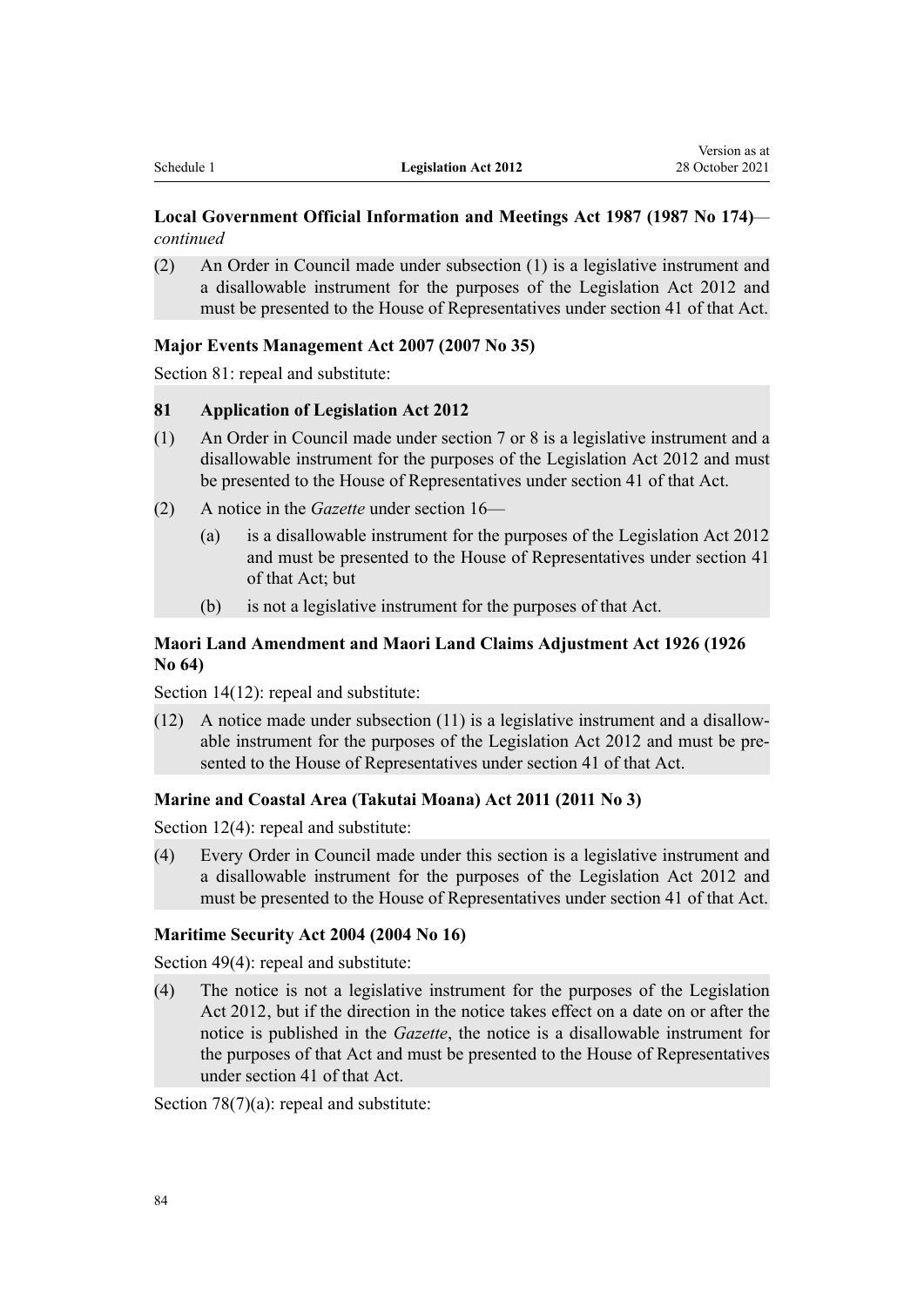# **Maritime Security Act 2004 (2004 No 16)***—continued*

(a) is a disallowable instrument, but not a legislative instrument, for the pur‐ poses of the Legislation Act 2012 and must be presented to the House of Representatives under section 41 of that Act; and

# **Maritime Transport Act 1994 (1994 No 104)**

[Section 451\(6\)](http://legislation.govt.nz/pdflink.aspx?id=DLM338870): repeal and substitute:

(6) A rule made under this Act is a disallowable instrument, but not a legislative instrument, for the purposes of the Legislation Act 2012 and must be presented to the House of Representatives under section 41 of that Act.

# **Meat Board Act 2004 (2004 No 58)**

[Section 36\(7\)](http://legislation.govt.nz/pdflink.aspx?id=DLM302017): repeal and substitute:

(7) A notice under subsection (2) is a disallowable instrument, but not a legislative instrument, for the purposes of the Legislation Act 2012 and must be presented to the House of Representatives under section 41 of that Act.

[Section 55\(4\)](http://legislation.govt.nz/pdflink.aspx?id=DLM302046): repeal and substitute:

(4) A notice under subsection (2) is a disallowable instrument, but not a legislative instrument, for the purposes of the Legislation Act 2012 and must be presented to the House of Representatives under section 41 of that Act.

# **Medicines Act 1981 (1981 No 118)**

[Section 2\(3\):](http://legislation.govt.nz/pdflink.aspx?id=DLM53795) repeal and substitute:

- (3) A notice given by the Minister in the *Gazette* for the purposes of subsection (1) is—
	- (a) a legislative instrument and a disallowable instrument for the purposes of the Legislation Act 2012 and must be presented to the House of Rep‐ resentatives under section 41 of that Act; and
	- (b) a regulation for the purposes of the Interpretation Act 1999.

[Section 96J\(3\):](http://legislation.govt.nz/pdflink.aspx?id=DLM56547) repeal and substitute:

(3) An Order in Council made under this section is a legislative instrument and a disallowable instrument for the purposes of the Legislation Act 2012 and must be presented to the House of Representatives under section 41 of that Act.

# **Military Decorations and Distinctive Badges Act 1918 (1918 No 3)**

[Section 4\(1\):](http://legislation.govt.nz/pdflink.aspx?id=DLM190409) omit "gazetted" and substitute "published in the *Gazette*".

# **Misuse of Drugs Act 1975 (1975 No 116)**

[Section 4\(3\):](http://legislation.govt.nz/pdflink.aspx?id=DLM436192) repeal and substitute:

(3) An Order in Council made under subsection (1) or (1B) is a legislative instrument, but not a disallowable instrument, for the purposes of the Legislation Act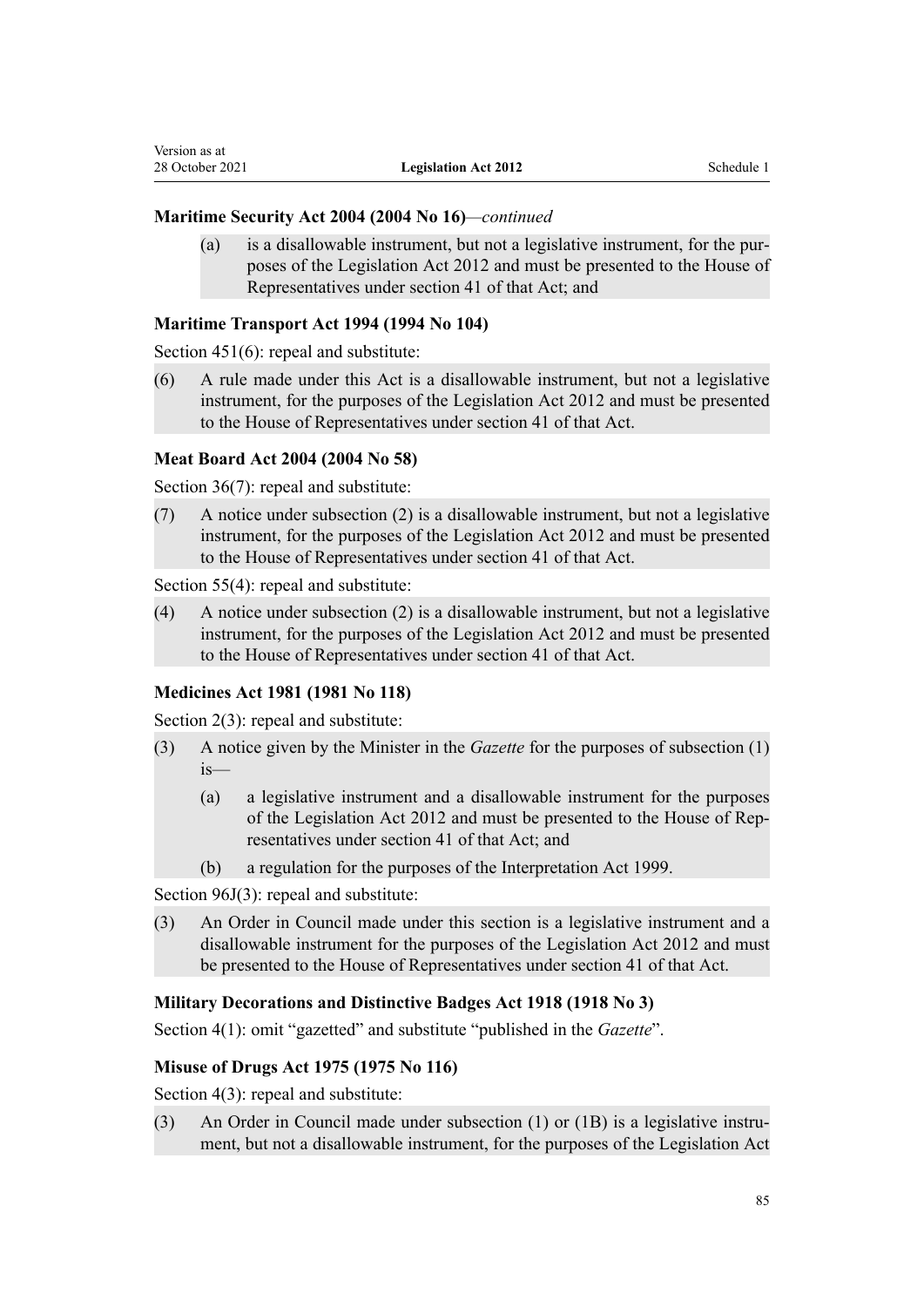#### **Misuse of Drugs Act 1975 (1975 No 116)***—continued*

2012 and must be presented to the House of Representatives under section 41 of that Act.

[Section 4D\(8\)](http://legislation.govt.nz/pdflink.aspx?id=DLM3935909): repeal and substitute:

(8) A temporary class drug notice is not to be treated as a legislative instrument for the purposes of the Legislation Act 2012.

[Section 5A\(3](http://legislation.govt.nz/pdflink.aspx?id=DLM436218)): repeal and substitute:

- (3) A notice given by the Minister in the *Gazette* for the purposes of subsection (1) is—
	- (a) a legislative instrument and a disallowable instrument for the purposes of the Legislation Act 2012 and must be presented to the House of Rep‐ resentatives under section 41 of that Act; and
	- (b) a regulation for the purposes of the Interpretation Act 1999.

[Section 22\(6\)](http://legislation.govt.nz/pdflink.aspx?id=DLM436453): repeal and substitute:

(6) A notice issued under subsection (1A) is a disallowable instrument, but not a legislative instrument, for the purposes of the Legislation Act 2012 and must be presented to the House of Representatives under section 41 of that Act.

[Section 31\(6\)](http://legislation.govt.nz/pdflink.aspx?id=DLM436508): repeal and substitute:

- (6) A notice given by the Minister in the *Gazette* for the purposes of subsection (1) is—
	- (a) a legislative instrument and a disallowable instrument for the purposes of the Legislation Act 2012 and must be presented to the House of Rep‐ resentatives under section 41 of that Act; and
	- (b) a regulation for the purposes of the Interpretation Act 1999.

# **Misuse of Drugs Amendment Act 2005 (2005 No 81)**

[Section 33\(3\)](http://legislation.govt.nz/pdflink.aspx?id=DLM356807): repeal and substitute:

(3) An Order in Council made under subsection (1) is a legislative instrument, but not a disallowable instrument, for the purposes of the Legislation Act 2012 and must be presented to the House of Representatives under section 41 of that Act.

#### **Modern Apprenticeship Training Act 2000 (2000 No 94)**

[Section 29](http://legislation.govt.nz/pdflink.aspx?id=DLM84913): repeal and substitute:

# **29 Application of Legislation Act 2012 to approved code**

The approved code of practice is a disallowable instrument, but not a legislative instrument, for the purposes of the Legislation Act 2012 and must be presented to the House of Representatives under section 41 of that Act.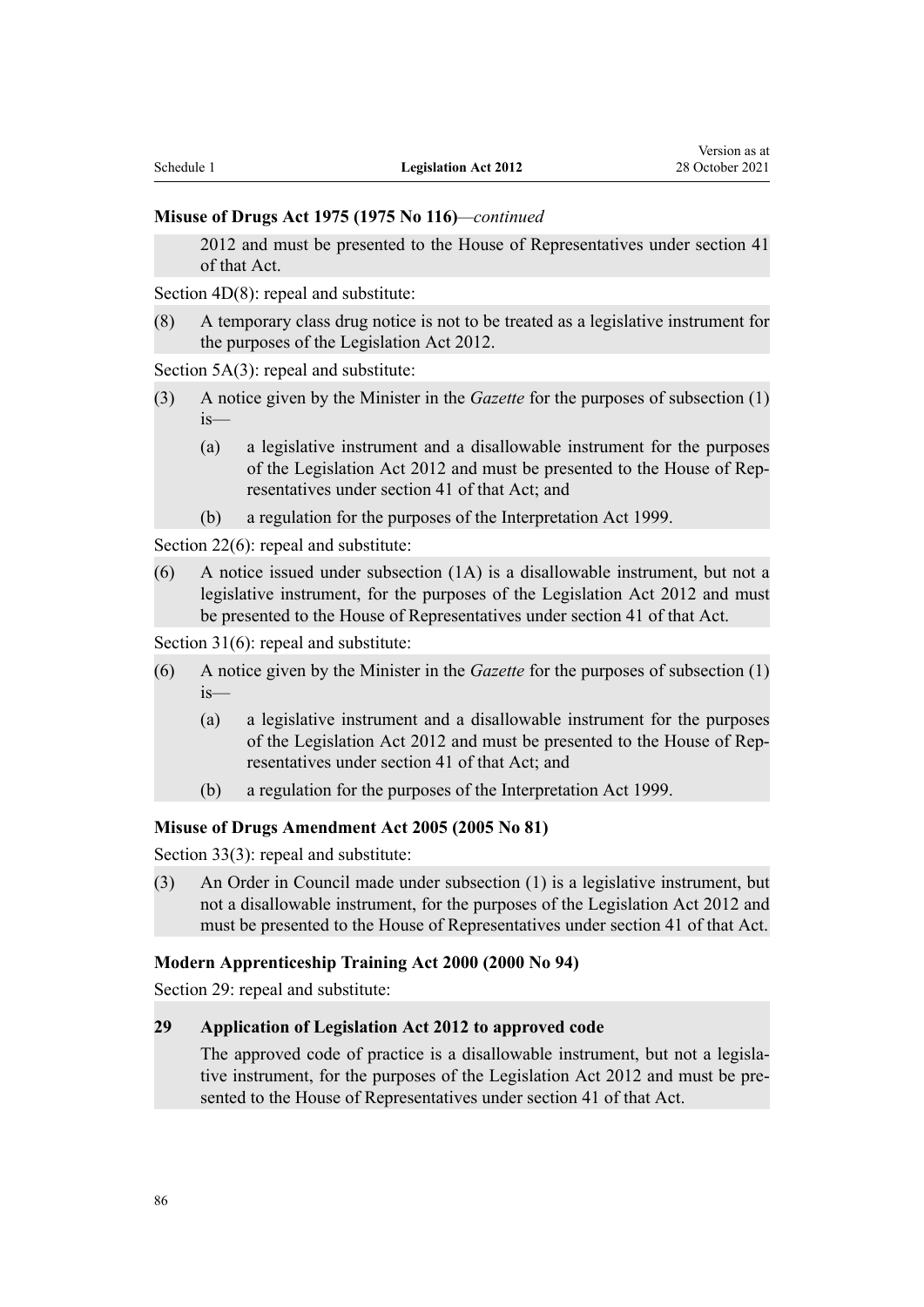Version as at

#### **National Animal Identification and Tracing Act 2012 (2012 No 2)**

Section  $64(1)(c)$ : omit "section 5 of the Regulations (Disallowance) Act 1989" and substitute "section 42 of the Legislation Act 2012".

[Section 64\(1\)\(d\)](http://legislation.govt.nz/pdflink.aspx?id=DLM3430558): omit "section 5 of the Regulations (Disallowance) Act 1989" and substitute "section 42 of the Legislation Act 2012".

[Section 64\(3\)\(c\):](http://legislation.govt.nz/pdflink.aspx?id=DLM3430558) omit "section 5 of the Regulations (Disallowance) Act 1989" and substitute "section 42 of the Legislation Act 2012".

[Section 64\(3\)\(d\)](http://legislation.govt.nz/pdflink.aspx?id=DLM3430558): omit "section 5 of the Regulations (Disallowance) Act 1989" and substitute "section 42 of the Legislation Act 2012".

[Section 68\(2\)\(c\):](http://legislation.govt.nz/pdflink.aspx?id=DLM3865609) omit "section 5 of the Regulations (Disallowance) Act 1989" and substitute "section 42 of the Legislation Act 2012".

[Section 68\(2\)\(d\)](http://legislation.govt.nz/pdflink.aspx?id=DLM3865609): omit "section 5 of the Regulations (Disallowance) Act 1989" and substitute "section 42 of the Legislation Act 2012".

[Section 68\(4\)\(c\):](http://legislation.govt.nz/pdflink.aspx?id=DLM3865609) omit "section 5 of the Regulations (Disallowance) Act 1989" and substitute "section 42 of the Legislation Act 2012".

[Section 68\(4\)\(d\)](http://legislation.govt.nz/pdflink.aspx?id=DLM3865609): omit "section 5 of the Regulations (Disallowance) Act 1989" and substitute "section 42 of the Legislation Act 2012".

[Clauses 6](http://legislation.govt.nz/pdflink.aspx?id=DLM4274913) and [7](http://legislation.govt.nz/pdflink.aspx?id=DLM4274914) of Schedule 3: repeal and substitute:

# **6 Application of Legislation Act 2012 to material incorporated by reference**

- (1) Subpart 1 of Part 2 of the Legislation Act 2012 does not apply to material incorporated by reference in regulations.
- (2) Nothing in section 41 of the Legislation Act 2012 requires material that is incorporated by reference in regulations or standards made under this Act to be presented to the House of Representatives.

# **National Library of New Zealand (Te Puna Mātauranga o Aotearoa) Act 2003 (2003 No 19)**

[Section 35](http://legislation.govt.nz/pdflink.aspx?id=DLM192261): repeal and substitute:

# **35 Application of Legislation Act 2012 to requirements**

A requirement is a legislative instrument and a disallowable instrument for the purposes of the Legislation Act 2012 and must be presented to the House of Representatives under section 41 of that Act.

#### **National Parks Act 1980 (1980 No 66)**

New section 12A: insert after [section 12](http://legislation.govt.nz/pdflink.aspx?id=DLM37918):

# **12A Orders in Council to be published in** *Gazette*

An Order in Council made under any of sections 7, 10, and 12 must be pub‐ lished in the *Gazette*.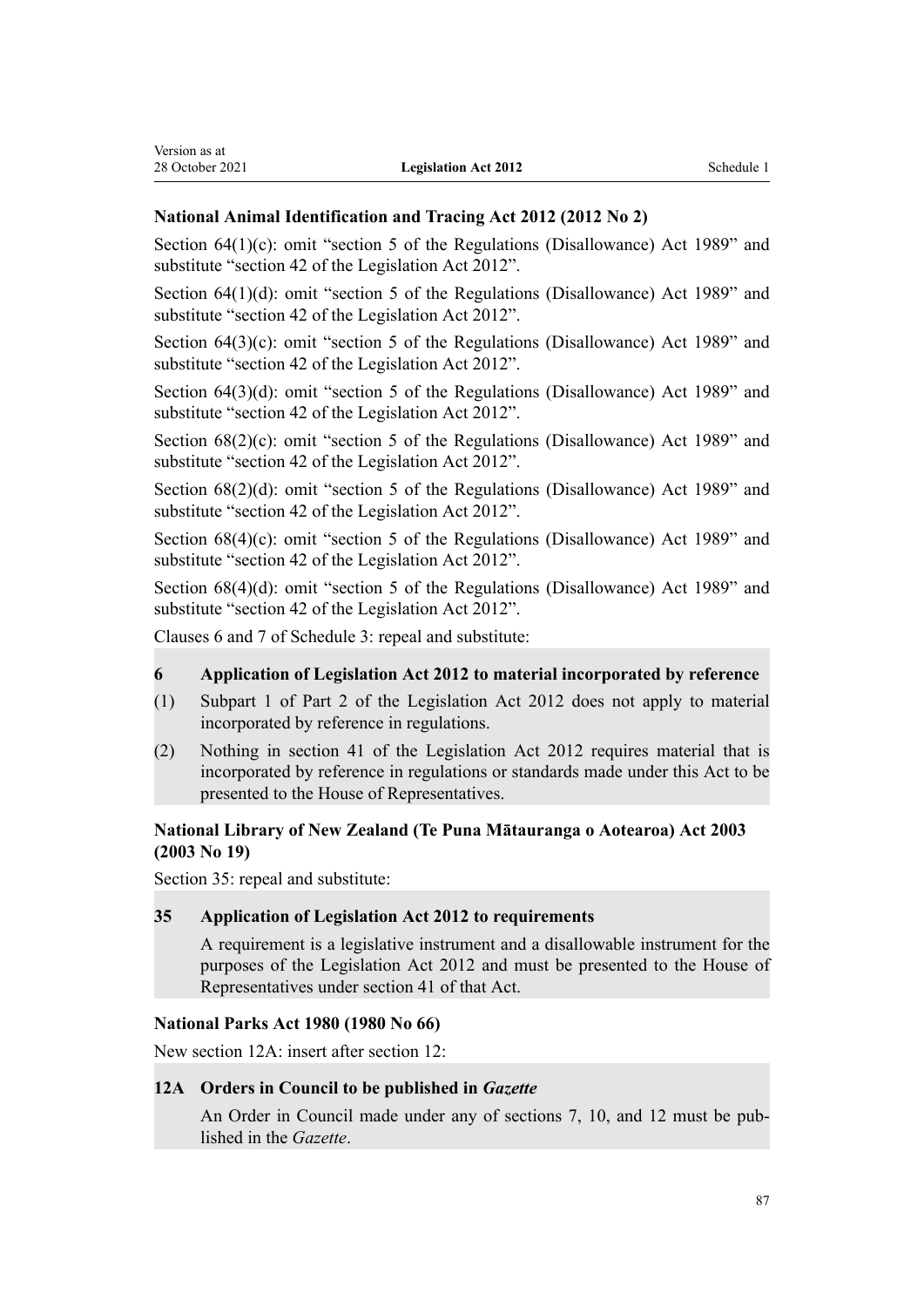# **National Provident Fund Restructuring Act 1990 (1990 No 126)**

[Section 9\(3\)\(b\)](http://legislation.govt.nz/pdflink.aspx?id=DLM225870): repeal and substitute:

(b) is a legislative instrument and a disallowable instrument for the purposes of the Legislation Act 2012 and must be presented to the House of Rep‐ resentatives under section 41 of that Act.

[Section 10\(3\)\(b\):](http://legislation.govt.nz/pdflink.aspx?id=DLM225871) repeal and substitute:

(b) is a legislative instrument and a disallowable instrument for the purposes of the Legislation Act 2012 and must be presented to the House of Rep‐ resentatives under section 41 of that Act.

[Section 10A\(3\)\(b\)](http://legislation.govt.nz/pdflink.aspx?id=DLM225872): repeal and substitute:

(b) is a legislative instrument and a disallowable instrument for the purposes of the Legislation Act 2012 and must be presented to the House of Rep‐ resentatives under section 41 of that Act.

#### **National Provident Fund Restructuring Amendment Act 1997 (1997 No 83)**

[Section 21\(4\)](http://legislation.govt.nz/pdflink.aspx?id=DLM413673): repeal and substitute:

(4) The notice is a legislative instrument and a disallowable instrument for the pur‐ poses of the Legislation Act 2012 and must be presented to the House of Rep‐ resentatives under section 41 of that Act.

[Section 22\(5\)](http://legislation.govt.nz/pdflink.aspx?id=DLM413674): repeal and substitute:

(5) The notice is a legislative instrument and a disallowable instrument for the pur‐ poses of the Legislation Act 2012 and must be presented to the House of Rep‐ resentatives under section 41 of that Act.

#### **New Zealand Horticulture Export Authority Act 1987 (1987 No 93)**

[Section 3](http://legislation.govt.nz/pdflink.aspx?id=DLM117719): repeal and substitute:

# **3 Application and limitation of Act**

This Act applies to the extent that it does not conflict with any other enactment (being an Act or a legislative instrument made by Order in Council) relating to the export of any particular product.

#### **New Zealand Institute of Chartered Accountants Act 1996 (1996 No 39)**

[Section 8](http://legislation.govt.nz/pdflink.aspx?id=DLM391407): repeal and substitute:

# **8 Application of Part 3 of Legislation Act 2012 to certain rules and code of ethics**

The following are disallowable instruments, but not legislative instruments, for the purposes of the Legislation Act 2012:

(a) the rules that relate to the matters referred to in sections  $5(d)$ ,  $6(1)(a)$ , (b), and (f) to (j), and 19: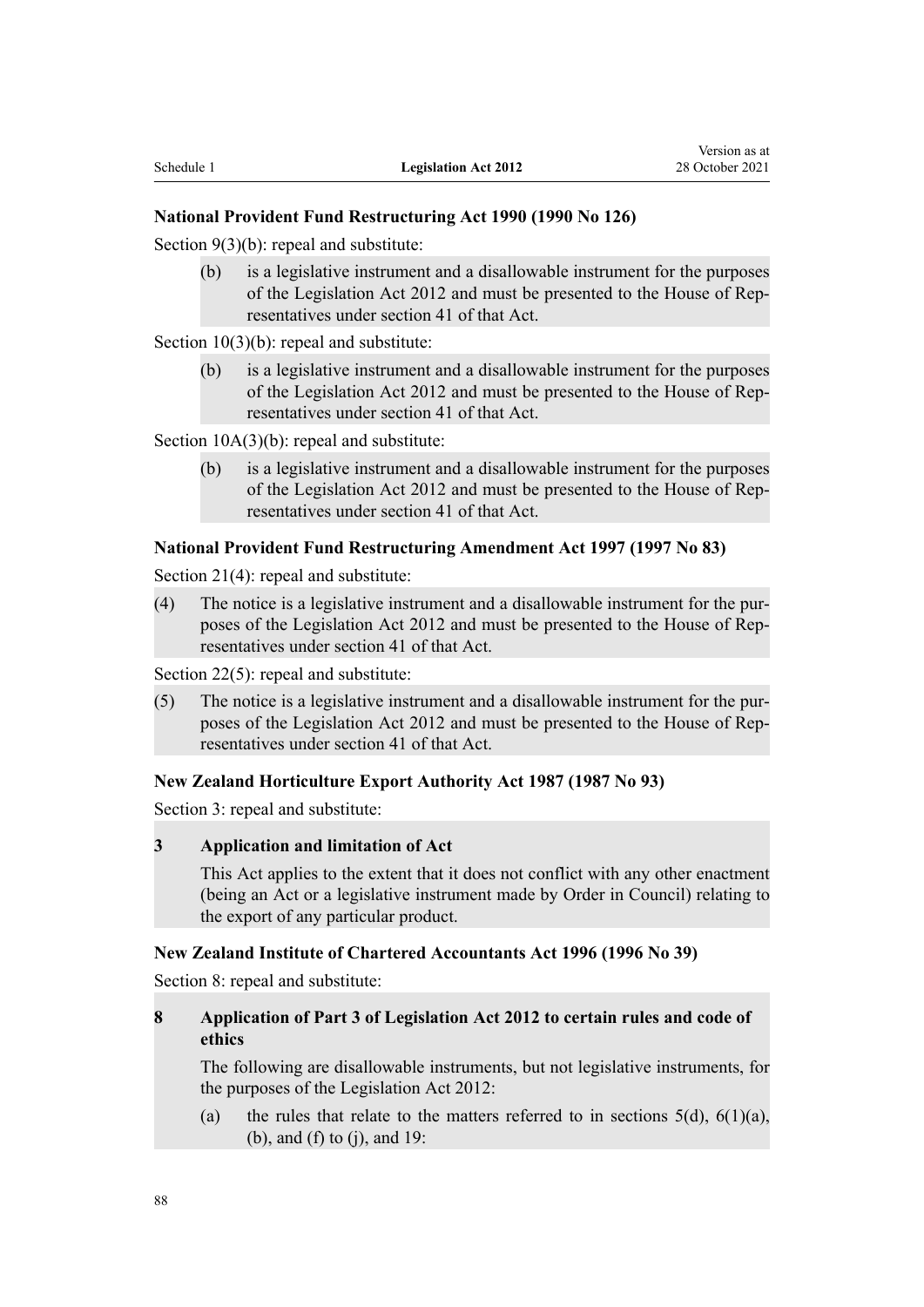# **New Zealand Institute of Chartered Accountants Act 1996 (1996 No 39)***—con‐ tinued*

- (b) rules that relate to the entitlement of members to use the designation chartered accountant:
- (c) the code of ethics required by section 7.

# **New Zealand Stock Exchange Restructuring Act 2002 (2002 No 1, Private)**

[Section 11\(11\)](http://legislation.govt.nz/pdflink.aspx?id=DLM120867): repeal and substitute:

(11) An Order in Council made under this section is a legislative instrument and a disallowable instrument for the purposes of the Legislation Act 2012 and must be presented to the House of Representatives under section 41 of that Act, but the conduct rules are neither a legislative instrument nor a disallowable instrument for the purposes of that Act.

[Section 12\(8\)](http://legislation.govt.nz/pdflink.aspx?id=DLM120871): repeal and substitute:

(8) An Order in Council made under this section is a legislative instrument and a disallowable instrument for the purposes of the Legislation Act 2012 and must be presented to the House of Representatives under section 41 of that Act.

# **Ngāti Manawa Claims Settlement Act 2012 (2012 No 27)**

Section 28(2): repeal and substitute:

- (2) Bylaws made under this section—
	- (a) are a legislative instrument and a disallowable instrument for the pur‐ poses of the Legislation Act 2012; and
	- (b) must be presented to the House of Representatives under section 41 of that Act.

# **Nuclear-Test-Ban Act 1999 (1999 No 10)**

[Section 22\(3\)](http://legislation.govt.nz/pdflink.aspx?id=DLM20134): repeal and substitute:

(3) An order made under subsection (2) is a legislative instrument and a disallowa‐ ble instrument for the purposes of the Legislation Act 2012 and must be presented to the House of Representatives under section 41 of that Act.

# **Official Information Act 1982 (1982 No 156)**

Paragraph (b) of the definition of **enactment** in [section 2\(1\):](http://legislation.govt.nz/pdflink.aspx?id=DLM64790) repeal and substitute:

(b) any legislative instrument within the meaning of the Legislation Act 2012 made by Order in Council

[Section 49\(2\)](http://legislation.govt.nz/pdflink.aspx?id=DLM65914): repeal and substitute:

(2) An order made under subsection  $(1)$  is a legislative instrument and a disallowable instrument for the purposes of the Legislation Act 2012 and must be presented to the House of Representatives under section 41 of that Act.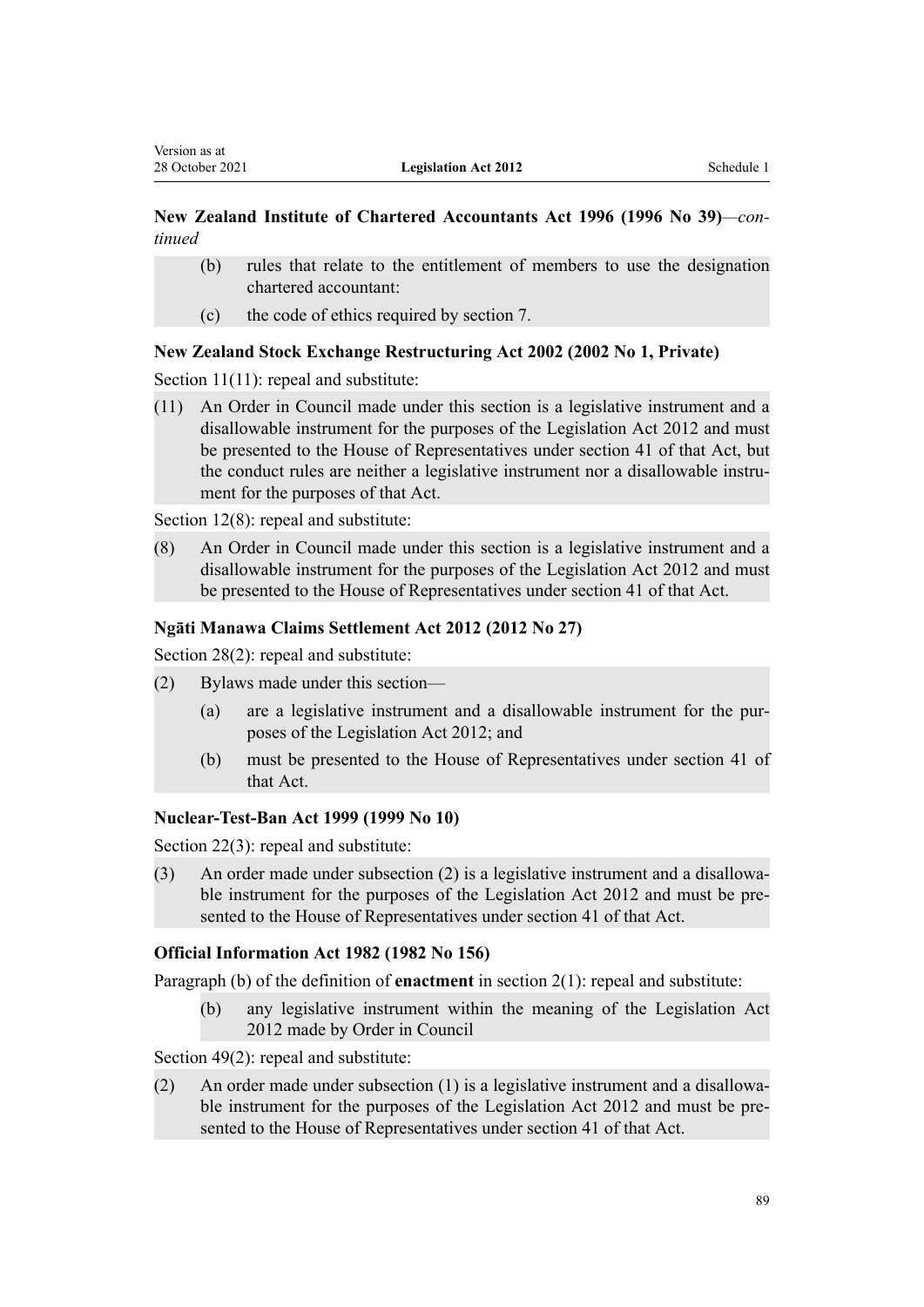# **Ombudsmen Act 1975 (1975 No 9)**

[Section 15\(3\)](http://legislation.govt.nz/pdflink.aspx?id=DLM431127): repeal and substitute:

(3) All rules made under this section must be published under the Legislation Act 2012 as if they were legislative instruments, but they are not disallowable instruments for the purposes of that Act and do not have to be presented to the House of Representatives under section 41 of that Act.

[Section 19\(3\)](http://legislation.govt.nz/pdflink.aspx?id=DLM431148): repeal and substitute:

(3) Subject to this section and to section  $20(1)$ , a person who is bound by the provisions of an enactment (being an Act or a legislative instrument within the meaning of the Legislation Act 2012 made by Order in Council) to maintain secrecy in relation to, or not to disclose, any matter may be required to supply any information to or answer any question put by an Ombudsman in relation to that matter, or to produce to an Ombudsman any document or paper or thing relating to it, even if compliance with that requirement would otherwise be in breach of the obligation of secrecy or non-disclosure.

#### **Parental Leave and Employment Protection Act 1987 (1987 No 129)**

[Section 2AB\(3\):](http://legislation.govt.nz/pdflink.aspx?id=DLM120414) repeal and substitute:

(3) A notice published under this section is a disallowable instrument, but not a legislative instrument, for the purposes of the Legislation Act 2012 and must be presented to the House of Representatives under section 41 of that Act.

#### **Parliamentary Service Act 2000 (2000 No 17)**

[Section 25\(4\)](http://legislation.govt.nz/pdflink.aspx?id=DLM56309): repeal and substitute:

(4) A resolution made under subsection (1) is a legislative instrument, but not a disallowable instrument, for the purposes of the Legislation Act 2012.

# **Petroleum Demand Restraint Act 1981 (1981 No 12)**

[Section 12](http://legislation.govt.nz/pdflink.aspx?id=DLM44047): repeal and substitute:

#### **12 Publication or notification is sufficient notice**

The publication in the *Gazette* or in accordance with the Legislation Act 2012 of any petroleum demand restraint regulations, or of any Order in Council, order, notice, warrant, licence, or other act of authority under this Act or under any petroleum demand restraint regulations must be treated for all purposes as notice of the act of authority to all persons concerned, and in any prosecution under this Act the liability of the accused must be determined accordingly.

#### **Plumbers, Gasfitters, and Drainlayers Act 2006 (2006 No 74)**

[Section 12\(4\)](http://legislation.govt.nz/pdflink.aspx?id=DLM397084): repeal and substitute: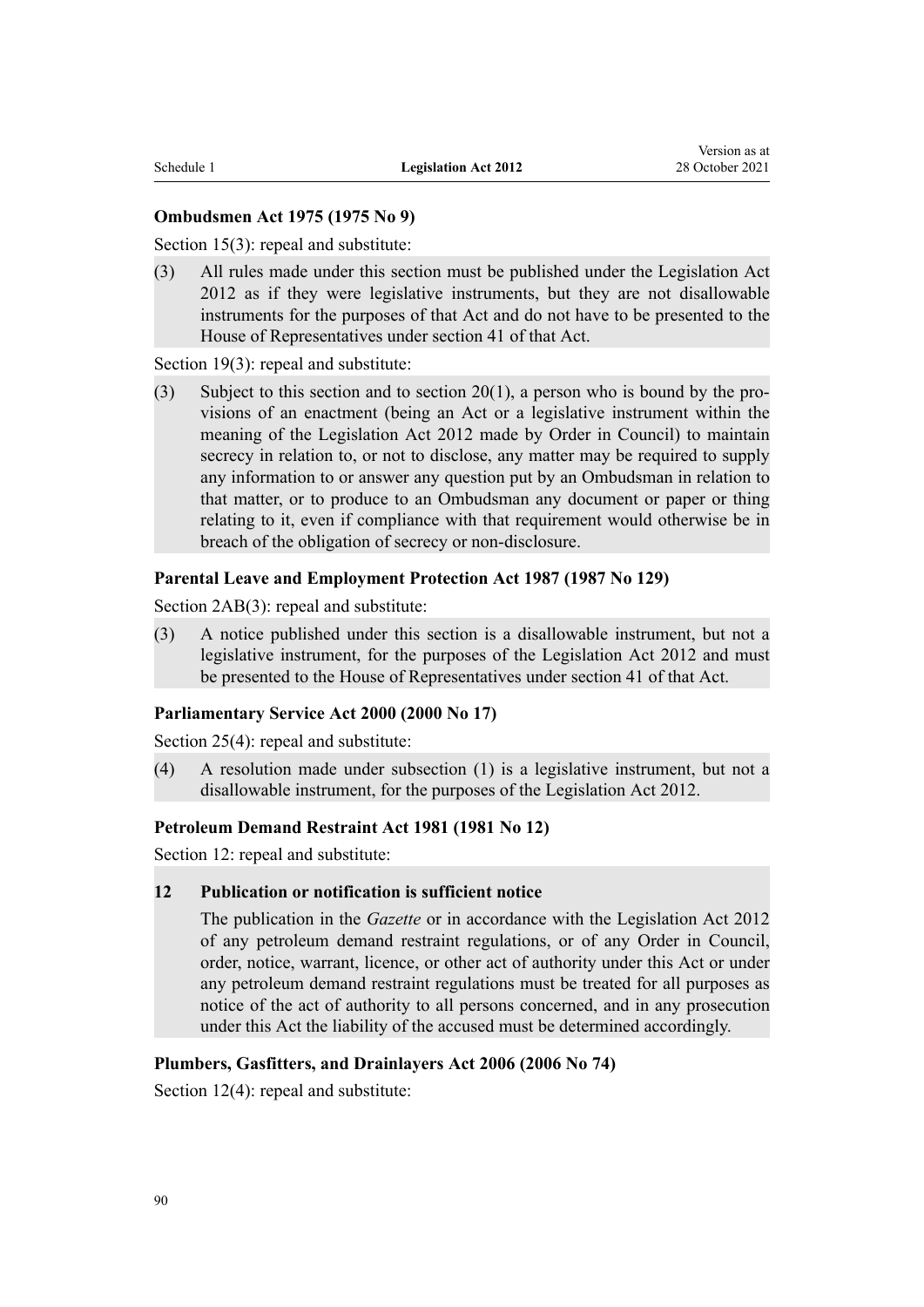# **Plumbers, Gasfitters, and Drainlayers Act 2006 (2006 No 74)***—continued*

(4) A notice published under this section is a disallowable instrument, but not a legislative instrument, for the purposes of the Legislation Act 2012 and must be presented to the House of Representatives under section 41 of that Act.

[Section 35\(2\)](http://legislation.govt.nz/pdflink.aspx?id=DLM397116): repeal and substitute:

(2) A notice published under section 28 or 30 is a disallowable instrument, but not a legislative instrument, for the purposes of the Legislation Act 2012 and must be presented to the House of Representatives under section 41 of that Act.

[Section 52\(3\)](http://legislation.govt.nz/pdflink.aspx?id=DLM397137): repeal and substitute:

(3) A notice published in the *Gazette* under this section is a disallowable instrument, but not a legislative instrument, for the purposes of the Legislation Act 2012 and must be presented to the House of Representatives under section 41 of that Act.

[Section 145\(2\)](http://legislation.govt.nz/pdflink.aspx?id=DLM397751): repeal and substitute:

(2) A notice under sections 142 to 144 is a disallowable instrument, but not a legis‐ lative instrument, for the purposes of the Legislation Act 2012 and must be pre‐ sented to the House of Representatives under section 41 of that Act.

# **Policing Act 2008 (2008 No 72)**

[Section 27\(2\)](http://legislation.govt.nz/pdflink.aspx?id=DLM1102211): repeal and substitute:

(2) An Order in Council made under this section is a legislative instrument and a disallowable instrument for the purposes of the Legislation Act 2012 and must be presented to the House of Representatives under section 41 of that Act.

# **Port Companies Act 1988 (1988 No 91)**

[Section 14](http://legislation.govt.nz/pdflink.aspx?id=DLM132157): add:

(4) A notice in the *Gazette* under this section is a disallowable instrument, but not a legislative instrument, for the purposes of the Legislation Act 2012 and must be presented to the House of Representatives under section 41 of that Act.

# **Privacy Act 1993 (1993 No 28)**

Paragraph (b) of the definition of **enactment** in [section 2](http://legislation.govt.nz/pdflink.aspx?id=DLM296645): repeal and substitute:

(b) any legislative instrument within the meaning of the Legislation Act 2012 made by Order in Council

Section  $7(3)(a)$ : omit "regulations within the meaning of the Regulations (Disallowance) Act 1989" and substitute "legislative instrument within the meaning of the Legislation Act 2012".

[Section 50](http://legislation.govt.nz/pdflink.aspx?id=DLM297414): repeal and substitute: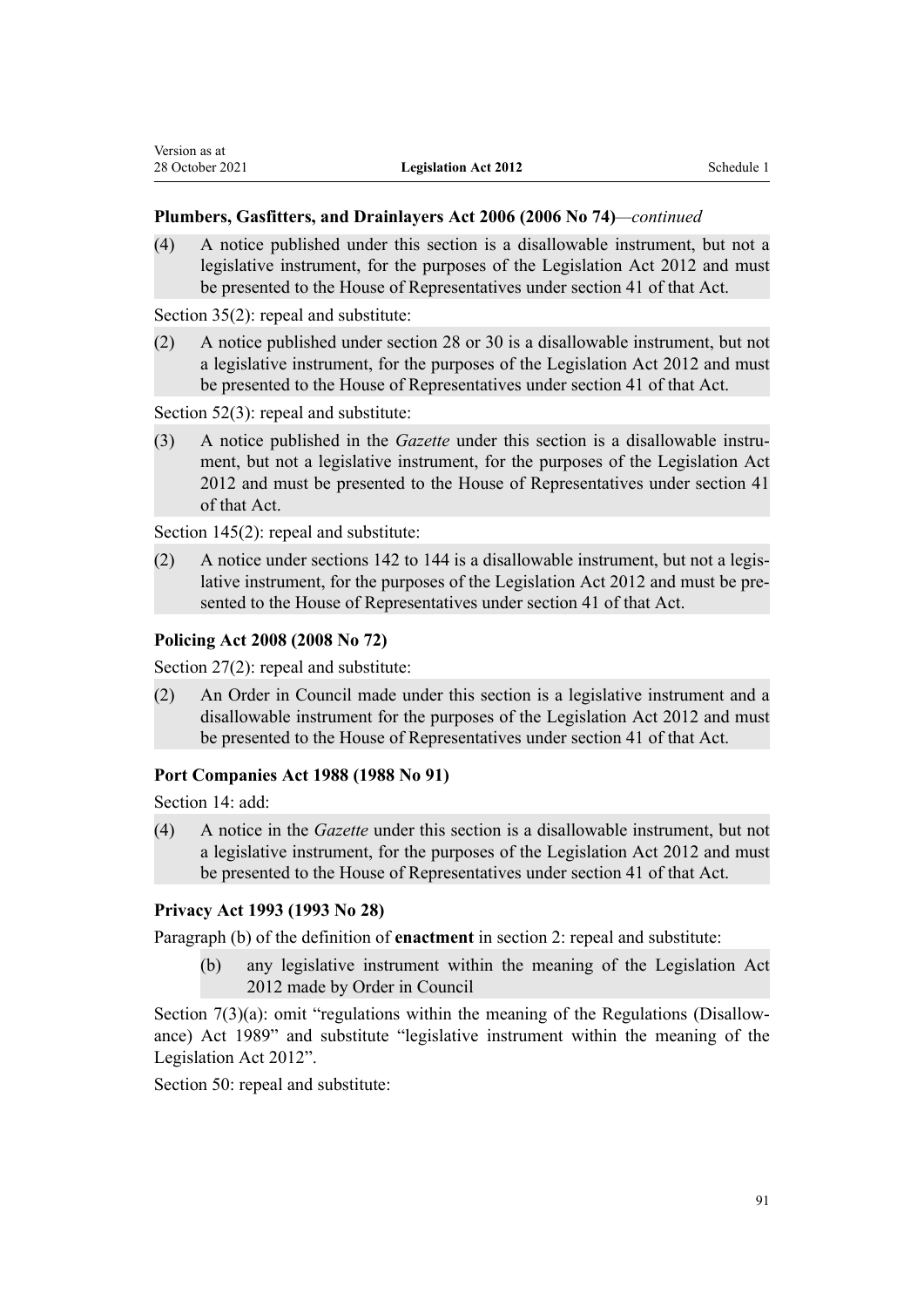# **Privacy Act 1993 (1993 No 28)***—continued*

#### **50 Application of Legislation Act 2012 to codes**

All codes of practice issued under section 46 are disallowable instruments, but not legislative instruments, for the purposes of the Legislation Act 2012 and must be presented to the House of Representatives under section 41 of that Act.

# **Public Finance Act 1989 (1989 No 44)**

[Section 80A\(6\):](http://legislation.govt.nz/pdflink.aspx?id=DLM163153) repeal and substitute:

(6) Instructions issued under this section are a disallowable instrument, but not a legislative instrument, for the purposes of the Legislation Act 2012 and must be presented to the House of Representatives under section 41 of that Act.

#### **Public Transport Management Act 2008 (2008 No 87)**

[Section 13\(12\)](http://legislation.govt.nz/pdflink.aspx?id=DLM1465946): repeal and substitute:

(12) A control is neither a legislative instrument nor a disallowable instrument for the purposes of the Legislation Act 2012 and does not have to be presented to the House of Representatives under section 41 of that Act.

#### **Racing Act 2003 (2003 No 3)**

[Section 22\(4\)](http://legislation.govt.nz/pdflink.aspx?id=DLM184475): repeal and substitute:

(4) Rules made under subsection (2) are a disallowable instrument, but not a legis‐ lative instrument, for the purposes of the Legislation Act 2012 and must be presented to the House of Representatives under section 41 of that Act.

[Section 32\(2\)](http://legislation.govt.nz/pdflink.aspx?id=DLM184488): repeal and substitute:

(2) Rules made under section 29 or 34 are a disallowable instrument, but not a legislative instrument, for the purposes of the Legislation Act 2012 and must be presented to the House of Representatives under section 41 of that Act.

[Section 59\(2\)](http://legislation.govt.nz/pdflink.aspx?id=DLM185026): repeal and substitute:

(2) Rules made under section 52 or 54 are a disallowable instrument, but not a legislative instrument, for the purposes of the Legislation Act 2012 and must be presented to the House of Representatives under section 41 of that Act.

#### **Radiocommunications Act 1989 (1989 No 148)**

[Clause 6](http://legislation.govt.nz/pdflink.aspx?id=DLM1460713) of Schedule 8: repeal and substitute:

#### **6 Application of Legislation Act 2012 to material incorporated by reference**

- (1) Part 2 of the Legislation Act 2012 does not apply to material incorporated by reference in regulations or to an amendment to, or replacement of, that mater‐ ial.
- (2) Subpart 1 of Part 3 of the Legislation Act 2012 applies to regulations that incorporate material by reference.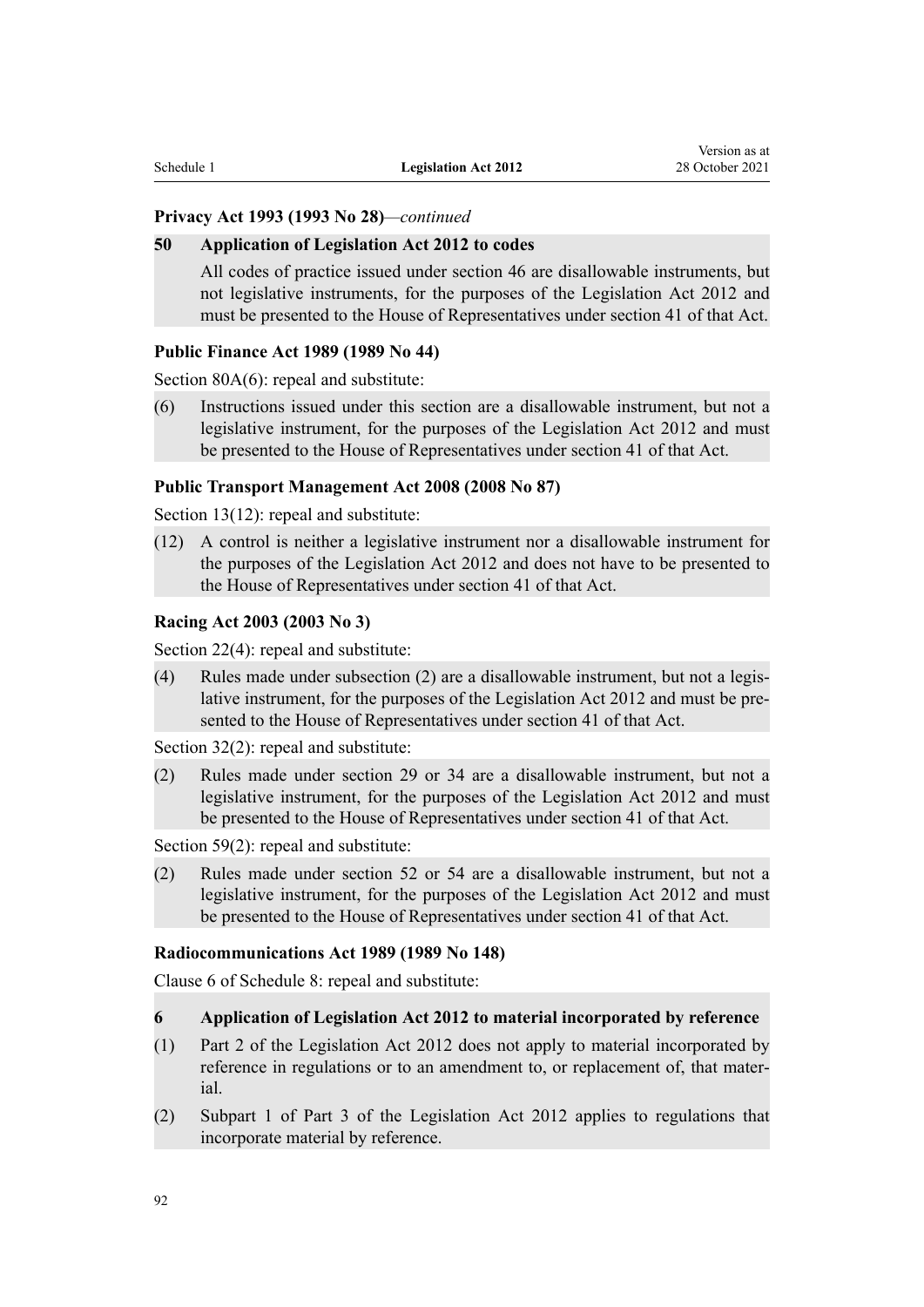# **Radiocommunications Act 1989 (1989 No 148)***—continued*

(3) However, nothing in section 41 of the Legislation Act 2012 requires material that is incorporated by reference in regulations to be presented to the House of Representatives.

[Clause 7](http://legislation.govt.nz/pdflink.aspx?id=DLM1460714) of Schedule 8: repeal.

Version as at

# **Railways Act 2005 (2005 No 37)**

[Section 54\(5\)](http://legislation.govt.nz/pdflink.aspx?id=DLM342633): repeal and substitute:

(5) An ordinary rule is a disallowable instrument, but not a legislative instrument, for the purposes of the Legislation Act 2012 and must be presented to the House of Representatives under section 41 of that Act.

[Section 56\(4\)](http://legislation.govt.nz/pdflink.aspx?id=DLM342635): repeal and substitute:

(4) An emergency rule is a disallowable instrument, but not a legislative instrument, for the purposes of the Legislation Act 2012 and must be presented to the House of Representatives under section 41 of that Act.

#### **Rating Valuations Act 1998 (1998 No 69)**

[Section 5\(6\):](http://legislation.govt.nz/pdflink.aspx?id=DLM427492) repeal and substitute:

(6) Rules made under this section are a disallowable instrument, but not a legisla‐ tive instrument, for the purposes of the Legislation Act 2012 and must be presented to the House of Representatives under section 41 of that Act.

# **Real Estate Agents Act 2008 (2008 No 66)**

[Section 19\(2\)](http://legislation.govt.nz/pdflink.aspx?id=DLM1151992): repeal and substitute:

(2) A notice under section 14, 15, or 18 is a legislative instrument and a disallowa‐ ble instrument for the purposes of the Legislation Act 2012 and must be presented to the House of Representatives under section 41 of that Act.

[Section 23\(2\)](http://legislation.govt.nz/pdflink.aspx?id=DLM1151997): repeal and substitute:

(2) A notice under any of sections 20 to 22 is a legislative instrument and a disal‐ lowable instrument for the purposes of the Legislation Act 2012 and must be presented to the House of Representatives under section 41 of that Act.

# **Reciprocal Enforcement of Judgments Act 1934 (1934 No 11)**

[Section 11A:](http://legislation.govt.nz/pdflink.aspx?id=DLM216726) repeal and substitute:

#### **11A Application of Legislation Act 2012 to orders**

An Order in Council made under this Act is a legislative instrument and a dis‐ allowable instrument for the purposes of the Legislation Act 2012 and must be presented to the House of Representatives under section 41 of that Act.

# **Registered Architects Act 2005 (2005 No 38)**

[Section 74](http://legislation.govt.nz/pdflink.aspx?id=DLM344079): repeal and substitute: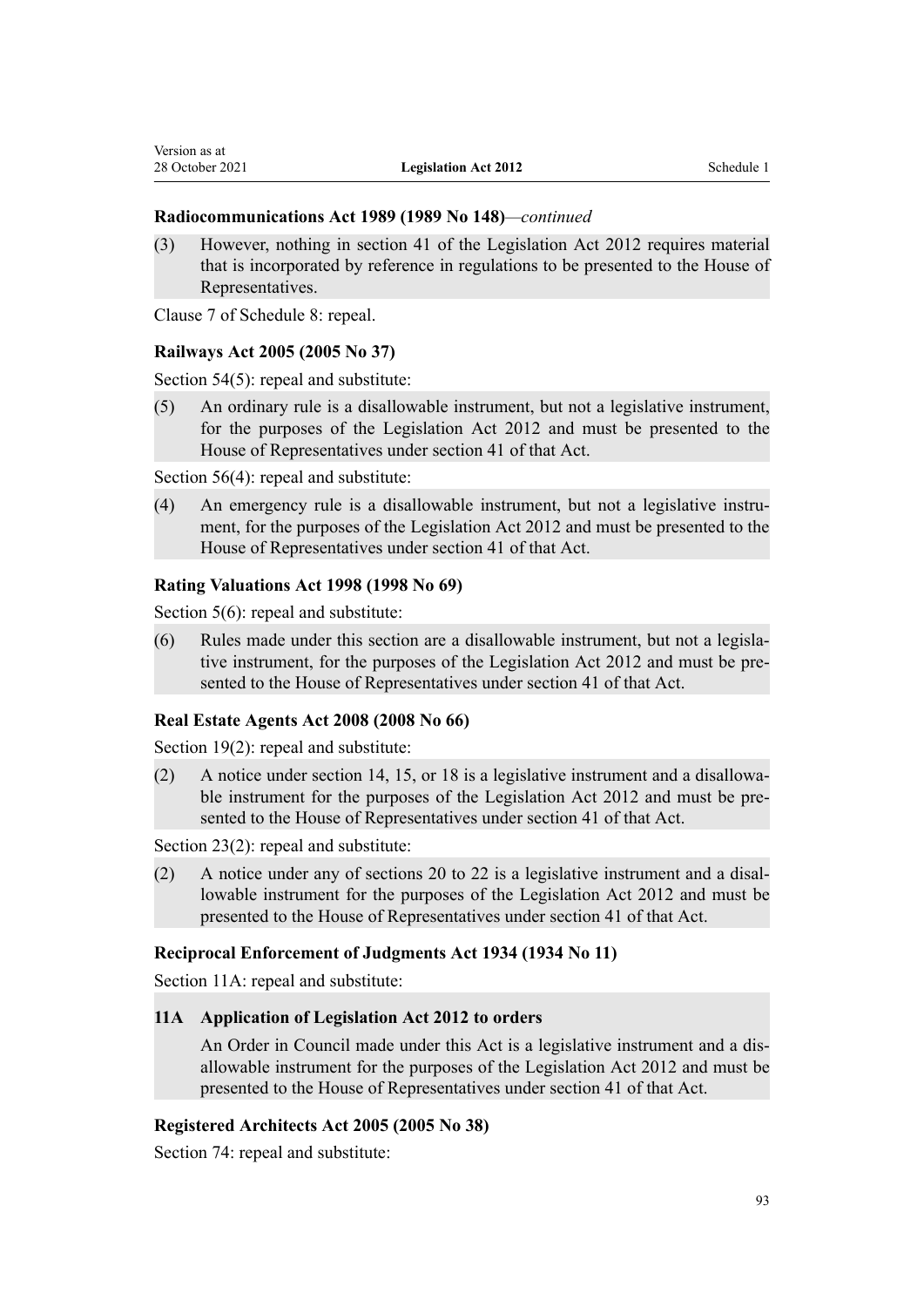#### **Registered Architects Act 2005 (2005 No 38)***—continued*

#### **74 Application of Legislation Act 2012 to rules**

The rules are a legislative instrument and a disallowable instrument for the purposes of the Legislation Act 2012 and must be presented to the House of Rep‐ resentatives under section 41 of that Act.

#### **Remuneration Authority Act 1977 (1977 No 110)**

[Section 12B\(9\)](http://legislation.govt.nz/pdflink.aspx?id=DLM16119): repeal and substitute:

(9) A determination to which subsection  $(1)$  or  $(2)$  applies is a legislative instrument for the purposes of the Legislation Act 2012, but is not required to be presented to the House of Representatives under section 41 of that Act and is not a disallowable instrument for the purposes of that Act.

[Section 16\(2\)](http://legislation.govt.nz/pdflink.aspx?id=DLM16152): repeal and substitute:

(2) A determination to which subsection (1) applies is a legislative instrument for the purposes of the Legislation Act 2012 but is not required to be presented to the House of Representatives under section 41 of that Act and is not a disallow‐ able instrument for the purposes of that Act.

#### **Reprint of Statutes Act 1931 (1931 No 13)**

[Section 4](http://legislation.govt.nz/pdflink.aspx?id=DLM209558): repeal and substitute:

**4 Judicial notice to be taken of reprint**

All courts and persons acting judicially must take judicial notice of the reprint, and all copies of the reprint printed or published under the authority of the New Zealand Government must be treated as being correct copies of the enactments reprinted and as having been so printed or published, unless the contrary is shown.

# **Reserve Bank of New Zealand Act 1989 (1989 No 157)**

[Section 81\(5\)](http://legislation.govt.nz/pdflink.aspx?id=DLM200387): repeal and substitute:

(5) An Order in Council made under this section is a disallowable instrument, but not a legislative instrument, for the purposes of the Legislation Act 2012 and must be presented to the House of Representatives under section 41 of that Act.

[Section 156N\(6\)\(a\)](http://legislation.govt.nz/pdflink.aspx?id=DLM202025): repeal and substitute:

(a) rules are neither legislative instruments nor disallowable instruments for the purposes of the Legislation Act 2012 (and do not have to be presented to the House of Representatives under section 41 of that Act); and

[Section 157G\(1\)](http://legislation.govt.nz/pdflink.aspx?id=DLM1607351): omit ", by notice in the *Gazette*,".

[Section 157G\(5\) to \(7\):](http://legislation.govt.nz/pdflink.aspx?id=DLM1607351) repeal and substitute:

(5) An exemption is a disallowable instrument under the Legislation Act 2012 and must be presented to the House of Representatives under section 41 of that Act.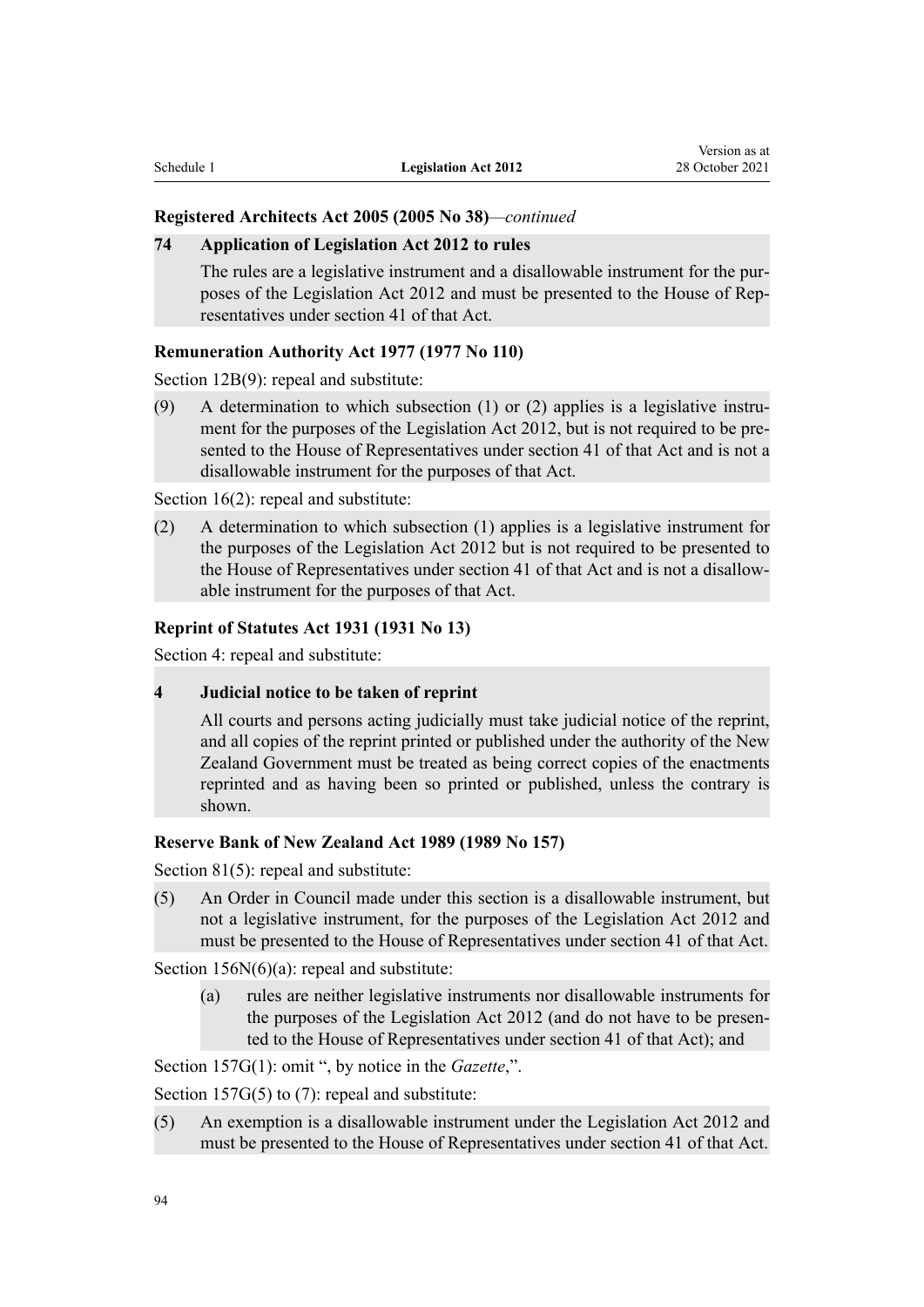# **Reserve Bank of New Zealand Act 1989 (1989 No 157)***—continued*

- (6) A class exemption must be published under section 6 of the Legislation Act 2012 and, for this purpose, **class exemption** means an exemption of general application that applies to a class of deposit takers.
- (7) An exemption that is not a class exemption under subsection (6) must, as soon as practicable after being granted, be—
	- (a) published on an Internet site maintained by or on behalf of the Bank; and
	- (b) notified in the *Gazette*; and
	- (c) made available in printed form for purchase on request by members of the public.
- (8) The Bank's reasons for granting the exemption (including why an exemption is appropriate) must be published together with the exemption.
- (9) However, the Bank may defer publishing, and need not publish, the reasons for granting an exemption if the Bank is satisfied on reasonable grounds that it is proper to do so on the ground of commercial confidentiality.
- (10) A notification in the *Gazette* for the purpose of subsection (7)(b) does not have to incorporate the exemption.

# **Resource Management Act 1991 (1991 No 69)**

[Section 46A\(4\):](http://legislation.govt.nz/pdflink.aspx?id=DLM233349) repeal and substitute:

(4) A national policy statement prepared after the use of a process established under subsection (1)(b) is a disallowable instrument, but not a legislative instrument, for the purposes of the Legislation Act 2012 and must be presented to the House of Representatives under section 41 of that Act.

# **Retirement Villages Act 2003 (2003 No 112)**

[Section 92\(1\)](http://legislation.govt.nz/pdflink.aspx?id=DLM220959): repeal and substitute:

(1) A code of practice is a disallowable instrument, but not a legislative instru‐ ment, for the purposes of the Legislation Act 2012 and must be presented to the House of Representatives under section 41 of that Act.

# **Securities Act 1978 (1978 No 103)**

[Section 43EA\(3\):](http://legislation.govt.nz/pdflink.aspx?id=DLM3723298) repeal and substitute:

- (3) A notice issued by the FMA—
	- (a) is a legislative instrument and a disallowable instrument for the purposes of the Legislation Act 2012; and
	- (b) must be presented to the House of Representatives under section 41 of that Act.

[Section 54D\(3\):](http://legislation.govt.nz/pdflink.aspx?id=DLM3726527) repeal and substitute:

(3) A notice issued by the FMA—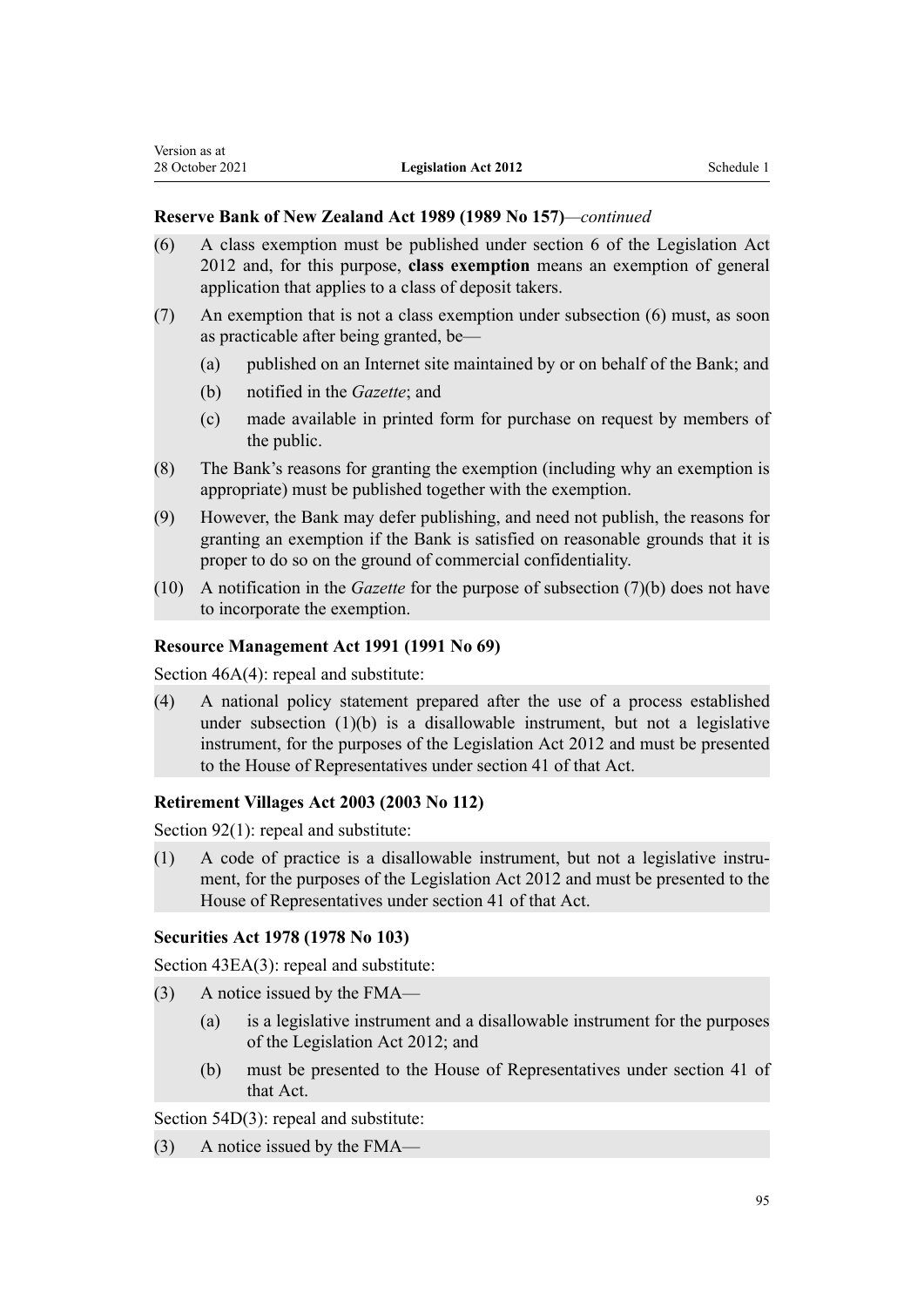### **Securities Act 1978 (1978 No 103)***—continued*

- (a) is a disallowable instrument, but not a legislative instrument, for the pur‐ poses of the Legislation Act 2012; and
- (b) must be presented to the House of Representatives under section 41 of that Act.

[Section 70AAD:](http://legislation.govt.nz/pdflink.aspx?id=DLM30158) repeal and substitute:

### **70AAD Application of Legislation Act 2012 to material incorporated by reference**

- (1) Part 2 of the Legislation Act 2012 does not apply to material incorporated by reference in regulations or to an amendment to, or replacement of, that mater‐ ial.
- (2) Subpart 1 of Part 3 of the Legislation Act 2012 applies to regulations that incorporate material by reference.
- (3) However, nothing in section 41 of the Legislation Act 2012 requires material that is incorporated by reference in regulations to be presented to the House of Representatives.

[Section 70AAE:](http://legislation.govt.nz/pdflink.aspx?id=DLM30160) repeal.

[Section 70AAF](http://legislation.govt.nz/pdflink.aspx?id=DLM30162): omit "70AAE" and substitute "70AAD".

[Section 70C\(1\) and \(2\):](http://legislation.govt.nz/pdflink.aspx?id=DLM3727624) repeal and substitute:

- (1) An exemption granted under section 70B—
	- (a) is a disallowable instrument for the purposes of the Legislation Act 2012; and
	- (b) must be presented to the House of Representatives under section 41 of that Act.
- (2) A class exemption (but not any other exemption granted under section 70B) is a legislative instrument for the purposes of the Legislation Act 2012.

#### **Securities Markets Act 1988 (1988 No 234)**

[Section 36E\(1\):](http://legislation.govt.nz/pdflink.aspx?id=DLM141338) omit ", by notice in the *Gazette*,".

[Section 36E\(6\):](http://legislation.govt.nz/pdflink.aspx?id=DLM141338) omit ", by notice in the *Gazette*,".

[Section 36E](http://legislation.govt.nz/pdflink.aspx?id=DLM141338): add:

- (7) An exemption under this section is a disallowable instrument under the Legis‐ lation Act 2012 and must be presented to the House of Representatives under section 41 of that Act.
- (8) A class exemption under this section must be published under section 6 of the Legislation Act 2012 and, for this purpose, **class exemption**—
	- (a) means an exemption of general application that applies to a class of securities markets or class of futures markets; but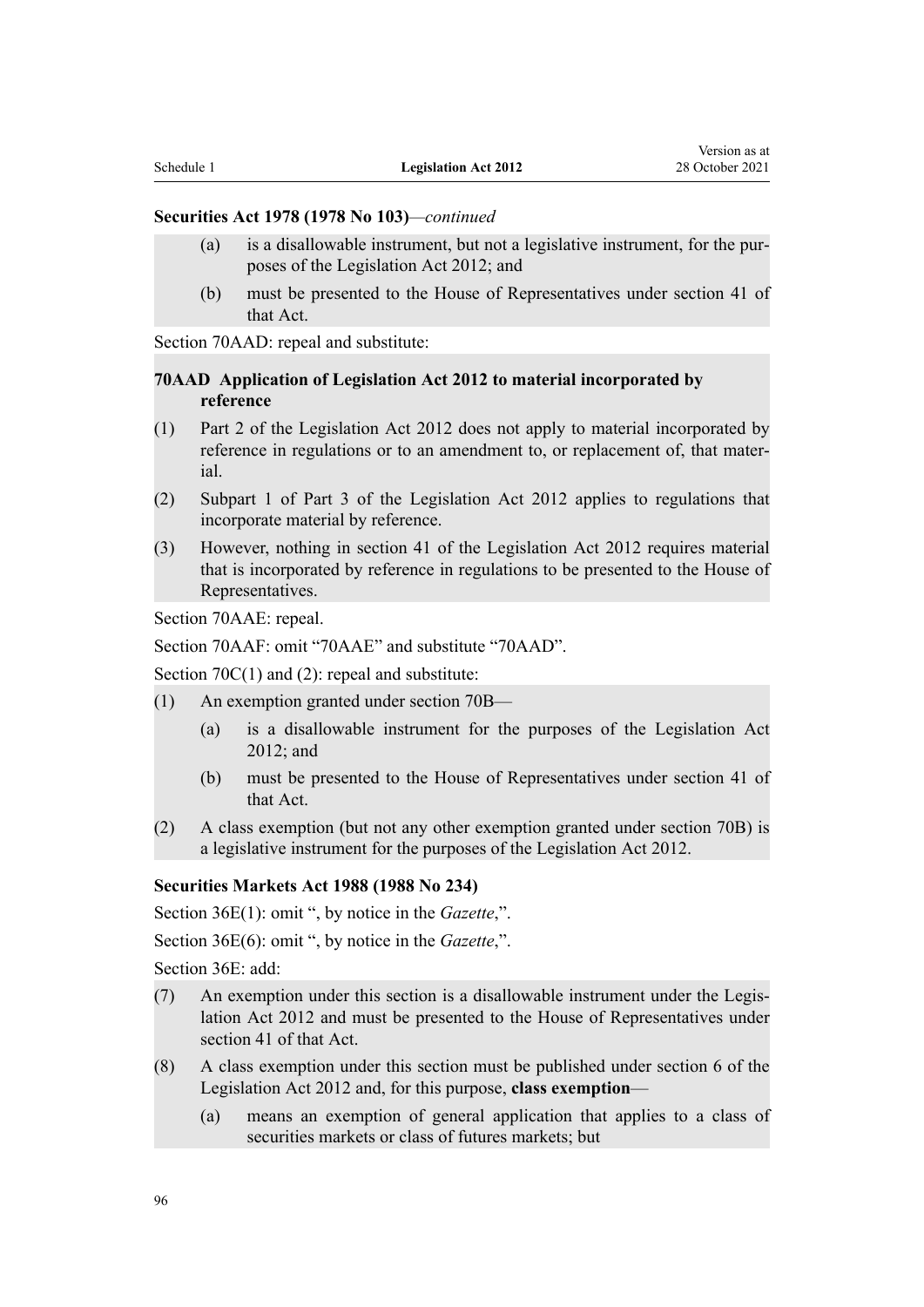### **Securities Markets Act 1988 (1988 No 234)***—continued*

- (b) does not include an exemption granted in relation to a particular securities market or futures market.
- (9) An exemption that is not a class exemption under subsection (8) must, as soon as practicable after being granted, be—
	- (a) published on an Internet site maintained by or on behalf of the FMA; and
	- (b) notified in the *Gazette*; and
	- (c) made available in printed form for purchase on request by members of the public.
- (10) A notification in the *Gazette* for the purpose of subsection (9)(b) does not have to incorporate the exemption.

[Section 36FA\(1\)\(c\)](http://legislation.govt.nz/pdflink.aspx?id=DLM3702011): repeal and substitute:

- (c) is a disallowable instrument, but not a legislative instrument, for the pur‐ poses of the Legislation Act 2012; and
- (ca) must be presented to the House of Representatives under section 41 of that Act; and

[Section 36K\(4\)\(b\)](http://legislation.govt.nz/pdflink.aspx?id=DLM141355): repeal and substitute:

- (b) is a disallowable instrument, but not a legislative instrument, for the pur‐ poses of the Legislation Act 2012; and
- (ba) must be presented to the House of Representatives under section 41 of that Act; and

[Section 36O](http://legislation.govt.nz/pdflink.aspx?id=DLM141364): repeal and substitute:

# **36O Application of Acts relating to regulations to contractual market rules**

To avoid doubt, market rules are not—

- (a) regulations for any purpose; or
- (b) legislative instruments or disallowable instruments for the purposes of the Legislation Act 2012.

Compare: 1988 No 234 [s 36R](http://legislation.govt.nz/pdflink.aspx?id=DLM141370)

[Section 37](http://legislation.govt.nz/pdflink.aspx?id=DLM141755): add:

(11) Declarations to which subsection (7)(b) applies (but no other declarations made under this section) are legislative instruments for the purposes of the Legislation Act 2012, and all declarations made under this section are disallowable instruments for the purposes of that Act and must be presented to the House of Representatives under section 41 of that Act.

Section  $48A(1)$  and (2): repeal and substitute:

(1) An exemption granted under section 48—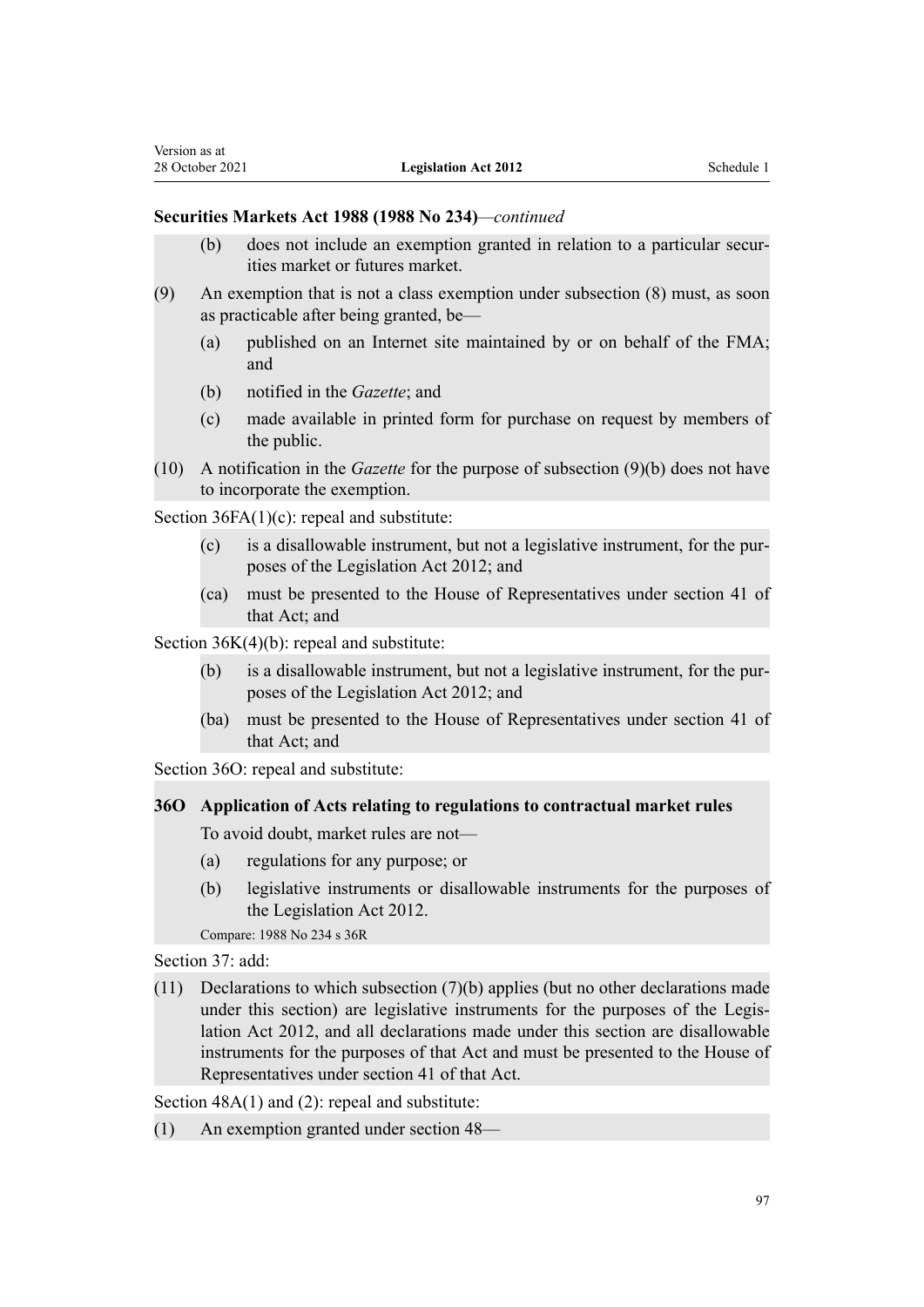# **Securities Markets Act 1988 (1988 No 234)***—continued*

(a) is a disallowable instrument for the purposes of the Legislation Act 2012; and

Version as at

- (b) must be presented to the House of Representatives under section 41 of that Act.
- (2) A class exemption (but not any other exemption granted under section 48) is a legislative instrument for the purposes of the Legislation Act 2012.

# **Securities Transfer Act 1991 (1991 No 119)**

[Section 7\(8\):](http://legislation.govt.nz/pdflink.aspx?id=DLM250653) repeal and substitute:

(8) An Order in Council made under this section is a legislative instrument and a disallowable instrument for the purposes of the Legislation Act 2012 and must be presented to the House of Representatives under section 41 of that Act.

# **Securities Trustees and Statutory Supervisors Act 2011 (2011 No 10)**

Section  $56(3)(a)$  and (b): repeal and substitute:

- (a) is a disallowable instrument, but not a legislative instrument, for the pur‐ poses of the Legislation Act 2012; and
- (b) must be presented to the House of Representatives under section 41 of that Act; and

# **Sleepover Wages (Settlement) Act 2011 (2011 No 98)**

[Section 29](http://legislation.govt.nz/pdflink.aspx?id=DLM4047712): repeal and substitute:

# **29 Application of Legislation Act 2012**

An Order in Council made under section 24 is a legislative instrument and a disallowable instrument for the purposes of the Legislation Act 2012 and must be presented to the House of Representatives under section 41 of that Act.

# **Social Security Act 1964 (1964 No 136)**

[Section 61H\(3\):](http://legislation.govt.nz/pdflink.aspx?id=DLM362960) repeal and substitute:

(3) An Order in Council made under this section and presented to the House of Representatives under section 41 of the Legislation Act 2012 expires on the close of the period of 12 months commencing with the date on which it was presented, except so far as it is expressly validated and confirmed by an Act of Parliament passed before that date.

[Section 61H\(4\):](http://legislation.govt.nz/pdflink.aspx?id=DLM362960) repeal and substitute:

(4) An Order in Council made under this section that is presented to the House of Representatives under section 41 of the Legislation Act 2012, and that has been revoked by a subsequent Order in Council before the close of 31 December in the calendar year following the calendar year during which it was presented to the House, must be treated as being invalid in respect of the period for which it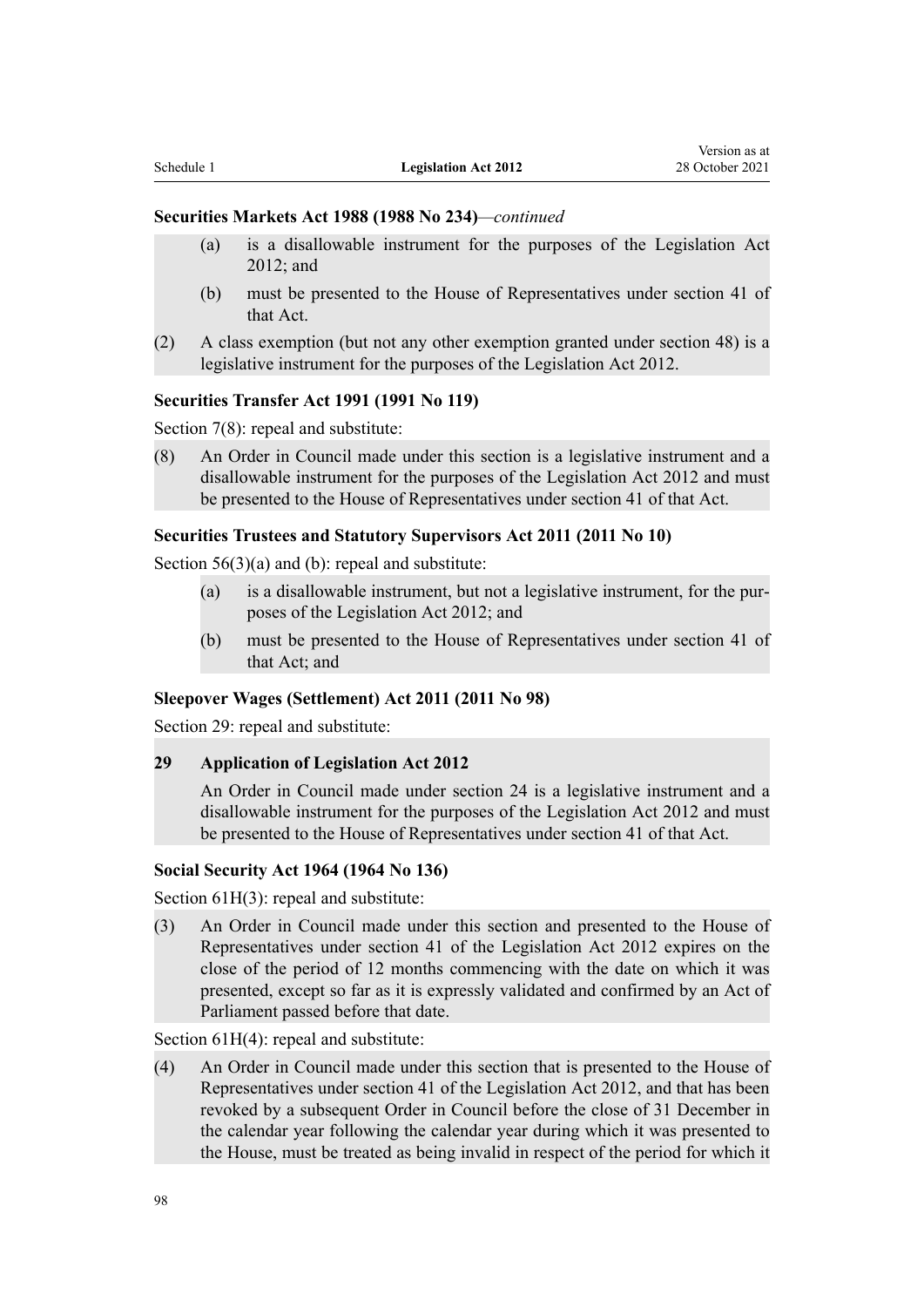#### **Social Security Act 1964 (1964 No 136)***—continued*

purported to have effect except so far as it is expressly validated and confirmed in respect of that period by an Act passed before that date.

#### **Social Workers Registration Act 2003 (2003 No 17)**

[Section 110\(3\):](http://legislation.govt.nz/pdflink.aspx?id=DLM190602) repeal and substitute:

(3) A notice published under section 108 or 109 or this section is a disallowable instrument, but not a legislative instrument, for the purposes of the Legislation Act 2012 and must be presented to the House of Representatives under section 41 of that Act.

# **Sports Anti-Doping Act 2006 (2006 No 58)**

[Section 24](http://legislation.govt.nz/pdflink.aspx?id=DLM390155): repeal and substitute:

#### **24 Application of Legislation Act 2012 to rules**

- (1) The rules are a disallowable instrument, but not a legislative instrument, for the purposes of the Legislation Act 2012 and must be presented to the House of Representatives under section 41 of that Act.
- (2) However, section 41 of the Legislation Act 2012 does not apply to material incorporated by reference in the rules.
- (3) To avoid doubt, nothing in Part 2 of the Legislation Act 2012 applies to mater‐ ial incorporated by reference in the rules.

[Section 25](http://legislation.govt.nz/pdflink.aspx?id=DLM390156): repeal.

#### **State-Owned Enterprises Act 1986 (1986 No 124)**

[Section 32\(4\)](http://legislation.govt.nz/pdflink.aspx?id=DLM390166): repeal and substitute:

(4) A State enterprise must comply with a notice given under subsection (3), and the notice is a legislative instrument and a disallowable instrument for the pur‐ poses of the Legislation Act 2012 and must be presented to the House of Rep‐ resentatives under section 41 of that Act.

# **Student Loan Scheme Act 2011 (2011 No 62)**

[Section 217:](http://legislation.govt.nz/pdflink.aspx?id=DLM3180439) repeal and substitute:

# **217 Application of Legislation Act 2012**

Regulations made under section 215 or 216 are a legislative instrument and a disallowable instrument for the purposes of the Legislation Act 2012 and must be presented to the House of Representatives under section 41 of that Act.

# **Takeovers Act 1993 (1993 No 107)**

Section  $7A(2)(b)$ : omit "section  $45(1)(b)$ " and substitute "section  $45(1)(c)$ ".

[Section 45](http://legislation.govt.nz/pdflink.aspx?id=DLM326754): repeal and substitute: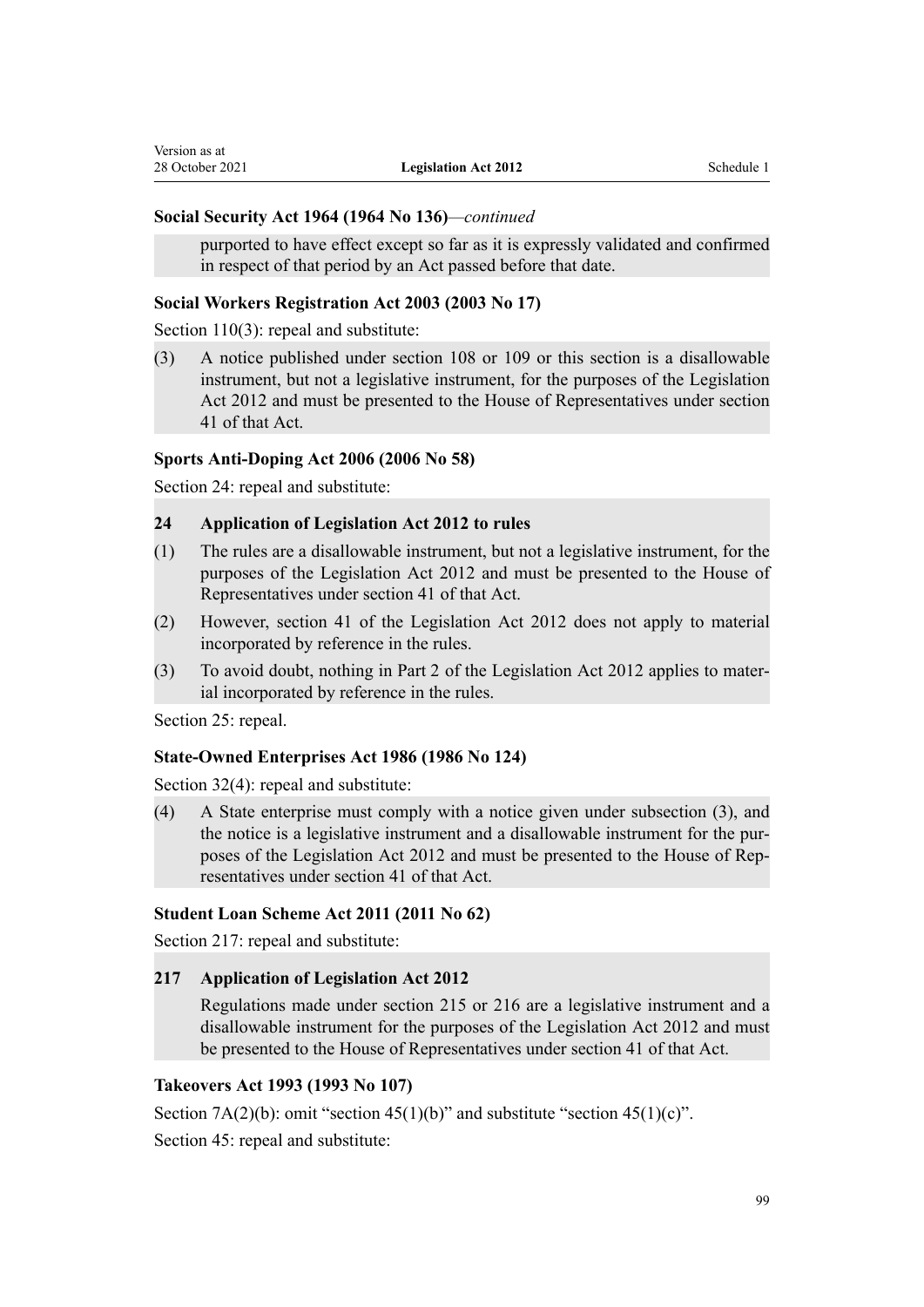# **Takeovers Act 1993 (1993 No 107)***—continued*

#### **45 Panel may grant exemptions**

- (1) The Panel may, in its discretion and subject to such terms and conditions (if any) as it thinks fit, exempt from compliance with any provision of the takeovers code—
	- (a) any person, transaction, or offer:
	- (b) any class of persons, transactions, or offers associated with or involving a particular code company or entity:
	- (c) any class of persons, transactions, or offers that is not associated with or does not involve a particular code company or entity.
- (2) An exemption may be granted in respect of past acts or omissions only under subsection  $(1)(a)$ .
- (3) An exemption under this section is a disallowable instrument for the purposes of the Legislation Act 2012 and must be presented to the House of Representa‐ tives under section 41 of that Act.
- (4) An exemption under subsection (1)(a) or (b) must, as soon as practicable after being granted, be—
	- (a) published on an Internet site maintained by or on behalf of the Panel; and
	- (b) notified (without incorporating the exemption) in the *Gazette*; and
	- (c) made available in printed form for purchase on request by members of the public.
- (5) An exemption under subsection  $(1)(c)$  is of general application and must be published under section 6 of the Legislation Act 2012.
- (6) The Panel's reasons for granting an exemption under this section must be pub‐ lished together with the exemption, and the reasons must include—
	- (a) why it is appropriate that the exemption is granted; and
	- (b) how the exemption is consistent with the objectives of the takeovers code.
- (7) Subsections (4) and (6) are subject to section 45A.

New section 45A: insert after [section 45](http://legislation.govt.nz/pdflink.aspx?id=DLM326754):

#### **45A Deferral of obligations, and variation or revocation of exemptions**

- (1) The Panel may defer complying with section 45(4) if the Panel is satisfied on reasonable grounds that it is proper to do so on the ground of commercial confidentiality.
- (2) The Panel may defer publishing, and need not publish, under section 45 the reasons for granting an exemption if the Panel is satisfied on reasonable grounds that it is proper to do so on the ground of commercial confidentiality.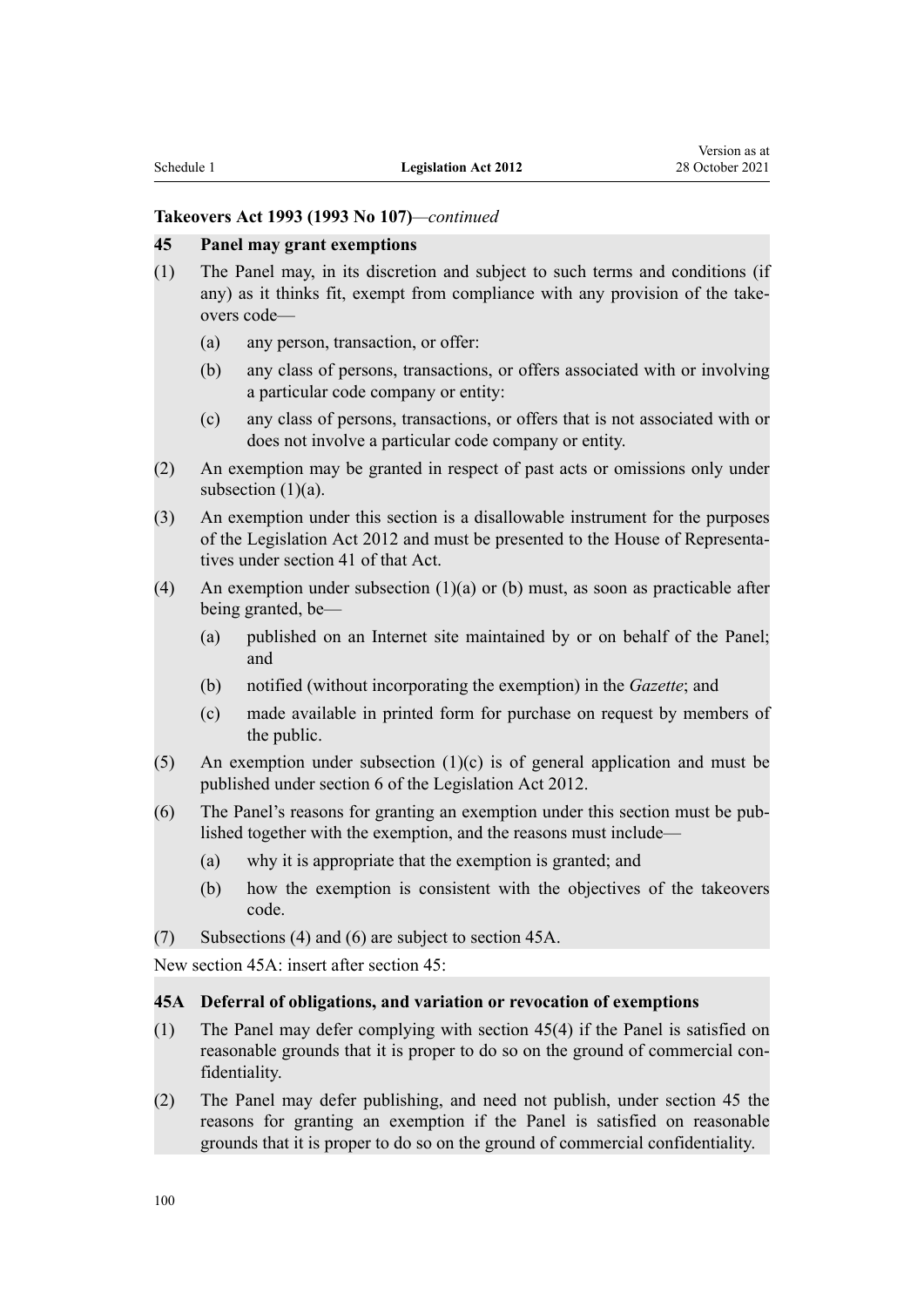# **Takeovers Act 1993 (1993 No 107)***—continued*

- (3) The Panel may vary or revoke an exemption granted under section 45.
- (4) Section 45(1) to (5) and this section apply, with necessary modifications, in all respects to a variation or revocation under this section.

# **Taratahi Agricultural Training Centre (Wairarapa) Act 1969 (1969 No 138)**

[Section 3\(2B\)](http://legislation.govt.nz/pdflink.aspx?id=DLM394082): repeal and substitute:

(2B) An Order in Council made under subsection (2A) is a legislative instrument and a disallowable instrument for the purposes of the Legislation Act 2012 and must be presented to the House of Representatives under section 41 of that Act.

#### **Tariff Act 1988 (1988 No 155)**

[Section 7G:](http://legislation.govt.nz/pdflink.aspx?id=DLM2680793) repeal and substitute:

#### **7G Application of Legislation Act 2012**

- (1) An Order in Council that incorporates material by reference under section 7C, or amends or replaces such an order, is a legislative instrument and a disallowa‐ ble instrument for the purposes of the Legislation Act 2012 and must be presented to the House of Representatives under section 41 of that Act.
- (2) However, material incorporated by reference under section 7C does not have to be presented to the House of Representatives under section 41 of that Act.

[Section 7H:](http://legislation.govt.nz/pdflink.aspx?id=DLM2680794) repeal.

[Section 9B\(1\)\(b\)](http://legislation.govt.nz/pdflink.aspx?id=DLM2681030): omit "section 9 of the Acts and Regulations Publication Act 1989" and substitute "section 7 of the Legislation Act 2012".

[Section 9C](http://legislation.govt.nz/pdflink.aspx?id=DLM2681031): repeal and substitute:

# **9C Application of Legislation Act 2012**

Orders in Council amending or modifying the Tariff made under section 9 or 10 on or after 1 July 2011 are disallowable instruments, but not legislative instruments, for the purposes of the Legislation Act 2012 and must be presented to the House of Representatives under section 41 of that Act.

[Section 9F\(4\)\(a\):](http://legislation.govt.nz/pdflink.aspx?id=DLM2681034) omit "the Acts and Regulations Publication Act 1989" and substitute "Part 2 of the Legislation Act 2012".

[Section 11\(1\)](http://legislation.govt.nz/pdflink.aspx?id=DLM137092): repeal and substitute:

(1) Every Order in Council made under section 9 and presented to the House of Representatives under the Legislation Act 2012 expires on the close of 31 December in the calendar year following the calendar year during which it was presented to the House, except so far as it is expressly validated and confirmed by an Act of Parliament passed before that date.

[Section 11\(3\)](http://legislation.govt.nz/pdflink.aspx?id=DLM137092): repeal and substitute: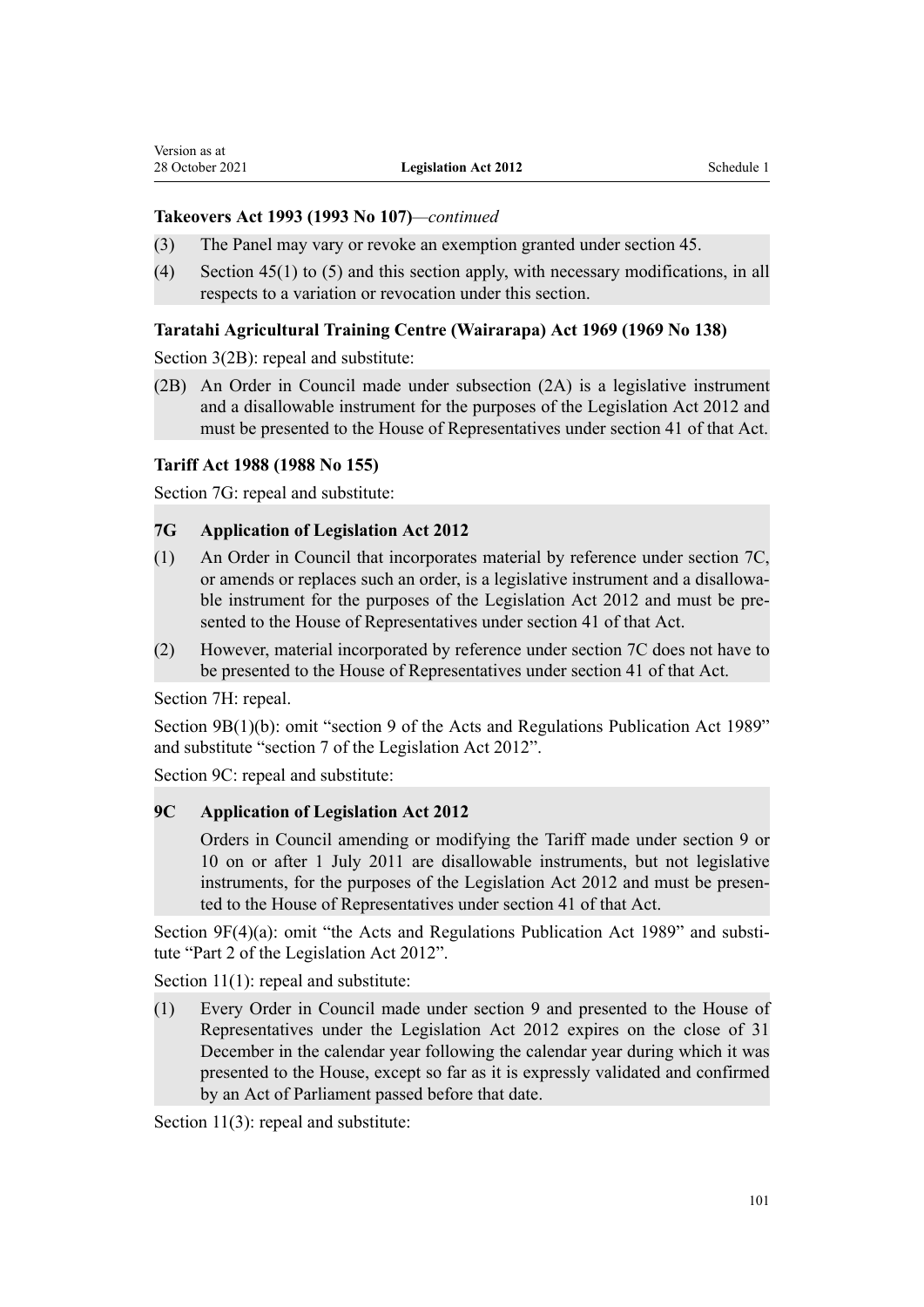### **Tariff Act 1988 (1988 No 155)***—continued*

(3) If the House of Representatives resolves that any Order in Council made under this Act (other than an Order in Council made under section 9) presented to it under the Legislation Act 2012 should be revoked or varied, it must be treated as having been revoked or varied in accordance with the terms of the resolution, and any duty payable must, so far as that resolution provides, be refunded.

# **Tax Administration Act 1994 (1994 No 166)**

[Section 225A\(3\):](http://legislation.govt.nz/pdflink.aspx?id=DLM359315) repeal and substitute:

(3) An Order in Council made under subsection (1) is a legislative instrument and a disallowable instrument for the purposes of the Legislation Act 2012 and must be presented to the House of Representatives under section 41 of that Act.

#### **Telecommunications Act 2001 (2001 No 103)**

[Section 30M](http://legislation.govt.nz/pdflink.aspx?id=DLM126039): add as subsection (2):

(2) A standard terms determination is neither a legislative instrument nor a disal‐ lowable instrument for the purposes of the Legislation Act 2012 (and does not have to be presented to the House of Representatives under section 41 of that Act).

[Section 69N\(6\):](http://legislation.govt.nz/pdflink.aspx?id=DLM4187643) repeal and substitute:

 $(6)$  An exemption under this section is a disallowable instrument, but not a legislative instrument, for the purposes of the Legislation Act 2012 and must be presented to the House of Representatives under section 41 of that Act.

[Section 105\(2\)](http://legislation.govt.nz/pdflink.aspx?id=DLM127189): repeal and substitute:

(2) A notice in the *Gazette* under this section is a disallowable instrument, but not a legislative instrument, for the purposes of the Legislation Act 2012 and must be presented to the House of Representatives under section 41 of that Act.

[Section 155K\(3\) and \(4\)](http://legislation.govt.nz/pdflink.aspx?id=DLM3874953): repeal and substitute:

- (3) The order and the Code are disallowable instruments for the purposes of the Legislation Act 2012.
- (4) The order, but not the Code, is a legislative instrument for the purposes of the Legislation Act 2012.

[Section 156AG\(4\) and \(5\):](http://legislation.govt.nz/pdflink.aspx?id=DLM3878042) repeal and substitute:

(4) A determination is a disallowable instrument, but not a legislative instrument, for the purposes of the Legislation Act 2012 and must be presented to the House of Representatives under section 41 of that Act.

[Section 160\(3\)](http://legislation.govt.nz/pdflink.aspx?id=DLM127742): repeal and substitute:

(3) A notice in the *Gazette* under subsection (1)(b) is a disallowable instrument, but not a legislative instrument, for the purposes of the Legislation Act 2012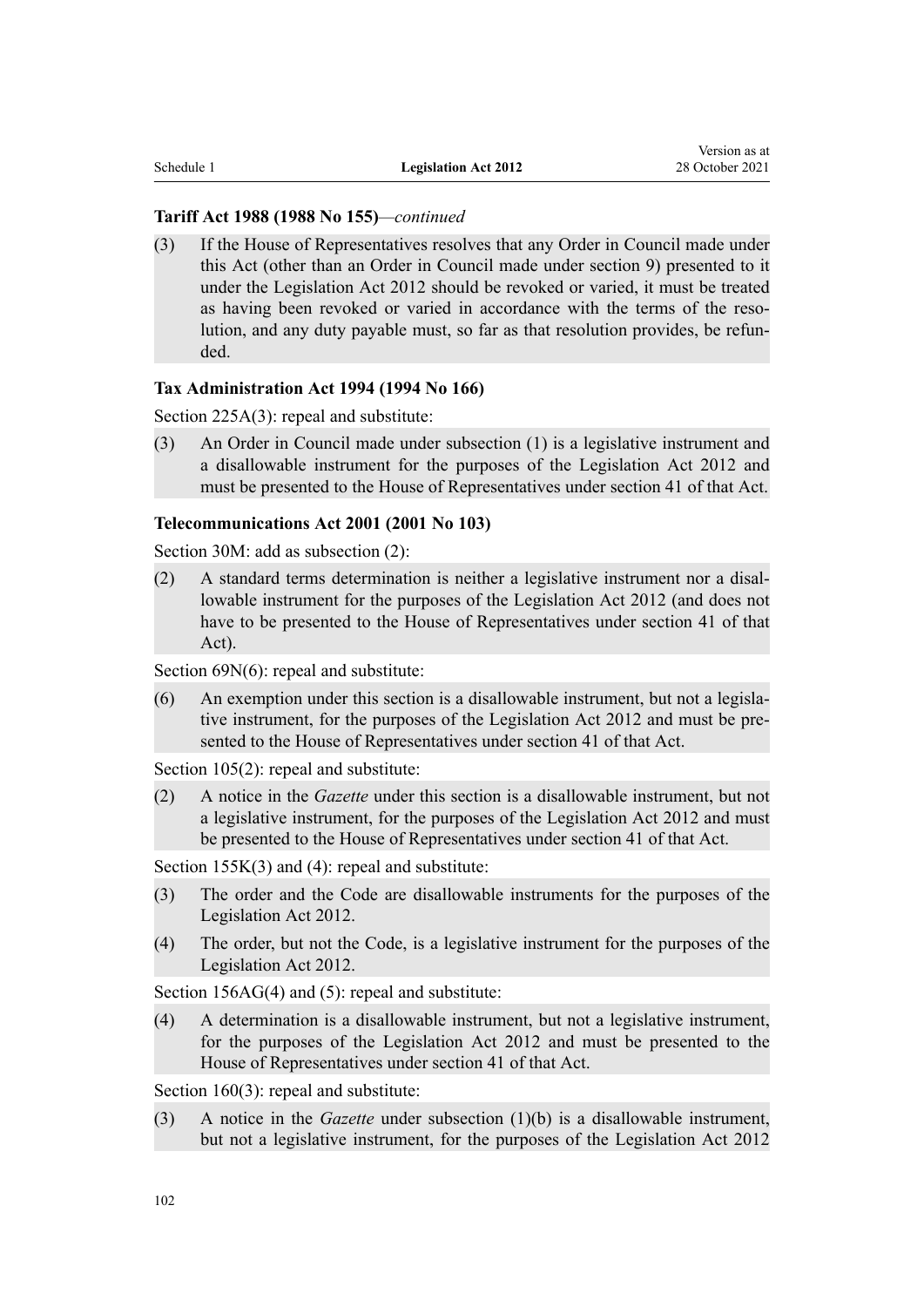# **Telecommunications Act 2001 (2001 No 103)***—continued*

and must be presented to the House of Representatives under section 41 of that Act.

# **Tourist and Health Resorts Control Act 1908 (1908 No 194)**

[Section 5](http://legislation.govt.nz/pdflink.aspx?id=DLM175080): omit "gazetted" and substitute "published in the *Gazette*". [Section 6](http://legislation.govt.nz/pdflink.aspx?id=DLM175081): omit "gazetted" and substitute "published in the *Gazette*".

# **Trans-Tasman Mutual Recognition Act 1997 (1997 No 60)**

[Section 76\(4\)](http://legislation.govt.nz/pdflink.aspx?id=DLM411366): repeal and substitute:

- (4) In subsection (3), **regulations**
	- (a) has the same meaning as it has in the Interpretation Act 1999; and
	- (b) includes legislative instruments within the meaning of the Legislation Act 2012; and
	- (c) includes any instruments that have, under any Act, been printed or pub‐ lished as if they were regulations or legislative instruments.

# **Trans-Tasman Proceedings Act 2010 (2010 No 108)**

[Section 8\(2\):](http://legislation.govt.nz/pdflink.aspx?id=DLM2576327) omit "regulation for the purposes of the Regulations (Disallowance) Act 1989" and substitute "legislative instrument and a disallowable instrument for the purposes of the Legislation Act 2012 and must be presented to the House of Repre‐ sentatives under section 41 of that Act."

# **United Nations Act 1946 (1946 No 7)**

[Section 3\(2\):](http://legislation.govt.nz/pdflink.aspx?id=DLM240511) repeal and substitute:

(2) The publication in the *Gazette* or in accordance with the Legislation Act 2012 of any regulations made under this Act or of any Order in Council, Proclam‐ ation, order, notice, warrant, licence, or other act of authority under this Act or under the regulations must be treated for all purposes as being notice of the act of authority to all persons concerned, and in any prosecution the liability of the accused must be determined accordingly.

# **Utilities Access Act 2010 (2010 No 98)**

[Section 15\(1\)](http://legislation.govt.nz/pdflink.aspx?id=DLM2248961): repeal and substitute:

 $(1)$  A Code approved under section 12 is a disallowable instrument, but not a legislative instrument, for the purposes of the Legislation Act 2012.

[Clause 6](http://legislation.govt.nz/pdflink.aspx?id=DLM2249035) of the Schedule: repeal and substitute:

# **6 Application of Legislation Act 2012 to material incorporated by reference**

(1) Part 2 of the Legislation Act 2012 does not apply to material incorporated by reference in the regulations.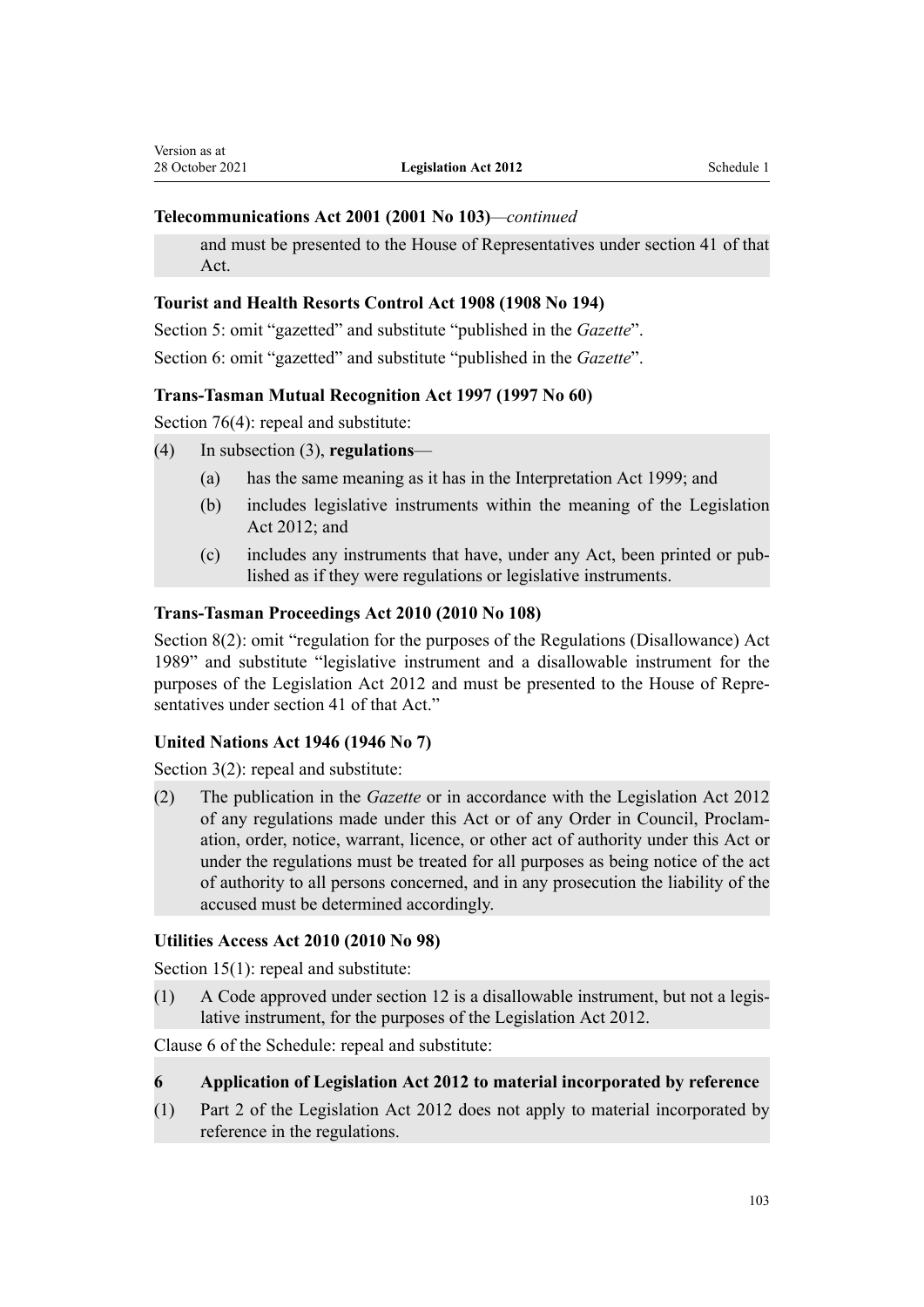# **Utilities Access Act 2010 (2010 No 98)***—continued*

- (2) Subpart 1 of Part 3 of the Legislation Act 2012 applies to regulations that incorporate material by reference.
- (3) However, nothing in section 41 of the Legislation Act 2012 requires material that is incorporated by reference in regulations to be presented to the House of Representatives.

[Clause 7](http://legislation.govt.nz/pdflink.aspx?id=DLM2249036) of the Schedule: repeal.

#### **Veterinarians Act 2005 (2005 No 126)**

[Section 89](http://legislation.govt.nz/pdflink.aspx?id=DLM364650): repeal and substitute:

#### **89 Application of Legislation Act 2012 to** *Gazette* **notices**

Every matter approved or prescribed under this Act that is required to be pub‐ lished in the *Gazette* is a disallowable instrument, but not a legislative instrument, for the purposes of the Legislation Act 2012 and must be presented to the House of Representatives under section 41 of that Act.

# **War Pensions Act 1954 (1954 No 54)**

[Section 75C\(3\)](http://legislation.govt.nz/pdflink.aspx?id=DLM285840): repeal and substitute:

(3) Every Order in Council made under this section and presented to the House of Representatives under section 41 of the Legislation Act 2012 expires on the close of the period of 12 months commencing with the date on which it was presented to the House, except so far as it is expressly validated and confirmed by an Act passed before that date.

[Section 75C\(4\)](http://legislation.govt.nz/pdflink.aspx?id=DLM285840): repeal and substitute:

(4) Every Order in Council made under this section and presented to the House of Representatives under section 41 of the Legislation Act 2012, and revoked by a subsequent Order in Council before the close of 31 December in the calendar year following the calendar year during which it was presented to the House, must be treated as being invalid in respect of the period for which it purported to have effect except so far as it is expressly validated and confirmed in respect of that period by an Act passed before that date.

# **Wellington Airport Act 1990 (1990 No 56)**

[Section 7](http://legislation.govt.nz/pdflink.aspx?id=DLM212340): add:

(11) An Order in Council made under subsection (3) is neither a legislative instru‐ ment nor a disallowable instrument for the purposes of the Legislation Act 2012 and does not have to be presented to the House of Representatives under section 41 of that Act.

# **Wildlife Act 1953 (1953 No 31)**

[Section 72\(3B\)](http://legislation.govt.nz/pdflink.aspx?id=DLM278527): repeal and substitute: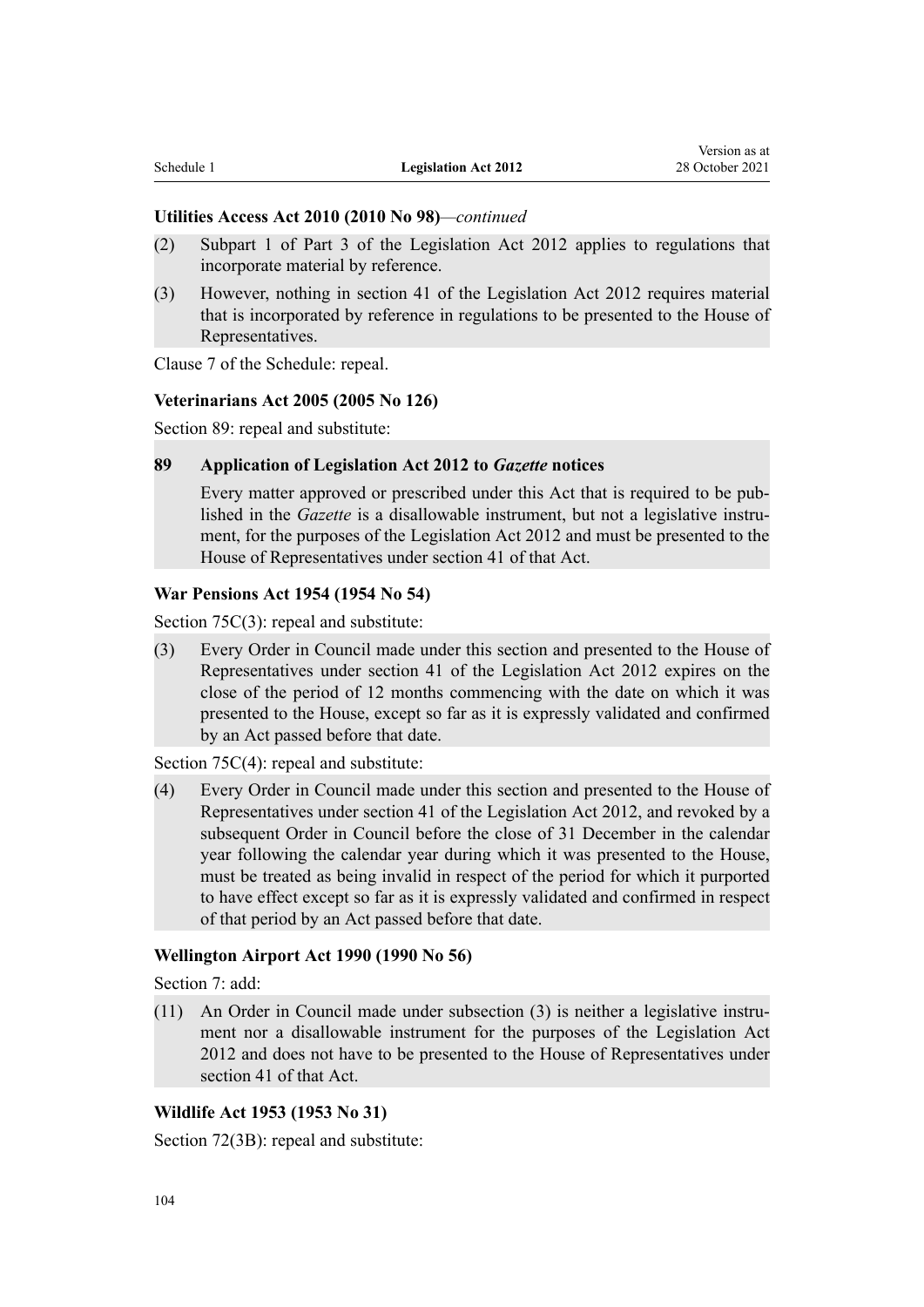#### **Wildlife Act 1953 (1953 No 31)***—continued*

(3B) A notice in the *Gazette* made under subsection (3A) is a legislative instrument and a disallowable instrument for the purposes of the Legislation Act 2012 and must be presented to the House of Representatives under section 41 of that Act.

#### **Wine Act 2003 (2003 No 114)**

[Section 96\(1\)\(b\):](http://legislation.govt.nz/pdflink.aspx?id=DLM223248) omit "the Regulations (Disallowance) Act 1989" and substitute "Part 3 of the Legislation Act 2012".

[Section 96\(2\)\(b\):](http://legislation.govt.nz/pdflink.aspx?id=DLM223248) omit "the Regulations (Disallowance) Act 1989" and substitute "Part 3 of the Legislation Act 2012".

[Section 120\(3\)](http://legislation.govt.nz/pdflink.aspx?id=DLM223281): repeal and substitute:

(3) A notice under subsection  $(1)(o)$  is a disallowable instrument, but not a legislative instrument, for the purposes of the Legislation Act 2012 and must be presented to the House of Representatives under section 41 of that Act.

Schedule 1: amended, on 1 March 2017, by [section 183\(b\)](http://legislation.govt.nz/pdflink.aspx?id=DLM5759564) of the Senior Courts Act 2016 (2016 No 48).

Schedule 1: amended, on 5 December 2013, by [section 4\(2\)](http://legislation.govt.nz/pdflink.aspx?id=DLM5623208) of the Legislation Amendment Act 2013 (2013 No 122).

Schedule 1: amended, on 5 December 2013, by [section 4\(3\)](http://legislation.govt.nz/pdflink.aspx?id=DLM5623208) of the Legislation Amendment Act 2013 (2013 No 122).

Schedule 1: amended, on 24 May 2013, by [section 65](http://legislation.govt.nz/pdflink.aspx?id=DLM5081570) of the Crown Minerals Amendment Act 2013 (2013 No 14).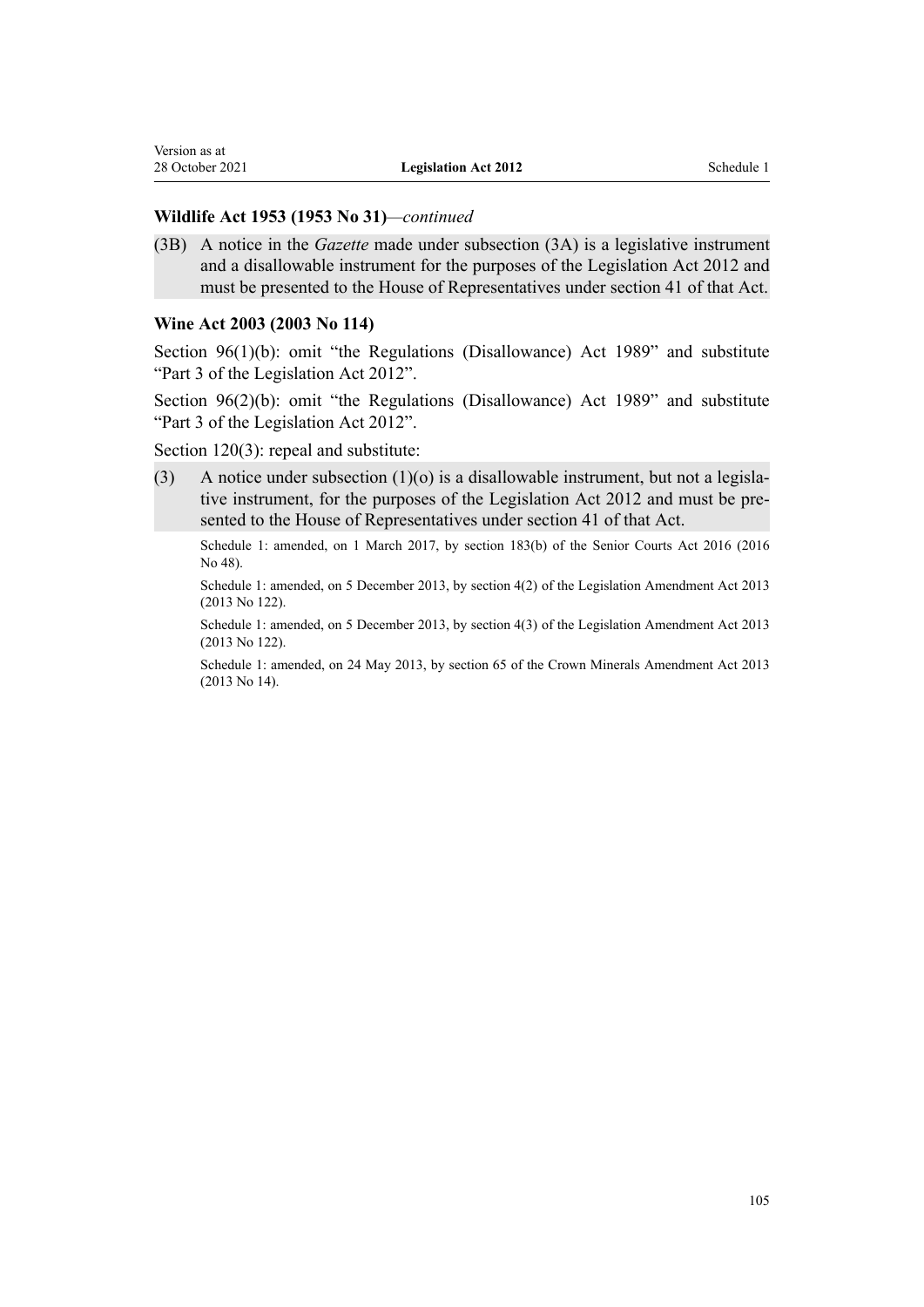# **Schedule 2 Confirmable instruments**

[ss 4,](#page-6-0) [47A,](#page-31-0) [47B](#page-32-0)

Schedule 2: inserted, on 1 January 2016, by [section 13](http://legislation.govt.nz/pdflink.aspx?id=DLM6681247) of the Legislation (Confirmable Instruments) Amendment Act 2015 (2015 No 120).

| Act                                                      | <b>Empowering section(s) and</b><br>restriction (if any)                                                  |
|----------------------------------------------------------|-----------------------------------------------------------------------------------------------------------|
| Agricultural Compounds and Veterinary Medicines Act 1997 | 81E                                                                                                       |
| Animal Products Act 1999                                 | 118                                                                                                       |
| Antarctica (Environmental Protection) Act 1994           | 55(2)                                                                                                     |
| Arms Act 1983                                            | 74A(a)                                                                                                    |
| Arms Act 1983                                            | 74A(b)                                                                                                    |
| Arms Act 1983                                            | 74A(c)                                                                                                    |
| Arms Act 1983                                            | 74A(d)                                                                                                    |
| Arms Act 1983                                            | 74A(e)                                                                                                    |
| Biosecurity Act 1993                                     | 100L                                                                                                      |
| Biosecurity Act 1993                                     | 100ZB                                                                                                     |
| Biosecurity Act 1993                                     | 137                                                                                                       |
| Biosecurity Act 1993                                     | 150                                                                                                       |
| Civil Aviation Act 1990                                  | 42A                                                                                                       |
| Climate Change Response Act 2002                         | 162(1)                                                                                                    |
| Climate Change Response Act 2002                         | 202(1)                                                                                                    |
| Commodity Levies Act 1990                                | 4 (apart from, or with, section 305<br>of the Fisheries Act 1996, or<br>section 111 of the Wine Act 2003) |
| Contract and Commercial Law Act 2017                     | $239(2)$ —restriction: only if the<br>order makes an addition to<br>Schedule 5                            |
| Copyright Act 1994                                       | $234(1)(qa)$ and $(qb)$                                                                                   |
| Criminal Procedure Act 2011                              | 387(1)(i)                                                                                                 |
| Criminal Procedure Act 2011                              | 387(1)(j)                                                                                                 |
| Customs and Excise Act 2018                              | 96(1)                                                                                                     |
| Customs and Excise Act 2018                              | Clause 20 of Schedule 3                                                                                   |
| Customs and Excise Act 2018                              | Clause $21(1)$ of Schedule 3                                                                              |
| Customs and Excise Act 2018                              | Clause $23(1)$ of Schedule 3-<br>restriction: only if the order<br>increases a rate of duty               |
| Education and Training Act 2020                          | 10(2)                                                                                                     |
| Education and Training Act 2020                          | 382(1)                                                                                                    |
| Energy (Fuels, Levies, and References) Act 1989          | 33(1)                                                                                                     |
| Energy Resources Levy Act 1976                           | 5(1)                                                                                                      |
| Fisheries Act 1996                                       | 74(7)                                                                                                     |
| Food Act 2014                                            | 207                                                                                                       |
| Forests Act 1949                                         | 67ZM                                                                                                      |
| Gambling Act 2003                                        | 319(1)                                                                                                    |
| KiwiSaver Act 2006                                       | 65(1)                                                                                                     |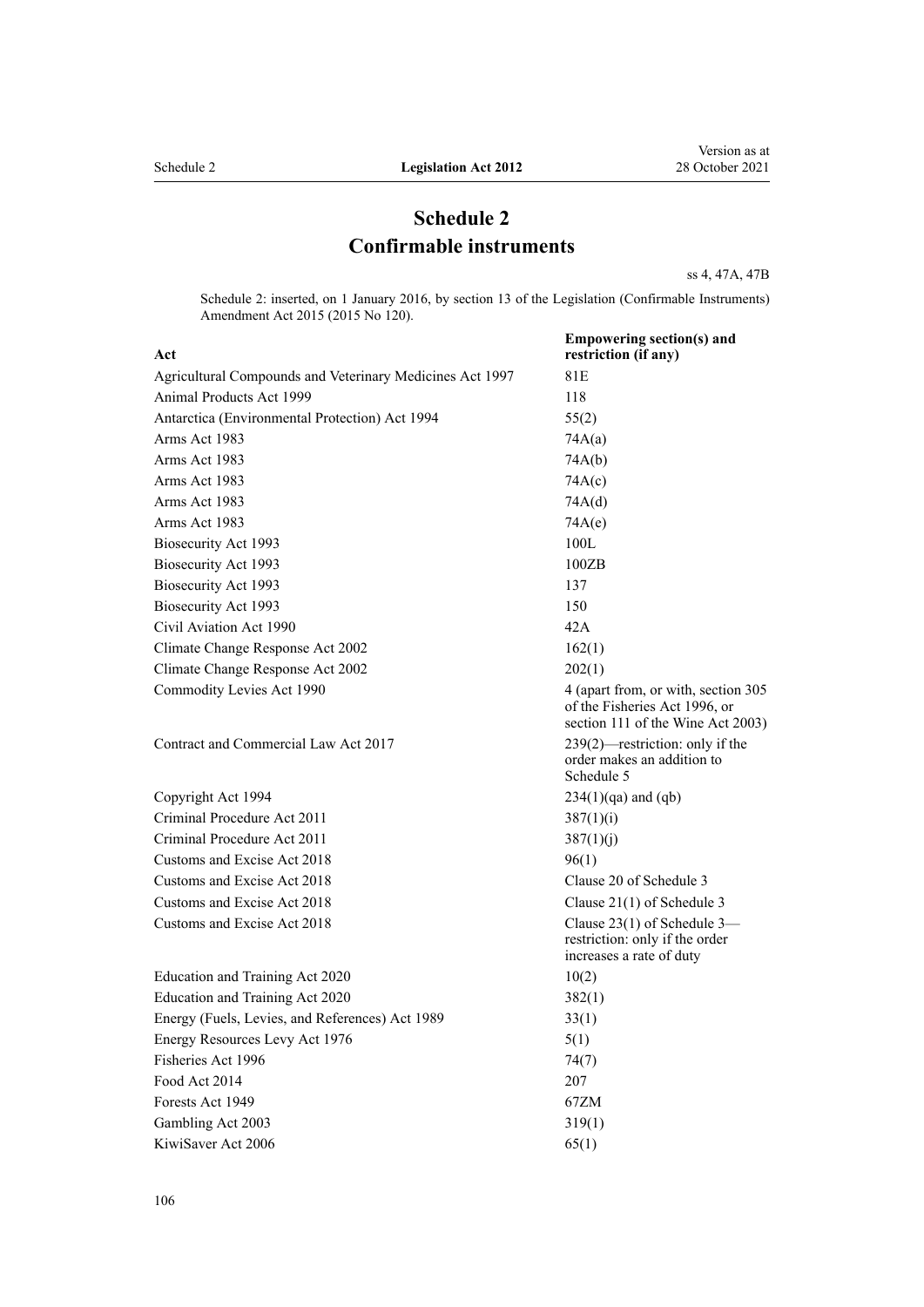Version as at<br>28 October 2021

| Act                                                       | <b>Empowering section(s) and</b><br>restriction (if any)                                                                                                                                                             |
|-----------------------------------------------------------|----------------------------------------------------------------------------------------------------------------------------------------------------------------------------------------------------------------------|
| Land Transport Act 1998                                   | $167(1)(j)$ —restriction: only if the<br>regulations prescribe fees or<br>charges that are identified as land<br>transport revenue for the purposes<br>of the Land Transport<br>Management Act 2003                  |
| Land Transport Act 1998                                   | 269 and 270—restriction: only if<br>the regulations prescribe fees or<br>charges that are identified or to be<br>treated as land transport revenue<br>for the purposes of the Land<br>Transport Management Act 2003  |
| Land Transport Act 1998                                   | 269A and 270—restriction: only if<br>the regulations prescribe fees or<br>charges that are identified or to be<br>treated as land transport revenue<br>for the purposes of the Land<br>Transport Management Act 2003 |
| Land Transport Management Act 2003                        | 65ZJ(1)                                                                                                                                                                                                              |
| Maritime Security Act 2004                                | 78(4)(b)                                                                                                                                                                                                             |
| National Animal Identification and Tracing Act 2012       | 62                                                                                                                                                                                                                   |
| National Animal Identification and Tracing Act 2012       | 67(2)                                                                                                                                                                                                                |
| New Zealand Superannuation and Retirement Income Act 2001 | 15(2)                                                                                                                                                                                                                |
| New Zealand Superannuation and Retirement Income Act 2001 | 30(2)                                                                                                                                                                                                                |
| Parental Leave and Employment Protection Act 1987         | 710 and $73(1)(ad)$                                                                                                                                                                                                  |
| Parental Leave and Employment Protection Act 1987         | 73(1)(ae)                                                                                                                                                                                                            |
| Petroleum Demand Restraint Act 1981                       | 4(1)                                                                                                                                                                                                                 |
| Policing Act 2008                                         | 27(1)                                                                                                                                                                                                                |
| Primary Products Marketing Act 1953                       | 3(1)                                                                                                                                                                                                                 |
| Reserve Bank of New Zealand Act 1989                      | 152 and 173—restriction: only if<br>the regulations confer on the<br>Bank, or a statutory manager of a<br>registered bank, ancillary or<br>additional powers necessary or<br>desirable for the purposes of Part<br>5 |
| Road User Charges Act 2012                                | 85(1)                                                                                                                                                                                                                |
| Social Security Act 2018                                  | 423(1)(c)                                                                                                                                                                                                            |
| Social Security Act 2018                                  | $452(1)$ (apart from, or with, cl<br>$55(6)$ of Schedule 1)                                                                                                                                                          |
| Tariff Act 1988                                           | 9                                                                                                                                                                                                                    |
| Tax Administration Act 1994                               | 225B(1)(a)                                                                                                                                                                                                           |
| Tax Administration Act 1994                               | 225B(1)(b)                                                                                                                                                                                                           |
| Veterans' Support Act 2014                                | 190(2)                                                                                                                                                                                                               |
| Waste Minimisation Act 2008                               | 41(1)(e)                                                                                                                                                                                                             |
| Wine Act 2003                                             | 89                                                                                                                                                                                                                   |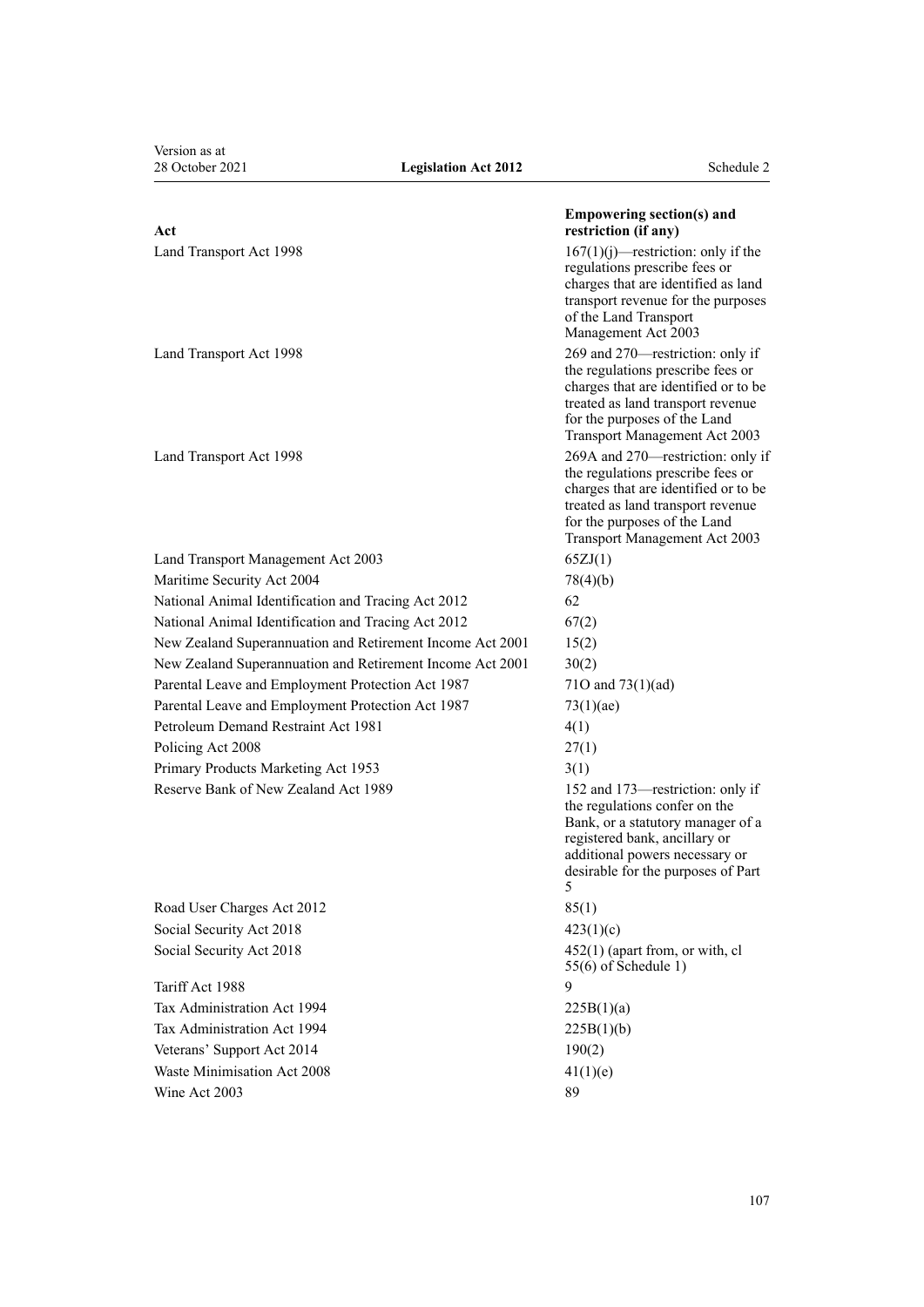Schedule 2: amended, on 1 August 2020, by [section 668](http://legislation.govt.nz/pdflink.aspx?id=LMS367713) of the Education and Training Act 2020 (2020 No 38).

Schedule 2: amended, on 1 July 2020, by [section 20\(2\)](http://legislation.govt.nz/pdflink.aspx?id=LMS286639) of the Land Transport (Rail) Legislation Act 2020 (2020 No 33).

Schedule 2: amended, on 1 April 2020, by [section 78\(1\)](http://legislation.govt.nz/pdflink.aspx?id=LMS245981) of the Education (Vocational Education and Training Reform) Amendment Act 2020 (2020 No 1).

Schedule 2: amended, on 12 April 2019, by [section 73](http://legislation.govt.nz/pdflink.aspx?id=LMS181306) of the Arms (Prohibited Firearms, Magazines, and Parts) Amendment Act 2019 (2019 No 12).

Schedule 2: amended, on 30 December 2018, by [section 65](http://legislation.govt.nz/pdflink.aspx?id=DLM6999719) of the Comprehensive and Progressive Agreement for Trans-Pacific Partnership Amendment Act 2018 (2016 No 90).

Schedule 2: amended, on 26 November 2018, by [section 459](http://legislation.govt.nz/pdflink.aspx?id=DLM6784038) of the Social Security Act 2018 (2018 No 32).

Schedule 2: amended, on 1 October 2018, by [section 443\(3\)](http://legislation.govt.nz/pdflink.aspx?id=DLM7039957) of the Customs and Excise Act 2018 (2018 No 4).

Schedule 2: amended, on 27 June 2018, by [section 9\(2\)](http://legislation.govt.nz/pdflink.aspx?id=LMS24697) of the Land Transport Management (Regional Fuel Tax) Amendment Act 2018 (2018 No 15).

Schedule 2: amended, on 1 September 2017, by [section 347](http://legislation.govt.nz/pdflink.aspx?id=DLM6844761) of the Contract and Commercial Law Act 2017 (2017 No 5).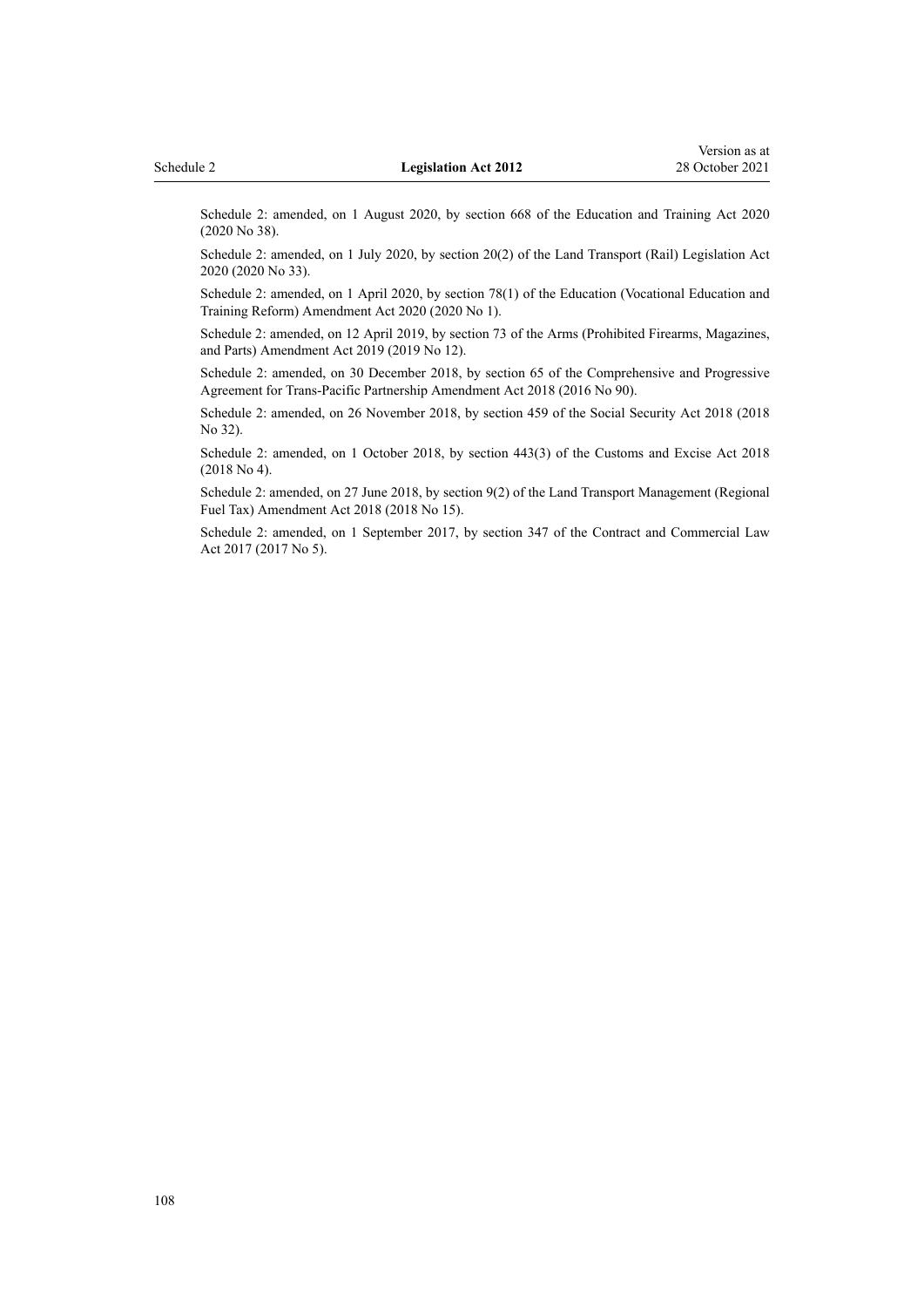# **Notes**

#### *1 General*

This is a consolidation of the Legislation Act 2012 that incorporates the amendments made to the legislation so that it shows the law as at its stated date.

# *2 Legal status*

A consolidation is taken to correctly state, as at its stated date, the law enacted or made by the legislation consolidated and by the amendments. This presump‐ tion applies unless the contrary is shown.

[Section 78](http://legislation.govt.nz/pdflink.aspx?id=DLM7298365) of the Legislation Act 2019 provides that this consolidation, published as an electronic version, is an official version. A printed version of legis‐ lation that is produced directly from this official electronic version is also an official version.

# *3 Editorial and format changes*

The Parliamentary Counsel Office makes editorial and format changes to con‐ solidations using the powers under [subpart 2](http://legislation.govt.nz/pdflink.aspx?id=DLM7298371) of Part 3 of the Legislation Act 2019. See also [PCO editorial conventions for consolidations](http://www.pco.govt.nz/editorial-conventions/).

# *4 Amendments incorporated in this consolidation*

Public Service Act 2020 (2020 No 40): [section 135](http://legislation.govt.nz/pdflink.aspx?id=LMS176959)

Education and Training Act 2020 (2020 No 38): [section 668](http://legislation.govt.nz/pdflink.aspx?id=LMS367713)

Land Transport (Rail) Legislation Act 2020 (2020 No 33): [section 20](http://legislation.govt.nz/pdflink.aspx?id=LMS286639)

Education (Vocational Education and Training Reform) Amendment Act 2020 (2020 No 1): [section](http://legislation.govt.nz/pdflink.aspx?id=LMS245981) [78\(1\)](http://legislation.govt.nz/pdflink.aspx?id=LMS245981)

Legislation (Repeals and Amendments) Act 2019 (2019 No 59): [sections 3,](http://legislation.govt.nz/pdflink.aspx?id=LMS265603) [10](http://legislation.govt.nz/pdflink.aspx?id=LMS265622)

Arms (Prohibited Firearms, Magazines, and Parts) Amendment Act 2019 (2019 No 12): [section 73](http://legislation.govt.nz/pdflink.aspx?id=LMS181306) Social Security Act 2018 (2018 No 32): [section 459](http://legislation.govt.nz/pdflink.aspx?id=DLM6784038)

Land Transport Management (Regional Fuel Tax) Amendment Act 2018 (2018 No 15): [section 9](http://legislation.govt.nz/pdflink.aspx?id=LMS24697)

Customs and Excise Act 2018 (2018 No 4): [section 443\(3\)](http://legislation.govt.nz/pdflink.aspx?id=DLM7039957)

Contract and Commercial Law Act 2017 (2017 No 5): [section 347](http://legislation.govt.nz/pdflink.aspx?id=DLM6844761)

Comprehensive and Progressive Agreement for Trans-Pacific Partnership Amendment Act 2018 (2016 No 90): [Part 5](http://legislation.govt.nz/pdflink.aspx?id=DLM6838295) (as amended by [Trans-Pacific Partnership Agreement \(CPTPP\) Amendment Act](http://legislation.govt.nz/pdflink.aspx?id=LMS54735) [2018](http://legislation.govt.nz/pdflink.aspx?id=LMS54735))

Senior Courts Act 2016 (2016 No 48): [section 183\(b\)](http://legislation.govt.nz/pdflink.aspx?id=DLM5759564)

[Legislation \(Confirmable Instruments\) Amendment Act 2015](http://legislation.govt.nz/pdflink.aspx?id=DLM6681200) (2015 No 120)

Standards and Accreditation Act 2015 (2015 No 91): [section 45\(1\)](http://legislation.govt.nz/pdflink.aspx?id=DLM5947001)

[Legislation Act Commencement Order \(No 2\) 2013](http://legislation.govt.nz/pdflink.aspx?id=DLM5775509) (SR 2013/479)

[Legislation Amendment Act 2013](http://legislation.govt.nz/pdflink.aspx?id=DLM5623200) (2013 No 122)

[Legislation Act Commencement Order 2013](http://legislation.govt.nz/pdflink.aspx?id=DLM5266016) (SR 2013/242)

Crown Minerals Amendment Act 2013 (2013 No 14): [section 65](http://legislation.govt.nz/pdflink.aspx?id=DLM5081570)